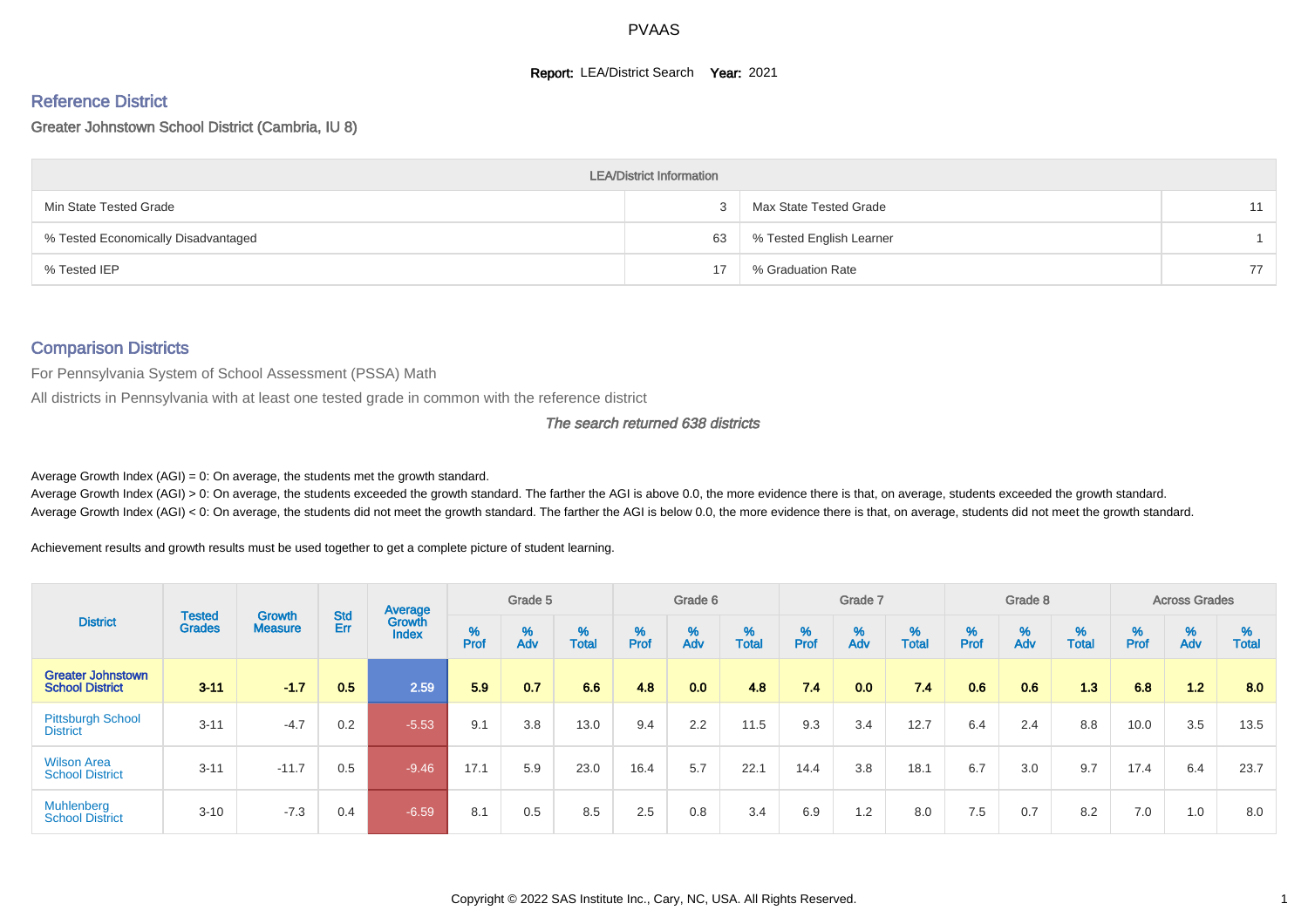|                                                    |                                |                                 | <b>Std</b> | Average         |           | Grade 5  |                   |           | Grade 6  |                   |           | Grade 7  |                   |           | Grade 8  |                   |           | <b>Across Grades</b> |            |
|----------------------------------------------------|--------------------------------|---------------------------------|------------|-----------------|-----------|----------|-------------------|-----------|----------|-------------------|-----------|----------|-------------------|-----------|----------|-------------------|-----------|----------------------|------------|
| <b>District</b>                                    | <b>Tested</b><br><b>Grades</b> | <b>Growth</b><br><b>Measure</b> | Err        | Growth<br>Index | %<br>Prof | %<br>Adv | %<br><b>Total</b> | %<br>Prof | %<br>Adv | %<br><b>Total</b> | %<br>Prof | %<br>Adv | %<br><b>Total</b> | %<br>Prof | %<br>Adv | %<br><b>Total</b> | %<br>Prof | %<br>Adv             | %<br>Total |
| <b>Greater Johnstown</b><br><b>School District</b> | $3 - 11$                       | $-1.7$                          | 0.5        | 2.59            | 5.9       | 0.7      | 6.6               | 4.8       | 0.0      | 4.8               | 7.4       | 0.0      | 7.4               | 0.6       | 0.6      | 1.3               | 6.8       | 1.2                  | 8.0        |
| <b>Shaler Area</b><br><b>School District</b>       | $3 - 11$                       | $-6.1$                          | 0.4        | 1.00            | 26.2      | 5.8      | 32.0              | 12.6      | 1.9      | 14.5              | 22.1      | 5.5      | 27.7              | 19.6      | 5.2      | 24.8              | 23.3      | 7.8                  | 31.2       |
| <b>West Mifflin Area</b><br><b>School District</b> | $3 - 12$                       | $-8.5$                          | 0.5        | $-2.29$         | 18.4      | 5.7      | 24.1              | 6.8       | 0.7      | 7.4               | 6.7       | 0.0      | 6.7               | 5.5       | 0.0      | 5.5               | 11.1      | 2.8                  | 13.9       |
| <b>MaST Community</b><br><b>Charter School</b>     | $3 - 10$                       | $-8.7$                          | 0.6        | $-3.76$         | 30.0      | 3.0      | 33.0              | 20.0      | 3.8      | 23.8              | 24.3      | 3.9      | 28.2              | 17.5      | 1.9      | 19.4              | 23.1      | 3.6                  | 26.7       |
| <b>Baldwin-Whitehall</b><br><b>School District</b> | $3 - 11$                       | $-5.8$                          | 0.4        | $-2.93$         | 24.7      | 6.6      | 31.4              | 18.6      | 1.2      | 19.8              | 16.0      | 1.6      | 17.7              | 11.5      | 2.1      | 13.6              | 22.2      | 6.8                  | 29.0       |
| <b>Abington School</b><br><b>District</b>          | $3 - 10$                       | $-3.8$                          | 0.3        | 0.35            | 25.7      | 12.4     | 38.1              | 30.8      | 10.8     | 41.6              | 23.9      | 6.4      | 30.2              | 14.9      | 1.1      | 15.9              | 26.9      | 10.4                 | 37.3       |
| <b>Pennridge School</b><br><b>District</b>         | $3 - 10$                       | $-1.2$                          | 0.3        | 6.80            | 35.5      | 15.4     | 50.9              | 19.1      | 2.9      | 22.0              | 21.4      | 13.9     | 35.3              | 21.6      | 3.4      | 25.1              | 28.5      | 12.0                 | 40.5       |
| <b>Allentown City</b><br><b>School District</b>    | $3 - 12$                       | $-4.5$                          | 0.3        | $-9.09$         |           |          |                   | 2.0       | 0.7      | 2.8               | 2.2       | 0.3      | 2.5               |           |          |                   | 4.3       | 1.1                  | 5.4        |
| <b>Parkland School</b><br><b>District</b>          | $3 - 11$                       | $-3.5$                          | 0.3        | $-5.03$         | 33.6      | 26.4     | 60.0              | 33.4      | 15.9     | 49.3              | 27.1      | 18.6     | 45.7              | 23.1      | 11.8     | 34.9              | 30.8      | 24.1                 | 54.9       |
| <b>Wyoming Area</b><br><b>School District</b>      | $3 - 10$                       | $-7.7$                          | 0.6        | $-1.00$         | 22.1      | 8.8      | 31.0              | 4.8       | 1.0      | 5.8               | 9.3       | 3.1      | 12.4              | 7.4       | 1.8      | 9.3               | 14.1      | 4.3                  | 18.4       |
| <b>MaST Community</b><br>Charter School II         | $3 - 10$                       | $-8.4$                          | 0.7        | $-4.62$         | 5.0       | 2.0      | 6.9               | 7.2       | 1.0      | 8.2               | 8.9       | 2.0      | 10.9              |           |          |                   | 12.6      | 3.2                  | 15.8       |
| <b>Pittston Area</b><br><b>School District</b>     | $3 - 11$                       | $-8.4$                          | 0.8        | 0.10            | 5.7       | 0.0      | 5.7               | 4.2       | 0.0      | 4.2               | 4.8       | 3.2      | 7.9               | 7.1       | 1.8      | 8.9               | 10.7      | 3.8                  | 14.4       |
| <b>Seneca Valley</b><br><b>School District</b>     | $3 - 11$                       | $-2.1$                          | 0.3        | 1.45            | 28.8      | 15.8     | 44.6              | 33.8      | 9.8      | 43.6              | 26.6      | 12.0     | 38.5              | 18.6      | 6.0      | 24.6              | 30.0      | 14.4                 | 44.4       |
| <b>Woodland Hills</b><br><b>School District</b>    | $3 - 12$                       | $-6.1$                          | 0.5        | $-2.24$         | 5.7       | 5.1      | 10.8              | 4.8       | 1.4      | 6.2               | 8.7       | 2.9      | 11.6              | 2.3       | 3.0      | 5.3               | 7.9       | 2.7                  | 10.6       |
| <b>Kiski Area School</b><br><b>District</b>        | $3 - 11$                       | $-4.9$                          | 0.4        | $-1.08$         | 15.4      | 5.6      | 21.0              | 11.1      | 1.8      | 13.0              | 22.9      | 5.0      | 27.9              | 9.6       | 2.8      | 12.4              | 20.2      | 7.5                  | 27.7       |
| <b>Lancaster School</b><br><b>District</b>         | $3 - 12$                       | $-3.2$                          | 0.3        | $-3.06$         | 8.8       | 3.0      | 11.8              | 3.9       | 0.8      | 4.7               | 4.4       | 0.9      | 5.3               | 2.3       | 0.6      | 3.0               | 7.4       | 1.9                  | 9.3        |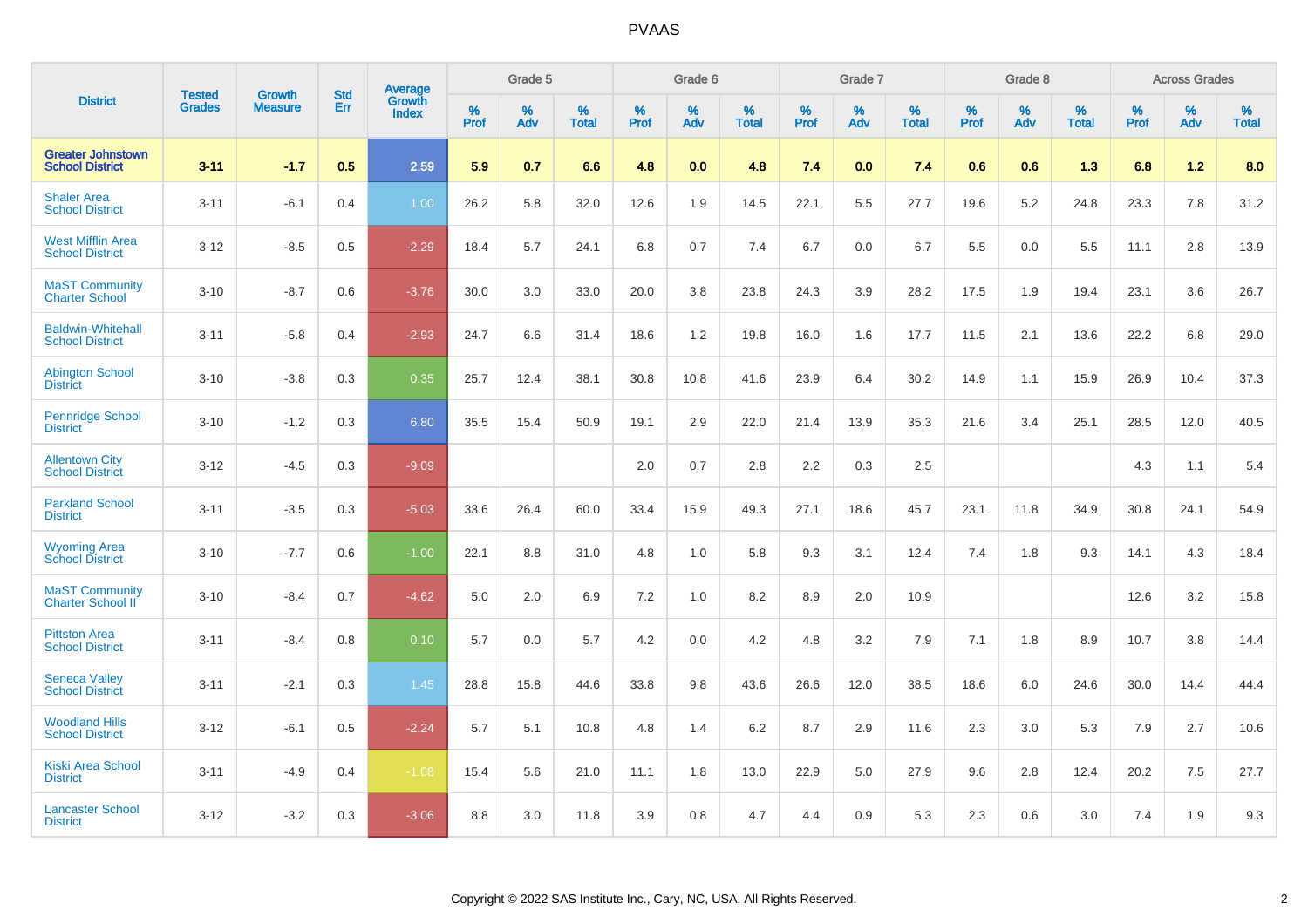|                                                                | <b>Tested</b> |                          | <b>Std</b> | Average                |           | Grade 5  |                   |           | Grade 6  |                   |           | Grade 7  |                   |           | Grade 8  |                   |           | <b>Across Grades</b> |                   |
|----------------------------------------------------------------|---------------|--------------------------|------------|------------------------|-----------|----------|-------------------|-----------|----------|-------------------|-----------|----------|-------------------|-----------|----------|-------------------|-----------|----------------------|-------------------|
| <b>District</b>                                                | <b>Grades</b> | Growth<br><b>Measure</b> | Err        | Growth<br><b>Index</b> | %<br>Prof | %<br>Adv | %<br><b>Total</b> | %<br>Prof | %<br>Adv | %<br><b>Total</b> | %<br>Prof | %<br>Adv | %<br><b>Total</b> | %<br>Prof | %<br>Adv | %<br><b>Total</b> | %<br>Prof | %<br>Adv             | %<br><b>Total</b> |
| <b>Greater Johnstown</b><br><b>School District</b>             | $3 - 11$      | $-1.7$                   | 0.5        | 2.59                   | 5.9       | 0.7      | 6.6               | 4.8       | 0.0      | 4.8               | 7.4       | 0.0      | 7.4               | 0.6       | 0.6      | 1.3               | 6.8       | 1.2                  | 8.0               |
| <b>Dallas School</b><br><b>District</b>                        | $3 - 11$      | $-5.7$                   | 0.5        | 5.42                   | 43.8      | 15.6     | 59.4              | 24.3      | 2.8      | 27.1              | 18.1      | 6.3      | 24.4              | 17.9      | 0.0      | 17.9              | 30.9      | 12.9                 | 43.8              |
| Southeastern<br><b>Greene School</b><br><b>District</b>        | $3 - 10$      | $-11.8$                  | 1.0        | $-3.05$                | 34.5      | 13.8     | 48.3              | 32.4      | 2.9      | 35.3              | 8.2       | 4.1      | 12.2              | 25.6      | 2.3      | 27.9              | 26.6      | 12.9                 | 39.5              |
| <b>Bristol Township</b><br><b>School District</b>              | $3 - 11$      | $-4.1$                   | 0.4        | $-1.98$                | 12.4      | 2.9      | 15.3              | 2.7       | 0.7      | 3.4               | 7.5       | 1.1      | 8.6               | 3.8       | 0.4      | 4.2               | 10.6      | 2.1                  | 12.7              |
| <b>Central Bucks</b><br><b>School District</b>                 | $3 - 11$      | 0.2                      | 0.2        | 7.38                   | 36.0      | 18.4     | 54.4              | 31.8      | 16.6     | 48.4              | 29.2      | 13.4     | 42.6              | 22.8      | 7.4      | 30.1              | 32.0      | 16.6                 | 48.6              |
| <b>Pine-Richland</b><br><b>School District</b>                 | $3 - 11$      | $-1.8$                   | 0.3        | 0.90                   | 35.0      | 21.7     | 56.7              | 35.6      | 11.5     | 47.1              | 37.1      | 18.2     | 55.4              | 30.1      | 15.8     | 45.9              | 34.9      | 21.2                 | 56.1              |
| Northwestern<br><b>School District</b>                         | $3 - 11$      | $-6.8$                   | 0.6        | $-3.84$                | 34.7      | 6.3      | 41.0              | 21.8      | 1.2      | 23.0              | 16.8      | 7.5      | 24.3              | 9.1       | 1.8      | 10.9              | 25.1      | 6.0                  | 31.1              |
| Wissahickon<br><b>Charter School</b>                           | $3-8$         | $-0.8$                   | 0.7        | 4.54                   | 0.0       | 0.0      | 0.0               | 2.4       | 0.0      | 2.4               | 3.7       | 0.0      | 3.7               | 1.5       | 0.0      | 1.5               | 4.0       | 0.2                  | 4.2               |
| <b>Owen J Roberts</b><br><b>School District</b>                | $3 - 11$      | $-3.2$                   | 0.3        | $-0.55$                | 35.7      | 21.9     | 57.7              | 29.6      | 17.3     | 46.9              | 28.3      | 12.5     | 40.8              | 22.8      | 5.5      | 28.4              | 31.9      | 16.7                 | 48.6              |
| <b>Gateway School</b><br><b>District</b>                       | $3 - 11$      | $-4.4$                   | 0.4        | $-2.08$                | 15.3      | 7.4      | 22.7              | 16.5      | 7.1      | 23.6              | 14.6      | 4.2      | 18.8              | 16.2      | 6.9      | 23.2              | 21.5      | 9.7                  | 31.2              |
| <b>Conrad Weiser</b><br><b>Area School</b><br><b>District</b>  | $3 - 11$      | $-1.9$                   | 0.5        | 2.69                   | 15.3      | 1.8      | 17.2              | 18.5      | 2.6      | 21.2              | 15.6      | 1.6      | 17.2              | 9.4       | 3.0      | 12.3              | 17.9      | 5.0                  | 23.0              |
| <b>Trinity Area School</b><br><b>District</b>                  | $3 - 11$      | $-4.0$                   | 0.4        | 3.77                   | 35.4      | 13.4     | 48.9              | 20.9      | 3.2      | 24.1              | 21.5      | 8.0      | 29.5              | 15.3      | 3.2      | 18.6              | 25.6      | 9.6                  | 35.2              |
| Penn-Trafford<br><b>School District</b>                        | $3 - 11$      | $-3.6$                   | 0.4        | 3.72                   | 40.3      | 24.6     | 64.9              | 36.1      | 20.9     | 57.0              | 33.3      | 18.7     | 52.0              | 19.3      | 3.7      | 23.0              | 34.4      | 21.1                 | 55.5              |
| <b>Tuscarora School</b><br><b>District</b>                     | $3 - 11$      | $-2.4$                   | 0.5        | 3.82                   | 16.5      | 7.4      | 23.9              | 11.3      | 2.7      | 14.0              | 13.4      | 4.5      | 17.9              | 11.0      | 2.1      | 13.1              | 17.7      | 6.0                  | 23.6              |
| <b>Mount Pleasant</b><br><b>Area School</b><br><b>District</b> | $3 - 11$      | $-5.7$                   | 0.5        | $-0.96$                | 18.0      | 1.6      | 19.7              | 12.8      | 2.4      | 15.2              | 12.7      | 2.8      | 15.5              | 7.4       | 0.8      | 8.3               | 18.3      | 4.3                  | 22.6              |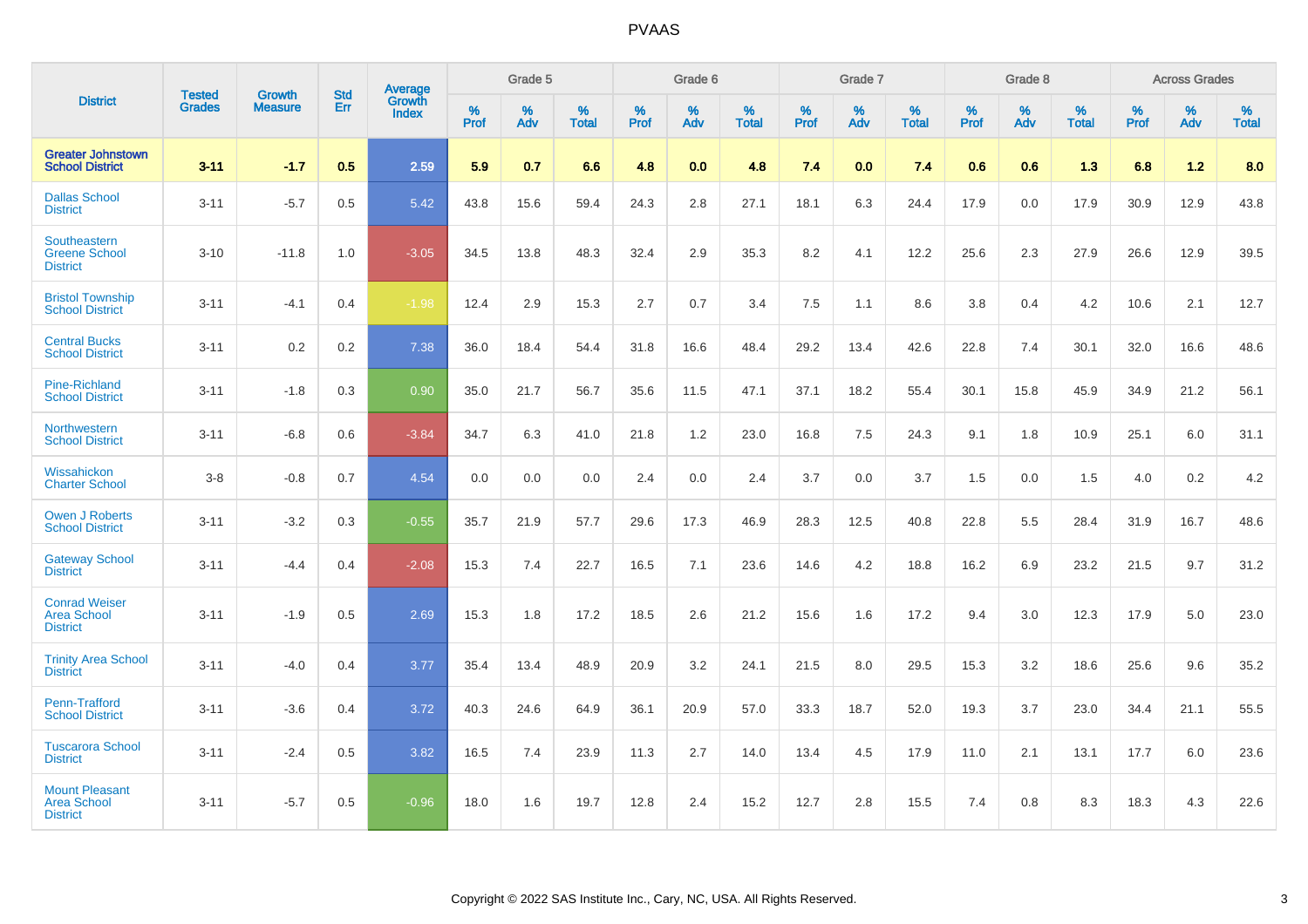|                                                                   |                                |                                 | <b>Std</b> | Average                       |           | Grade 5  |                   |           | Grade 6  |                   |           | Grade 7  |                   |           | Grade 8  |                   |           | <b>Across Grades</b> |                   |
|-------------------------------------------------------------------|--------------------------------|---------------------------------|------------|-------------------------------|-----------|----------|-------------------|-----------|----------|-------------------|-----------|----------|-------------------|-----------|----------|-------------------|-----------|----------------------|-------------------|
| <b>District</b>                                                   | <b>Tested</b><br><b>Grades</b> | <b>Growth</b><br><b>Measure</b> | Err        | <b>Growth</b><br><b>Index</b> | %<br>Prof | %<br>Adv | %<br><b>Total</b> | %<br>Prof | %<br>Adv | %<br><b>Total</b> | %<br>Prof | %<br>Adv | %<br><b>Total</b> | %<br>Prof | %<br>Adv | %<br><b>Total</b> | %<br>Prof | %<br>Adv             | %<br><b>Total</b> |
| <b>Greater Johnstown</b><br><b>School District</b>                | $3 - 11$                       | $-1.7$                          | 0.5        | 2.59                          | 5.9       | 0.7      | 6.6               | 4.8       | 0.0      | 4.8               | 7.4       | 0.0      | 7.4               | 0.6       | 0.6      | 1.3               | 6.8       | 1.2                  | 8.0               |
| Penn-Delco School<br><b>District</b>                              | $3 - 11$                       | $-4.5$                          | 0.4        | $-1.99$                       | 31.7      | 11.9     | 43.6              | 20.2      | 6.6      | 26.8              | 22.0      | 6.8      | 28.8              | 10.9      | 1.6      | 12.5              | 25.2      | 8.0                  | 33.2              |
| <b>Ringgold School</b><br><b>District</b>                         | $3 - 11$                       | $-4.9$                          | 0.5        | $-3.96$                       | 13.5      | 1.8      | 15.3              | 5.7       | 0.0      | 5.7               | 8.3       | 1.2      | 9.5               | 6.4       | 0.5      | 6.9               | 12.7      | 1.7                  | 14.4              |
| <b>Springfield School</b><br><b>District</b>                      | $3 - 11$                       | $-3.6$                          | 0.4        | $-2.60$                       | 35.0      | 20.1     | 55.1              | 30.6      | 7.7      | 38.4              | 35.8      | 10.7     | 46.5              | 26.0      | 12.6     | 38.6              | 33.8      | 18.4                 | 52.2              |
| Penn Hills School<br><b>District</b>                              | $3 - 11$                       | $-4.0$                          | 0.5        | 1.96                          | 4.7       | 1.8      | 6.4               | 2.7       | 0.7      | 3.4               | 2.1       | 1.6      | 3.7               | 3.4       | 0.0      | 3.4               | 6.8       | 2.1                  | 8.9               |
| <b>Nazareth Area</b><br><b>School District</b>                    | $3 - 11$                       | $-2.2$                          | 0.4        | 3.03                          | 30.3      | 13.0     | 43.3              | 27.3      | 13.5     | 40.8              | 27.8      | 6.8      | 34.6              | 17.3      | 3.5      | 20.9              | 28.9      | 10.3                 | 39.2              |
| <b>Connellsville Area</b><br><b>School District</b>               | $3 - 11$                       | $-3.8$                          | 0.4        | $-0.77$                       | 19.0      | 7.5      | 26.5              | 10.8      | 3.6      | 14.3              | 9.5       | 2.4      | 11.9              | 9.4       | 2.2      | 11.6              | 15.5      | 4.5                  | 20.0              |
| <b>East Stroudsburg</b><br><b>Area School</b><br><b>District</b>  | $3 - 11$                       | $-4.6$                          | 0.5        | $-0.82$                       | 19.0      | 5.3      | 24.3              | 8.8       | 1.6      | 10.4              | 9.7       | 3.0      | 12.7              | 7.7       | 1.9      | 9.7               | 16.0      | 4.5                  | 20.5              |
| <b>Eastern Lebanon</b><br><b>County School</b><br><b>District</b> | $3 - 11$                       | $-3.3$                          | 0.5        | 2.09                          | 19.8      | 7.9      | 27.7              | 9.1       | 0.6      | 9.7               | 13.1      | 3.1      | 16.2              | 8.9       | 1.8      | 10.6              | 17.0      | 5.0                  | 22.0              |
| <b>Pottstown School</b><br><b>District</b>                        | $3 - 12$                       | $-5.0$                          | 0.5        | $-2.29$                       | 6.0       | 3.6      | 9.5               | 2.1       | 0.0      | 2.1               | 5.3       | 0.7      | 5.9               | 5.6       | 0.0      | 5.6               | 6.5       | 1.2                  | 7.7               |
| <b>Beaver Area</b><br><b>School District</b>                      | $3 - 10$                       | $-4.4$                          | 0.6        | 1.92                          | 36.2      | 23.8     | 60.0              | 37.3      | 28.8     | 66.1              | 22.6      | 13.0     | 35.6              | 17.1      | 7.2      | 24.3              | 29.2      | 25.6                 | 54.8              |
| <b>Greensburg Salem</b><br><b>School District</b>                 | $3 - 11$                       | $-3.8$                          | 0.5        | $-1.81$                       | 31.1      | 7.9      | 39.0              | 12.0      | 1.2      | 13.2              | 16.5      | 3.8      | 20.3              | 17.6      | 4.6      | 22.2              | 20.7      | 7.4                  | 28.2              |
| Susquehanna<br><b>Township School</b><br><b>District</b>          | $3 - 12$                       | $-3.4$                          | 0.5        | 0.05                          | 13.7      | 3.7      | 17.4              | 3.0       | 0.5      | 3.5               | 6.2       | 2.3      | 8.5               | 9.8       | 0.5      | 10.3              | 11.5      | 3.0                  | 14.4              |
| <b>York Suburban</b><br><b>School District</b>                    | $3 - 11$                       | $-1.0$                          | 0.5        | 6.95                          | 28.6      | 23.2     | 51.7              | 17.1      | 6.5      | 23.6              | 23.6      | 15.3     | 38.9              | 20.6      | 9.2      | 29.9              | 27.3      | 17.9                 | 45.3              |
| <b>Pleasant Valley</b><br><b>School District</b>                  | $3 - 11$                       | $-2.3$                          | 0.4        | 2.77                          | 20.4      | 6.2      | 26.6              | 17.4      | 2.3      | 19.7              | 23.2      | 3.5      | 26.8              | 8.3       | 3.2      | 11.5              | 20.4      | 5.0                  | 25.4              |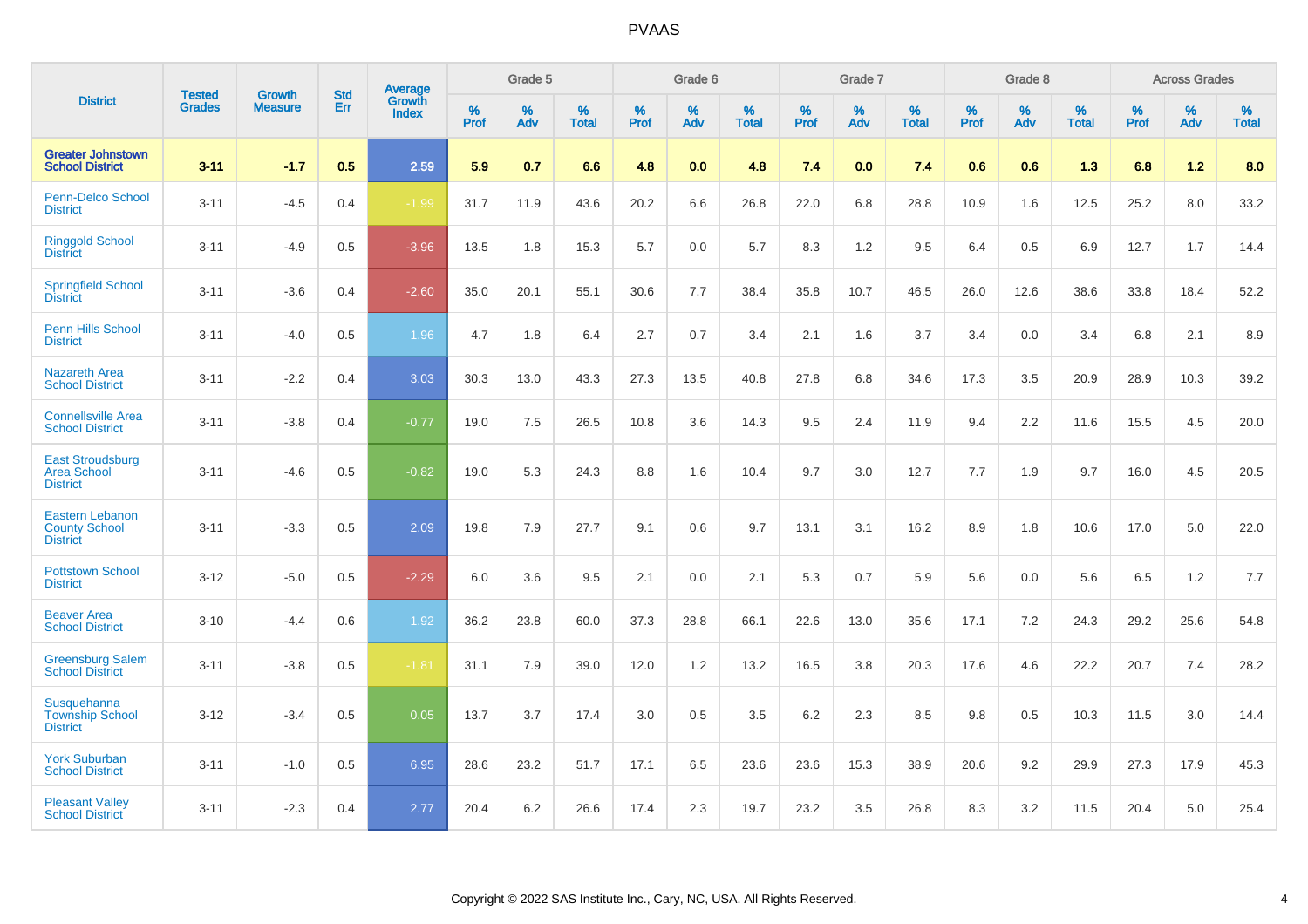|                                                             |                                | <b>Growth</b>  | <b>Std</b> | Average                |              | Grade 5  |                      |              | Grade 6     |                      |              | Grade 7  |                      |              | Grade 8     |                      |              | <b>Across Grades</b> |                      |
|-------------------------------------------------------------|--------------------------------|----------------|------------|------------------------|--------------|----------|----------------------|--------------|-------------|----------------------|--------------|----------|----------------------|--------------|-------------|----------------------|--------------|----------------------|----------------------|
| <b>District</b>                                             | <b>Tested</b><br><b>Grades</b> | <b>Measure</b> | Err        | Growth<br><b>Index</b> | $\%$<br>Prof | %<br>Adv | $\%$<br><b>Total</b> | $\%$<br>Prof | $\%$<br>Adv | $\%$<br><b>Total</b> | $\%$<br>Prof | %<br>Adv | $\%$<br><b>Total</b> | $\%$<br>Prof | $\%$<br>Adv | $\%$<br><b>Total</b> | $\%$<br>Prof | $\%$<br>Adv          | $\%$<br><b>Total</b> |
| <b>Greater Johnstown</b><br><b>School District</b>          | $3 - 11$                       | $-1.7$         | 0.5        | 2.59                   | 5.9          | 0.7      | 6.6                  | 4.8          | 0.0         | 4.8                  | 7.4          | 0.0      | 7.4                  | 0.6          | 0.6         | 1.3                  | 6.8          | 1.2                  | 8.0                  |
| <b>Crestwood School</b><br><b>District</b>                  | $3 - 11$                       | $-2.8$         | 0.5        | 3.04                   | 19.1         | 5.6      | 24.7                 | 24.3         | 7.7         | 32.0                 | 21.0         | 8.7      | 29.7                 | 19.0         | 6.6         | 25.6                 | 23.4         | 8.3                  | 31.7                 |
| <b>Pennsbury School</b><br><b>District</b>                  | $3 - 11$                       | $-2.3$         | 0.3        | 0.78                   | 32.1         | 19.0     | 51.1                 | 23.0         | 10.9        | 34.0                 | 19.4         | 7.0      | 26.4                 | 15.8         | 9.8         | 25.6                 | 26.7         | 15.5                 | 42.2                 |
| <b>Neshaminy School</b><br><b>District</b>                  | $3 - 11$                       | $-0.6$         | 0.3        | 4.21                   | 26.6         | 8.4      | 35.0                 | 18.4         | 3.5         | 21.9                 | 21.1         | 6.5      | 27.6                 | 17.0         | 5.4         | 22.4                 | 24.8         | 10.8                 | 35.6                 |
| <b>Plum Borough</b><br><b>School District</b>               | $3 - 11$                       | $-3.1$         | 0.4        | 3.08                   | 34.5         | 8.4      | 42.9                 | 32.3         | 19.5        | 51.8                 | 22.5         | 13.0     | 35.5                 | 17.6         | 4.3         | 21.9                 | 28.8         | 15.8                 | 44.6                 |
| Jefferson-Morgan<br><b>School District</b>                  | $3 - 10$                       | $-0.4$         | 0.8        | 4.12                   | 7.1          | 1.4      | 8.6                  | 23.6         | 0.0         | 23.6                 | 10.9         | 3.6      | 14.6                 | 24.4         | 2.2         | 26.7                 | 17.1         | 4.8                  | 21.9                 |
| <b>Tacony Academy</b><br><b>Charter School</b>              | $3 - 11$                       | $-3.3$         | 0.8        | 3.79                   | 4.1          | 1.4      | 5.5                  | 2.9          | 0.0         | 2.9                  | 6.8          | 0.0      | 6.8                  | 5.7          | 2.9         | 8.6                  | 5.0          | 1.0                  | 6.0                  |
| <b>Philadelphia City</b><br><b>School District</b>          | $3 - 12$                       | $-0.5$         | 0.2        | 3.67                   | 8.4          | 4.9      | 13.3                 | 9.6          | 3.1         | 12.7                 | 10.6         | 4.5      | 15.1                 | 5.0          | 4.4         | 9.4                  | 9.8          | 5.2                  | 15.0                 |
| <b>North Penn School</b><br><b>District</b>                 | $3 - 11$                       | 0.9            | 0.2        | 9.59                   | 30.6         | 14.1     | 44.6                 | 25.7         | 14.1        | 39.7                 | 29.4         | 8.8      | 38.2                 | 25.4         | 7.7         | 33.2                 | 29.6         | 14.0                 | 43.7                 |
| <b>Whitehall-Coplay</b><br><b>School District</b>           | $3 - 11$                       | $-3.3$         | 0.4        | $-2.64$                | 23.4         | 6.6      | 30.0                 | 12.7         | 1.9         | 14.7                 | 11.1         | 2.5      | 13.6                 | 10.5         | 3.2         | 13.7                 | 18.5         | 4.9                  | 23.5                 |
| Downingtown Area<br><b>School District</b>                  | $3 - 11$                       | $-1.3$         | 0.3        | 5.44                   | 40.5         | 24.2     | 64.7                 | 28.9         | 24.6        | 53.5                 | 31.4         | 21.1     | 52.5                 | 27.1         | 28.6        | 55.7                 | 36.8         | 25.9                 | 62.7                 |
| <b>Manheim</b><br><b>Township School</b><br><b>District</b> | $3 - 12$                       | $-0.7$         | 0.3        | 6.38                   | 29.8         | 17.1     | 46.9                 | 33.2         | 23.2        | 56.3                 | 28.9         | 9.6      | 38.6                 | 18.1         | 11.2        | 29.3                 | 28.7         | 21.3                 | 49.9                 |
| <b>Shippensburg Area</b><br><b>School District</b>          | $3 - 11$                       | $-3.6$         | 0.4        | 1.09                   | 18.3         | 13.7     | 32.0                 | 12.9         | 4.2         | 17.0                 | 13.4         | 2.4      | 15.8                 | 13.6         | 4.0         | 17.7                 | 17.3         | 7.6                  | 24.9                 |
| <b>Interboro School</b><br><b>District</b>                  | $3 - 12$                       | $-3.0$         | 0.4        | 0.02                   | 13.5         | 2.2      | 15.8                 | 11.8         | 2.4         | 14.2                 | 14.4         | 3.4      | 17.8                 | 10.7         | 2.1         | 12.8                 | 16.4         | 3.1                  | 19.6                 |
| <b>Burgettstown Area</b><br><b>School District</b>          | $3 - 11$                       | $-6.3$         | 0.7        | $-3.35$                | 16.9         | 2.6      | 19.5                 | 15.4         | 0.0         | 15.4                 | 3.6          | 2.4      | 6.0                  | 9.3          | 4.0         | 13.3                 | 15.1         | 3.7                  | 18.9                 |
| <b>Yough School</b><br><b>District</b>                      | $3 - 10$                       | $-4.9$         | 0.6        | $-3.11$                | 19.1         | 5.3      | 24.4                 | 17.8         | 5.2         | 23.0                 | 16.5         | 1.0      | 17.5                 | 6.6          | 0.8         | 7.4                  | 19.1         | 4.3                  | 23.4                 |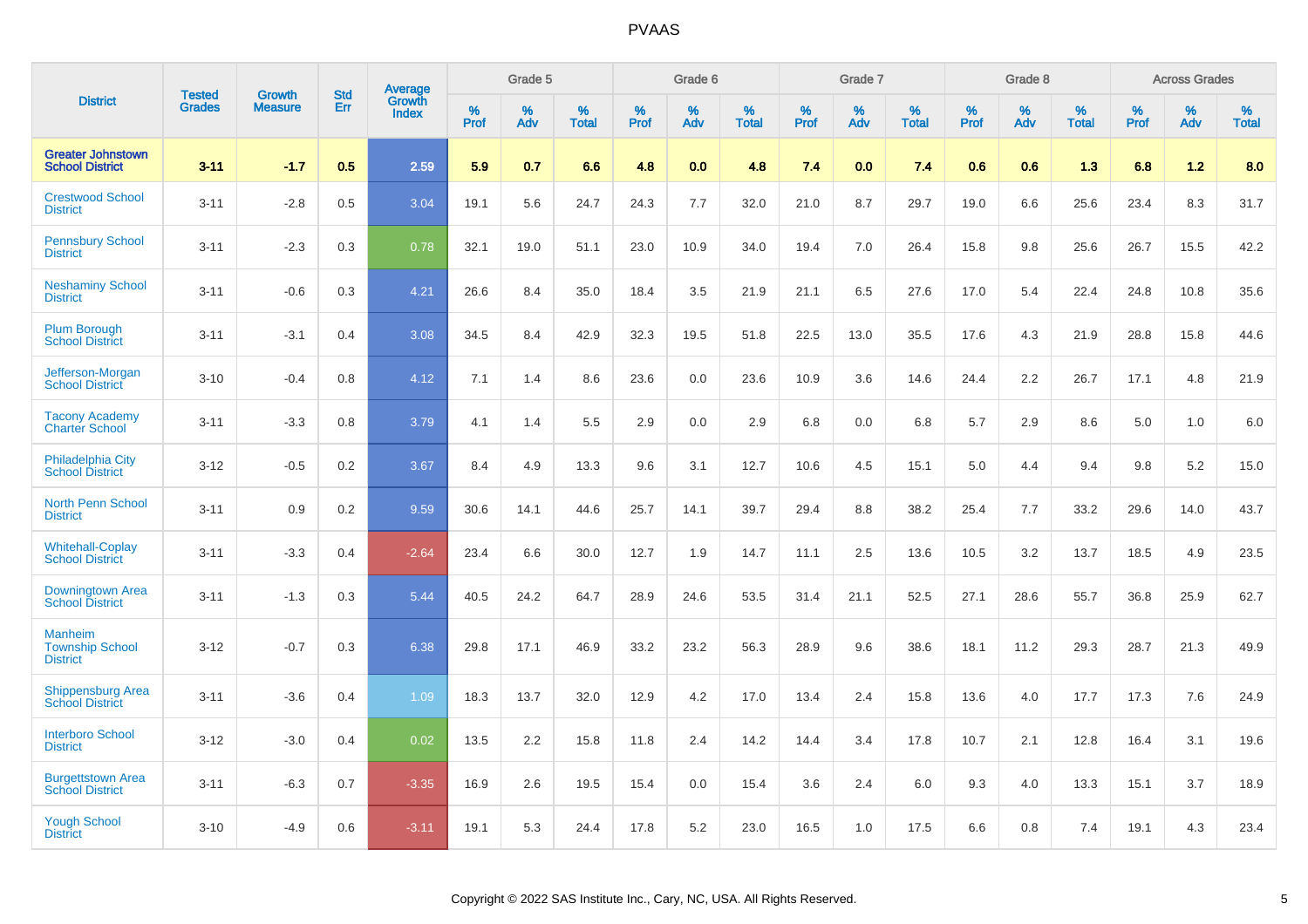|                                                        | <b>Tested</b> | <b>Growth</b>  | <b>Std</b> | Average                |              | Grade 5  |                   |              | Grade 6  |                   |              | Grade 7  |                   |              | Grade 8  |                   |              | <b>Across Grades</b> |                   |
|--------------------------------------------------------|---------------|----------------|------------|------------------------|--------------|----------|-------------------|--------------|----------|-------------------|--------------|----------|-------------------|--------------|----------|-------------------|--------------|----------------------|-------------------|
| <b>District</b>                                        | <b>Grades</b> | <b>Measure</b> | Err        | Growth<br><b>Index</b> | $\%$<br>Prof | %<br>Adv | %<br><b>Total</b> | $\%$<br>Prof | %<br>Adv | %<br><b>Total</b> | $\%$<br>Prof | %<br>Adv | %<br><b>Total</b> | $\%$<br>Prof | %<br>Adv | %<br><b>Total</b> | $\%$<br>Prof | %<br>Adv             | %<br><b>Total</b> |
| <b>Greater Johnstown</b><br><b>School District</b>     | $3 - 11$      | $-1.7$         | 0.5        | 2.59                   | 5.9          | 0.7      | 6.6               | 4.8          | 0.0      | 4.8               | 7.4          | 0.0      | 7.4               | 0.6          | 0.6      | 1.3               | 6.8          | 1.2                  | 8.0               |
| <b>Phoenixville Area</b><br><b>School District</b>     | $3 - 11$      | $-3.6$         | 0.4        | 4.13                   | 37.1         | 16.7     | 53.8              | 17.6         | 8.6      | 26.1              | 18.6         | 3.8      | 22.5              | 13.4         | 3.6      | 17.0              | 25.5         | 11.8                 | 37.3              |
| Philipsburg-<br>Osceola Area<br><b>School District</b> | $3 - 11$      | $-4.9$         | 0.6        | 0.04                   | 35.5         | 10.5     | 46.0              | 27.8         | 7.4      | 35.2              | 23.0         | 3.2      | 26.2              | 15.6         | 5.2      | 20.8              | 27.5         | 12.4                 | 40.0              |
| <b>Blackhawk School</b><br><b>District</b>             | $3 - 11$      | $-1.6$         | 0.5        | 4.57                   | 38.0         | 8.8      | 46.7              | 28.3         | 8.8      | 37.1              | 27.3         | 7.4      | 34.8              | 13.5         | 1.7      | 15.2              | 28.7         | 9.2                  | 37.8              |
| <b>Riverview School</b><br><b>District</b>             | $3 - 11$      | $-6.6$         | 0.8        | $-0.07$                | 28.8         | 5.8      | 34.6              | 29.9         | 9.1      | 39.0              | 21.7         | 3.3      | 25.0              | 12.7         | 5.1      | 17.7              | 25.8         | 15.0                 | 40.8              |
| <b>Laurel Highlands</b><br><b>School District</b>      | $3 - 11$      | $-4.3$         | 0.5        | $-1.98$                | 13.3         | 5.7      | 19.0              | 9.7          | 7.1      | 16.8              | 11.0         | 3.9      | 15.0              | 12.6         | 4.8      | 17.5              | 17.1         | 7.0                  | 24.1              |
| <b>North Hills School</b><br><b>District</b>           | $3 - 11$      | $-3.1$         | 0.4        | $-1.31$                | 34.1         | 14.0     | 48.1              | 30.1         | 11.4     | 41.5              | 28.1         | 11.5     | 39.6              | 21.9         | 9.6      | 31.5              | 30.4         | 13.8                 | 44.2              |
| <b>Hopewell Area</b><br><b>School District</b>         | $3 - 11$      | $-1.6$         | 0.5        | 4.04                   | 31.1         | 8.2      | 39.3              | 28.6         | 11.8     | 40.3              | 18.7         | 4.5      | 23.1              | 12.5         | 2.5      | 15.0              | 23.5         | 8.4                  | 32.0              |
| <b>Governor Mifflin</b><br><b>School District</b>      | $3 - 11$      | $-1.6$         | 0.4        | 2.23                   | 20.4         | 9.3      | 29.6              | 18.8         | 4.8      | 23.6              | 20.6         | 3.2      | 23.7              | 11.2         | 2.2      | 13.4              | 20.0         | 7.5                  | 27.4              |
| <b>Bethlehem-Center</b><br><b>School District</b>      | $3 - 10$      | $-6.4$         | 0.7        | $-0.87$                | 5.6          | 1.4      | 6.9               | 0.0          | 0.0      | 0.0               | 4.0          | 0.0      | 4.0               | 3.2          | 1.6      | 4.8               | 9.6          | 3.9                  | 13.6              |
| <b>West Chester Area</b><br><b>School District</b>     | $3 - 11$      | $-1.3$         | 0.3        | 6.72                   | 35.0         | 18.9     | 53.9              | 29.1         | 9.5      | 38.7              | 26.7         | 11.1     | 37.8              | 22.1         | 13.0     | 35.1              | 32.0         | 17.9                 | 49.8              |
| <b>Central Dauphin</b><br><b>School District</b>       | $3 - 11$      | $-0.5$         | 0.2        | 4.10                   | 22.0         | 11.6     | 33.6              | 14.9         | 2.6      | 17.4              | 14.8         | 7.0      | 21.8              | 12.5         | 4.2      | 16.7              | 19.3         | 7.8                  | 27.1              |
| <b>Central Valley</b><br><b>School District</b>        | $3 - 10$      | $-3.2$         | 0.5        | 2.71                   | 24.6         | 4.9      | 29.6              | 22.1         | 2.2      | 24.3              | 20.3         | 7.2      | 27.4              | 20.4         | 8.0      | 28.5              | 26.6         | 9.0                  | 35.6              |
| <b>Norristown Area</b><br><b>School District</b>       | $3 - 12$      | $-2.3$         | 0.4        | 0.04                   | 10.2         | 0.6      | 10.8              | 9.0          | 1.1      | 10.0              | 9.3          | 1.3      | 10.7              | 7.4          | 3.0      | 10.4              | 11.0         | 1.9                  | 13.0              |
| Northern Lebanon<br><b>School District</b>             | $3 - 11$      | $-3.8$         | 0.5        | $-1.80$                | 30.5         | 8.6      | 39.1              | 12.8         | 0.8      | 13.6              | 8.1          | 2.7      | 10.8              | 7.2          | 0.6      | 7.8               | 19.9         | 7.9                  | 27.9              |
| Renaissance<br><b>Academy Charter</b><br>School        | $3 - 11$      | $-5.7$         | 0.7        | $-3.32$                | 16.7         | 11.1     | 27.8              | 19.2         | 4.1      | 23.3              | 20.0         | 1.3      | 21.3              | 10.1         | 7.2      | 17.4              | 18.7         | 5.7                  | 24.4              |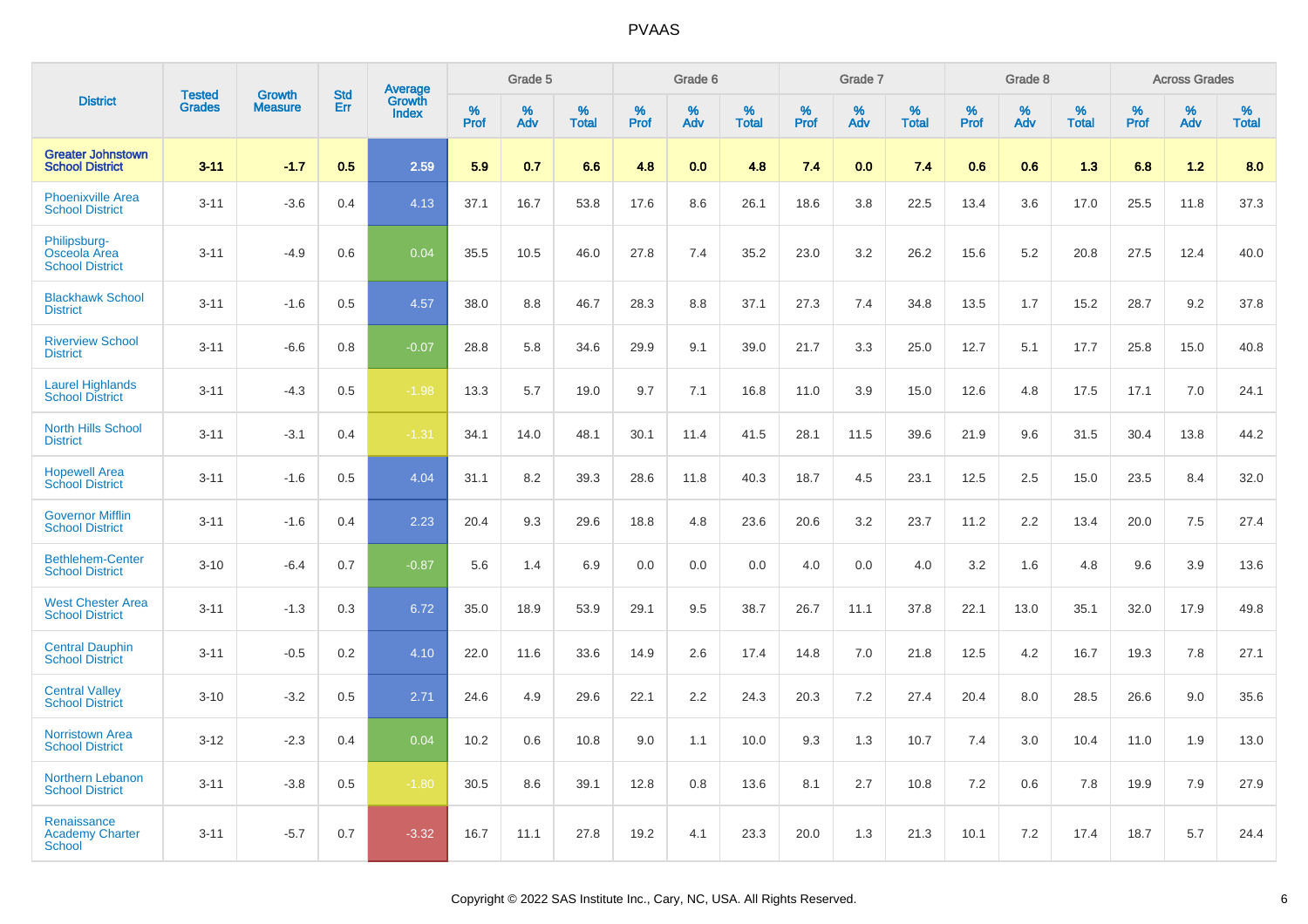|                                                      |                                |                                 | <b>Std</b> | <b>Average</b>         |           | Grade 5  |                   |           | Grade 6  |                   |           | Grade 7     |                   |           | Grade 8  |                   |           | <b>Across Grades</b> |                   |
|------------------------------------------------------|--------------------------------|---------------------------------|------------|------------------------|-----------|----------|-------------------|-----------|----------|-------------------|-----------|-------------|-------------------|-----------|----------|-------------------|-----------|----------------------|-------------------|
| <b>District</b>                                      | <b>Tested</b><br><b>Grades</b> | <b>Growth</b><br><b>Measure</b> | Err        | Growth<br><b>Index</b> | %<br>Prof | %<br>Adv | %<br><b>Total</b> | %<br>Prof | %<br>Adv | %<br><b>Total</b> | %<br>Prof | $\%$<br>Adv | %<br><b>Total</b> | %<br>Prof | %<br>Adv | %<br><b>Total</b> | %<br>Prof | %<br>Adv             | %<br><b>Total</b> |
| <b>Greater Johnstown</b><br><b>School District</b>   | $3 - 11$                       | $-1.7$                          | 0.5        | 2.59                   | 5.9       | 0.7      | 6.6               | 4.8       | 0.0      | 4.8               | 7.4       | 0.0         | 7.4               | 0.6       | 0.6      | 1.3               | 6.8       | $1.2$                | 8.0               |
| Mt Lebanon<br><b>School District</b>                 | $3 - 11$                       | $-2.1$                          | 0.4        | 4.72                   | 39.7      | 34.6     | 74.3              | 42.0      | 15.7     | 57.7              | 32.6      | 20.7        | 53.3              | 31.6      | 17.4     | 49.1              | 36.2      | 29.4                 | 65.5              |
| <b>Chartiers Valley</b><br><b>School District</b>    | $3 - 11$                       | $-2.3$                          | 0.4        | 1.51                   | 33.8      | 14.7     | 48.5              | 16.8      | 5.3      | 22.1              | 15.6      | 7.4         | 22.9              | 10.8      | 4.2      | 15.1              | 23.4      | 11.6                 | 35.0              |
| <b>Ridley School</b><br><b>District</b>              | $3 - 12$                       | $-1.6$                          | 0.3        | 0.71                   | 24.4      | 10.9     | 35.3              | 16.6      | 2.2      | 18.8              | 11.2      | 6.6         | 17.8              | 12.6      | 6.5      | 19.1              | 19.6      | 9.1                  | 28.7              |
| <b>Council Rock</b><br><b>School District</b>        | $3 - 11$                       | $-0.6$                          | 0.2        | 4.05                   | 30.5      | 16.8     | 47.3              | 33.6      | 14.1     | 47.6              | 27.3      | 16.1        | 43.4              | 21.3      | 13.1     | 34.4              | 31.0      | 18.6                 | 49.7              |
| <b>Tri-Valley School</b><br><b>District</b>          | $3 - 10$                       | $-6.5$                          | 0.8        | $-1.14$                | 13.2      | 2.4      | 15.7              | 13.2      | 0.0      | 13.2              | 7.3       | 0.0         | 7.3               | 2.4       | 7.3      | 9.8               | 15.8      | 3.7                  | 19.4              |
| <b>School Lane</b><br><b>Charter School</b>          | $3 - 11$                       | $-4.8$                          | 0.7        | 0.49                   | 26.9      | 7.5      | 34.3              | 11.9      | 1.7      | 13.6              | 7.0       | 2.8         | 9.9               | 18.8      | 3.1      | 21.9              | 21.0      | 6.5                  | 27.5              |
| Octorara Area<br><b>School District</b>              | $3 - 11$                       | $-2.8$                          | 0.6        | 1.31                   | 25.9      | 6.5      | 32.4              | 17.5      | 4.2      | 21.7              | 13.9      | 0.0         | 13.9              | 10.2      | 0.0      | 10.2              | 21.2      | 4.1                  | 25.4              |
| Pottsgrove School<br><b>District</b>                 | $3 - 11$                       | $-3.5$                          | 0.4        | $-0.89$                | 27.2      | 6.5      | 33.7              | 10.2      | 5.4      | 15.6              | 21.6      | 4.1         | 25.7              | 9.8       | 1.6      | 11.4              | 19.2      | 4.4                  | 23.5              |
| <b>Wilson School</b><br><b>District</b>              | $3 - 12$                       | $-3.7$                          | 0.5        | $-3.10$                | 27.9      | 12.6     | 40.5              | 24.6      | 4.2      | 28.8              | 19.9      | 7.0         | 26.9              | 13.0      | 9.8      | 22.8              | 28.3      | 14.3                 | 42.6              |
| <b>Marple Newtown</b><br><b>School District</b>      | $3 - 11$                       | $-3.4$                          | 0.4        | $-1.81$                | 36.2      | 21.4     | 57.6              | 31.7      | 20.2     | 51.9              | 27.1      | 8.3         | 35.4              | 20.5      | 6.0      | 26.5              | 32.9      | 20.2                 | 53.1              |
| <b>Morrisville Borough</b><br><b>School District</b> | $3 - 11$                       | $-6.7$                          | 0.9        | $-1.42$                | 9.8       | 0.0      | 9.8               | 1.9       | 0.0      | 1.9               | 3.9       | 0.0         | 3.9               | 0.0       | 0.0      | 0.0               | 5.1       | 0.6                  | $5.7\,$           |
| <b>Charleroi School</b><br><b>District</b>           | $3 - 11$                       | $-4.8$                          | 0.6        | 2.44                   | 10.8      | 1.0      | 11.8              | 13.1      | 0.0      | 13.1              | 8.5       | 3.8         | 12.3              | 11.6      | 1.0      | 12.6              | 12.5      | 2.4                  | 14.9              |
| <b>Carmichaels Area</b><br><b>School District</b>    | $3 - 10$                       | $-5.5$                          | 0.7        | 1.91                   | 13.8      | 1.2      | 15.0              | 1.5       | 0.0      | 1.5               | 3.0       | 3.0         | 6.0               | 6.8       | 0.0      | 6.8               | 11.3      | 2.2                  | 13.4              |
| <b>Berwick Area</b><br><b>School District</b>        | $3 - 11$                       | $-3.7$                          | 0.5        | $-0.18$                | 17.8      | 6.3      | 24.1              | 18.3      | 3.0      | 21.3              | 16.8      | 3.2         | 20.0              | 12.0      | 2.0      | 14.0              | 20.4      | 9.0                  | 29.4              |
| <b>Tyrone Area</b><br><b>School District</b>         | $3 - 12$                       | $-0.7$                          | 0.5        | 4.35                   | 18.0      | 3.8      | 21.8              | 12.4      | 4.6      | 17.0              | 18.0      | 2.5         | 20.5              | 12.4      | 5.3      | 17.7              | 20.5      | 8.1                  | 28.6              |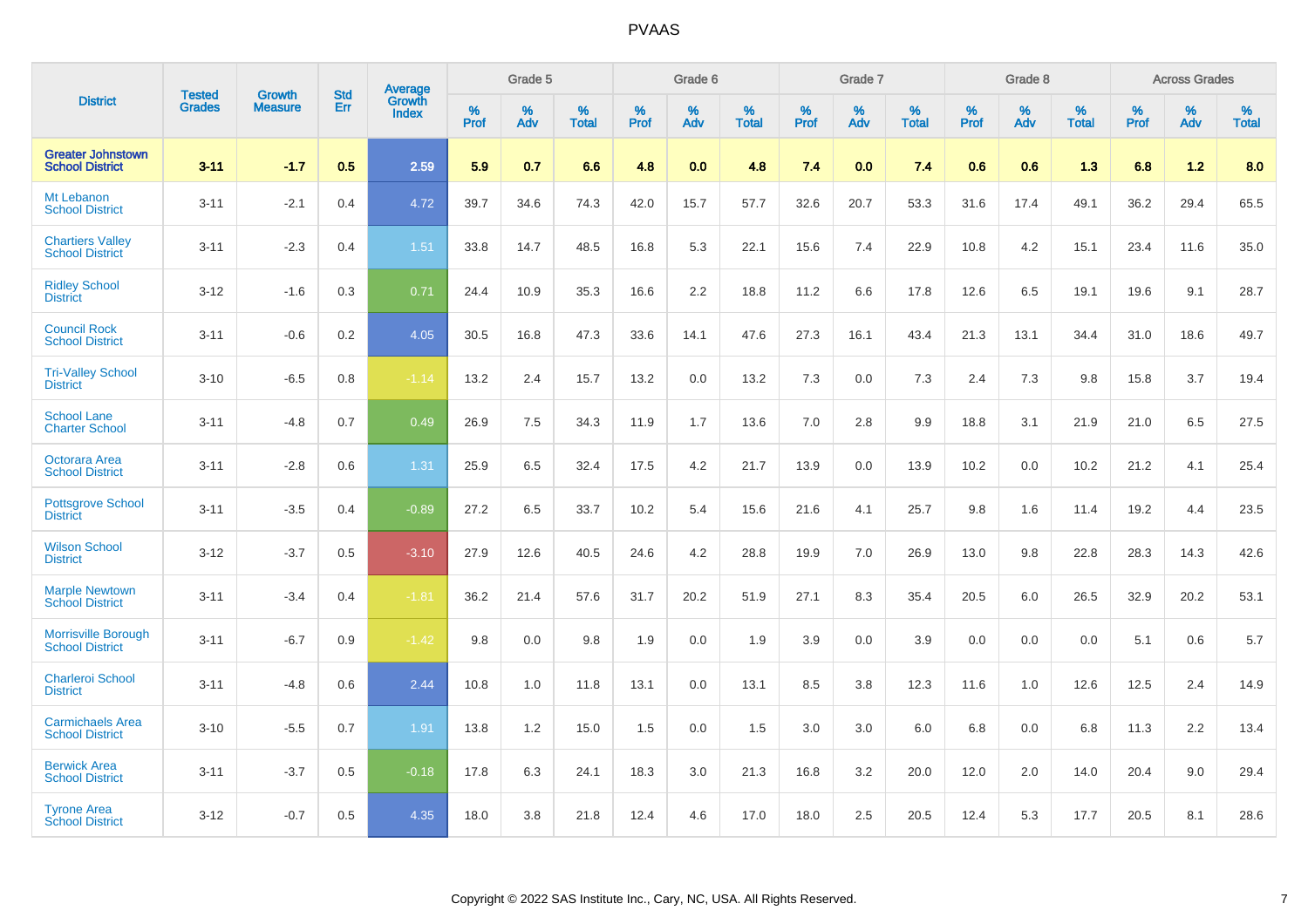|                                                                            | <b>Tested</b> | <b>Growth</b>  | <b>Std</b> | Average                |              | Grade 5  |                   |              | Grade 6  |                   |              | Grade 7  |                   |                     | Grade 8  |                   |              | <b>Across Grades</b> |                   |
|----------------------------------------------------------------------------|---------------|----------------|------------|------------------------|--------------|----------|-------------------|--------------|----------|-------------------|--------------|----------|-------------------|---------------------|----------|-------------------|--------------|----------------------|-------------------|
| <b>District</b>                                                            | <b>Grades</b> | <b>Measure</b> | Err        | Growth<br><b>Index</b> | $\%$<br>Prof | %<br>Adv | %<br><b>Total</b> | $\%$<br>Prof | %<br>Adv | %<br><b>Total</b> | $\%$<br>Prof | %<br>Adv | %<br><b>Total</b> | $\%$<br><b>Prof</b> | %<br>Adv | %<br><b>Total</b> | $\%$<br>Prof | %<br>Adv             | %<br><b>Total</b> |
| <b>Greater Johnstown</b><br><b>School District</b>                         | $3 - 11$      | $-1.7$         | 0.5        | 2.59                   | 5.9          | 0.7      | 6.6               | 4.8          | 0.0      | 4.8               | 7.4          | 0.0      | 7.4               | 0.6                 | 0.6      | 1.3               | 6.8          | 1.2                  | 8.0               |
| <b>Maritime Academy</b><br><b>Charter School</b>                           | $3 - 10$      | $-3.7$         | 0.6        | 1.10                   | 3.5          | 1.2      | 4.7               | 1.2          | 3.6      | 4.8               | 7.9          | 5.6      | 13.5              | 3.3                 | 0.0      | 3.3               | 4.6          | 2.1                  | 6.7               |
| <b>Uniontown Area</b><br><b>School District</b>                            | $3 - 11$      | $-4.0$         | 0.6        | $-0.51$                | 17.1         | 3.8      | 21.0              | 18.7         | 3.7      | 22.4              | 6.5          | 0.9      | 7.5               | 0.0                 | 0.0      | 0.0               | 15.0         | 4.4                  | 19.3              |
| <b>Souderton Area</b><br><b>School District</b>                            | $3 - 11$      | 0.8            | 0.3        | 7.15                   | 35.8         | 26.1     | 61.9              | 29.8         | 8.6      | 38.4              | 30.6         | 10.4     | 41.0              | 24.3                | 4.2      | 28.5              | 30.8         | 18.3                 | 49.1              |
| <b>Erie City School</b><br><b>District</b>                                 | $3 - 12$      | $-1.7$         | 0.3        | 1.03                   | 7.6          | 2.4      | 10.0              | 2.9          | 0.5      | 3.4               | 5.9          | 1.6      | 7.4               | 5.2                 | 0.3      | 5.5               | 6.4          | 1.4                  | 7.8               |
| <b>Clearfield Area</b><br><b>School District</b>                           | $3 - 10$      | $-3.9$         | 0.5        | $-2.41$                | 16.5         | 3.3      | 19.8              | 4.7          | 1.6      | 6.3               | 9.3          | 0.8      | 10.1              | 6.3                 | 3.5      | 9.8               | 12.1         | 2.5                  | 14.6              |
| <b>Chester Charter</b><br><b>Scholars Academy</b><br><b>Charter School</b> | $3 - 12$      | $-3.3$         | 0.8        | 2.00                   | 0.0          | 0.0      | 0.0               | 2.1          | 0.0      | 2.1               | 6.2          | 0.0      | 6.2               | 0.0                 | 0.0      | 0.0               | 1.8          | 0.4                  | 2.2               |
| <b>Hampton Township</b><br><b>School District</b>                          | $3 - 11$      | 0.5            | 0.4        | 5.96                   | 33.5         | 35.2     | 68.7              | 30.6         | 12.9     | 43.6              | 33.3         | 26.9     | 60.2              | 33.0                | 21.4     | 54.3              | 33.4         | 29.9                 | 63.3              |
| <b>Boyertown Area</b><br><b>School District</b>                            | $3 - 11$      | $-2.5$         | 0.3        | 1.59                   | 29.0         | 8.5      | 37.4              | 24.6         | 4.6      | 29.2              | 28.2         | 14.4     | 42.6              | 24.8                | 6.0      | 30.8              | 29.1         | 9.0                  | 38.2              |
| <b>Brentwood</b><br><b>Borough School</b><br><b>District</b>               | $3 - 11$      | $-2.3$         | 0.7        | 3.94                   | 25.6         | 4.6      | 30.2              | 8.5          | 2.4      | 11.0              | 9.2          | 0.0      | 9.2               | 19.4                | 1.4      | 20.8              | 19.6         | 5.3                  | 24.9              |
| <b>Scranton School</b><br><b>District</b>                                  | $3 - 12$      | $-3.3$         | 0.5        | $-1.47$                | 10.4         | 0.8      | 11.2              | 2.1          | 1.3      | 3.4               | 3.7          | 1.1      | 4.8               | 3.4                 | 2.3      | 5.7               | 7.0          | 1.7                  | 8.6               |
| <b>Colonial School</b><br><b>District</b>                                  | $3 - 11$      | $-0.9$         | 0.3        | 2.48                   | 32.7         | 27.3     | 60.0              | 35.6         | 15.3     | 50.9              | 29.4         | 16.8     | 46.2              | 21.2                | 15.0     | 36.2              | 31.5         | 21.3                 | 52.8              |
| <b>Reynolds School</b><br><b>District</b>                                  | $3 - 10$      | $-3.3$         | 0.8        | 0.34                   | 13.0         | 1.4      | 14.5              | 18.2         | 1.3      | 19.5              | 14.0         | 10.0     | 24.0              | 11.8                | 1.5      | 13.2              | 15.2         | 2.8                  | 18.0              |
| <b>Ligonier Valley</b><br><b>School District</b>                           | $3 - 11$      | $-3.6$         | 0.7        | 1.35                   | 14.6         | 3.7      | 18.3              | 16.5         | 0.0      | 16.5              | 12.3         | 0.0      | 12.3              | 6.9                 | 0.0      | 6.9               | 17.2         | 2.9                  | 20.0              |
| <b>North Pocono</b><br><b>School District</b>                              | $3 - 11$      | $-3.6$         | 0.6        | 0.08                   | 34.1         | 6.2      | 40.3              | 12.8         | 1.8      | 14.7              | 24.2         | 8.3      | 32.5              | 19.3                | 7.9      | 27.2              | 27.9         | 10.4                 | 38.3              |
| <b>Lower Dauphin</b><br><b>School District</b>                             | $3 - 11$      | $-1.8$         | 0.4        | 2.03                   | 29.8         | 22.8     | 52.6              | 23.7         | 4.8      | 28.5              | 22.0         | 6.4      | 28.4              | 18.6                | 9.5      | 28.0              | 25.6         | 14.4                 | 39.9              |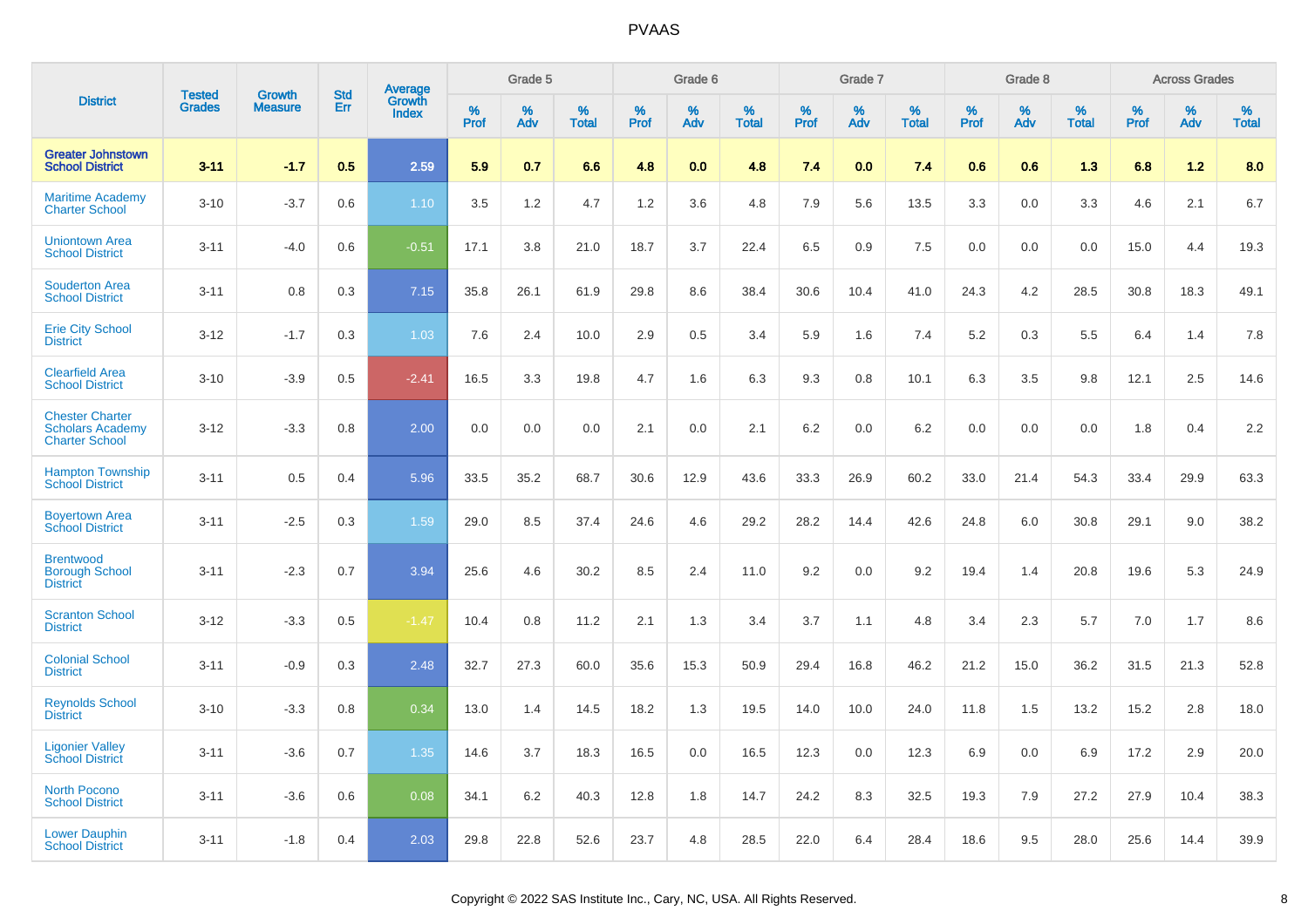|                                                                |                                |                                 | <b>Std</b> | Average                |           | Grade 5  |                   |           | Grade 6  |                   |           | Grade 7  |                      |           | Grade 8  |                   |           | <b>Across Grades</b> |                   |
|----------------------------------------------------------------|--------------------------------|---------------------------------|------------|------------------------|-----------|----------|-------------------|-----------|----------|-------------------|-----------|----------|----------------------|-----------|----------|-------------------|-----------|----------------------|-------------------|
| <b>District</b>                                                | <b>Tested</b><br><b>Grades</b> | <b>Growth</b><br><b>Measure</b> | Err        | Growth<br><b>Index</b> | %<br>Prof | %<br>Adv | %<br><b>Total</b> | %<br>Prof | %<br>Adv | %<br><b>Total</b> | %<br>Prof | %<br>Adv | $\%$<br><b>Total</b> | %<br>Prof | %<br>Adv | %<br><b>Total</b> | %<br>Prof | %<br>Adv             | %<br><b>Total</b> |
| <b>Greater Johnstown</b><br><b>School District</b>             | $3 - 11$                       | $-1.7$                          | 0.5        | 2.59                   | 5.9       | 0.7      | 6.6               | 4.8       | 0.0      | 4.8               | 7.4       | 0.0      | 7.4                  | 0.6       | 0.6      | 1.3               | 6.8       | 1.2                  | 8.0               |
| <b>Oil City Area</b><br><b>School District</b>                 | $3 - 11$                       | $-3.7$                          | 0.5        | 0.74                   | 15.5      | 2.8      | 18.3              | 7.9       | 0.8      | 8.7               | 10.2      | 2.4      | 12.6                 | 3.8       | 0.0      | 3.8               | 13.2      | 2.5                  | 15.8              |
| <b>Arts Academy</b><br><b>Charter School</b>                   | $5-8$                          | $-7.7$                          | 1.1        | $-2.90$                | 7.7       | 0.0      | 7.7               | 2.4       | 0.0      | 2.4               | 8.3       | 0.0      | 8.3                  | 0.0       | 0.0      | 0.0               | 4.4       | 0.0                  | 4.4               |
| <b>Derry Area School</b><br><b>District</b>                    | $3 - 11$                       | $-0.6$                          | 0.6        | 4.16                   | 21.3      | 14.8     | 36.1              | 32.5      | 13.0     | 45.5              | 11.9      | 6.8      | 18.6                 | 10.2      | 6.5      | 16.7              | 23.2      | 13.2                 | 36.4              |
| <b>Wyomissing Area</b><br><b>School District</b>               | $3 - 12$                       | $-3.5$                          | 0.6        | 1.22                   | 32.2      | 13.6     | 45.8              | 30.0      | 7.3      | 37.3              | 12.3      | 6.6      | 18.8                 | 13.6      | 6.4      | 20.0              | 25.7      | 12.9                 | 38.6              |
| Southmoreland<br><b>School District</b>                        | $3 - 11$                       | $-3.6$                          | 0.6        | 3.41                   | 12.6      | 4.2      | 16.8              | 15.6      | 3.7      | 19.3              | 11.1      | 2.8      | 13.9                 | 10.5      | 1.0      | 11.4              | 17.8      | 4.1                  | 21.9              |
| <b>Moon Area School</b><br><b>District</b>                     | $3 - 11$                       | $-2.5$                          | 0.4        | $-1.68$                | 32.1      | 15.8     | 48.0              | 26.9      | 9.1      | 36.0              | 28.0      | 11.5     | 39.4                 | 20.6      | 10.9     | 31.5              | 29.3      | 16.9                 | 46.2              |
| <b>Alliance For</b><br><b>Progress Charter</b><br>School       | $3 - 8$                        | $-5.0$                          | 1.1        | 2.70                   | 0.0       | 0.0      | 0.0               | 0.0       | 0.0      | 0.0               | 0.0       | 0.0      | 0.0                  | 0.0       | 0.0      | 0.0               | 0.6       | 0.0                  | 0.6               |
| <b>Daniel Boone Area</b><br><b>School District</b>             | $3 - 12$                       | $-1.1$                          | 0.5        | 3.78                   | 27.2      | 11.1     | 38.3              | 28.7      | 6.6      | 35.4              | 18.6      | 7.8      | 26.4                 | 13.8      | 2.4      | 16.2              | 25.4      | 7.1                  | 32.4              |
| <b>Danville Area</b><br><b>School District</b>                 | $3 - 11$                       | 1.2                             | 0.5        | 7.01                   | 33.8      | 25.6     | 59.4              | 26.4      | 8.3      | 34.7              | 24.5      | 14.6     | 39.1                 | 19.6      | 9.8      | 29.4              | 27.8      | 17.7                 | 45.5              |
| Chambersburg<br><b>Area School</b><br><b>District</b>          | $3 - 11$                       | $-1.4$                          | 0.3        | 3.43                   | 20.2      | 6.3      | 26.5              | 14.1      | 3.8      | 17.9              | 15.1      | 4.9      | 20.0                 | 11.2      | 4.5      | 15.7              | 16.9      | 5.3                  | 22.3              |
| <b>Keystone Oaks</b><br><b>School District</b>                 | $3 - 11$                       | $-3.0$                          | 0.6        | 0.82                   | 26.0      | 20.3     | 46.3              | 19.5      | 11.5     | 31.0              | 19.5      | 10.6     | 30.1                 | 17.5      | 12.3     | 29.8              | 25.2      | 15.8                 | 41.0              |
| <b>East Pennsboro</b><br><b>Area School</b><br><b>District</b> | $3 - 11$                       | $-2.6$                          | 0.5        | 1.39                   | 24.8      | 3.0      | 27.8              | 9.9       | 3.7      | 13.7              | 11.8      | 2.4      | 14.1                 | 10.3      | 4.2      | 14.6              | 18.3      | $6.2\,$              | 24.5              |
| Columbia Borough<br><b>School District</b>                     | $3 - 12$                       | $-4.8$                          | 0.7        | $-0.49$                | 15.1      | 1.4      | 16.4              | 1.4       | 0.0      | 1.4               | 6.2       | 1.5      | 7.7                  | 0.0       | 0.0      | 0.0               | 8.7       | 1.4                  | 10.0              |
| <b>Bensalem</b><br><b>Township School</b><br><b>District</b>   | $3 - 11$                       | $-2.0$                          | 0.3        | 0.26                   | 9.4       | 4.3      | 13.7              | 13.0      | 2.3      | 15.3              | 9.8       | 4.6      | 14.3                 | 8.2       | 1.9      | 10.1              | 12.0      | 3.5                  | 15.5              |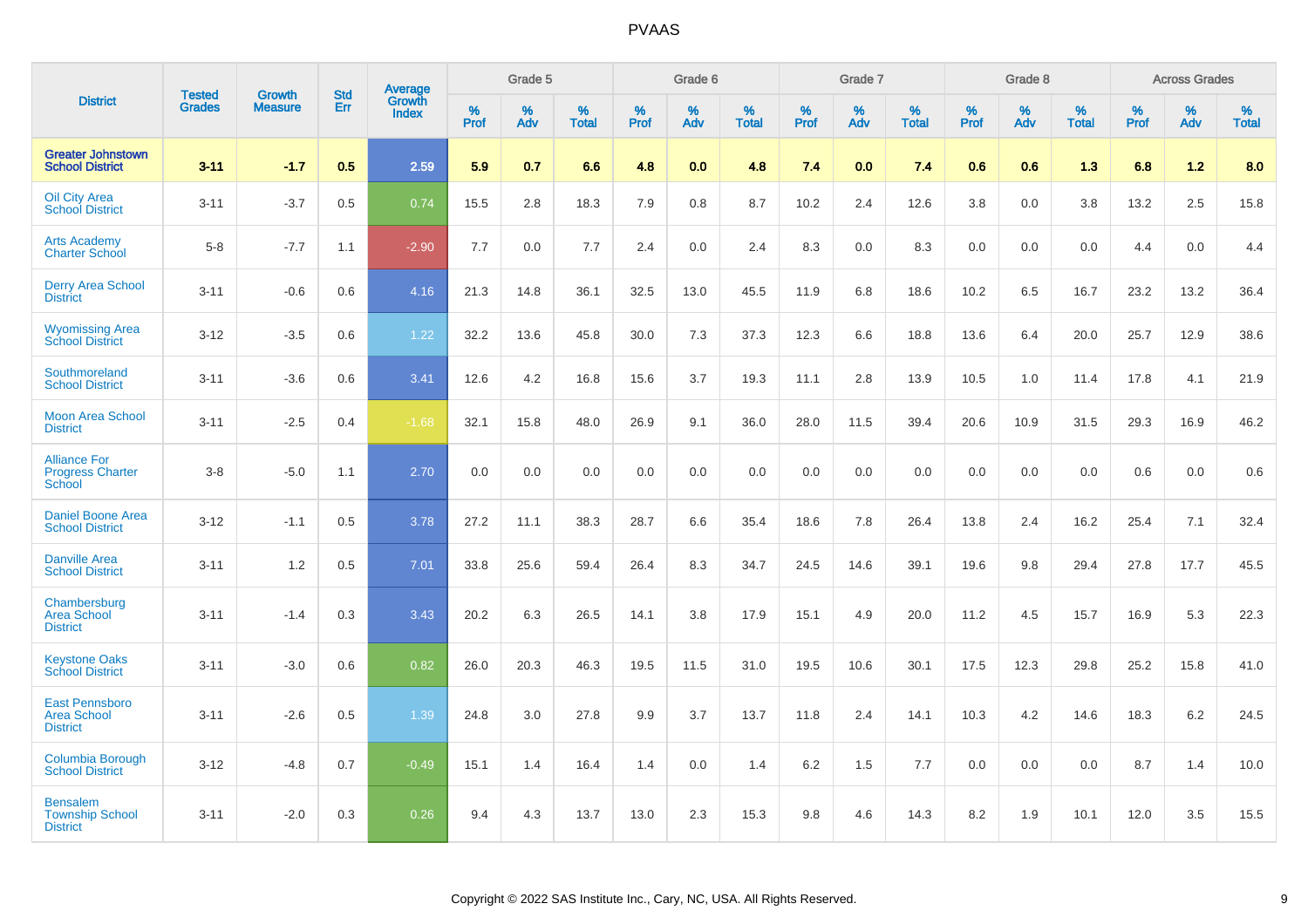|                                                                  | <b>Tested</b> |                                 | <b>Std</b> | Average                       |              | Grade 5  |                   |           | Grade 6  |                   |           | Grade 7  |                   |           | Grade 8  |                   |           | <b>Across Grades</b> |                   |
|------------------------------------------------------------------|---------------|---------------------------------|------------|-------------------------------|--------------|----------|-------------------|-----------|----------|-------------------|-----------|----------|-------------------|-----------|----------|-------------------|-----------|----------------------|-------------------|
| <b>District</b>                                                  | <b>Grades</b> | <b>Growth</b><br><b>Measure</b> | <b>Err</b> | <b>Growth</b><br><b>Index</b> | $\%$<br>Prof | %<br>Adv | %<br><b>Total</b> | %<br>Prof | %<br>Adv | %<br><b>Total</b> | %<br>Prof | %<br>Adv | %<br><b>Total</b> | %<br>Prof | %<br>Adv | %<br><b>Total</b> | %<br>Prof | %<br>Adv             | %<br><b>Total</b> |
| <b>Greater Johnstown</b><br><b>School District</b>               | $3 - 11$      | $-1.7$                          | 0.5        | 2.59                          | 5.9          | 0.7      | 6.6               | 4.8       | 0.0      | 4.8               | 7.4       | 0.0      | 7.4               | 0.6       | 0.6      | 1.3               | 6.8       | 1.2                  | 8.0               |
| Mechanicsburg<br><b>Area School</b><br><b>District</b>           | $3 - 11$      | $-1.3$                          | 0.4        | 1.94                          | 27.0         | 14.7     | 41.8              | 16.3      | 2.8      | 19.1              | 20.3      | 5.4      | 25.8              | 14.5      | 4.6      | 19.1              | 24.3      | 10.0                 | 34.2              |
| <b>Armstrong School</b><br><b>District</b>                       | $3 - 11$      | 0.7                             | 0.3        | 11.41                         | 25.3         | 10.5     | 35.8              | 26.6      | 13.3     | 39.9              | 21.4      | 4.3      | 25.7              | 20.5      | 3.8      | 24.3              | 25.7      | 9.4                  | 35.1              |
| <b>People For People</b><br><b>Charter School</b>                | $3 - 12$      | $-1.1$                          | 1.0        | 3.27                          | 0.0          | 0.0      | 0.0               | 0.0       | 0.0      | 0.0               | 2.4       | 0.0      | 2.4               | 0.0       | 0.0      | 0.0               | 1.3       | 0.0                  | 1.3               |
| <b>Peters Township</b><br><b>School District</b>                 | $3 - 11$      | 0.5                             | 0.4        | 5.86                          | 37.8         | 32.6     | 70.4              | 35.7      | 24.9     | 60.6              | 33.1      | 29.1     | 62.2              | 35.1      | 13.0     | 48.2              | 35.8      | 30.6                 | 66.3              |
| Elizabethtown<br><b>Area School</b><br><b>District</b>           | $3 - 12$      | 0.2                             | 0.4        | 10.73                         | 29.9         | 22.6     | 52.6              | 22.2      | 10.9     | 33.1              | 20.8      | 2.8      | 23.7              | 20.8      | 3.3      | 24.1              | 26.7      | 14.6                 | 41.2              |
| <b>Tulpehocken Area</b><br><b>School District</b>                | $3 - 12$      | $-1.2$                          | 0.6        | 1.70                          | 29.9         | 18.4     | 48.3              | 15.7      | 11.8     | 27.4              | 18.4      | 5.8      | 24.3              | 14.3      | 2.7      | 17.0              | 21.6      | 11.0                 | 32.6              |
| <b>Weatherly Area</b><br><b>School District</b>                  | $3 - 11$      | $-6.9$                          | 1.1        | $-1.18$                       | 26.9         | 7.7      | 34.6              | 12.1      | 0.0      | 12.1              | 6.9       | $0.0\,$  | 6.9               | 5.6       | 0.0      | 5.6               | 15.1      | 4.0                  | 19.1              |
| Community<br>Academy Of<br>Philadelphia<br><b>Charter School</b> | $3 - 11$      | $-5.7$                          | 0.9        | $-0.37$                       | 4.9          | 2.4      | 7.3               | 0.0       | 0.0      | 0.0               | 0.0       | 0.0      | 0.0               | 0.0       | 0.0      | 0.0               | 2.4       | 1.0                  | 3.5               |
| Shenandoah<br><b>Valley School</b><br><b>District</b>            | $3 - 11$      | $-5.1$                          | 0.8        | 0.47                          | 11.9         | 3.0      | 14.9              | 19.6      | 2.0      | 21.6              | 1.7       | 3.4      | 5.1               | 3.6       | 0.0      | 3.6               | 12.0      | 3.5                  | 15.5              |
| <b>Neshannock</b><br><b>Township School</b><br><b>District</b>   | $3 - 10$      | $-3.2$                          | 0.7        | 0.96                          | 26.7         | 15.6     | 42.2              | 30.9      | 13.2     | 44.1              | 20.0      | 7.0      | 27.0              | 15.6      | 3.9      | 19.5              | 23.6      | 9.2                  | 32.8              |
| <b>Harbor Creek</b><br><b>School District</b>                    | $3 - 11$      | $-3.0$                          | 0.5        | 0.88                          | 35.1         | 17.5     | 52.6              | 35.8      | 14.2     | 50.0              | 25.9      | 13.3     | 39.2              | 20.8      | 7.1      | 27.9              | 32.8      | 17.9                 | 50.6              |
| <b>West Jefferson</b><br><b>Hills School District</b>            | $3 - 11$      | $-1.1$                          | 0.4        | 3.34                          | 35.0         | 17.5     | 52.5              | 24.8      | 3.3      | 28.0              | 22.8      | 6.3      | 29.1              | 21.7      | 4.4      | 26.1              | 30.8      | 13.4                 | 44.3              |
| <b>Ambridge Area</b><br><b>School District</b>                   | $3 - 12$      | $-3.4$                          | 0.6        | $-0.98$                       | 17.8         | 5.1      | 22.9              | 13.2      | 0.9      | 14.2              | 11.9      | 0.8      | 12.7              | 10.7      | 0.8      | 11.6              | 15.7      | 5.2                  | 20.8              |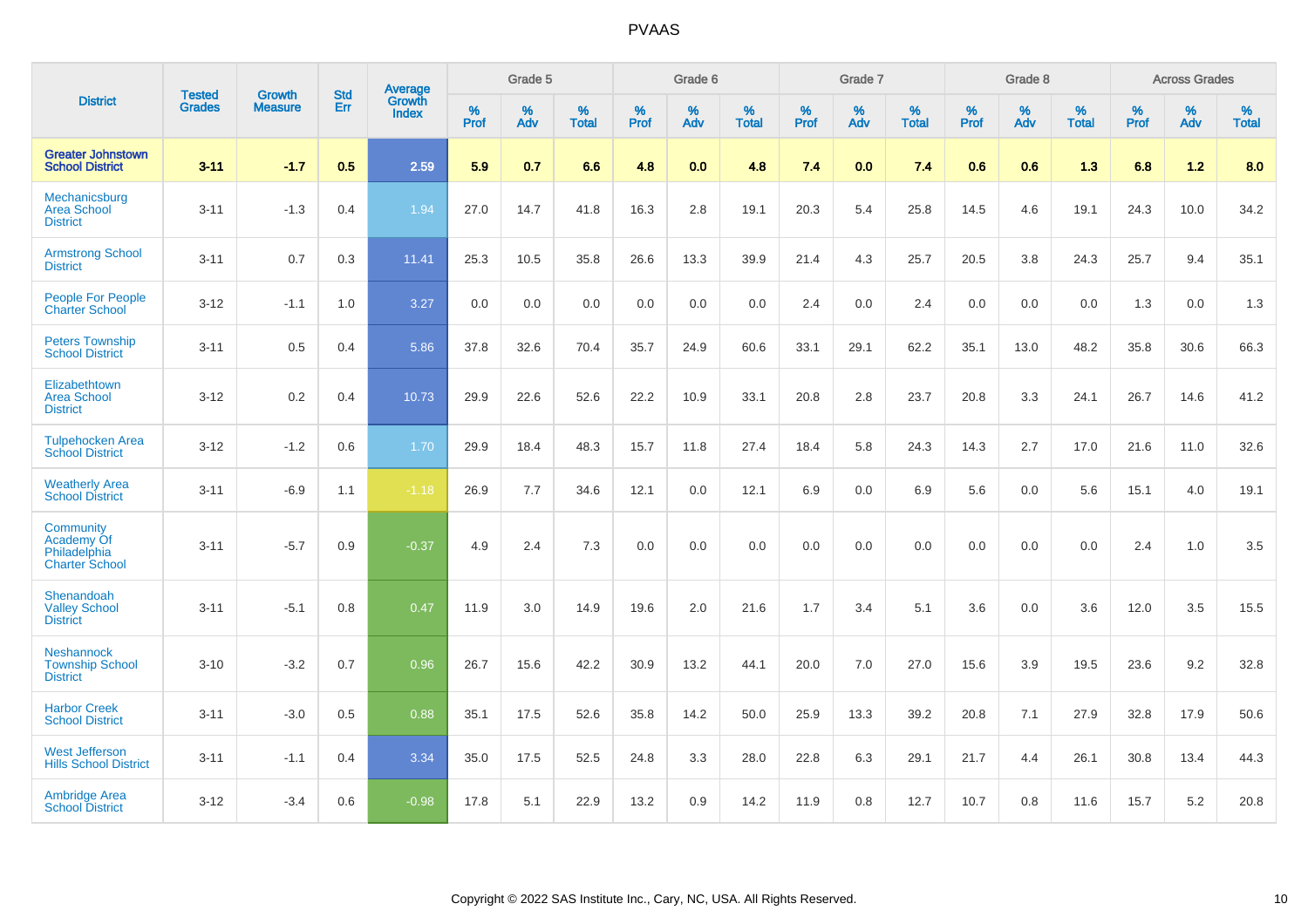|                                                                        | <b>Tested</b> | <b>Growth</b>  | <b>Std</b> | <b>Average</b>         |              | Grade 5  |                   |           | Grade 6  |                   |           | Grade 7  |                   |           | Grade 8  |                   |           | <b>Across Grades</b> |                   |
|------------------------------------------------------------------------|---------------|----------------|------------|------------------------|--------------|----------|-------------------|-----------|----------|-------------------|-----------|----------|-------------------|-----------|----------|-------------------|-----------|----------------------|-------------------|
| <b>District</b>                                                        | <b>Grades</b> | <b>Measure</b> | Err        | Growth<br><b>Index</b> | $\%$<br>Prof | %<br>Adv | %<br><b>Total</b> | %<br>Prof | %<br>Adv | %<br><b>Total</b> | %<br>Prof | %<br>Adv | %<br><b>Total</b> | %<br>Prof | %<br>Adv | %<br><b>Total</b> | %<br>Prof | %<br>Adv             | %<br><b>Total</b> |
| <b>Greater Johnstown</b><br><b>School District</b>                     | $3 - 11$      | $-1.7$         | 0.5        | 2.59                   | 5.9          | 0.7      | 6.6               | 4.8       | 0.0      | 4.8               | 7.4       | 0.0      | 7.4               | 0.6       | 0.6      | 1.3               | 6.8       | $1.2$                | 8.0               |
| <b>Lincoln Park</b><br><b>Performing Arts</b><br><b>Charter School</b> | $7 - 11$      | $-4.4$         | 1.0        | $-0.45$                |              |          |                   |           |          |                   | 33.9      | 5.4      | 39.3              | 11.5      | 3.4      | 14.9              | 20.3      | 4.2                  | 24.5              |
| <b>Lakeland School</b><br><b>District</b>                              | $3 - 11$      | $-2.1$         | 0.6        | 0.56                   | 29.3         | 2.7      | 32.0              | 25.5      | 6.4      | 31.9              | 26.9      | 4.8      | 31.7              | 5.7       | 0.0      | 5.7               | 24.0      | 5.5                  | 29.5              |
| Penn Cambria<br><b>School District</b>                                 | $3 - 11$      | $-1.7$         | 0.6        | 3.05                   | 23.8         | 1.8      | 25.7              | 20.6      | 2.0      | 22.6              | 12.3      | 0.0      | 12.3              | 11.8      | 1.6      | 13.4              | 18.9      | 3.5                  | 22.5              |
| <b>Collegium Charter</b><br><b>School</b>                              | $3 - 10$      | $-1.0$         | 0.4        | 2.29                   | 15.6         | 3.0      | 18.6              | 10.6      | 1.1      | 11.6              | 8.0       | 2.3      | 10.3              | 7.6       | 2.8      | 10.3              | 14.4      | 3.4                  | 17.8              |
| <b>Wyoming Valley</b><br><b>West School</b><br><b>District</b>         | $3 - 11$      | $-0.6$         | 0.5        | 1.83                   | 9.2          | 2.7      | 11.9              | 13.8      | 2.1      | 15.9              | 10.8      | 0.0      | 10.8              | 10.5      | 2.9      | 13.4              | 11.8      | 2.4                  | 14.3              |
| <b>Millersburg Area</b><br><b>School District</b>                      | $3 - 11$      | $-2.3$         | 0.8        | 3.45                   | 37.2         | 19.6     | 56.9              | 15.1      | 3.8      | 18.9              | 18.8      | 1.6      | 20.3              | 8.1       | 1.6      | 9.7               | 23.6      | 9.2                  | 32.8              |
| <b>Propel Charter</b><br>School - East                                 | $3-8$         | $-4.2$         | 1.0        | 1.61                   | 2.5          | 0.0      | 2.5               | 11.4      | 0.0      | 11.4              | 9.4       | 3.1      | 12.5              | 0.0       | 0.0      | 0.0               | 9.4       | 0.5                  | 9.9               |
| <b>West Allegheny</b><br><b>School District</b>                        | $3 - 12$      | 1.0            | 0.4        | 10.83                  | 32.7         | 40.9     | 73.6              | 33.6      | 21.4     | 55.0              | 27.5      | 20.6     | 48.1              | 23.4      | 11.2     | 34.6              | 31.3      | 30.8                 | 62.1              |
| <b>Wyalusing Area</b><br><b>School District</b>                        | $3 - 12$      | 1.6            | 0.6        | 7.67                   | 12.0         | 4.8      | 16.9              | 17.8      | 4.0      | 21.8              | 14.6      | 7.9      | 22.5              | 9.6       | 1.0      | 10.6              | 16.5      | 5.1                  | 21.5              |
| <b>Palisades School</b><br><b>District</b>                             | $3 - 11$      | 1.0            | 0.6        | 4.66                   | 33.3         | 16.7     | 50.0              | 27.6      | 4.1      | 31.6              | 32.4      | 6.9      | 39.2              | 19.3      | 1.1      | 20.4              | 31.4      | 13.6                 | 45.0              |
| <b>West Shore School</b><br><b>District</b>                            | $3 - 12$      | $-1.6$         | 0.3        | $-1.96$                | 26.7         | 11.3     | 38.1              | 24.5      | 4.3      | 28.8              | 13.5      | 7.4      | 20.9              | 16.1      | 7.2      | 23.3              | 22.8      | 10.8                 | 33.5              |
| <b>South Allegheny</b><br><b>School District</b>                       | $3 - 11$      | $-5.4$         | 0.9        | $-1.61$                | 25.9         | 1.7      | 27.6              | 2.0       | 2.0      | 4.1               | 7.9       | 2.6      | 10.5              | 12.5      | 2.5      | 15.0              | 16.9      | 2.7                  | 19.6              |
| <b>New Kensington-</b><br><b>Arnold School</b><br><b>District</b>      | $3 - 11$      | $-1.9$         | 0.6        | 6.23                   | 9.1          | 0.9      | 10.0              | 12.5      | 5.8      | 18.3              | 4.4       | 0.0      | 4.4               | 1.2       | 0.0      | 1.2               | 11.4      | 2.6                  | 14.0              |
| <b>East Allegheny</b><br><b>School District</b>                        | $3 - 11$      | $-3.9$         | 0.7        | $-0.28$                | 9.1          | 3.4      | 12.5              | 8.5       | 2.4      | 11.0              | 13.8      | 0.0      | 13.8              | 5.8       | 0.0      | 5.8               | 9.0       | 2.1                  | 11.1              |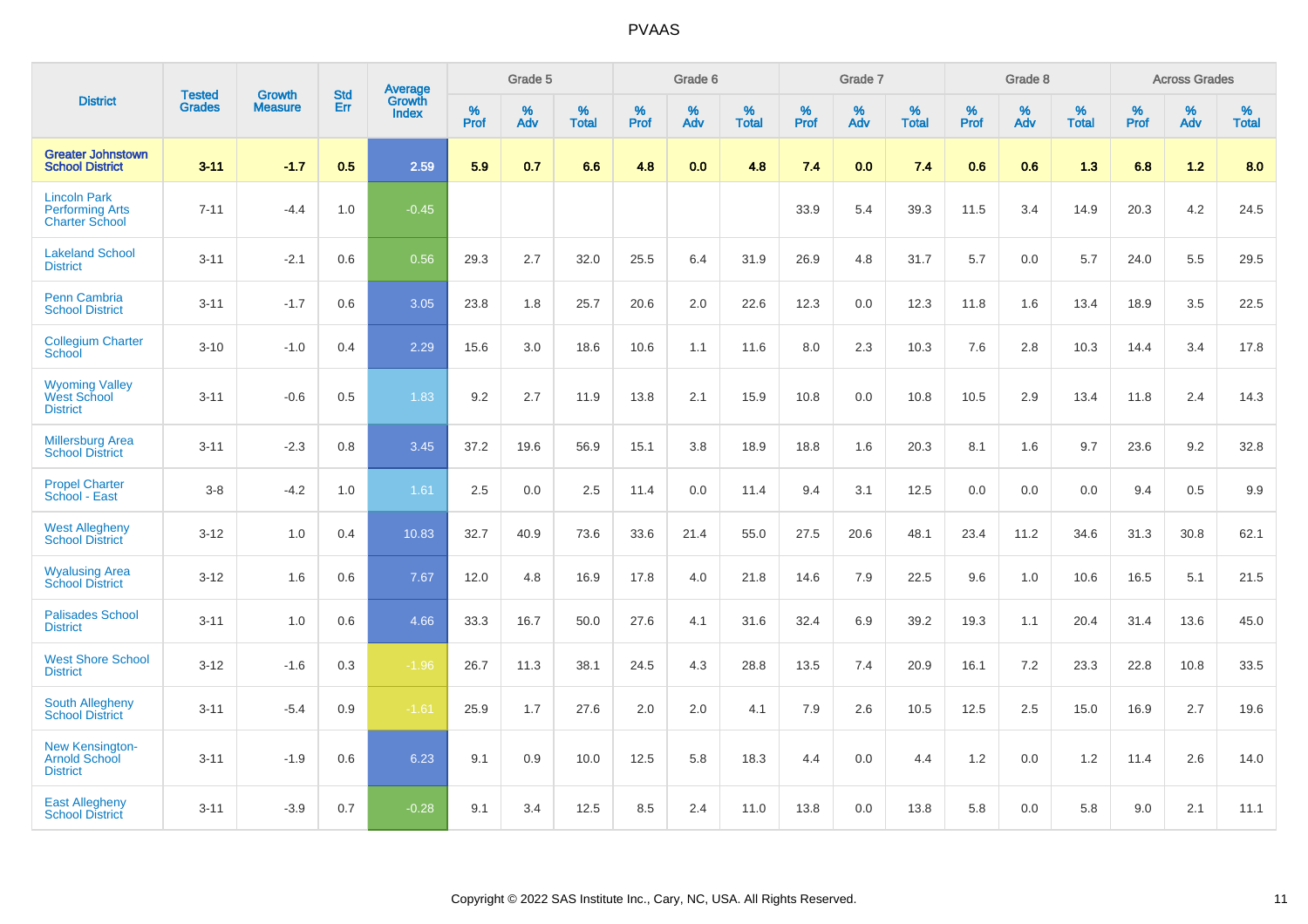|                                                                  | <b>Tested</b> | <b>Growth</b>  | <b>Std</b> | Average         |           | Grade 5  |                   |                  | Grade 6  |                   |                  | Grade 7  |                   |                  | Grade 8  |                   |           | <b>Across Grades</b> |                   |
|------------------------------------------------------------------|---------------|----------------|------------|-----------------|-----------|----------|-------------------|------------------|----------|-------------------|------------------|----------|-------------------|------------------|----------|-------------------|-----------|----------------------|-------------------|
| <b>District</b>                                                  | <b>Grades</b> | <b>Measure</b> | Err        | Growth<br>Index | %<br>Prof | %<br>Adv | %<br><b>Total</b> | %<br><b>Prof</b> | %<br>Adv | %<br><b>Total</b> | %<br><b>Prof</b> | %<br>Adv | %<br><b>Total</b> | %<br><b>Prof</b> | %<br>Adv | %<br><b>Total</b> | %<br>Prof | %<br>Adv             | %<br><b>Total</b> |
| <b>Greater Johnstown</b><br><b>School District</b>               | $3 - 11$      | $-1.7$         | 0.5        | 2.59            | 5.9       | 0.7      | 6.6               | 4.8              | 0.0      | 4.8               | 7.4              | 0.0      | 7.4               | 0.6              | 0.6      | 1.3               | 6.8       | $1.2$                | 8.0               |
| <b>Steel Valley</b><br><b>School District</b>                    | $3 - 11$      | $-2.8$         | 0.7        | 4.51            | 12.0      | 2.4      | 14.5              | 11.3             | 6.4      | 17.7              | 18.1             | 4.8      | 22.9              | 9.5              | 4.0      | 13.5              | 18.3      | 7.3                  | 25.6              |
| <b>Schuylkill Haven</b><br><b>Area School</b><br><b>District</b> | $3 - 11$      | $-3.0$         | 0.7        | 2.62            | 11.9      | 1.2      | 13.1              | 4.9              | 1.2      | 6.2               | 20.0             | 4.2      | 24.2              | 5.8              | 0.0      | 5.8               | 17.6      | 5.5                  | 23.1              |
| <b>Abington Heights</b><br><b>School District</b>                | $3 - 11$      | $-1.7$         | 0.5        | 0.31            | 29.2      | 13.3     | 42.5              | 21.1             | 6.7      | 27.8              | 31.5             | 7.9      | 39.4              |                  |          |                   | 30.5      | 14.3                 | 44.8              |
| <b>Fairview School</b><br><b>District</b>                        | $3 - 11$      | $-0.6$         | 0.5        | 3.58            | 31.8      | 12.7     | 44.4              | 24.8             | 11.3     | 36.1              | 29.4             | 11.6     | 41.1              | 30.8             | 12.0     | 42.9              | 32.4      | 15.4                 | 47.7              |
| <b>Dover Area School</b><br><b>District</b>                      | $3 - 12$      | $-1.9$         | 0.4        | 0.24            | 24.5      | 8.2      | 32.7              | 24.5             | 3.6      | 28.1              | 22.4             | 9.0      | 31.4              | 14.1             | 6.2      | 20.3              | 24.8      | 10.2                 | 35.0              |
| <b>Mifflin County</b><br><b>School District</b>                  | $3 - 11$      | 1.8            | 0.3        | 8.99            | 26.6      | 10.4     | 37.0              | 13.8             | 4.6      | 18.4              | 10.3             | 3.8      | 14.1              | 10.7             | 1.5      | 12.2              | 17.7      | 5.5                  | 23.2              |
| <b>Roberto Clemente</b><br><b>Charter School</b>                 | $3 - 12$      | $-4.0$         | 0.9        | 1.79            | 5.6       | 0.0      | 5.6               | 0.0              | 0.0      | 0.0               | 0.0              | 0.0      | 0.0               | 0.0              | 0.0      | 0.0               | 3.0       | 0.0                  | 3.0               |
| <b>Spring Grove Area</b><br><b>School District</b>               | $3 - 11$      | $-1.9$         | 0.4        | 1.46            | 30.9      | 11.5     | 42.4              | 31.2             | 15.8     | 47.0              | 23.2             | 11.2     | 34.4              | $5.2\,$          | 3.2      | 8.4               | 26.1      | 15.4                 | 41.5              |
| <b>Garnet Valley</b><br><b>School District</b>                   | $3 - 10$      | $-2.1$         | 0.4        | $-2.57$         | 26.5      | 22.8     | 49.3              | 30.8             | 18.2     | 49.0              | 28.0             | 20.7     | 48.7              | 21.5             | 10.3     | 31.8              | 29.2      | 18.6                 | 47.8              |
| Lampeter-<br><b>Strasburg School</b><br><b>District</b>          | $3 - 12$      | $-0.2$         | 0.4        | 3.38            | 38.6      | 13.5     | 52.2              | 32.4             | 4.9      | 37.2              | 36.0             | 7.1      | 43.2              | 22.6             | 10.6     | 33.2              | 34.5      | 12.8                 | 47.4              |
| <b>Butler Area School</b><br><b>District</b>                     | $3 - 11$      | 0.7            | 0.3        | 9.95            | 36.3      | 13.7     | 50.0              | 23.1             | 5.4      | 28.5              | 15.2             | 9.0      | 24.2              | 16.4             | 9.0      | 25.4              | 25.4      | 11.6                 | 37.0              |
| <b>Cornell School</b><br><b>District</b>                         | $3 - 11$      | $-3.1$         | 1.1        | 4.74            | 10.0      | 6.7      | 16.7              | 14.0             | 0.0      | 14.0              | 7.7              | 0.0      | 7.7               | 0.0              | 0.0      | 0.0               | 12.2      | 2.8                  | 15.0              |
| South Middleton<br><b>School District</b>                        | $3 - 11$      | $-1.1$         | 0.5        | 2.74            | 28.8      | 22.7     | 51.5              | 23.8             | 4.0      | 27.8              | 20.7             | 7.1      | 27.8              | 16.8             | 9.2      | 26.0              | 25.9      | 15.1                 | 41.0              |
| Wissahickon<br><b>School District</b>                            | $3 - 10$      | $-0.4$         | 0.3        | 4.99            | 32.3      | 30.1     | 62.4              | 34.5             | 16.2     | 50.7              | 31.3             | 19.5     | 50.8              | 20.0             | 17.9     | 37.9              | 30.3      | 27.2                 | 57.4              |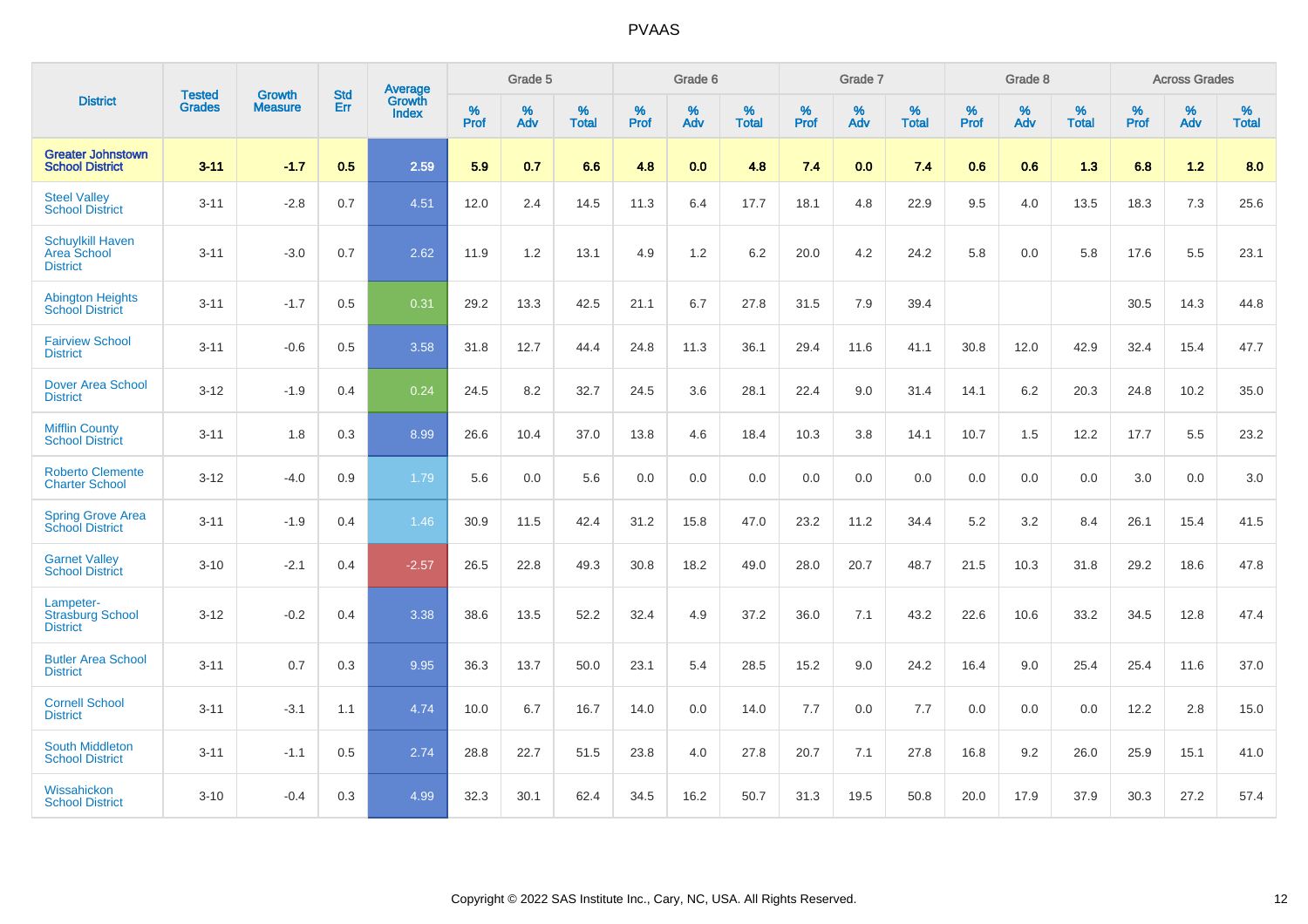|                                                                          | <b>Tested</b> | <b>Growth</b>  | <b>Std</b> |                                          |           | Grade 5  |                   |           | Grade 6  |                   |           | Grade 7  |                   |           | Grade 8  |                   |              | <b>Across Grades</b> |                   |
|--------------------------------------------------------------------------|---------------|----------------|------------|------------------------------------------|-----------|----------|-------------------|-----------|----------|-------------------|-----------|----------|-------------------|-----------|----------|-------------------|--------------|----------------------|-------------------|
| <b>District</b>                                                          | <b>Grades</b> | <b>Measure</b> | <b>Err</b> | <b>Average</b><br>Growth<br><b>Index</b> | %<br>Prof | %<br>Adv | %<br><b>Total</b> | %<br>Prof | %<br>Adv | %<br><b>Total</b> | %<br>Prof | %<br>Adv | %<br><b>Total</b> | %<br>Prof | %<br>Adv | %<br><b>Total</b> | $\%$<br>Prof | %<br>Adv             | %<br><b>Total</b> |
| <b>Greater Johnstown</b><br><b>School District</b>                       | $3 - 11$      | $-1.7$         | 0.5        | 2.59                                     | 5.9       | 0.7      | 6.6               | 4.8       | 0.0      | 4.8               | 7.4       | 0.0      | 7.4               | 0.6       | 0.6      | 1.3               | 6.8          | 1.2                  | 8.0               |
| <b>Lehigh Valley</b><br><b>Academy Regional</b><br><b>Charter School</b> | $3 - 11$      | $-3.0$         | 0.5        | $-1.04$                                  | 22.5      | 7.5      | 30.0              | 16.4      | 3.1      | 19.5              | 7.4       | 1.8      | 9.3               | 5.5       | 0.9      | 6.4               | 17.4         | 4.4                  | 21.8              |
| <b>Southern York</b><br><b>County School</b><br><b>District</b>          | $3 - 11$      | $-0.3$         | 0.5        | 7.16                                     | 25.6      | 7.0      | 32.7              | 36.1      | 8.9      | 45.0              | 18.8      | 5.4      | 24.3              | 11.5      | 3.0      | 14.5              | 25.1         | 8.0                  | 33.0              |
| <b>Central Greene</b><br><b>School District</b>                          | $3 - 11$      | $-1.8$         | 0.6        | 2.52                                     | 16.5      | 2.9      | 19.4              | 17.1      | 0.0      | 17.1              | 11.7      | 5.8      | 17.5              | 9.3       | 0.9      | 10.2              | 14.7         | 3.7                  | 18.4              |
| <b>Blairsville-</b><br><b>Saltsburg School</b><br><b>District</b>        | $3 - 11$      | $-2.7$         | 0.6        | 2.20                                     | 28.9      | 20.6     | 49.5              | 15.4      | 9.9      | 25.3              | 19.4      | 8.2      | 27.6              | 18.8      | 8.2      | 27.1              | 22.2         | 12.6                 | 34.8              |
| <b>Upper Merion Area</b><br><b>School District</b>                       | $3 - 11$      | $-1.3$         | 0.4        | 3.72                                     | 34.4      | 16.7     | 51.1              | 27.9      | 11.7     | 39.6              | 26.4      | 7.1      | 33.5              | 11.7      | 7.8      | 19.4              | 26.8         | 17.0                 | 43.8              |
| <b>Upper Darby</b><br><b>School District</b>                             | $3 - 12$      | $-0.4$         | 0.3        | 5.21                                     | 12.6      | 3.0      | 15.6              | 6.9       | 0.7      | 7.6               | 5.4       | 2.9      | 8.3               | 7.5       | 1.4      | 8.8               | 10.5         | 2.2                  | 12.8              |
| <b>Moniteau School</b><br><b>District</b>                                | $3 - 11$      | $-2.7$         | 0.7        | $-0.13$                                  | 32.5      | 8.4      | 41.0              | 22.9      | 8.4      | 31.3              | 11.0      | 2.4      | 13.4              | 11.1      | 0.0      | 11.1              | 23.7         | 9.2                  | 32.9              |
| <b>York Academy</b><br><b>Regional Charter</b><br>School                 | $3 - 11$      | $-4.4$         | 0.8        | 1.08                                     | 10.0      | 11.7     | 21.7              | 13.6      | 6.8      | 20.3              | 7.3       | 5.4      | 12.7              | 19.3      | 0.0      | 19.3              | 18.4         | 9.5                  | 27.9              |
| <b>Propel Charter</b><br>School-Montour                                  | $3 - 10$      | $-2.8$         | 0.7        | 1.07                                     | 4.9       | 1.6      | 6.6               | 4.6       | 0.0      | 4.6               | 3.1       | 0.0      | 3.1               | 3.2       | 0.0      | 3.2               | 4.8          | 1.6                  | 6.4               |
| <b>North Allegheny</b><br><b>School District</b>                         | $3 - 11$      | 0.3            | 0.3        | 4.51                                     | 38.5      | 35.1     | 73.5              | 35.2      | 13.4     | 48.6              | 31.8      | 23.8     | 55.6              | 25.9      | 16.5     | 42.4              | 34.1         | 26.8                 | 60.9              |
| <b>South Fayette</b><br><b>Township School</b><br><b>District</b>        | $3 - 11$      | 0.2            | 0.4        | 6.88                                     | 37.5      | 23.5     | 61.0              | 40.8      | 18.4     | 59.2              | 35.5      | 24.3     | 59.8              | 30.9      | 20.9     | 51.8              | 35.4         | 28.3                 | 63.7              |
| <b>Chichester School</b><br><b>District</b>                              | $3 - 11$      | $-3.7$         | 0.7        | 1.84                                     | 6.7       | 1.1      | 7.9               | 6.8       | 2.7      | 9.5               | 5.0       | 6.2      | 11.2              | 4.2       | 0.0      | 4.2               | 9.0          | 3.2                  | 12.2              |
| <b>Valley View School</b><br><b>District</b>                             | $3 - 11$      | $-2.3$         | 0.8        | 1.14                                     | 26.2      | 0.9      | 27.1              | 5.8       | 1.2      | 6.9               | 9.8       | 2.4      | 12.2              | 7.9       | 0.0      | 7.9               | 18.2         | 2.7                  | 20.9              |
| <b>Mid Valley School</b><br><b>District</b>                              | $3 - 10$      | 1.5            | 0.6        | 5.23                                     | 22.9      | 10.4     | 33.3              | 15.0      | 2.4      | 17.3              | 15.3      | 0.0      | 15.3              | 6.7       | 0.7      | 7.4               | 17.5         | 4.6                  | 22.0              |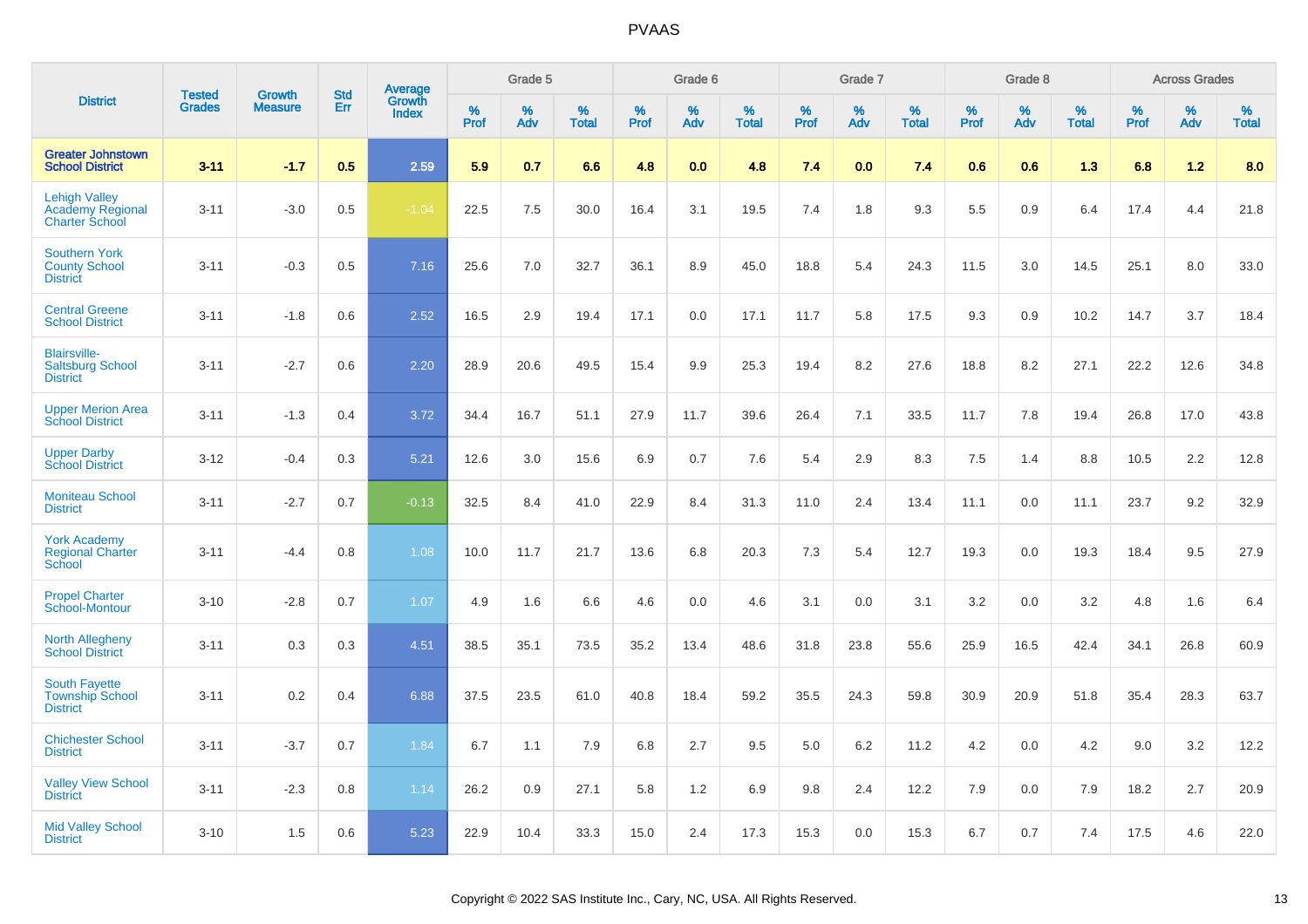|                                                                     | <b>Tested</b> | <b>Growth</b>  | <b>Std</b> | Average                |              | Grade 5  |                   |              | Grade 6  |                   |              | Grade 7  |                   |                     | Grade 8  |                   |              | <b>Across Grades</b> |                   |
|---------------------------------------------------------------------|---------------|----------------|------------|------------------------|--------------|----------|-------------------|--------------|----------|-------------------|--------------|----------|-------------------|---------------------|----------|-------------------|--------------|----------------------|-------------------|
| <b>District</b>                                                     | <b>Grades</b> | <b>Measure</b> | Err        | Growth<br><b>Index</b> | $\%$<br>Prof | %<br>Adv | %<br><b>Total</b> | $\%$<br>Prof | %<br>Adv | %<br><b>Total</b> | $\%$<br>Prof | %<br>Adv | %<br><b>Total</b> | $\%$<br><b>Prof</b> | %<br>Adv | %<br><b>Total</b> | $\%$<br>Prof | %<br>Adv             | %<br><b>Total</b> |
| <b>Greater Johnstown</b><br><b>School District</b>                  | $3 - 11$      | $-1.7$         | 0.5        | 2.59                   | 5.9          | 0.7      | 6.6               | 4.8          | 0.0      | 4.8               | 7.4          | 0.0      | 7.4               | 0.6                 | 0.6      | 1.3               | 6.8          | 1.2                  | 8.0               |
| <b>Commodore Perry</b><br><b>School District</b>                    | $3 - 11$      | $-5.2$         | 1.1        | 0.56                   | 38.7         | 9.7      | 48.4              | 9.7          | 0.0      | 9.7               | 8.1          | 2.7      | 10.8              | 20.0                | 8.0      | 28.0              | 20.6         | 7.2                  | 27.8              |
| <b>Northwood</b><br><b>Academy Charter</b><br><b>School</b>         | $3 - 8$       | $-3.7$         | 0.7        | $-0.69$                | 6.6          | 1.3      | 7.9               | 5.2          | 0.0      | 5.2               | 8.7          | 1.4      | 10.1              | 10.7                | 1.8      | 12.5              | 6.3          | 0.9                  | 7.2               |
| <b>Franklin Towne</b><br><b>Charter</b><br><b>Elementary School</b> | $3-8$         | $-6.2$         | 1.2        | $-2.25$                | 24.1         | 10.3     | 34.5              | 18.5         | 14.8     | 33.3              | 14.3         | 3.6      | 17.9              | 4.6                 | 0.0      | 4.6               | 24.3         | 9.6                  | 33.9              |
| <b>North Star School</b><br><b>District</b>                         | $3 - 11$      | $-2.8$         | 0.7        | $-0.18$                | 12.5         | 12.5     | 25.0              | 23.4         | 4.7      | 28.1              | 11.1         | 1.4      | 12.5              | 14.1                | 2.2      | 16.3              | 22.6         | 10.0                 | 32.6              |
| Spring-Ford Area<br>School District                                 | $3 - 11$      | 1.6            | 0.3        | 9.56                   | 36.6         | 13.0     | 49.6              | 33.2         | 16.5     | 49.7              | 34.3         | 16.3     | 50.6              | 23.1                | 9.8      | 32.9              | 34.2         | 19.2                 | 53.4              |
| <b>Propel Charter</b><br>School-Pitcairn                            | $3 - 8$       | $-5.7$         | 1.1        | $-1.88$                | 0.0          | 0.0      | 0.0               | 7.4          | 0.0      | 7.4               | 0.0          | 0.0      | 0.0               | 0.0                 | 0.0      | 0.0               | 5.5          | 0.0                  | 5.5               |
| Pocono Mountain<br><b>School District</b>                           | $3 - 12$      | $-3.0$         | 0.6        | 0.33                   | 23.9         | 8.1      | 32.0              | 12.4         | 4.3      | 16.7              | 10.6         | 3.5      | 14.2              | 7.8                 | 2.9      | 10.8              | 18.3         | 6.6                  | 24.9              |
| 21st Century Cyber<br><b>Charter School</b>                         | $6 - 12$      | $-3.4$         | 0.7        | $-1.54$                |              |          |                   | 19.1         | 9.1      | 28.2              | 21.6         | 6.0      | 27.6              | 11.3                | 3.3      | 14.7              | 17.0         | 5.8                  | 22.8              |
| <b>Lakeview School</b><br><b>District</b>                           | $3 - 11$      | $-3.9$         | 0.8        | 0.54                   | 28.6         | 18.4     | 46.9              | 30.0         | 7.1      | 37.1              | 22.2         | 1.6      | 23.8              | 21.0                | 1.6      | 22.6              | 28.3         | 13.3                 | 41.6              |
| <b>Norwin School</b><br><b>District</b>                             | $3 - 11$      | $-0.5$         | 0.3        | 3.82                   | 31.7         | 25.2     | 56.9              | 37.2         | 20.7     | 58.0              | 42.6         | 14.9     | 57.4              | 32.4                | 5.4      | 37.7              | 36.5         | 21.0                 | 57.4              |
| <b>Conewago Valley</b><br><b>School District</b>                    | $3 - 12$      | 1.2            | 0.4        | 6.92                   | 26.3         | 8.6      | 35.0              | 29.9         | 10.6     | 40.5              | 19.9         | 3.8      | 23.6              | 17.4                | 1.1      | 18.4              | 25.3         | 8.6                  | 33.9              |
| Independence<br><b>Charter School</b>                               | $3 - 8$       | 1.4            | 0.7        | 5.93                   | 13.7         | 4.1      | 17.8              | 26.8         | 4.9      | 31.7              | 21.0         | 4.9      | 25.9              | 24.1                | 8.6      | 32.8              | 19.7         | 7.2                  | 26.9              |
| <b>Williams Valley</b><br><b>School District</b>                    | $3 - 11$      | 0.1            | 0.8        | 3.83                   | 31.8         | 6.8      | 38.6              | 5.2          | 0.0      | 5.2               | 8.0          | 1.3      | 9.3               | 9.4                 | 1.6      | 10.9              | 12.8         | 1.6                  | 14.4              |
| <b>Rockwood Area</b><br><b>School District</b>                      | $3 - 11$      | $-2.1$         | 0.9        | 2.50                   | 34.2         | 12.2     | 46.3              | 16.7         | 21.4     | 38.1              | 15.6         | 2.2      | 17.8              | 12.7                | 7.9      | 20.6              | 19.1         | 9.4                  | 28.5              |
| <b>Montoursville Area</b><br><b>School District</b>                 | $3 - 12$      | $-1.9$         | 0.5        | $-0.02$                | 31.1         | 12.9     | 43.9              | 28.8         | 8.0      | 36.8              | 25.2         | 6.7      | 31.8              | 19.9                | 8.5      | 28.4              | 28.2         | 11.2                 | 39.4              |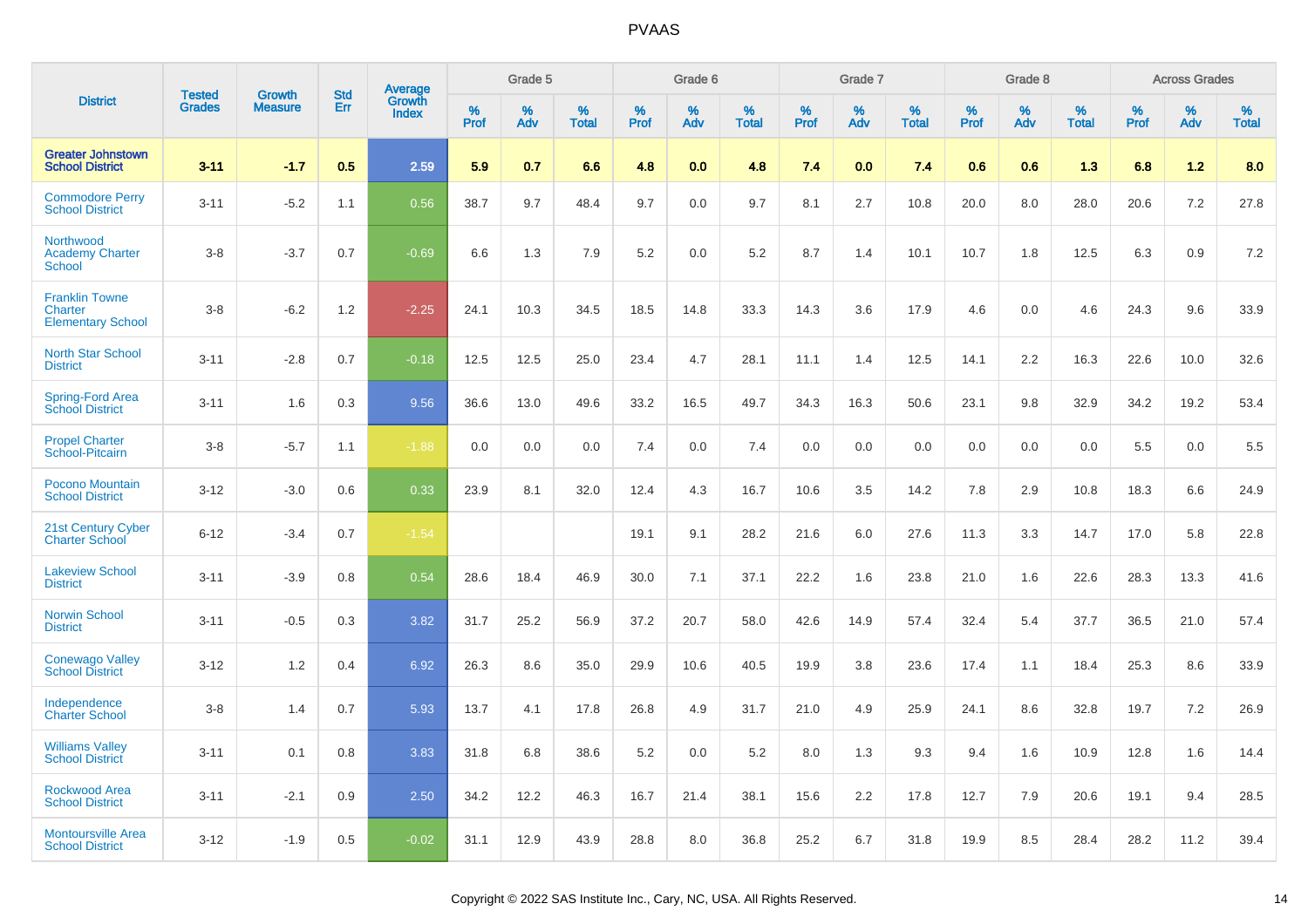|                                                                    | <b>Tested</b> | <b>Growth</b>  | <b>Std</b> | Average                |                     | Grade 5  |                   |                     | Grade 6  |                   |                     | Grade 7  |                   |                     | Grade 8  |                   |              | <b>Across Grades</b> |                   |
|--------------------------------------------------------------------|---------------|----------------|------------|------------------------|---------------------|----------|-------------------|---------------------|----------|-------------------|---------------------|----------|-------------------|---------------------|----------|-------------------|--------------|----------------------|-------------------|
| <b>District</b>                                                    | <b>Grades</b> | <b>Measure</b> | <b>Err</b> | Growth<br><b>Index</b> | $\%$<br><b>Prof</b> | %<br>Adv | %<br><b>Total</b> | $\%$<br><b>Prof</b> | %<br>Adv | %<br><b>Total</b> | $\%$<br><b>Prof</b> | %<br>Adv | %<br><b>Total</b> | $\%$<br><b>Prof</b> | %<br>Adv | %<br><b>Total</b> | $\%$<br>Prof | %<br>Adv             | %<br><b>Total</b> |
| <b>Greater Johnstown</b><br><b>School District</b>                 | $3 - 11$      | $-1.7$         | 0.5        | 2.59                   | 5.9                 | 0.7      | 6.6               | 4.8                 | 0.0      | 4.8               | 7.4                 | 0.0      | 7.4               | 0.6                 | 0.6      | 1.3               | 6.8          | $1.2$                | 8.0               |
| <b>Jenkintown School</b><br><b>District</b>                        | $3 - 11$      | $-5.2$         | 1.0        | $-0.07$                | 35.4                | 12.5     | 47.9              | 18.9                | 8.1      | 27.0              | 16.0                | 0.0      | 16.0              | 8.0                 | 4.0      | 12.0              | 29.0         | 16.2                 | 45.2              |
| <b>Pan American</b><br><b>Academy Charter</b><br><b>School</b>     | $3-8$         | 0.3            | 0.8        | 2.25                   | 1.7                 | 0.0      | 1.7               | 2.3                 | 0.0      | 2.3               | 3.4                 | 0.0      | 3.4               | 0.0                 | 0.0      | 0.0               | 2.4          | 0.3                  | 2.7               |
| <b>Green Woods</b><br><b>Charter School</b>                        | $3 - 8$       | $-0.3$         | 0.8        | 2.38                   | 16.7                | 3.3      | 20.0              | 27.1                | 11.9     | 39.0              | 16.1                | 5.4      | 21.4              | 17.3                | 3.8      | 21.2              | 21.3         | 8.3                  | 29.6              |
| <b>Mcguffey School</b><br><b>District</b>                          | $3 - 11$      | $-2.0$         | 0.6        | 2.55                   | 25.9                | 2.8      | 28.7              | 13.7                | 2.0      | 15.7              | 4.7                 | 0.0      | 4.7               | 5.6                 | 3.2      | 8.9               | 17.6         | 5.0                  | 22.6              |
| <b>Upper Moreland</b><br><b>Township School</b><br><b>District</b> | $3 - 11$      | $-0.1$         | 0.4        | 4.58                   | 28.5                | 10.6     | 39.1              | 16.1                | 10.8     | 26.9              | 21.7                | 10.6     | 32.3              | 18.9                | 12.1     | 31.1              | 23.9         | 11.6                 | 35.5              |
| <b>Belmont Charter</b><br><b>School</b>                            | $3 - 10$      | $-0.8$         | 0.8        | 2.15                   | 1.6                 | 0.0      | 1.6               | 4.0                 | 0.0      | 4.0               | 0.0                 | 0.0      | 0.0               | 5.6                 | 0.0      | 5.6               | 2.8          | 0.6                  | 3.4               |
| <b>Big Beaver Falls</b><br>Area School<br><b>District</b>          | $3 - 11$      | $-1.7$         | 0.6        | 1.44                   | 19.6                | 2.0      | 21.6              | 5.4                 | 0.9      | 6.4               | 8.3                 | 1.0      | 9.4               | 1.0                 | 1.0      | 2.1               | 12.5         | 1.1                  | 13.6              |
| <b>Innovative Arts</b><br><b>Academy Charter</b><br>School         | $6 - 11$      | $-1.5$         | 0.8        | 5.73                   |                     |          |                   | 0.0                 | 0.0      | 0.0               | 0.0                 | 0.0      | 0.0               | 3.4                 | 0.0      | 3.4               | 1.4          | 0.0                  | 1.4               |
| <b>Fort Cherry School</b><br><b>District</b>                       | $3 - 10$      | $-3.8$         | 0.8        | $-0.22$                | 19.3                | 19.3     | 38.6              | 29.8                | 8.8      | 38.6              | 14.3                | 5.4      | 19.6              | 9.3                 | 4.6      | 14.0              | 21.9         | 9.6                  | 31.5              |
| <b>Chartiers-Houston</b><br><b>School District</b>                 | $3 - 10$      | $-2.5$         | 0.7        | 1.15                   | 25.6                | 12.2     | 37.8              | 35.1                | 2.6      | 37.7              | 20.5                | 1.3      | 21.8              | 18.3                | 5.6      | 23.9              | 28.7         | 8.2                  | 36.9              |
| <b>First Philadelphia</b><br>Preparatory<br><b>Charter School</b>  | $3 - 8$       | $-2.3$         | 0.6        | 1.67                   | 1.2                 | 0.0      | 1.2               | 1.1                 | 0.0      | 1.1               | 1.3                 | 0.0      | 1.3               | 4.0                 | 0.0      | 4.0               | 2.4          | 0.0                  | 2.4               |
| <b>Western Wayne</b><br><b>School District</b>                     | $3 - 11$      | $-2.5$         | 0.6        | 0.99                   | 28.3                | 9.4      | 37.7              | 18.7                | 0.9      | 19.6              | 21.6                | 2.9      | 24.5              | 14.1                | 5.4      | 19.6              | 23.6         | 9.6                  | 33.2              |
| <b>Altoona Area</b><br><b>School District</b>                      | $3 - 12$      | $-0.5$         | 0.3        | 1.50                   | 24.7                | 8.0      | 32.7              | 17.8                | 5.2      | 23.0              | 14.6                | 4.9      | 19.5              | 15.8                | 4.3      | 20.1              | 19.6         | 6.6                  | 26.2              |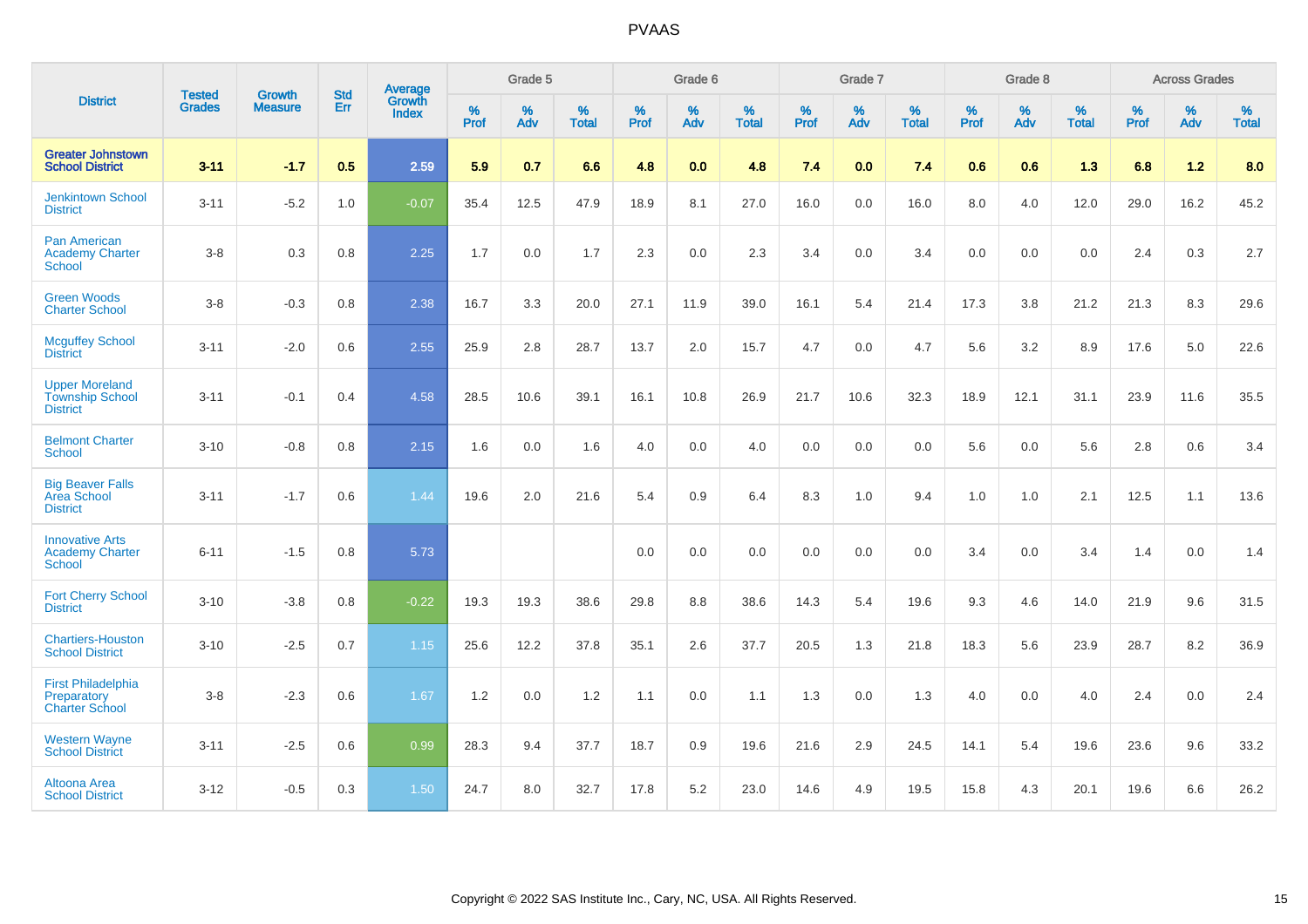|                                                                       | <b>Tested</b> | <b>Growth</b>  | <b>Std</b> | Average                |                     | Grade 5  |                   |              | Grade 6  |                   |           | Grade 7  |                   |           | Grade 8  |                   |              | <b>Across Grades</b> |                   |
|-----------------------------------------------------------------------|---------------|----------------|------------|------------------------|---------------------|----------|-------------------|--------------|----------|-------------------|-----------|----------|-------------------|-----------|----------|-------------------|--------------|----------------------|-------------------|
| <b>District</b>                                                       | <b>Grades</b> | <b>Measure</b> | Err        | Growth<br><b>Index</b> | $\%$<br><b>Prof</b> | %<br>Adv | %<br><b>Total</b> | $\%$<br>Prof | %<br>Adv | %<br><b>Total</b> | %<br>Prof | %<br>Adv | %<br><b>Total</b> | %<br>Prof | %<br>Adv | %<br><b>Total</b> | $\%$<br>Prof | %<br>Adv             | %<br><b>Total</b> |
| <b>Greater Johnstown</b><br><b>School District</b>                    | $3 - 11$      | $-1.7$         | 0.5        | 2.59                   | 5.9                 | 0.7      | 6.6               | 4.8          | 0.0      | 4.8               | 7.4       | 0.0      | 7.4               | 0.6       | 0.6      | 1.3               | 6.8          | 1.2                  | 8.0               |
| <b>Southern</b><br><b>Huntingdon County</b><br><b>School District</b> | $3 - 11$      | $-2.5$         | 0.7        | $-0.14$                | 18.8                | 10.1     | 29.0              | 9.0          | 1.3      | 10.3              | 10.1      | 1.1      | 11.2              | 6.1       | 0.0      | 6.1               | 15.5         | 3.9                  | 19.4              |
| <b>New Brighton Area</b><br><b>School District</b>                    | $3 - 11$      | $-2.4$         | 0.6        | 1.31                   | 18.0                | 1.1      | 19.1              | 7.9          | 0.0      | 7.9               | 8.9       | 3.0      | 11.9              | 4.8       | 1.0      | 5.8               | 11.1         | 1.9                  | 13.0              |
| <b>Northampton Area</b><br><b>School District</b>                     | $3 - 11$      | $-3.1$         | 0.7        | 0.02                   | 28.5                | 9.3      | 37.8              | 23.7         | 5.3      | 29.0              | 18.7      | 5.3      | 24.0              | 13.3      | 1.7      | 15.0              | 29.6         | 9.8                  | 39.4              |
| Philadelphia<br><b>Performing Arts</b><br><b>Charter School</b>       | $3-9$         | $-0.4$         | 0.7        | 4.01                   | 19.2                | 9.0      | 28.2              | 19.6         | 3.6      | 23.2              | 23.0      | 14.9     | 37.9              | 18.0      | 8.0      | 26.0              | 25.2         | 9.7                  | 34.9              |
| <b>Oxford Area</b><br><b>School District</b>                          | $3 - 11$      | 2.0            | 0.4        | 10.25                  | 24.0                | 8.0      | 32.0              | 28.3         | 7.3      | 35.6              | 20.2      | 9.9      | 30.0              | 11.5      | 5.5      | 17.0              | 21.8         | 8.2                  | 30.0              |
| <b>Hazleton Area</b><br><b>School District</b>                        | $3 - 11$      | $-0.5$         | 0.4        | 1.77                   | 5.8                 | 1.7      | 7.5               | 5.2          | 1.1      | 6.3               | 2.8       | 0.5      | 3.3               | 6.6       | 0.6      | 7.1               | 6.4          | 1.2                  | 7.7               |
| Wallingford-<br>Swarthmore<br><b>School District</b>                  | $3 - 10$      | 0.4            | 0.4        | 8.13                   | 38.3                | 33.9     | 72.2              | 29.9         | 20.5     | 50.4              | 27.6      | 17.6     | 45.3              | 29.4      | 14.7     | 44.2              | 33.9         | 27.8                 | 61.7              |
| <b>Coatesville Area</b><br><b>School District</b>                     | $3 - 11$      | $-0.5$         | 0.4        | 1.87                   | 14.8                | 4.8      | 19.6              | 8.5          | 0.0      | 8.5               | 8.9       | 1.3      | 10.1              | 6.9       | 0.5      | 7.4               | 10.9         | 3.9                  | 14.8              |
| <b>Jim Thorpe Area</b><br><b>School District</b>                      | $3 - 11$      | $-2.3$         | 0.6        | 0.76                   | 14.1                | 1.0      | 15.2              | 12.3         | 0.9      | 13.2              | 9.2       | 8.5      | 17.7              | 10.0      | 1.5      | 11.5              | 14.9         | 4.3                  | 19.2              |
| Pennsylvania<br><b>Leadership Charter</b><br><b>School</b>            | $3 - 11$      | $-1.4$         | 0.5        | 2.15                   | 24.7                | 11.5     | 36.2              | 24.9         | 6.4      | 31.2              | 13.4      | 19.6     | 33.0              | 16.7      | 6.2      | 22.9              | 23.9         | 12.4                 | 36.4              |
| <b>Ad Prima Charter</b><br><b>School</b>                              | $3-8$         | 1.5            | 0.8        | 4.76                   | 8.3                 | 0.0      | 8.3               | 15.7         | 0.0      | 15.7              | 8.2       | 1.6      | 9.8               | 9.8       | 1.6      | 11.5              | 10.9         | 0.7                  | 11.6              |
| <b>Clarion-Limestone</b><br><b>Area School</b><br><b>District</b>     | $3 - 12$      | $-1.1$         | 0.9        | 4.00                   | 40.0                | 27.3     | 67.3              | 36.5         | 5.8      | 42.3              | 27.9      | 11.6     | 39.5              | 7.8       | 3.9      | 11.8              | 28.4         | 13.2                 | 41.6              |
| <b>Freeport Area</b><br><b>School District</b>                        | $3 - 10$      | 0.9            | 0.5        | 6.32                   | 30.5                | 9.9      | 40.5              | 26.6         | 15.3     | 41.9              | 34.3      | 12.7     | 47.0              | 19.1      | 9.9      | 29.0              | 29.3         | 13.4                 | 42.8              |
| <b>MaST Community</b><br><b>Charter School III</b>                    | $3-6$         | $-3.6$         | 0.8        | $-2.16$                | 3.8                 | 0.0      | 3.8               | 6.8          | 1.5      | 8.3               |           |          |                   |           |          |                   | 8.3          | 2.2                  | 10.5              |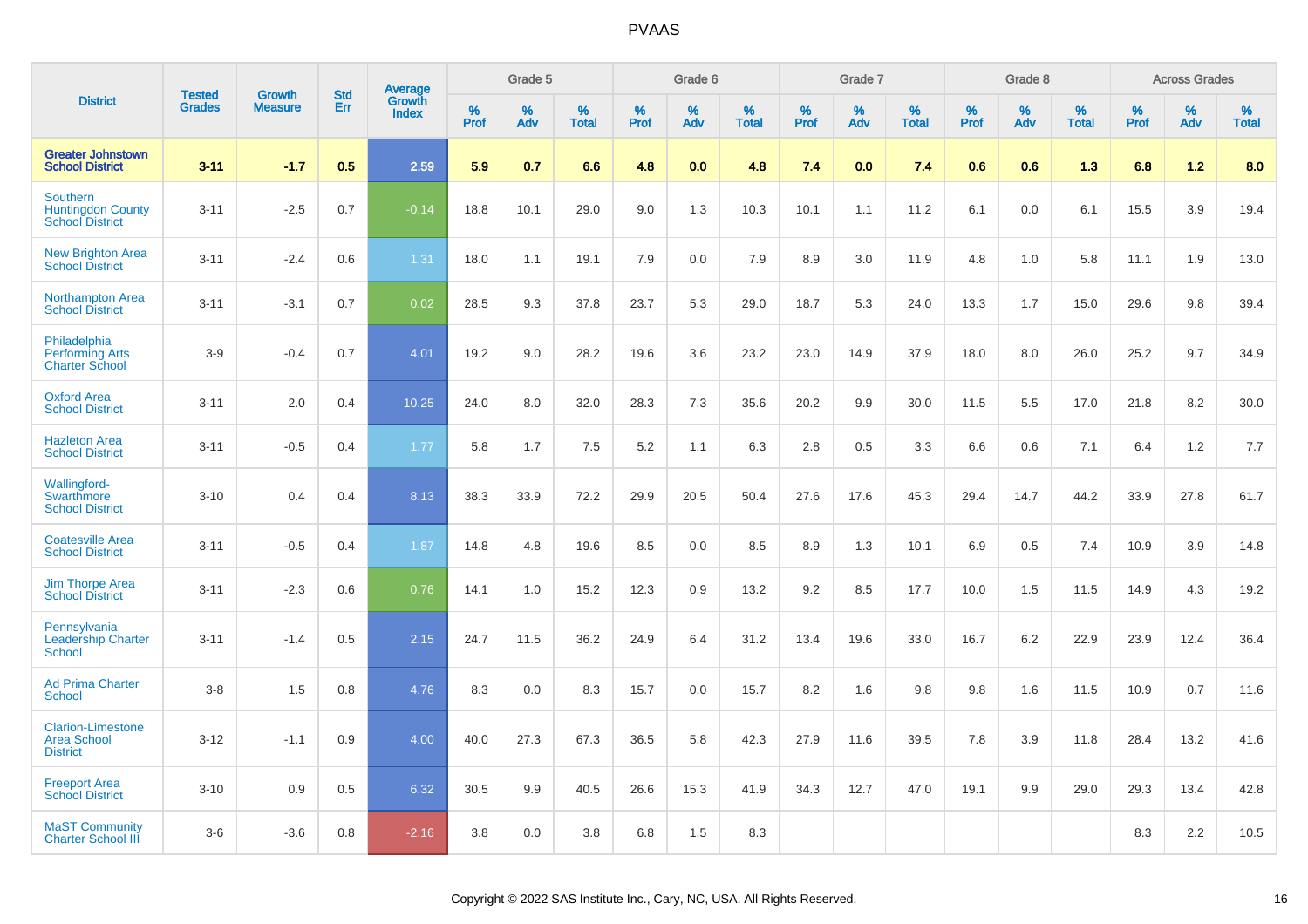|                                                                     | <b>Tested</b> | <b>Growth</b>  | <b>Std</b> | Average                |           | Grade 5  |                   |           | Grade 6  |                   |           | Grade 7  |                   |           | Grade 8  |                   |           | <b>Across Grades</b> |                   |
|---------------------------------------------------------------------|---------------|----------------|------------|------------------------|-----------|----------|-------------------|-----------|----------|-------------------|-----------|----------|-------------------|-----------|----------|-------------------|-----------|----------------------|-------------------|
| <b>District</b>                                                     | <b>Grades</b> | <b>Measure</b> | <b>Err</b> | Growth<br><b>Index</b> | %<br>Prof | %<br>Adv | %<br><b>Total</b> | %<br>Prof | %<br>Adv | %<br><b>Total</b> | %<br>Prof | %<br>Adv | %<br><b>Total</b> | %<br>Prof | %<br>Adv | %<br><b>Total</b> | %<br>Prof | %<br>Adv             | %<br><b>Total</b> |
| <b>Greater Johnstown</b><br><b>School District</b>                  | $3 - 11$      | $-1.7$         | 0.5        | 2.59                   | 5.9       | 0.7      | 6.6               | 4.8       | 0.0      | 4.8               | 7.4       | 0.0      | 7.4               | 0.6       | 0.6      | 1.3               | 6.8       | 1.2                  | 8.0               |
| <b>Delaware Valley</b><br><b>School District</b>                    | $3 - 11$      | 0.1            | 0.4        | 4.58                   | 26.1      | 11.6     | 37.8              | 19.0      | 8.6      | 27.6              | 21.8      | 8.2      | 30.0              | 17.9      | 3.4      | 21.3              | 25.0      | 9.4                  | 34.4              |
| <b>Lindley Academy</b><br><b>Charter School At</b><br><b>Birney</b> | $3 - 8$       | $-3.0$         | 0.7        | 0.43                   | 1.3       | 0.0      | 1.3               | 2.6       | 0.0      | 2.6               | 0.0       | 0.0      | 0.0               | 0.0       | 1.6      | 1.6               | 1.0       | 0.3                  | 1.3               |
| Antonia Pantoja<br>Community<br><b>Charter School</b>               | $3 - 8$       | $-3.9$         | 0.8        | $-1.30$                | 1.5       | 0.0      | 1.5               | 0.0       | 0.0      | 0.0               | 4.6       | 2.3      | 7.0               | 5.6       | 0.0      | 5.6               | 1.8       | 0.9                  | 2.8               |
| <b>Towanda Area</b><br><b>School District</b>                       | $3 - 11$      | 2.2            | 0.6        | 7.65                   | 22.7      | 15.1     | 37.8              | 22.6      | 11.3     | 34.0              | 14.5      | 7.7      | 22.2              | 17.1      | 8.6      | 25.6              | 19.2      | 10.3                 | 29.5              |
| Environmental<br><b>Charter School At</b><br><b>Frick Park</b>      | $3-9$         | $-0.2$         | 0.7        | 3.70                   | 18.2      | 10.4     | 28.6              | 17.0      | 4.3      | 21.3              | 16.3      | 10.9     | 27.2              | 10.0      | 4.3      | 14.3              | 22.6      | 13.4                 | 36.0              |
| <b>Sharpsville Area</b><br><b>School District</b>                   | $3 - 11$      | $-2.3$         | 0.8        | 2.39                   | 29.0      | 9.7      | 38.7              | 16.4      | 1.5      | 17.9              | 21.9      | 3.1      | 25.0              | 20.0      | 7.1      | 27.1              | 27.3      | 8.8                  | 36.1              |
| <b>Saint Marys Area</b><br><b>School District</b>                   | $3 - 11$      | $-2.5$         | 0.5        | $-0.36$                | 35.6      | 8.7      | 44.4              | 21.8      | 1.6      | 23.4              | 10.0      | 5.4      | 15.4              | 13.3      | 1.3      | 14.7              | 24.9      | 7.3                  | 32.3              |
| <b>Southern Fulton</b><br><b>School District</b>                    | $3 - 11$      | $-2.2$         | 0.9        | 0.85                   | 21.3      | 6.4      | 27.7              | 15.2      | 10.2     | 25.4              | 12.3      | 1.8      | 14.0              | 5.9       | 3.9      | 9.8               | 18.9      | 4.4                  | 23.3              |
| <b>Mariana Bracetti</b><br><b>Academy Charter</b><br><b>School</b>  | $3 - 10$      | $-3.1$         | 0.9        | 2.21                   | 8.6       | 0.0      | 8.6               | 2.2       | 0.0      | 2.2               | 7.3       | 0.0      | 7.3               | 0.0       | 0.0      | 0.0               | 4.4       | 0.0                  | 4.4               |
| <b>Southern Lehigh</b><br><b>School District</b>                    | $3 - 11$      | $-1.1$         | 0.4        | 2.10                   | 33.9      | 21.0     | 54.8              | 28.3      | 16.8     | 45.1              | 40.2      | 13.1     | 53.3              | 32.0      | 12.7     | 44.8              | 35.0      | 20.7                 | 55.8              |
| <b>Forbes Road</b><br><b>School District</b>                        | $3 - 11$      | $-5.7$         | 1.4        | $-0.81$                | 38.7      | 3.2      | 41.9              | 26.7      | 0.0      | 26.7              | 44.4      | 0.0      | 44.4              | 15.0      | 0.0      | 15.0              | 31.9      | 2.9                  | 34.8              |
| <b>Glendale School</b><br><b>District</b>                           | $3 - 10$      | 1.2            | 0.8        | 3.21                   | 42.9      | 4.8      | 47.6              | 26.4      | 5.7      | 32.1              | 22.7      | 15.2     | 37.9              | 7.8       | 2.0      | 9.8               | 27.0      | 7.8                  | 34.8              |
| <b>Canon-Mcmillan</b><br><b>School District</b>                     | $3 - 11$      | $-1.3$         | 0.3        | 2.20                   | 29.4      | 22.3     | 51.7              | 28.2      | 9.8      | 38.0              | 26.1      | 10.4     | 36.5              | 27.7      | 10.6     | 38.4              | 30.0      | 14.6                 | 44.6              |
| <b>Burrell School</b><br><b>District</b>                            | $3 - 11$      | $-3.1$         | 0.7        | 1.18                   | 22.5      | 1.8      | 24.3              | 15.4      | 3.8      | 19.2              | 21.5      | 7.6      | 29.1              | 17.2      | 0.0      | 17.2              | 25.3      | 6.1                  | 31.4              |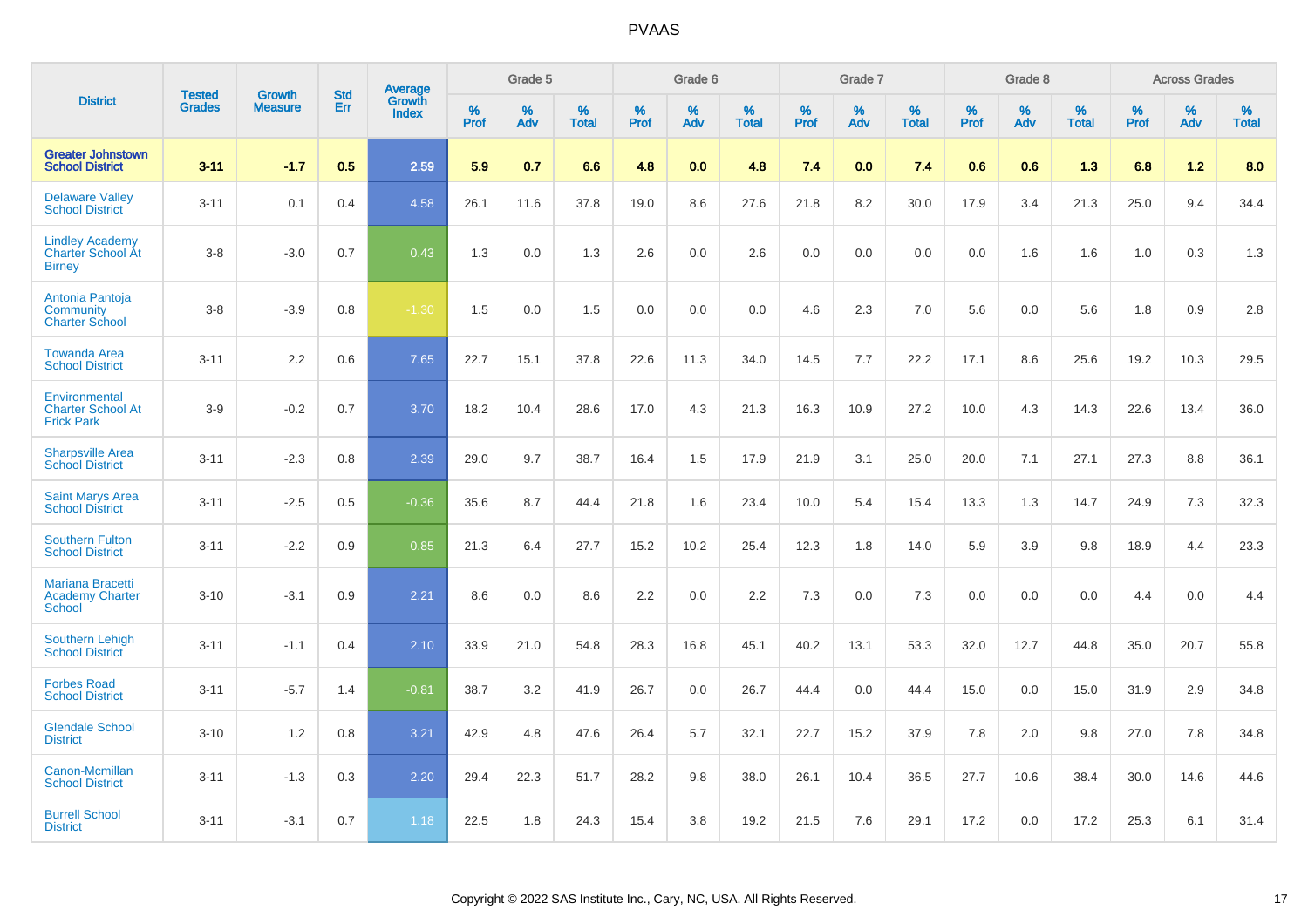|                                                                                 |                                |                                 | <b>Std</b> | Average                       |           | Grade 5  |                   |           | Grade 6  |                   |           | Grade 7  |                   |           | Grade 8  |                   |           | <b>Across Grades</b> |                   |
|---------------------------------------------------------------------------------|--------------------------------|---------------------------------|------------|-------------------------------|-----------|----------|-------------------|-----------|----------|-------------------|-----------|----------|-------------------|-----------|----------|-------------------|-----------|----------------------|-------------------|
| <b>District</b>                                                                 | <b>Tested</b><br><b>Grades</b> | <b>Growth</b><br><b>Measure</b> | Err        | <b>Growth</b><br><b>Index</b> | %<br>Prof | %<br>Adv | %<br><b>Total</b> | %<br>Prof | %<br>Adv | %<br><b>Total</b> | %<br>Prof | %<br>Adv | %<br><b>Total</b> | %<br>Prof | %<br>Adv | %<br><b>Total</b> | %<br>Prof | %<br>Adv             | %<br><b>Total</b> |
| <b>Greater Johnstown</b><br><b>School District</b>                              | $3 - 11$                       | $-1.7$                          | 0.5        | 2.59                          | 5.9       | 0.7      | 6.6               | 4.8       | 0.0      | 4.8               | 7.4       | 0.0      | 7.4               | 0.6       | 0.6      | 1.3               | 6.8       | 1.2                  | 8.0               |
| <b>Hanover Public</b><br><b>School District</b>                                 | $3 - 11$                       | $-2.3$                          | 0.5        | $-0.22$                       | 24.4      | 4.6      | 29.0              | 19.7      | 2.2      | 21.9              | 17.8      | 5.4      | 23.3              | 11.4      | 4.9      | 16.3              | 20.4      | 9.6                  | 30.0              |
| <b>Williamsport Area</b><br><b>School District</b>                              | $3 - 11$                       | 2.8                             | 0.3        | 10.28                         | 24.6      | 10.7     | 35.3              | 20.4      | 12.0     | 32.4              | 21.5      | 8.3      | 29.8              | 16.1      | 5.1      | 21.2              | 22.0      | 11.0                 | 33.1              |
| John B. Stetson<br><b>Charter School</b>                                        | $5-8$                          | 0.5                             | 0.6        | 4.84                          | 1.6       | 0.0      | 1.6               | 0.8       | 0.0      | 0.8               | 0.0       | 0.0      | 0.0               | 0.0       | 0.0      | 0.0               | 0.4       | 0.0                  | 0.4               |
| <b>Methacton School</b><br><b>District</b>                                      | $3 - 11$                       | $-1.5$                          | 0.3        | 2.62                          | 30.5      | 14.2     | 44.7              | 28.2      | 9.9      | 38.1              | 27.0      | 11.2     | 38.2              | 20.1      | 12.5     | 32.6              | 30.9      | 13.6                 | 44.5              |
| <b>Insight PA Cyber</b><br><b>Charter School</b>                                | $3 - 11$                       | $-6.7$                          | 1.5        | $-1.06$                       | 5.6       | 11.1     | 16.7              | 0.0       | 0.0      | 0.0               | 3.7       | 3.7      | 7.4               | 11.1      | 3.7      | 14.8              | 9.0       | 3.7                  | 12.7              |
| Quakertown<br><b>Community School</b><br><b>District</b>                        | $3 - 12$                       | $-0.7$                          | 0.3        | 3.64                          | 31.8      | 16.7     | 48.5              | 31.0      | 7.5      | 38.4              | 17.8      | 8.4      | 26.2              | 21.0      | 9.1      | 30.1              | 26.2      | 12.7                 | 38.9              |
| <b>Elizabeth Forward</b><br><b>School District</b>                              | $3 - 11$                       | $-1.6$                          | 0.5        | 2.70                          | 29.4      | 11.4     | 40.8              | 29.6      | 10.5     | 40.1              | 21.6      | 5.2      | 26.8              | 16.8      | 2.9      | 19.6              | 27.0      | 11.3                 | 38.3              |
| <b>Fort Leboeuf</b><br><b>School District</b>                                   | $3 - 11$                       | $-0.7$                          | 0.5        | 1.49                          | 33.8      | 31.2     | 64.9              | 25.7      | 18.8     | 44.4              | 21.6      | 14.4     | 35.9              | 22.6      | 11.6     | 34.2              | 28.5      | 22.7                 | 51.2              |
| <b>Pine Grove Area</b><br><b>School District</b>                                | $3 - 11$                       | $-2.2$                          | 0.6        | 0.60                          | 23.2      | 4.2      | 27.4              | 19.7      | 3.4      | 23.1              | 17.1      | 0.8      | 17.9              | 20.9      | 0.8      | 21.7              | 24.6      | 7.8                  | 32.4              |
| <b>Executive</b><br><b>Education</b><br><b>Academy Charter</b><br><b>School</b> | $3 - 10$                       | $-2.5$                          | 1.7        | 1.63                          | 0.0       | 0.0      | 0.0               |           |          |                   | 18.2      | 0.0      | 18.2              | 4.8       | 0.0      | 4.8               | 9.1       | 1.7                  | 10.9              |
| <b>Minersville Area</b><br><b>School District</b>                               | $3 - 11$                       | $-0.9$                          | 0.7        | 4.90                          | 9.6       | 4.1      | 13.7              | 20.8      | 2.6      | 23.4              | 10.4      | 0.0      | 10.4              | 2.7       | 1.3      | 4.0               | 15.1      | 3.2                  | 18.3              |
| <b>Conemaugh Valley</b><br><b>School District</b>                               | $3 - 12$                       | $-2.6$                          | 0.8        | 1.06                          | 13.7      | 3.9      | 17.6              | 22.0      | 4.0      | 26.0              | 18.9      | 7.6      | 26.4              | 9.4       | 1.9      | 11.3              | 20.1      | 6.4                  | 26.5              |
| <b>Avon Grove</b><br><b>School District</b>                                     | $3 - 10$                       | 0.8                             | 0.4        | 5.13                          | 28.6      | 23.2     | 51.8              | 30.5      | 19.3     | 49.8              | 35.4      | 20.3     | 55.7              | 27.6      | 14.2     | 41.8              | 30.8      | 18.2                 | 49.0              |
| <b>Rose Tree Media</b><br><b>School District</b>                                | $3 - 10$                       | $-1.7$                          | 0.4        | $-0.25$                       | 29.7      | 19.6     | 49.3              | 31.4      | 15.3     | 46.7              | 31.6      | 20.9     | 52.4              | 18.4      | 13.9     | 32.3              | 31.5      | 20.2                 | 51.8              |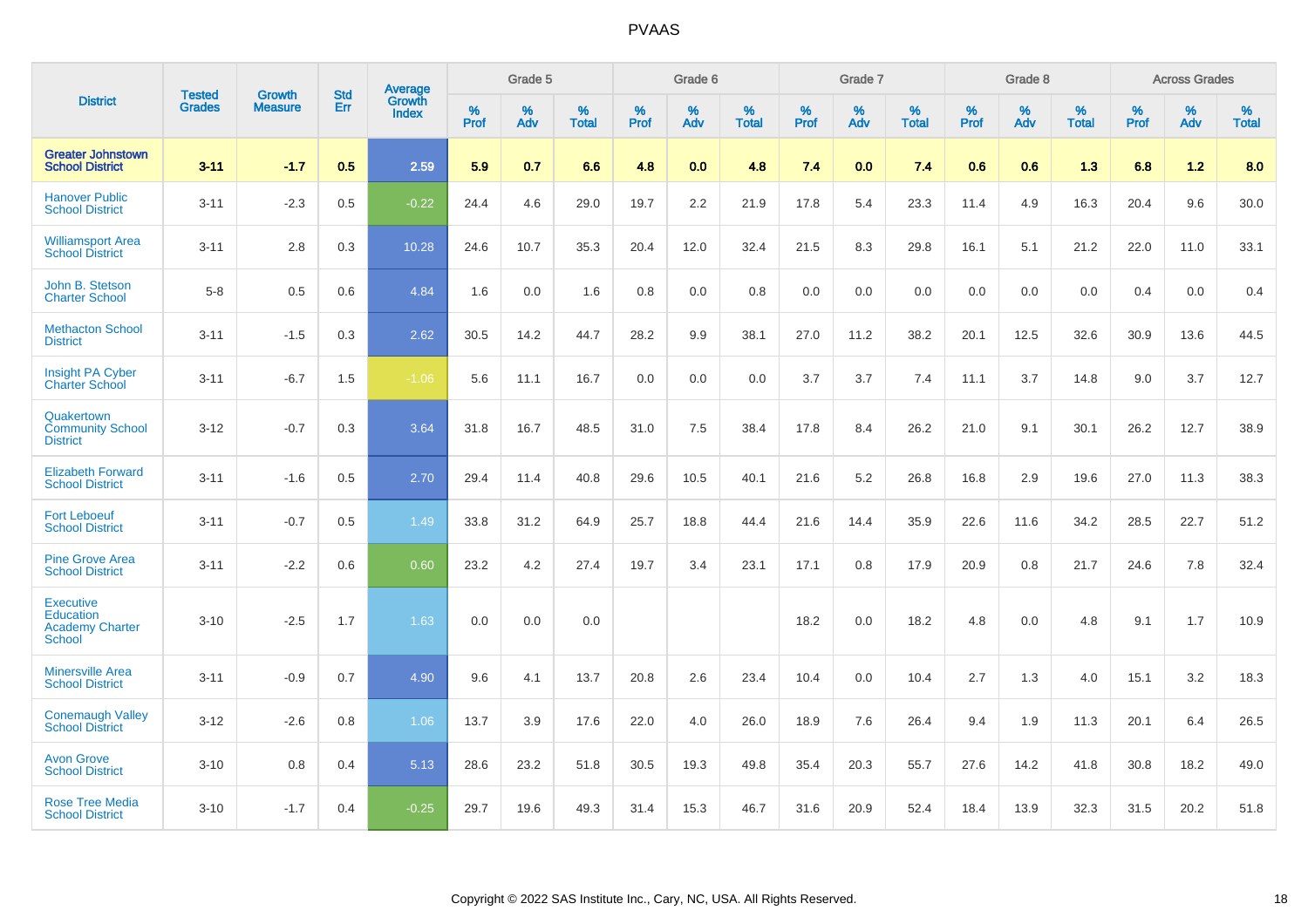|                                                                       |                                |                                 | <b>Std</b> | <b>Average</b>         |                     | Grade 5     |                   |                  | Grade 6  |                   |                  | Grade 7  |                   |           | Grade 8  |                   |              | <b>Across Grades</b> |                   |
|-----------------------------------------------------------------------|--------------------------------|---------------------------------|------------|------------------------|---------------------|-------------|-------------------|------------------|----------|-------------------|------------------|----------|-------------------|-----------|----------|-------------------|--------------|----------------------|-------------------|
| <b>District</b>                                                       | <b>Tested</b><br><b>Grades</b> | <b>Growth</b><br><b>Measure</b> | Err        | Growth<br><b>Index</b> | $\%$<br><b>Prof</b> | $\%$<br>Adv | %<br><b>Total</b> | %<br><b>Prof</b> | %<br>Adv | %<br><b>Total</b> | %<br><b>Prof</b> | %<br>Adv | %<br><b>Total</b> | %<br>Prof | %<br>Adv | %<br><b>Total</b> | $\%$<br>Prof | %<br>Adv             | %<br><b>Total</b> |
| <b>Greater Johnstown</b><br><b>School District</b>                    | $3 - 11$                       | $-1.7$                          | 0.5        | 2.59                   | 5.9                 | 0.7         | 6.6               | 4.8              | 0.0      | 4.8               | 7.4              | 0.0      | 7.4               | 0.6       | 0.6      | 1.3               | 6.8          | 1.2                  | 8.0               |
| <b>Perseus House</b><br><b>Charter School Of</b><br><b>Excellence</b> | $6 - 11$                       | $-4.8$                          | 1.1        | $-1.31$                |                     |             |                   | 0.0              | 0.0      | 0.0               | 1.8              | 0.0      | 1.8               | 1.5       | 0.0      | 1.5               | 1.4          | 0.0                  | 1.4               |
| <b>Schuylkill Valley</b><br><b>School District</b>                    | $3 - 11$                       | $-1.0$                          | 0.5        | 3.23                   | 24.8                | 8.5         | 33.3              | 25.6             | 5.8      | 31.4              | 15.3             | 9.9      | 25.2              | 8.2       | 2.7      | 10.9              | 21.3         | 7.6                  | 29.0              |
| Apollo-Ridge<br><b>School District</b>                                | $3 - 12$                       | $-2.9$                          | 0.7        | $-0.77$                | 18.8                | 0.0         | 18.8              | 12.0             | 1.2      | 13.2              | 8.5              | 1.2      | 9.8               | 10.4      | 2.6      | 13.0              | 14.8         | 3.0                  | 17.7              |
| <b>Harrisburg City</b><br><b>School District</b>                      | $3 - 11$                       | 1.3                             | 0.3        | 7.16                   | 2.0                 | 0.8         | 2.8               | 2.0              | 1.0      | 3.0               | 2.9              | 0.8      | 3.7               | 2.7       | 0.3      | 3.0               | 2.7          | 0.7                  | 3.4               |
| Cornwall-Lebanon<br><b>School District</b>                            | $3 - 11$                       | $-0.5$                          | 0.3        | 2.53                   | 31.1                | 9.0         | 40.1              | 18.2             | 6.2      | 24.4              | 16.1             | 4.9      | 21.0              | 16.4      | 9.4      | 25.8              | 23.1         | 8.6                  | 31.8              |
| <b>Kutztown Area</b><br><b>School District</b>                        | $3 - 12$                       | $-1.4$                          | 0.8        | 3.35                   | 40.3                | 11.9        | 52.2              | 24.2             | 3.2      | 27.4              | 25.6             | 10.3     | 35.9              | 10.8      | 10.8     | 21.5              | 30.0         | 13.3                 | 43.3              |
| <b>Upper Dauphin</b><br>Area School<br><b>District</b>                | $3 - 11$                       | 1.0                             | 0.7        | 6.60                   | 9.7                 | 4.8         | 14.5              | 18.3             | 8.4      | 26.8              | 18.9             | 6.8      | 25.7              | 24.3      | 7.1      | 31.4              | 22.1         | 9.5                  | 31.6              |
| Salisbury<br><b>Township School</b><br><b>District</b>                | $3 - 11$                       | $-2.3$                          | 0.6        | 0.96                   | 14.9                | 8.5         | 23.4              | 14.3             | 2.2      | 16.5              | 13.0             | 1.1      | 14.1              | 17.2      | 3.4      | 20.7              | 18.4         | 6.3                  | 24.7              |
| <b>Clairton City</b><br><b>School District</b>                        | $3 - 11$                       | 0.5                             | 0.8        | 3.14                   | 6.1                 | 2.0         | 8.2               | 1.5              | 0.0      | 1.5               | 1.6              | 0.0      | 1.6               | 0.0       | 0.0      | 0.0               | 3.5          | 0.3                  | 3.8               |
| <b>Frazier School</b><br><b>District</b>                              | $3 - 11$                       | $-2.4$                          | 0.8        | 2.50                   | 7.8                 | 0.0         | 7.8               | 17.5             | 2.5      | 20.0              | 15.1             | 10.5     | 25.6              | 3.9       | 0.0      | 3.9               | 16.1         | 4.2                  | 20.3              |
| <b>New Foundations</b><br><b>Charter School</b>                       | $3 - 11$                       | $-1.5$                          | 0.7        | 2.37                   | 18.5                | 5.6         | 24.1              | 6.4              | 0.0      | 6.4               | 21.3             | 3.3      | 24.6              | 13.1      | 2.4      | 15.5              | 17.1         | 2.9                  | 20.0              |
| Commonwealth<br><b>Charter Academy</b><br><b>Charter School</b>       | $3 - 10$                       | $-2.6$                          | 0.8        | 1.49                   | 25.4                | 3.4         | 28.8              | 26.0             | 4.0      | 30.0              | 17.2             | 3.4      | 20.7              | 14.6      | 2.1      | 16.7              | 23.9         | 5.7                  | 29.6              |
| <b>Tussey Mountain</b><br><b>School District</b>                      | $3 - 12$                       | 0.2                             | 0.7        | 2.41                   | 20.7                | 1.7         | 22.4              | 12.4             | 0.0      | 12.4              | 11.3             | 3.2      | 14.5              | 12.5      | 1.4      | 13.9              | 16.3         | 5.5                  | 21.8              |
| <b>Lincoln Leadership</b><br>Academy Charter<br><b>School</b>         | $3 - 12$                       | $-1.2$                          | 0.9        | 2.09                   | 0.0                 | 0.0         | 0.0               | 2.0              | 0.0      | 2.0               | 4.0              | 2.0      | 6.0               | 0.0       | 0.0      | 0.0               | 3.8          | 0.7                  | 4.4               |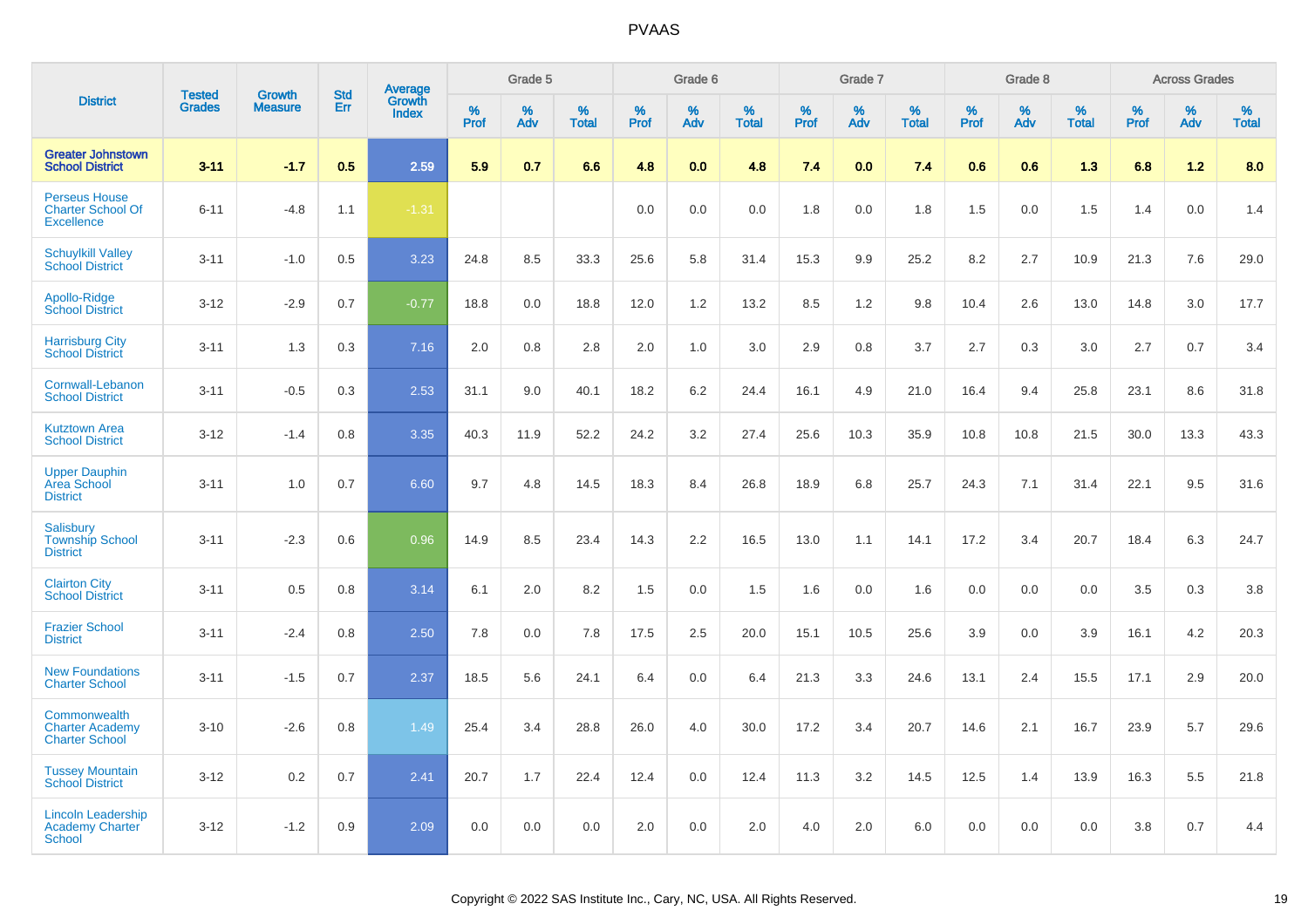|                                                                               | <b>Tested</b> | <b>Growth</b>  | <b>Std</b> | Average                       |              | Grade 5  |                   |           | Grade 6  |                   |           | Grade 7  |                   |           | Grade 8  |                   |           | <b>Across Grades</b> |                   |
|-------------------------------------------------------------------------------|---------------|----------------|------------|-------------------------------|--------------|----------|-------------------|-----------|----------|-------------------|-----------|----------|-------------------|-----------|----------|-------------------|-----------|----------------------|-------------------|
| <b>District</b>                                                               | <b>Grades</b> | <b>Measure</b> | Err        | <b>Growth</b><br><b>Index</b> | $\%$<br>Prof | %<br>Adv | %<br><b>Total</b> | %<br>Prof | %<br>Adv | %<br><b>Total</b> | %<br>Prof | %<br>Adv | %<br><b>Total</b> | %<br>Prof | %<br>Adv | %<br><b>Total</b> | %<br>Prof | %<br>Adv             | %<br><b>Total</b> |
| <b>Greater Johnstown</b><br><b>School District</b>                            | $3 - 11$      | $-1.7$         | 0.5        | 2.59                          | 5.9          | 0.7      | 6.6               | 4.8       | 0.0      | 4.8               | 7.4       | 0.0      | 7.4               | 0.6       | 0.6      | 1.3               | 6.8       | $1.2$                | 8.0               |
| <b>Rochester Area</b><br><b>School District</b>                               | $3 - 11$      | $-1.6$         | 0.9        | 3.19                          | 27.1         | 6.2      | 33.3              | 24.5      | 3.8      | 28.3              | 2.0       | 0.0      | 2.0               | 15.4      | 0.0      | 15.4              | 20.6      | 7.5                  | 28.1              |
| <b>Urban Academy Of</b><br><b>Greater Pittsburgh</b><br><b>Charter School</b> | $3-5$         | $-7.6$         | 1.9        | $-4.05$                       | 2.7          | 0.0      | 2.7               |           |          |                   |           |          |                   |           |          |                   | 7.3       | 0.0                  | $7.3$             |
| <b>Propel Charter</b><br><b>School-Mckeesport</b>                             | $3-8$         | $-3.2$         | 1.0        | 1.02                          | 5.6          | 0.0      | 5.6               | 2.7       | 0.0      | 2.7               | 5.3       | 7.9      | 13.2              | 2.7       | 2.7      | 5.4               | 5.4       | 2.3                  | 7.7               |
| <b>Bentworth School</b><br><b>District</b>                                    | $3 - 11$      | $-1.7$         | 0.7        | 1.37                          | 29.9         | 7.8      | 37.7              | 9.6       | 0.0      | 9.6               | 16.9      | 7.8      | 24.7              | 21.2      | 1.5      | 22.7              | 22.6      | 9.6                  | 32.3              |
| Northern Lehigh<br><b>School District</b>                                     | $3 - 12$      | $-2.6$         | 0.7        | 0.19                          | 22.7         | 6.2      | 28.9              | 13.8      | 0.0      | 13.8              | 15.0      | 1.7      | 16.7              | 12.5      | 0.0      | 12.5              | 18.6      | 3.9                  | 22.5              |
| Northgate School<br><b>District</b>                                           | $3 - 11$      | $-1.8$         | 0.8        | 1.33                          | 19.6         | 7.8      | 27.4              | 15.2      | 1.7      | 17.0              | 10.2      | 0.0      | 10.2              | 12.5      | 4.2      | 16.7              | 15.8      | 4.3                  | 20.1              |
| La Academia<br>Partnership<br><b>Charter School</b>                           | $6 - 11$      | $-5.6$         | 1.8        | $-0.91$                       |              |          |                   | 0.0       | 0.0      | 0.0               | 0.0       | 0.0      | 0.0               | 0.0       | 0.0      | 0.0               | 0.0       | 0.0                  | 0.0               |
| <b>Bristol Borough</b><br><b>School District</b>                              | $3 - 12$      | $-2.4$         | 0.7        | $-0.27$                       | 21.3         | 2.7      | 24.0              | 17.8      | 7.8      | 25.6              | 15.0      | 1.2      | 16.2              | 7.6       | 1.3      | 8.9               | 16.2      | 4.2                  | 20.3              |
| <b>Mercer Area</b><br><b>School District</b>                                  | $3 - 11$      | $-1.2$         | 0.7        | 2.42                          | 32.8         | 15.5     | 48.3              | 35.3      | 8.8      | 44.1              | 25.0      | 11.8     | 36.8              | 18.7      | 4.0      | 22.7              | 29.0      | 12.7                 | 41.7              |
| <b>Shamokin Area</b><br><b>School District</b>                                | $3 - 11$      | $-2.1$         | 0.5        | 0.50                          | 17.1         | 4.3      | 21.4              | 8.8       | 2.9      | 11.8              | 10.3      | 0.7      | 11.0              | 8.4       | 3.9      | 12.3              | 12.1      | 4.8                  | 16.9              |
| Pennsylvania<br><b>Distance Learning</b><br><b>Charter School</b>             | $3 - 12$      | $-1.7$         | 0.7        | 0.39                          | 6.5          | 0.0      | 6.5               | 1.3       | 0.0      | 1.3               | 4.6       | 1.2      | 5.8               | 2.3       | 0.0      | 2.3               | 5.4       | 0.4                  | 5.8               |
| <b>Perkiomen Valley</b><br><b>School District</b>                             | $3 - 11$      | $-0.2$         | 0.3        | 7.20                          | 35.2         | 22.4     | 57.5              | 21.5      | 11.3     | 32.7              | 27.3      | 16.9     | 44.2              | 21.6      | 7.2      | 28.7              | 30.6      | 16.6                 | 47.1              |
| <b>Belle Vernon Area</b><br><b>School District</b>                            | $3 - 11$      | $-1.7$         | 0.6        | 1.65                          | 22.5         | 6.3      | 28.8              | 27.6      | 7.8      | 35.3              | 11.0      | 0.9      | 11.9              | 10.6      | 2.4      | 12.9              | 22.3      | 6.8                  | 29.0              |
| <b>Cambria Heights</b><br><b>School District</b>                              | $3 - 10$      | $-2.3$         | 0.6        | $-0.70$                       | 23.3         | 4.4      | 27.8              | 16.8      | 0.0      | 16.8              | 13.5      | 1.0      | 14.6              | 4.4       | 0.9      | 5.3               | 18.3      | 2.8                  | 21.2              |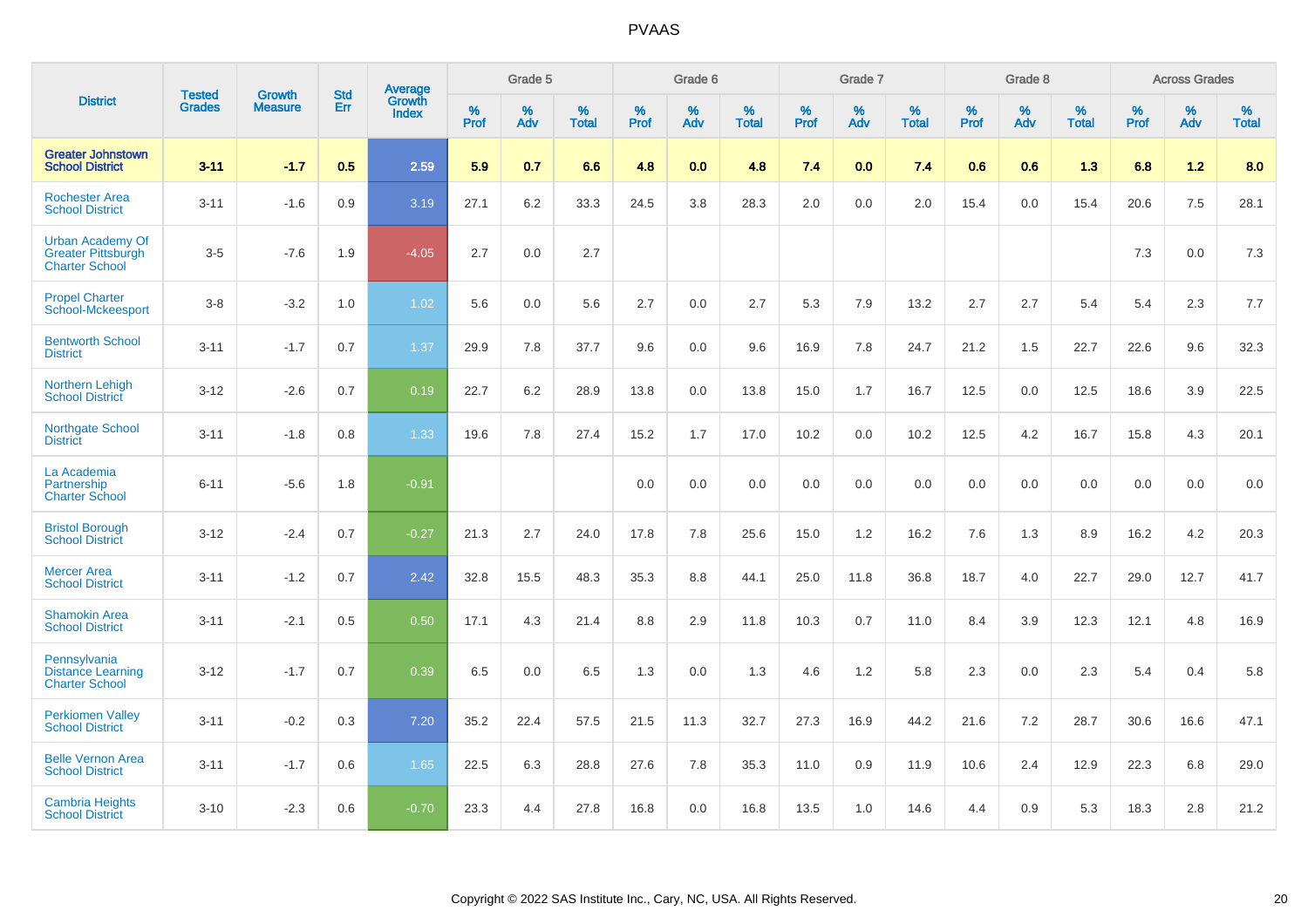|                                                                   | <b>Tested</b> | <b>Growth</b>  | <b>Std</b> | Average                |           | Grade 5  |                   |           | Grade 6  |                   |           | Grade 7  |                   |           | Grade 8  |                   |           | <b>Across Grades</b> |                   |
|-------------------------------------------------------------------|---------------|----------------|------------|------------------------|-----------|----------|-------------------|-----------|----------|-------------------|-----------|----------|-------------------|-----------|----------|-------------------|-----------|----------------------|-------------------|
| <b>District</b>                                                   | <b>Grades</b> | <b>Measure</b> | Err        | Growth<br><b>Index</b> | %<br>Prof | %<br>Adv | %<br><b>Total</b> | %<br>Prof | %<br>Adv | %<br><b>Total</b> | %<br>Prof | %<br>Adv | %<br><b>Total</b> | %<br>Prof | %<br>Adv | %<br><b>Total</b> | %<br>Prof | %<br>Adv             | %<br><b>Total</b> |
| <b>Greater Johnstown</b><br><b>School District</b>                | $3 - 11$      | $-1.7$         | 0.5        | 2.59                   | 5.9       | 0.7      | 6.6               | 4.8       | 0.0      | 4.8               | 7.4       | 0.0      | 7.4               | 0.6       | 0.6      | 1.3               | 6.8       | 1.2                  | 8.0               |
| <b>Unionville-Chadds</b><br><b>Ford School</b><br><b>District</b> | $3 - 11$      | 0.5            | 0.4        | 5.10                   | 38.8      | 29.9     | 68.7              | 38.4      | 17.1     | 55.5              | 37.6      | 16.8     | 54.5              | 29.8      | 24.9     | 54.7              | 36.9      | 27.5                 | 64.4              |
| Leechburg Area<br><b>School District</b>                          | $3 - 11$      | $-3.5$         | 0.9        | $-0.64$                | 15.6      | 2.2      | 17.8              | 16.2      | 5.4      | 21.6              | 8.0       | 0.0      | 8.0               | 23.8      | 7.1      | 31.0              | 22.5      | 5.9                  | 28.5              |
| <b>Hollidaysburg Area</b><br><b>School District</b>               | $3 - 11$      | 2.9            | 0.4        | 8.32                   | 33.2      | 16.0     | 49.2              | 26.4      | 12.8     | 39.2              | 27.3      | 14.7     | 42.0              | 23.2      | 8.0      | 31.2              | 28.7      | 12.7                 | 41.4              |
| <b>Warrior Run</b><br><b>School District</b>                      | $3 - 11$      | $-0.7$         | 0.6        | 1.21                   | 29.0      | 17.1     | 46.0              | 25.7      | 1.8      | 27.5              | 16.8      | 11.2     | 28.0              | 15.6      | 12.2     | 27.8              | 23.2      | 10.7                 | 34.0              |
| <b>Greater Johnstown</b><br><b>School District</b>                | $3 - 11$      | $-1.7$         | 0.5        | 2.59                   | 5.9       | 0.7      | 6.6               | 4.8       | 0.0      | 4.8               | 7.4       | 0.0      | 7.4               | 0.6       | 0.6      | 1.3               | 6.8       | $1.2$                | 8.0               |
| Washington<br><b>School District</b>                              | $3 - 11$      | $-2.6$         | 0.7        | $-0.09$                | 13.5      | 2.9      | 16.4              | 5.2       | 2.1      | 7.2               | 15.0      | 1.2      | 16.2              | 0.0       | 1.5      | 1.5               | 11.8      | 3.4                  | 15.2              |
| <b>Canton Area</b><br><b>School District</b>                      | $3 - 11$      | $-0.5$         | 0.8        | 3.67                   | 34.6      | 11.5     | 46.2              | 32.3      | 3.2      | 35.5              | 9.1       | 1.8      | 10.9              | 4.8       | 0.0      | 4.8               | 23.4      | 6.2                  | 29.6              |
| <b>Somerset Area</b><br><b>School District</b>                    | $3 - 11$      | 0.0            | 0.5        | 4.78                   | 27.4      | 11.1     | 38.5              | 28.2      | 9.2      | 37.4              | 20.4      | 9.5      | 29.9              | 24.5      | 4.9      | 29.4              | 26.3      | 10.2                 | 36.6              |
| <b>Central Fulton</b><br><b>School District</b>                   | $3 - 11$      | $-0.7$         | 0.8        | 3.45                   | 30.3      | 6.6      | 36.8              | 15.9      | 1.4      | 17.4              | 13.0      | 14.5     | 27.5              | 12.7      | 14.6     | 27.3              | 24.6      | 8.3                  | 32.8              |
| <b>Hermitage School</b><br><b>District</b>                        | $3 - 12$      | 1.0            | 0.5        | 4.16                   | 39.7      | 7.8      | 47.5              | 34.3      | 21.7     | 55.9              | 30.8      | 19.6     | 50.4              | 26.2      | 4.1      | 30.3              | 33.8      | 16.8                 | 50.6              |
| <b>Propel Charter</b><br><b>School-Northside</b>                  | $3 - 8$       | $-1.6$         | 0.9        | 0.88                   | 0.0       | 0.0      | 0.0               | 2.4       | 0.0      | 2.4               | 0.0       | 0.0      | 0.0               | 0.0       | 0.0      | 0.0               | 0.4       | 0.0                  | 0.4               |
| <b>Pottsville Area</b><br><b>School District</b>                  | $3 - 12$      | $-0.7$         | 0.5        | 1.25                   | 21.4      | 12.2     | 33.6              | 17.6      | 4.7      | 22.3              | 14.2      | 4.3      | 18.5              | 16.1      | 2.4      | 18.4              | 18.0      | 6.0                  | 23.9              |
| Wallenpaupack<br><b>Area School</b><br><b>District</b>            | $3 - 11$      | 0.7            | 0.5        | 7.55                   | 27.0      | 6.1      | 33.1              | 11.1      | 3.7      | 14.8              | 30.6      | 8.2      | 38.8              | 13.2      | 3.5      | 16.7              | 24.0      | 7.0                  | 31.1              |
| <b>Fleetwood Area</b><br><b>School District</b>                   | $3 - 10$      | $-1.9$         | 0.5        | 0.68                   | 21.5      | 3.7      | 25.2              | 19.9      | 4.0      | 23.8              | 20.7      | 4.8      | 25.5              | 21.4      | 2.5      | 23.9              | 21.9      | 5.2                  | 27.1              |
| <b>Greater Latrobe</b><br><b>School District</b>                  | $3 - 11$      | 1.6            | 0.4        | 8.54                   | 36.4      | 15.5     | 51.9              | 37.0      | 5.3      | 42.3              | 32.2      | 18.5     | 50.7              | 23.4      | 8.0      | 31.4              | 34.1      | 15.0                 | 49.1              |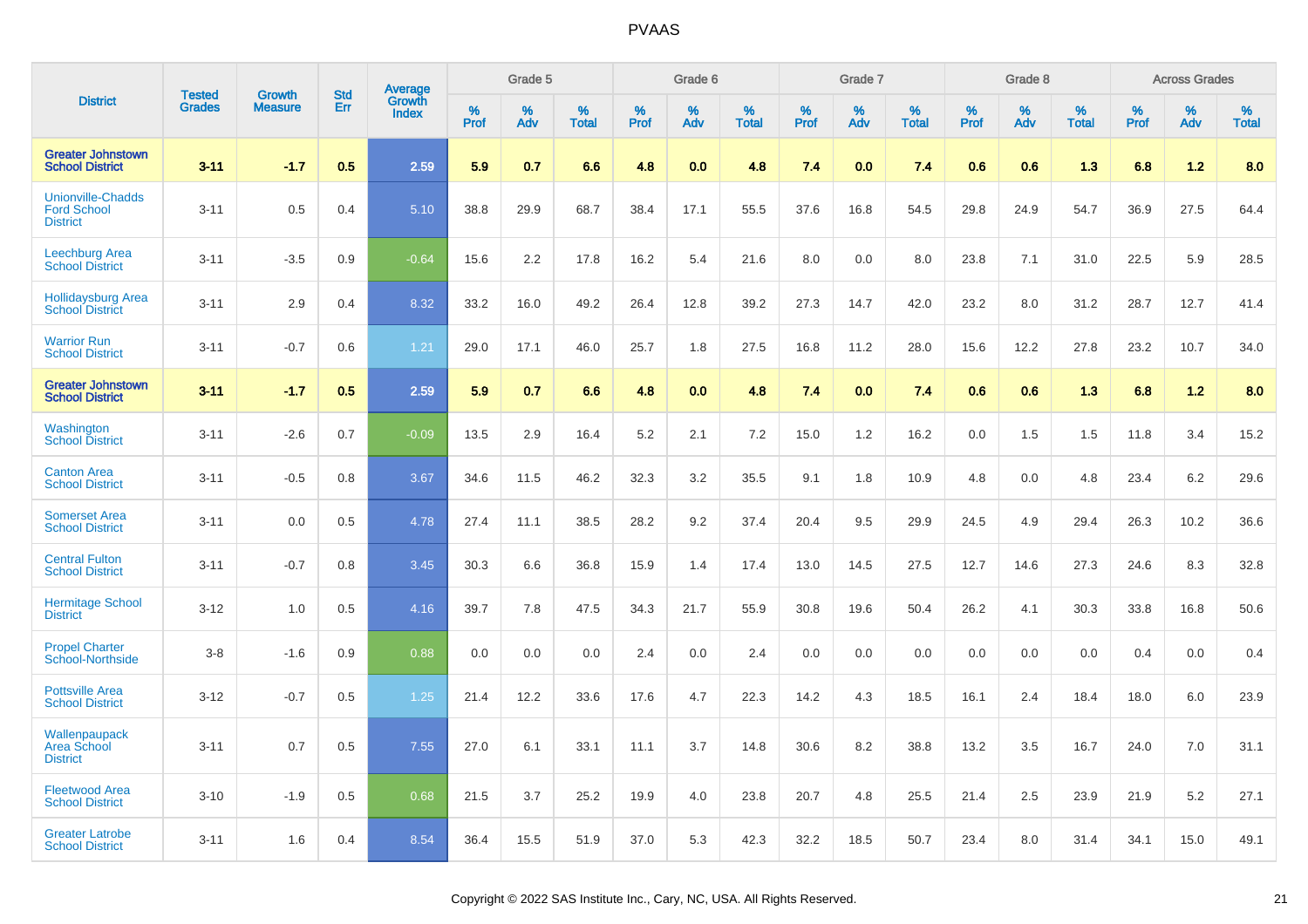|                                                               |                                |                                 | <b>Std</b> | <b>Average</b>         |                     | Grade 5     |                   |           | Grade 6  |                   |                  | Grade 7  |                   |           | Grade 8  |                   |              | <b>Across Grades</b> |                   |
|---------------------------------------------------------------|--------------------------------|---------------------------------|------------|------------------------|---------------------|-------------|-------------------|-----------|----------|-------------------|------------------|----------|-------------------|-----------|----------|-------------------|--------------|----------------------|-------------------|
| <b>District</b>                                               | <b>Tested</b><br><b>Grades</b> | <b>Growth</b><br><b>Measure</b> | Err        | Growth<br><b>Index</b> | $\%$<br><b>Prof</b> | $\%$<br>Adv | %<br><b>Total</b> | %<br>Prof | %<br>Adv | %<br><b>Total</b> | %<br><b>Prof</b> | %<br>Adv | %<br><b>Total</b> | %<br>Prof | %<br>Adv | %<br><b>Total</b> | $\%$<br>Prof | %<br>Adv             | %<br><b>Total</b> |
| <b>Greater Johnstown</b><br><b>School District</b>            | $3 - 11$                       | $-1.7$                          | 0.5        | 2.59                   | 5.9                 | 0.7         | 6.6               | 4.8       | 0.0      | 4.8               | 7.4              | 0.0      | 7.4               | 0.6       | 0.6      | 1.3               | 6.8          | 1.2                  | 8.0               |
| <b>Propel Charter</b><br>School - Braddock<br><b>Hills</b>    | $3 - 11$                       | $-2.4$                          | 0.8        | 3.05                   | 1.8                 | 1.8         | 3.5               | 1.7       | 0.0      | 1.7               | 0.0              | 0.0      | 0.0               | 2.9       | 0.0      | 2.9               | 1.9          | 0.6                  | 2.5               |
| <b>Great Valley</b><br><b>School District</b>                 | $3 - 11$                       | 0.1                             | 0.4        | 2.46                   | 31.0                | 24.2        | 55.2              | 38.1      | 8.6      | 46.6              | 26.8             | 17.2     | 44.1              | 26.4      | 17.4     | 43.8              | 31.1         | 20.1                 | 51.2              |
| <b>Girard School</b><br><b>District</b>                       | $3 - 11$                       | 0.0                             | 0.6        | 2.99                   | 33.9                | 15.2        | 49.1              | 27.4      | 13.7     | 41.0              | 22.7             | 20.9     | 43.6              | 15.6      | 5.5      | 21.1              | 25.6         | 18.0                 | 43.6              |
| <b>Propel Charter</b><br>School-Homestead                     | $3 - 11$                       | $-2.7$                          | 1.0        | $-0.17$                | 2.7                 | 0.0         | 2.7               | 0.0       | 5.4      | 5.4               | 2.9              | 0.0      | 2.9               | 0.0       | 0.0      | 0.0               | 2.7          | 1.4                  | 4.1               |
| <b>Southeast Delco</b><br><b>School District</b>              | $3 - 10$                       | $-0.4$                          | 0.6        | 4.21                   | 3.3                 | 1.7         | 5.0               | 1.8       | 0.0      | 1.8               | 3.0              | 0.8      | 3.8               | 6.9       | 0.8      | 7.7               | 5.7          | 0.7                  | 6.3               |
| <b>Penns Manor Area</b><br><b>School District</b>             | $3 - 12$                       | 1.5                             | 0.8        | 4.02                   | 12.7                | 4.8         | 17.5              | 14.6      | 0.0      | 14.6              | 18.5             | 1.8      | 20.4              | 16.7      | 8.3      | 25.0              | 19.0         | 3.6                  | 22.6              |
| <b>Blue Ridge School</b><br><b>District</b>                   | $3 - 11$                       | $-1.1$                          | 0.7        | 2.21                   | 23.3                | 5.5         | 28.8              | 14.9      | 0.0      | 14.9              | 25.8             | 3.2      | 29.0              | 12.9      | 4.3      | 17.1              | 23.5         | 4.1                  | 27.7              |
| <b>Sullivan County</b><br><b>School District</b>              | $3 - 10$                       | $-2.9$                          | 1.0        | 0.92                   | 21.4                | 0.0         | 21.4              | 30.0      | 4.0      | 34.0              | 18.8             | 0.0      | 18.8              | 9.1       | 0.0      | 9.1               | 22.0         | 4.1                  | 26.0              |
| <b>Windber Area</b><br><b>School District</b>                 | $3 - 11$                       | $-1.8$                          | 0.7        | 2.80                   | 28.8                | 20.0        | 48.8              | 20.9      | 9.0      | 29.8              | 14.7             | 9.3      | 24.0              | 28.6      | 13.1     | 41.7              | 24.4         | 15.1                 | 39.6              |
| Northern Bedford<br><b>County School</b><br><b>District</b>   | $3 - 11$                       | $-1.5$                          | 0.8        | 1.00                   | 24.5                | 8.2         | 32.6              | 30.5      | 1.7      | 32.2              | 19.0             | 1.7      | 20.7              | 9.4       | 3.1      | 12.5              | 24.6         | 5.2                  | 29.8              |
| Penn Hills Charter<br>School of<br>Entrepreneurship           | $3 - 8$                        | $-0.2$                          | 0.9        | 1.98                   | 11.6                | 2.3         | 14.0              | 13.5      | 10.8     | 24.3              | 15.4             | 2.6      | 18.0              | 5.3       | 0.0      | 5.3               | 17.0         | 3.8                  | 20.8              |
| <b>Meyersdale Area</b><br><b>School District</b>              | $3 - 11$                       | 1.9                             | 0.8        | 4.25                   | 35.2                | 9.3         | 44.4              | 26.6      | 15.6     | 42.2              | 18.9             | 0.0      | 18.9              | 11.9      | 8.5      | 20.3              | 24.6         | 9.4                  | 34.0              |
| <b>Manchester</b><br><b>Academic Charter</b><br><b>School</b> | $3-8$                          | 0.6                             | 1.1        | 3.37                   | 3.6                 | 0.0         | 3.6               | 3.4       | 0.0      | 3.4               | 3.6              | 0.0      | 3.6               | 0.0       | 0.0      | 0.0               | 4.9          | 0.5                  | 5.4               |
| Philadelphia<br><b>Academy Charter</b><br><b>School</b>       | $3 - 11$                       | $-2.5$                          | 0.7        | 0.18                   | 22.1                | 6.5         | 28.6              | 25.0      | 7.9      | 32.9              | 13.2             | 19.1     | 32.4              | 22.2      | 16.7     | 38.9              | 24.3         | 9.8                  | 34.2              |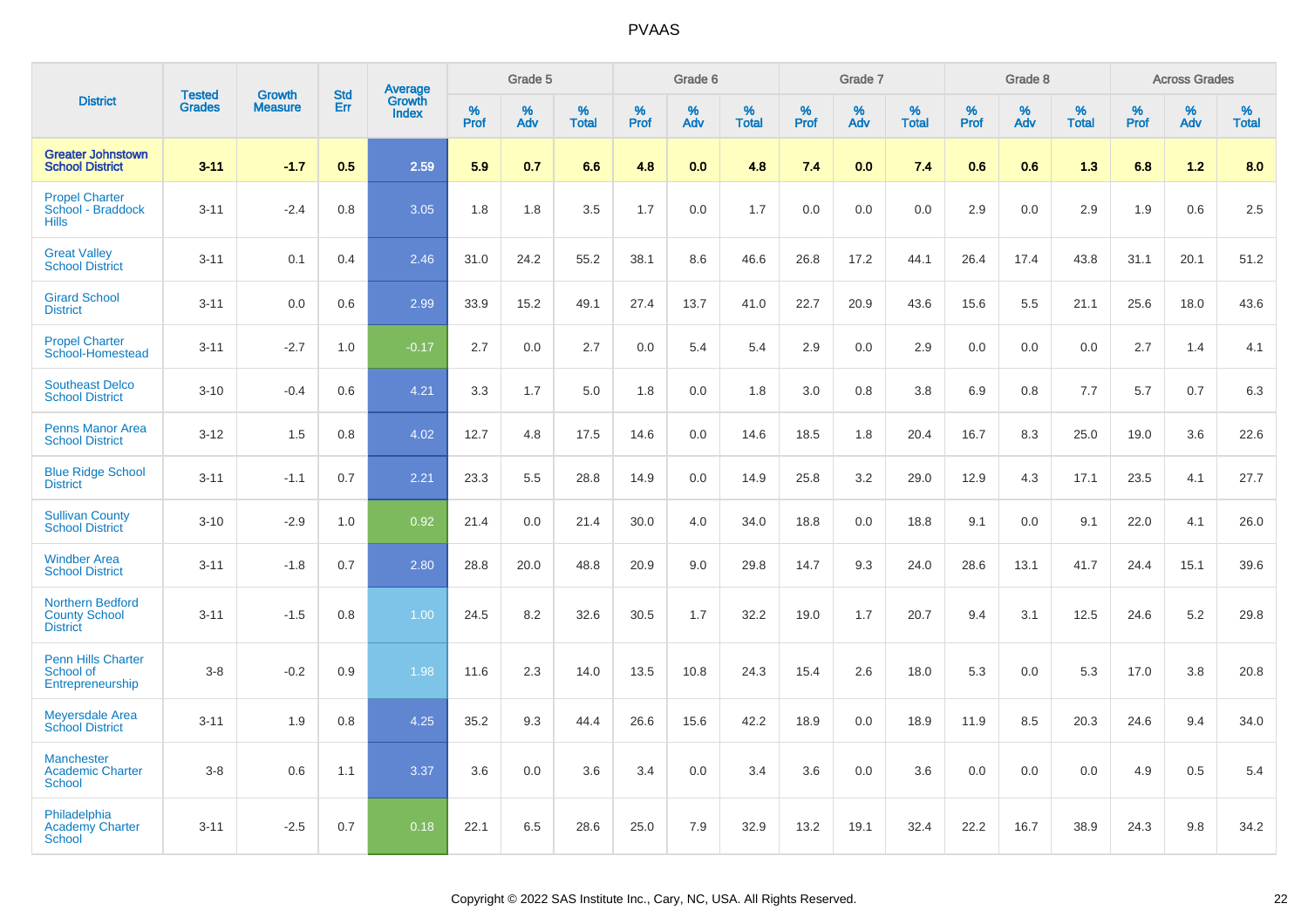|                                                                               | <b>Tested</b> | <b>Growth</b>  | <b>Std</b> | Average<br>Growth |                     | Grade 5  |                      |                     | Grade 6  |                      |              | Grade 7  |                      |                     | Grade 8  |                      |                     | <b>Across Grades</b> |                      |
|-------------------------------------------------------------------------------|---------------|----------------|------------|-------------------|---------------------|----------|----------------------|---------------------|----------|----------------------|--------------|----------|----------------------|---------------------|----------|----------------------|---------------------|----------------------|----------------------|
| <b>District</b>                                                               | <b>Grades</b> | <b>Measure</b> | Err        | Index             | $\%$<br><b>Prof</b> | %<br>Adv | $\%$<br><b>Total</b> | $\%$<br><b>Prof</b> | %<br>Adv | $\%$<br><b>Total</b> | $\%$<br>Prof | %<br>Adv | $\%$<br><b>Total</b> | $\%$<br><b>Prof</b> | %<br>Adv | $\%$<br><b>Total</b> | $\%$<br><b>Prof</b> | $\%$<br>Adv          | $\%$<br><b>Total</b> |
| <b>Greater Johnstown</b><br><b>School District</b>                            | $3 - 11$      | $-1.7$         | 0.5        | 2.59              | 5.9                 | 0.7      | 6.6                  | 4.8                 | 0.0      | 4.8                  | 7.4          | 0.0      | 7.4                  | 0.6                 | 0.6      | 1.3                  | 6.8                 | 1.2                  | 8.0                  |
| <b>Redbank Valley</b><br><b>School District</b>                               | $3 - 11$      | $-2.5$         | 0.7        | 1.94              | 34.3                | 20.0     | 54.3                 | 12.7                | 0.0      | 12.7                 | 19.5         | 9.2      | 28.7                 | 9.5                 | 0.0      | 9.5                  | 21.8                | 10.1                 | 31.9                 |
| <b>Mckeesport Area</b><br><b>School District</b>                              | $3 - 12$      | $-0.2$         | 0.5        | 1.94              | 8.9                 | 3.0      | 11.9                 | 3.9                 | 0.0      | 3.9                  | 1.0          | 0.0      | 1.0                  | 1.0                 | 0.0      | 1.0                  | 7.7                 | 2.1                  | 9.7                  |
| <b>State College Area</b><br><b>School District</b>                           | $3 - 11$      | 0.6            | 0.4        | 6.90              | 29.6                | 33.7     | 63.3                 | 27.4                | 15.3     | 42.7                 | 28.9         | 16.3     | 45.2                 | 20.8                | 8.9      | 29.7                 | 29.0                | 27.0                 | 56.1                 |
| <b>Young Scholars of</b><br><b>Greater Allegheny</b><br><b>Charter School</b> | $3 - 8$       | $-1.4$         | 1.6        | 1.32              | 10.0                | 0.0      | 10.0                 | 6.2                 | 0.0      | 6.2                  | 10.0         | 0.0      | 10.0                 |                     |          |                      | 6.6                 | 0.0                  | 6.6                  |
| <b>Freire Charter</b><br><b>School</b>                                        | $5 - 11$      | 1.2            | 0.6        | 3.54              | 0.0                 | 0.0      | 0.0                  | 1.5                 | 0.0      | 1.5                  | 3.0          | 0.0      | 3.0                  | 7.6                 | 0.0      | 7.6                  | 3.3                 | 0.0                  | 3.3                  |
| <b>West Greene</b><br><b>School District</b>                                  | $3 - 11$      | $-1.6$         | 0.9        | 2.26              | 20.5                | 7.7      | 28.2                 | 7.7                 | 7.7      | 15.4                 | 9.3          | 11.1     | 20.4                 | 11.8                | 0.0      | 11.8                 | 19.6                | 10.7                 | 30.2                 |
| <b>Reading School</b><br><b>District</b>                                      | $3 - 11$      | 0.0            | 0.4        | 4.14              | 3.8                 | 1.2      | 5.0                  | 1.5                 | 0.2      | 1.8                  | 1.9          | 0.0      | 1.9                  | 1.5                 | 0.4      | 1.9                  | 3.6                 | 1.1                  | 4.7                  |
| <b>Wilkes-Barre Area</b><br><b>School District</b>                            | $3 - 11$      | $-0.9$         | 0.5        | 1.33              | 8.1                 | 1.7      | 9.8                  | 10.1                | 4.4      | 14.5                 | $6.0\,$      | 1.8      | 7.8                  | 3.1                 | 1.3      | 4.4                  | 9.8                 | 3.0                  | 12.7                 |
| <b>Universal Institute</b><br><b>Charter School</b>                           | $3 - 8$       | $-2.3$         | 0.7        | 0.12              | 1.5                 | 0.0      | 1.5                  | 1.3                 | 0.0      | 1.3                  | 0.0          | 0.0      | 0.0                  | 2.3                 | 0.0      | 2.3                  | 1.7                 | $0.2\,$              | 2.0                  |
| <b>Laboratory Charter</b><br><b>School</b>                                    | $3 - 8$       | $-0.7$         | 1.1        | 2.78              | 3.2                 | 0.0      | 3.2                  | 2.3                 | 0.0      | 2.3                  | 6.4          | 0.0      | 6.4                  | 5.0                 | 0.0      | 5.0                  | 5.3                 | 0.0                  | 5.3                  |
| <b>South Side Area</b><br><b>School District</b>                              | $3 - 11$      | 1.2            | 0.8        | 4.65              | 23.3                | 18.3     | 41.7                 | 17.7                | 0.0      | 17.7                 | 26.6         | 7.8      | 34.4                 | 12.7                | 2.8      | 15.5                 | 21.2                | 6.3                  | 27.6                 |
| <b>Shenango Area</b><br><b>School District</b>                                | $3 - 11$      | 0.1            | 0.7        | 4.17              | 25.0                | 7.1      | 32.1                 | 40.4                | 8.8      | 49.1                 | 16.5         | 1.0      | 17.5                 | 14.4                | 1.1      | 15.6                 | 22.5                | 7.6                  | 30.1                 |
| <b>Panther Valley</b><br><b>School District</b>                               | $3 - 12$      | 0.8            | 0.6        | 5.00              | 11.5                | 1.9      | 13.5                 | 10.2                | 1.7      | 11.9                 | 11.1         | 1.8      | 13.0                 | 4.7                 | 0.0      | 4.7                  | 12.1                | 1.6                  | 13.6                 |
| <b>Forest Hills School</b><br><b>District</b>                                 | $3 - 11$      | 0.8            | 0.5        | 4.44              | 34.1                | 21.2     | 55.3                 | 20.8                | 3.3      | 24.2                 | 18.6         | 5.6      | 24.2                 | 10.6                | 3.2      | 13.8                 | 24.0                | 11.0                 | 35.1                 |
| Cheltenham<br><b>School District</b>                                          | $3 - 11$      | $-1.7$         | 0.6        | 1.03              | 19.8                | 16.7     | 36.5                 | 21.7                | 4.7      | 26.4                 | 26.7         | 11.0     | 37.7                 | 12.1                | 3.3      | 15.4                 | 23.0                | 11.2                 | 34.2                 |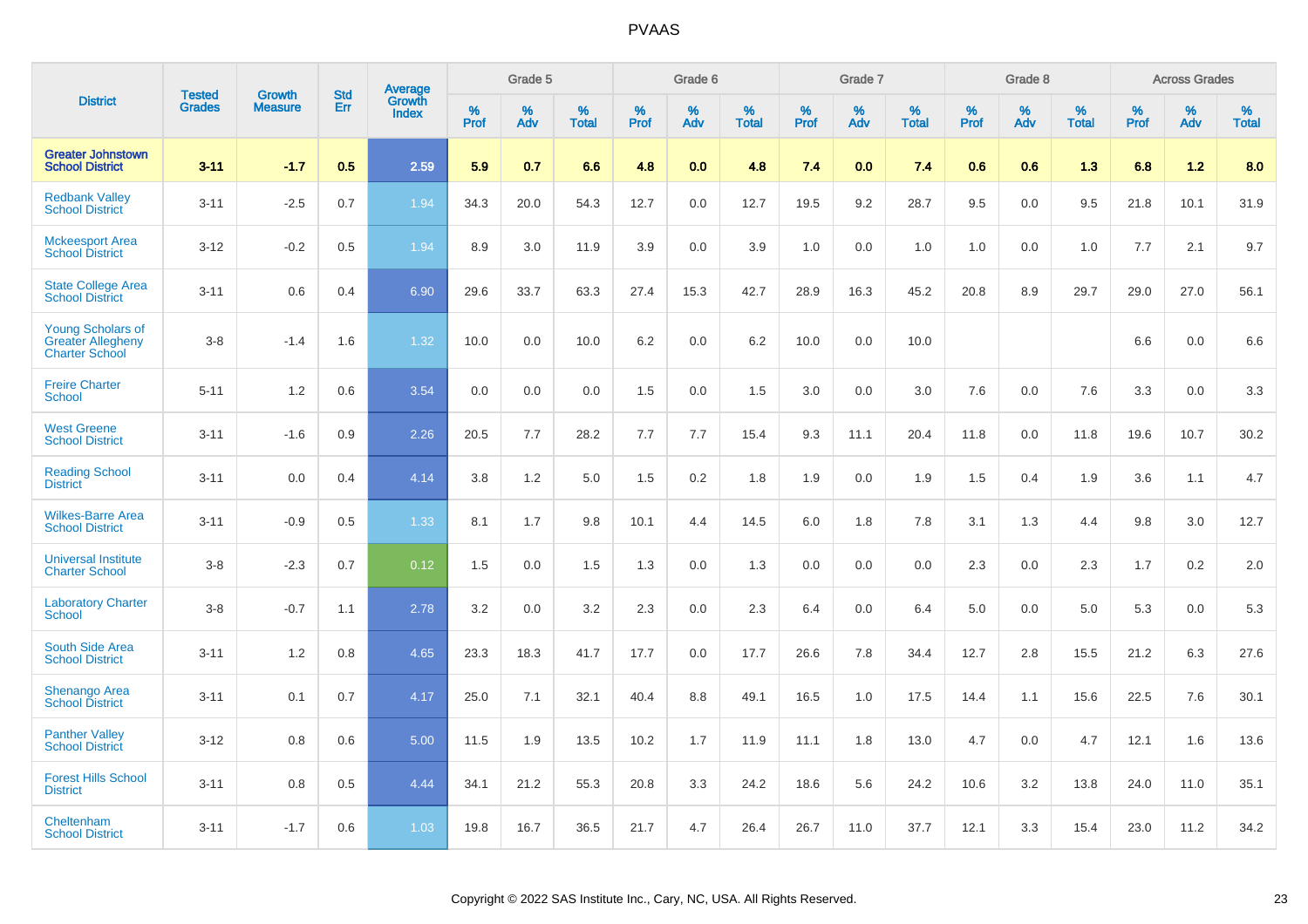|                                                                                   | <b>Tested</b> | <b>Growth</b>  | <b>Std</b> | <b>Average</b><br>Growth |              | Grade 5  |                   |              | Grade 6  |                   |           | Grade 7  |                   |                     | Grade 8  |                   |                     | <b>Across Grades</b> |                   |
|-----------------------------------------------------------------------------------|---------------|----------------|------------|--------------------------|--------------|----------|-------------------|--------------|----------|-------------------|-----------|----------|-------------------|---------------------|----------|-------------------|---------------------|----------------------|-------------------|
| <b>District</b>                                                                   | <b>Grades</b> | <b>Measure</b> | Err        | Index                    | $\%$<br>Prof | %<br>Adv | %<br><b>Total</b> | $\%$<br>Prof | %<br>Adv | %<br><b>Total</b> | %<br>Prof | %<br>Adv | %<br><b>Total</b> | $\%$<br><b>Prof</b> | %<br>Adv | %<br><b>Total</b> | $\%$<br><b>Prof</b> | $\%$<br>Adv          | %<br><b>Total</b> |
| <b>Greater Johnstown</b><br><b>School District</b>                                | $3 - 11$      | $-1.7$         | 0.5        | 2.59                     | 5.9          | 0.7      | 6.6               | 4.8          | 0.0      | 4.8               | 7.4       | 0.0      | 7.4               | 0.6                 | 0.6      | 1.3               | 6.8                 | 1.2                  | 8.0               |
| <b>Blue Mountain</b><br><b>School District</b>                                    | $3 - 10$      | 0.1            | 0.5        | 3.24                     | 33.3         | 19.2     | 52.6              | 24.3         | 0.6      | 24.8              | 16.3      | 10.1     | 26.4              | 20.3                | 6.1      | 26.4              | 27.5                | 11.1                 | 38.6              |
| <b>Titusville Area</b><br><b>School District</b>                                  | $3 - 11$      | $-1.7$         | 0.5        | 0.12                     | 28.5         | 13.8     | 42.3              | 18.9         | 4.2      | 23.1              | 18.0      | 3.9      | 21.9              | 8.0                 | 3.6      | 11.6              | 21.8                | 10.0                 | 31.8              |
| <b>Agora Cyber</b><br><b>Charter School</b>                                       | $3 - 11$      | $-0.3$         | 0.6        | 3.62                     | 9.8          | 2.0      | 11.8              | 7.8          | 0.7      | 8.5               | 6.2       | 2.1      | 8.3               | 3.3                 | 1.3      | 4.6               | 9.7                 | 2.4                  | 12.1              |
| <b>Sharon City School</b><br><b>District</b>                                      | $3 - 11$      | $-0.3$         | 0.5        | 1.32                     | 14.1         | 2.1      | 16.2              | 13.9         | 4.1      | 18.0              | 6.0       | 1.7      | 7.8               | 5.9                 | 1.5      | 7.4               | 12.0                | 2.8                  | 14.8              |
| <b>Indiana Area</b><br><b>School District</b>                                     | $3 - 11$      | 1.8            | 0.4        | 7.21                     | 29.3         | 17.7     | 47.0              | 23.9         | 11.7     | 35.5              | 36.0      | 10.3     | 46.3              | 23.2                | 14.2     | 37.4              | 30.1                | 15.1                 | 45.2              |
| Susquehanna<br><b>Community School</b><br><b>District</b>                         | $3 - 11$      | $-2.8$         | 0.9        | $-1.20$                  | 19.6         | 9.8      | 29.4              | 15.5         | 1.7      | 17.2              | 13.3      | 11.1     | 24.4              | 2.0                 | 2.0      | 4.1               | 19.6                | 6.3                  | 25.9              |
| Palmyra Area<br><b>School District</b>                                            | $3 - 11$      | 0.0            | 0.4        | 5.60                     | 36.2         | 17.5     | 53.8              | 27.2         | 8.3      | 35.4              | 25.5      | 12.2     | 37.6              | 29.8                | 12.2     | 42.0              | 31.5                | 15.7                 | 47.2              |
| <b>Manheim Central</b><br><b>School District</b>                                  | $3 - 11$      | 2.8            | 0.4        | 9.93                     | 25.4         | 7.6      | 33.0              | 23.6         | 5.8      | 29.3              | 15.0      | 5.2      | 20.2              | 20.9                | 6.2      | 27.1              | 22.8                | 9.4                  | 32.2              |
| <b>Highlands School</b><br><b>District</b>                                        | $3 - 11$      | 0.4            | 0.5        | 2.41                     | 20.4         | 4.6      | 25.0              | 16.6         | 1.4      | 17.9              | 28.5      | 4.9      | 33.3              | 13.2                | 8.6      | 21.8              | 20.4                | 5.9                  | 26.3              |
| <b>Howard Gardner</b><br><b>Multiple</b><br>Intelligence<br><b>Charter School</b> | $3-8$         | $-3.7$         | 1.1        | $-1.27$                  | 16.7         | 6.7      | 23.3              | 9.4          | 0.0      | 9.4               | 9.1       | 0.0      | 9.1               | 7.4                 | 11.1     | 18.5              | 14.7                | 3.5                  | 18.2              |
| <b>Inquiry Charter</b><br>School                                                  | $3 - 5$       | $-6.8$         | 2.1        | $-3.27$                  | 8.8          | 2.9      | 11.8              |              |          |                   |           |          |                   |                     |          |                   | 11.1                | 2.8                  | 13.9              |
| <b>Purchase Line</b><br><b>School District</b>                                    | $3 - 12$      | 1.0            | 0.8        | 4.29                     | 28.8         | 7.7      | 36.5              | 6.1          | 3.0      | 9.1               | 7.5       | 3.0      | 10.4              | 5.3                 | 0.0      | 5.3               | 16.1                | 3.3                  | 19.4              |
| <b>Haverford</b><br><b>Township School</b><br><b>District</b>                     | $3 - 11$      | $-0.7$         | 0.3        | $-0.06$                  | 30.7         | 27.3     | 58.0              | 26.4         | 15.0     | 41.4              | 28.5      | 12.8     | 41.3              | 33.9                | 15.2     | 49.1              | 31.6                | 23.1                 | 54.7              |
| <b>Easton Area</b><br><b>School District</b>                                      | $3 - 12$      | $-1.1$         | 0.3        | $-0.56$                  | 22.4         | 5.9      | 28.3              | 14.6         | 3.3      | 17.9              | 11.0      | 6.9      | 18.0              | 10.3                | 2.2      | 12.4              | 18.5                | 8.4                  | 26.9              |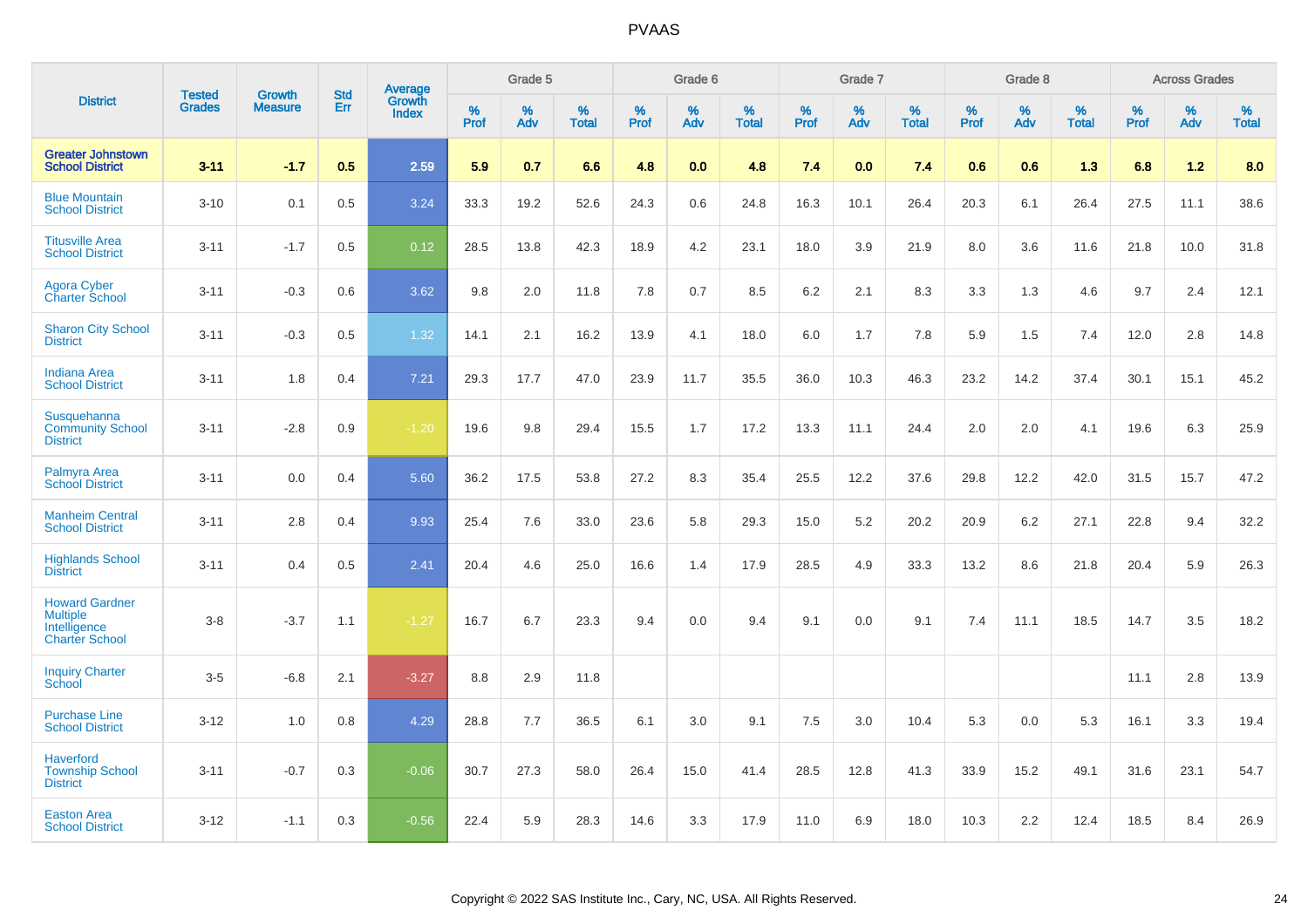|                                                                   |                                |                                 |                          |                                   |           | Grade 5  |                   |                  | Grade 6  |                   |           | Grade 7  |                   |           | Grade 8  |                   |              | <b>Across Grades</b> |                   |
|-------------------------------------------------------------------|--------------------------------|---------------------------------|--------------------------|-----------------------------------|-----------|----------|-------------------|------------------|----------|-------------------|-----------|----------|-------------------|-----------|----------|-------------------|--------------|----------------------|-------------------|
| <b>District</b>                                                   | <b>Tested</b><br><b>Grades</b> | <b>Growth</b><br><b>Measure</b> | <b>Std</b><br><b>Err</b> | <b>Average</b><br>Growth<br>Index | %<br>Prof | %<br>Adv | %<br><b>Total</b> | %<br><b>Prof</b> | %<br>Adv | %<br><b>Total</b> | %<br>Prof | %<br>Adv | %<br><b>Total</b> | %<br>Prof | %<br>Adv | %<br><b>Total</b> | $\%$<br>Prof | %<br>Adv             | %<br><b>Total</b> |
| <b>Greater Johnstown</b><br><b>School District</b>                | $3 - 11$                       | $-1.7$                          | 0.5                      | 2.59                              | 5.9       | 0.7      | 6.6               | 4.8              | 0.0      | 4.8               | 7.4       | 0.0      | 7.4               | 0.6       | 0.6      | 1.3               | 6.8          | $1.2$                | 8.0               |
| <b>Mastery Charter</b><br>School - Harrity<br>Campus              | $3-8$                          | $-0.7$                          | 1.1                      | 2.42                              | 4.6       | 4.6      | 9.1               | 2.3              | 0.0      | 2.3               | 0.0       | 0.0      | 0.0               | 3.1       | 0.0      | 3.1               | 5.5          | 1.0                  | 6.5               |
| Salisbury-Elk Lick<br><b>School District</b>                      | $3 - 11$                       | $-4.2$                          | 1.3                      | 0.13                              | 29.2      | 12.5     | 41.7              | 37.5             | 0.0      | 37.5              | 15.8      | 0.0      | 15.8              | 14.3      | 4.8      | 19.0              | 28.9         | 5.8                  | 34.7              |
| <b>Albert Gallatin</b><br><b>Area School</b><br><b>District</b>   | $3 - 11$                       | $-1.4$                          | 0.5                      | 0.97                              | 19.0      | 10.2     | 29.3              | 18.6             | 1.6      | 20.2              | 12.8      | 2.8      | 15.6              | 14.8      | 2.0      | 16.8              | 17.4         | 4.9                  | 22.3              |
| <b>Carbondale Area</b><br><b>School District</b>                  | $3 - 10$                       | 1.1                             | 0.6                      | 5.95                              | 10.3      | 1.2      | 11.5              | 4.2              | 0.0      | 4.2               | 4.8       | 3.6      | 8.4               | 13.9      | 0.0      | 13.9              | 9.4          | 0.8                  | 10.1              |
| <b>Fannett-Metal</b><br><b>School District</b>                    | $3 - 11$                       | $-2.4$                          | 1.0                      | 2.68                              | 17.2      | 6.9      | 24.1              | 10.3             | 0.0      | 10.3              | 9.4       | 0.0      | 9.4               | 8.9       | 2.2      | 11.1              | 15.5         | 5.8                  | 21.3              |
| <b>Freedom Area</b><br><b>School District</b>                     | $3 - 11$                       | $-0.8$                          | 0.7                      | 1.59                              | 13.6      | 3.7      | 17.3              | 21.4             | 2.4      | 23.8              | 18.6      | 2.9      | 21.6              | 10.7      | 1.3      | 12.0              | 17.8         | 3.7                  | 21.6              |
| <b>Richard Allen</b><br>Preparatory<br><b>Charter School</b>      | $5-8$                          | 0.8                             | 0.7                      | 3.33                              | 0.0       | 0.0      | 0.0               | 1.0              | 0.0      | 1.0               | 1.8       | 0.9      | 2.7               | 0.9       | 0.0      | 0.9               | 1.1          | 0.3                  | 1.4               |
| <b>Troy Area School</b><br><b>District</b>                        | $3 - 10$                       | $-1.8$                          | 0.6                      | 0.45                              | 11.1      | 4.0      | 15.2              | 4.0              | 4.0      | 8.0               | 14.1      | 0.0      | 14.1              | 6.8       | 0.8      | 7.7               | 11.9         | 2.1                  | 14.0              |
| <b>North Schuylkill</b><br><b>School District</b>                 | $3 - 11$                       | 0.5                             | 0.5                      | 4.31                              | 8.2       | 3.0      | 11.2              | 4.8              | 0.8      | 5.6               | 5.8       | 3.9      | 9.7               | 11.8      | 6.7      | 18.5              | 12.1         | 4.1                  | 16.1              |
| <b>Middletown Area</b><br><b>School District</b>                  | $3 - 11$                       | $-1.6$                          | 0.5                      | 0.08                              | 19.5      | 5.0      | 24.5              | 6.1              | 0.8      | 6.9               | 16.1      | 9.8      | 25.9              | 11.8      | 2.0      | 13.7              | 18.4         | 7.5                  | 25.9              |
| <b>Selinsgrove Area</b><br><b>School District</b>                 | $3 - 12$                       | 4.7                             | 0.5                      | 11.20                             | 26.0      | 6.1      | 32.0              | 32.0             | 17.0     | 49.0              | 26.4      | 18.7     | 45.2              | 25.6      | 10.5     | 36.1              | 25.8         | 14.6                 | 40.4              |
| <b>Greater Nanticoke</b><br><b>Area School</b><br><b>District</b> | $3 - 12$                       | $-0.5$                          | 0.6                      | 4.36                              | 13.6      | 2.7      | 16.4              | 2.6              | 0.0      | 2.6               | 3.6       | 0.0      | 3.6               | 4.2       | 1.7      | 5.9               | 7.6          | 2.0                  | 9.6               |
| Portage Area<br><b>School District</b>                            | $3 - 10$                       | 0.3                             | 0.8                      | 2.06                              | 28.6      | 7.1      | 35.7              | 30.0             | 10.0     | 40.0              | 25.4      | 9.5      | 34.9              | 17.0      | 7.6      | 24.5              | 29.8         | 12.9                 | 42.6              |
| <b>Mount Carmel</b><br><b>Area School</b><br><b>District</b>      | $3 - 11$                       | 0.2                             | 0.6                      | 3.89                              | 10.8      | 2.7      | 13.5              | 12.5             | 7.1      | 19.6              | 13.6      | 3.6      | 17.3              | 8.8       | 2.6      | 11.5              | 12.2         | 4.5                  | 16.7              |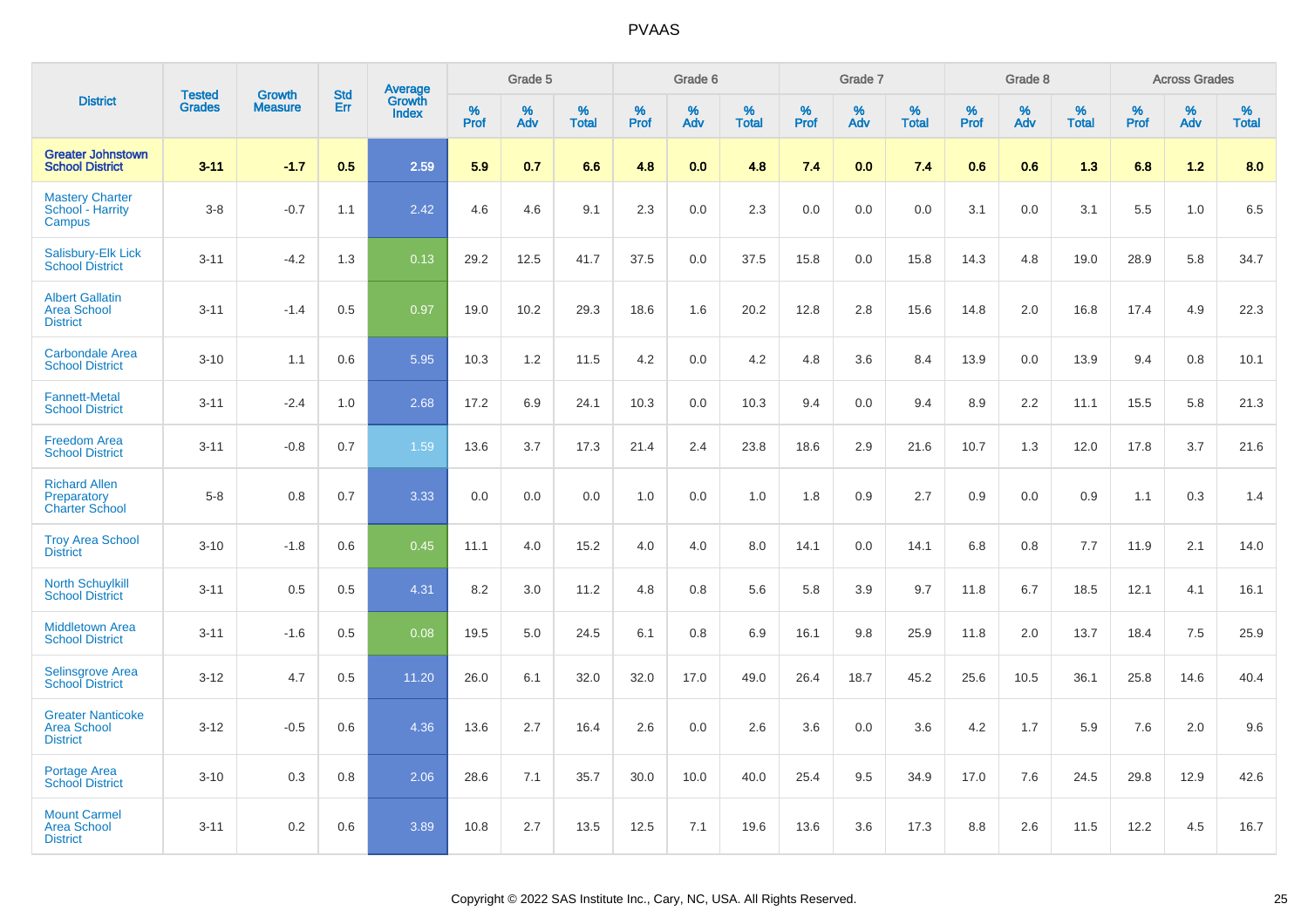|                                                                                            |                                |                                 | <b>Std</b> | Average                |                     | Grade 5  |                   |              | Grade 6  |                   |                     | Grade 7  |                   |                     | Grade 8  |                   |              | <b>Across Grades</b> |                   |
|--------------------------------------------------------------------------------------------|--------------------------------|---------------------------------|------------|------------------------|---------------------|----------|-------------------|--------------|----------|-------------------|---------------------|----------|-------------------|---------------------|----------|-------------------|--------------|----------------------|-------------------|
| <b>District</b>                                                                            | <b>Tested</b><br><b>Grades</b> | <b>Growth</b><br><b>Measure</b> | <b>Err</b> | Growth<br><b>Index</b> | $\%$<br><b>Prof</b> | %<br>Adv | %<br><b>Total</b> | $\%$<br>Prof | %<br>Adv | %<br><b>Total</b> | $\%$<br><b>Prof</b> | %<br>Adv | %<br><b>Total</b> | $\%$<br><b>Prof</b> | %<br>Adv | %<br><b>Total</b> | $\%$<br>Prof | %<br>Adv             | %<br><b>Total</b> |
| <b>Greater Johnstown</b><br><b>School District</b>                                         | $3 - 11$                       | $-1.7$                          | 0.5        | 2.59                   | 5.9                 | 0.7      | 6.6               | 4.8          | 0.0      | 4.8               | 7.4                 | 0.0      | 7.4               | 0.6                 | 0.6      | 1.3               | 6.8          | $1.2$                | 8.0               |
| <b>Lebanon School</b><br><b>District</b>                                                   | $3 - 11$                       | 0.1                             | 0.3        | 4.53                   | 10.8                | 2.5      | 13.2              | 5.4          | 1.6      | 7.0               | 3.4                 | 0.6      | 4.1               | 4.5                 | 0.8      | 5.4               | 7.2          | 1.6                  | 8.8               |
| <b>Mastery Charter</b><br>School - Hardy<br><b>Williams</b>                                | $3 - 11$                       | $-0.1$                          | 1.2        | 1.30                   | 4.9                 | 0.0      | 4.9               | 11.4         | 2.9      | 14.3              | 5.6                 | 0.0      | 5.6               |                     |          |                   | 6.9          | 0.6                  | $7.5\,$           |
| <b>Cameron County</b><br><b>School District</b>                                            | $3 - 12$                       | 1.0                             | 1.0        | 4.16                   | 48.4                | 0.0      | 48.4              | 29.0         | 2.6      | 31.6              | 7.3                 | 2.4      | 9.8               | 13.5                | 0.0      | 13.5              | 30.3         | 6.8                  | 37.2              |
| Johnsonburg Area<br><b>School District</b>                                                 | $3 - 11$                       | 2.2                             | 1.0        | 5.07                   | 17.5                | 7.5      | 25.0              | 21.2         | 12.1     | 33.3              | 18.6                | 7.0      | 25.6              | 15.6                | 2.2      | 17.8              | 25.5         | 10.2                 | 35.7              |
| <b>Marion Center</b><br>Area School<br><b>District</b>                                     | $3 - 10$                       | 0.9                             | 0.7        | 5.76                   | 24.4                | 7.7      | 32.0              | 37.2         | 11.8     | 49.0              | 19.0                | 10.7     | 29.8              | 22.6                | 8.6      | 31.2              | 27.9         | 10.6                 | 38.4              |
| The Philadelphia<br><b>Charter School for</b><br><b>Arts and Sciences</b><br>at HR Edmunds | $3-8$                          | 1.7                             | 0.6        | 4.09                   | 6.4                 | 0.0      | 6.4               | 0.0          | 0.0      | 0.0               | 2.1                 | 0.0      | 2.1               | 2.2                 | 0.0      | 2.2               | 2.1          | 0.2                  | 2.3               |
| <b>Montgomery Area</b><br><b>School District</b>                                           | $3 - 11$                       | 0.8                             | 0.8        | 4.18                   | 25.7                | 10.8     | 36.5              | 29.0         | 30.6     | 59.7              | 33.3                | 6.9      | 40.3              | 17.2                | 1.7      | 19.0              | 28.4         | 13.2                 | 41.6              |
| <b>Camp Hill School</b><br><b>District</b>                                                 | $3 - 12$                       | $-2.0$                          | 0.7        | $-0.33$                | 40.7                | 27.2     | 67.9              | 24.0         | 4.0      | 28.0              | 17.6                | 9.9      | 27.5              | 22.0                | 3.7      | 25.7              | 30.7         | 15.4                 | 46.1              |
| <b>Antietam School</b><br><b>District</b>                                                  | $3 - 10$                       | $-2.5$                          | 0.8        | $-0.25$                | 9.4                 | 1.6      | 10.9              | 10.0         | 3.3      | 13.3              | 5.6                 | 0.0      | 5.6               | 5.8                 | 0.0      | 5.8               | 8.3          | 1.2                  | 9.5               |
| <b>Franklin Area</b><br><b>School District</b>                                             | $3 - 11$                       | 0.9                             | 0.5        | 5.84                   | 22.0                | 7.1      | 29.1              | 25.8         | 3.1      | 28.9              | 10.1                | 4.2      | 14.3              | 8.2                 | 0.7      | 8.9               | 19.0         | 4.3                  | 23.2              |
| South Williamsport<br><b>Area School</b><br><b>District</b>                                | $3 - 10$                       | $-0.6$                          | 0.6        | 3.18                   | 20.4                | 1.1      | 21.5              | 25.8         | 4.5      | 30.3              | 15.5                | 2.4      | 17.9              | 15.1                | 0.0      | 15.1              | 20.2         | 2.8                  | 23.0              |
| <b>Deep Roots</b><br><b>Charter School</b>                                                 | $3-6$                          | $-0.9$                          | 1.3        | 2.28                   | 0.0                 | 0.0      | 0.0               | 0.0          | 0.0      | 0.0               |                     |          |                   |                     |          |                   | 1.3          | 0.0                  | 1.3               |
| <b>Ellwood City Area</b><br><b>School District</b>                                         | $3 - 11$                       | $-1.7$                          | 0.6        | 1.08                   | 20.6                | 7.8      | 28.4              | 19.0         | 2.6      | 21.6              | 21.7                | 2.5      | 24.2              | 5.5                 | 2.8      | 8.3               | 17.5         | 4.7                  | 22.2              |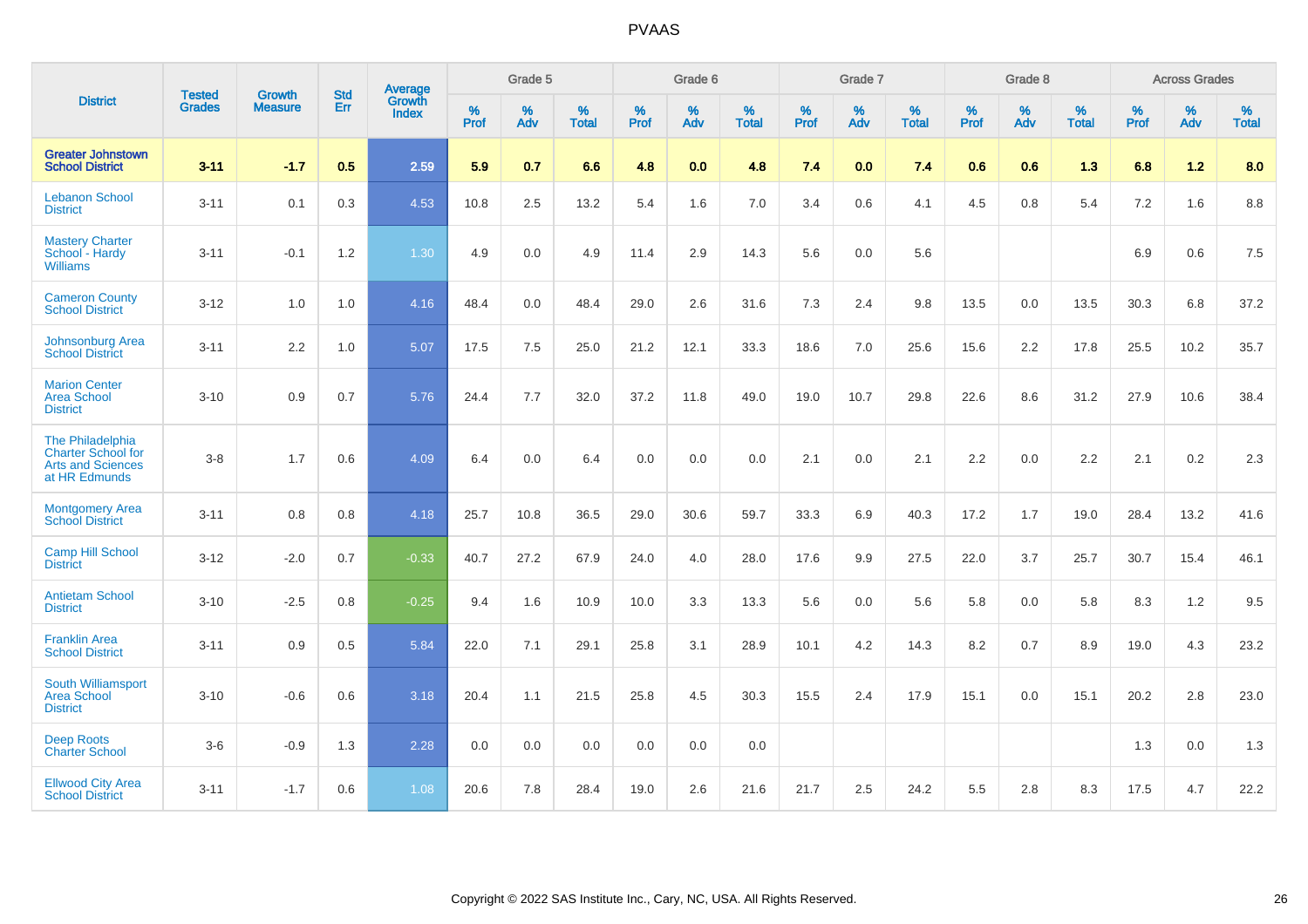|                                                                 |                                | <b>Growth</b>  | <b>Std</b> |                                   |              | Grade 5  |                   |              | Grade 6  |                   |              | Grade 7  |                   |              | Grade 8  |                   |              | <b>Across Grades</b> |                   |
|-----------------------------------------------------------------|--------------------------------|----------------|------------|-----------------------------------|--------------|----------|-------------------|--------------|----------|-------------------|--------------|----------|-------------------|--------------|----------|-------------------|--------------|----------------------|-------------------|
| <b>District</b>                                                 | <b>Tested</b><br><b>Grades</b> | <b>Measure</b> | <b>Err</b> | Average<br>Growth<br><b>Index</b> | $\%$<br>Prof | %<br>Adv | %<br><b>Total</b> | $\%$<br>Prof | %<br>Adv | %<br><b>Total</b> | $\%$<br>Prof | %<br>Adv | %<br><b>Total</b> | $\%$<br>Prof | %<br>Adv | %<br><b>Total</b> | $\%$<br>Prof | %<br>Adv             | %<br><b>Total</b> |
| <b>Greater Johnstown</b><br><b>School District</b>              | $3 - 11$                       | $-1.7$         | 0.5        | 2.59                              | 5.9          | 0.7      | 6.6               | 4.8          | 0.0      | 4.8               | 7.4          | 0.0      | 7.4               | 0.6          | 0.6      | 1.3               | 6.8          | $1.2$                | 8.0               |
| <b>West Middlesex</b><br><b>Area School</b><br><b>District</b>  | $3 - 10$                       | 0.9            | 0.9        | 4.10                              | 21.7         | 21.7     | 43.5              | 39.3         | 4.9      | 44.3              | 30.0         | 2.0      | 32.0              | 7.1          | 0.0      | 7.1               | 30.3         | 7.4                  | 37.7              |
| <b>Gillingham Charter</b><br>School                             | $3 - 11$                       | $-5.9$         | 2.0        | $-1.16$                           | 9.1          | 0.0      | 9.1               | 0.0          | 0.0      | 0.0               |              |          |                   | 0.0          | 0.0      | 0.0               | 4.4          | 1.4                  | 5.8               |
| <b>Ferndale Area</b><br><b>School District</b>                  | $3 - 10$                       | $-0.9$         | 0.9        | 1.11                              | 27.3         | 0.0      | 27.3              | 19.5         | 7.3      | 26.8              | 31.6         | 2.6      | 34.2              | 11.1         | 8.9      | 20.0              | 21.3         | 7.9                  | 29.1              |
| <b>Mastery Charter</b><br>School - Pickett<br>Campus            | $6 - 10$                       | 1.2            | 1.1        | 2.33                              |              |          |                   | 0.0          | 0.0      | 0.0               | 0.0          | 0.0      | 0.0               | 2.8          | 0.0      | 2.8               | 0.9          | 0.0                  | 0.9               |
| <b>Big Spring School</b><br><b>District</b>                     | $3 - 11$                       | $-1.2$         | 0.5        | 0.68                              | 26.7         | 13.0     | 39.7              | 22.0         | 3.8      | 25.8              | 20.9         | 6.7      | 27.6              | 10.9         | 3.3      | 14.1              | 24.6         | 10.4                 | 35.0              |
| <b>Elk Lake School</b><br><b>District</b>                       | $3 - 11$                       | 1.9            | 0.7        | 7.96                              | 17.5         | 3.8      | 21.2              | 35.8         | 12.6     | 48.4              | 11.4         | 3.4      | 14.8              | 8.5          | 4.9      | 13.4              | 21.4         | 7.2                  | 28.5              |
| <b>Forest City</b><br><b>Regional School</b><br><b>District</b> | $3 - 12$                       | 1.5            | 0.9        | 4.76                              | 22.2         | 11.1     | 33.3              | 14.3         | 2.0      | 16.3              | 18.9         | 10.8     | 29.7              | 31.9         | 10.6     | 42.6              | 22.1         | 10.7                 | 32.8              |
| <b>Hamburg Area</b><br><b>School District</b>                   | $3 - 11$                       | $-0.0$         | 0.5        | 1.79                              | 29.1         | 6.4      | 35.5              | 28.4         | 2.4      | 30.7              | 10.1         | 3.8      | 13.8              | 9.9          | 2.1      | 12.1              | 20.9         | 6.6                  | 27.5              |
| <b>United School</b><br><b>District</b>                         | $3 - 11$                       | 0.3            | 0.8        | 3.96                              | 27.0         | 1.6      | 28.6              | 31.8         | 12.7     | 44.4              | 29.2         | 10.8     | 40.0              | 20.9         | 9.0      | 29.8              | 28.1         | 9.4                  | 37.5              |
| <b>Valley Grove</b><br><b>School District</b>                   | $3 - 10$                       | $-2.4$         | 0.8        | $-1.21$                           | 35.4         | 8.3      | 43.8              | 27.6         | 1.7      | 29.3              | 18.5         | 5.6      | 24.1              | 14.3         | 1.8      | 16.1              | 25.5         | 6.8                  | 32.2              |
| <b>Hanover Area</b><br><b>School District</b>                   | $3 - 11$                       | $-2.5$         | 0.9        | $-0.79$                           | 3.4          | 3.4      | 6.8               | 10.0         | 4.0      | 14.0              | 5.3          | 1.8      | 7.0               | 0.0          | 0.0      | 0.0               | 7.4          | 1.9                  | 9.3               |
| <b>Gettysburg Area</b><br><b>School District</b>                | $3 - 11$                       | 1.3            | 0.4        | 5.96                              | 36.4         | 17.3     | 53.7              | 22.0         | 12.0     | 34.0              | 15.9         | 5.7      | 21.6              | 21.4         | 7.3      | 28.6              | 25.4         | 14.7                 | 40.1              |
| <b>Folk Arts-Cultural</b><br><b>Treasures Charter</b><br>School | $3 - 7$                        | $-1.8$         | 1.0        | 1.12                              | 22.7         | 6.8      | 29.6              | 28.9         | 4.4      | 33.3              | 20.4         | 2.3      | 22.7              |              |          |                   | 28.1         | 6.2                  | 34.4              |
| <b>Sayre Area School</b><br><b>District</b>                     | $3 - 11$                       | 1.9            | 0.7        | 6.31                              | 21.3         | 6.6      | 27.9              | 36.2         | 5.0      | 41.2              | 21.4         | 3.6      | 25.0              | 13.4         | 0.0      | 13.4              | 25.9         | 6.1                  | 32.0              |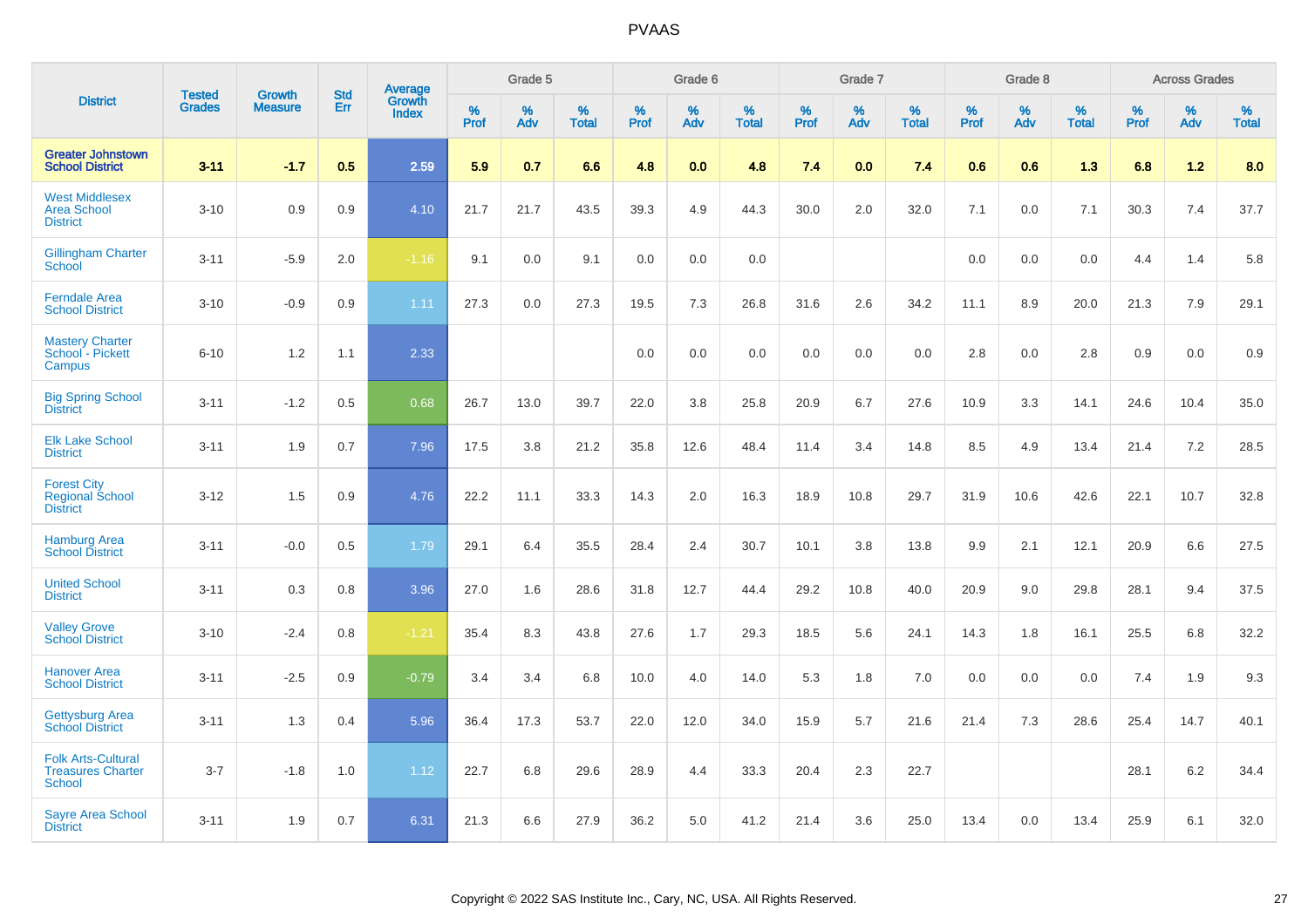|                                                                       |                                |                                 | <b>Std</b> | Average         |           | Grade 5  |                   |           | Grade 6  |                   |           | Grade 7  |                   |           | Grade 8  |                   |           | <b>Across Grades</b> |                   |
|-----------------------------------------------------------------------|--------------------------------|---------------------------------|------------|-----------------|-----------|----------|-------------------|-----------|----------|-------------------|-----------|----------|-------------------|-----------|----------|-------------------|-----------|----------------------|-------------------|
| <b>District</b>                                                       | <b>Tested</b><br><b>Grades</b> | <b>Growth</b><br><b>Measure</b> | Err        | Growth<br>Index | %<br>Prof | %<br>Adv | %<br><b>Total</b> | %<br>Prof | %<br>Adv | %<br><b>Total</b> | %<br>Prof | %<br>Adv | %<br><b>Total</b> | %<br>Prof | %<br>Adv | %<br><b>Total</b> | %<br>Prof | %<br>Adv             | %<br><b>Total</b> |
| <b>Greater Johnstown</b><br><b>School District</b>                    | $3 - 11$                       | $-1.7$                          | 0.5        | 2.59            | 5.9       | 0.7      | 6.6               | 4.8       | 0.0      | 4.8               | 7.4       | 0.0      | 7.4               | 0.6       | 0.6      | 1.3               | 6.8       | 1.2                  | 8.0               |
| <b>Harmony Area</b><br><b>School District</b>                         | $3 - 10$                       | 0.9                             | 1.7        | 2.79            | 31.2      | 6.2      | 37.5              | 41.7      | 4.2      | 45.8              | 0.0       | 0.0      | 0.0               |           |          |                   | 27.4      | 7.4                  | 34.7              |
| <b>Laurel School</b><br><b>District</b>                               | $3 - 11$                       | $-0.4$                          | 0.7        | 1.59            | 25.7      | 5.4      | 31.1              | 23.9      | 12.7     | 36.6              | 29.5      | 5.1      | 34.6              | 18.8      | 8.7      | 27.5              | 28.6      | 13.6                 | 42.2              |
| <b>Old Forge School</b><br><b>District</b>                            | $3 - 12$                       | $-2.1$                          | 0.8        | 0.34            | 11.8      | 2.9      | 14.7              | 11.3      | 0.0      | 11.3              | 19.0      | 4.8      | 23.8              | 5.9       | 0.0      | 5.9               | 14.0      | 2.9                  | 16.9              |
| <b>Universal Alcorn</b><br><b>Charter School</b>                      | $3 - 8$                        | $-0.7$                          | 0.8        | 0.93            | 7.7       | 1.9      | 9.6               | 3.9       | 0.0      | 3.9               | 8.8       | 0.0      | 8.8               | 5.1       | 0.0      | 5.1               | 6.4       | 1.7                  | 8.1               |
| <b>Reach Cyber</b><br><b>Charter School</b>                           | $3 - 11$                       | $-2.4$                          | 0.9        | $-0.45$         | 19.4      | 9.7      | 29.0              | 9.1       | 0.0      | 9.1               | 17.0      | 3.8      | 20.8              | 17.5      | 5.3      | 22.8              | 21.3      | 4.7                  | 26.0              |
| <b>Cocalico School</b><br><b>District</b>                             | $3 - 11$                       | 2.0                             | 0.4        | 5.70            | 27.4      | 17.4     | 44.8              | 25.2      | 17.5     | 42.7              | 27.3      | 4.0      | 31.3              | 22.2      | $6.2\,$  | 28.4              | 28.3      | 12.1                 | 40.4              |
| <b>Waynesboro Area</b><br><b>School District</b>                      | $3 - 12$                       | $-0.5$                          | 0.4        | 2.30            | 25.0      | 9.2      | 34.2              | 20.4      | 10.5     | 31.0              | 19.2      | 6.0      | 25.2              | 20.1      | 4.8      | 24.8              | 22.3      | 9.3                  | 31.6              |
| <b>Spring Cove</b><br><b>School District</b>                          | $3 - 11$                       | 0.9                             | 0.5        | 5.97            | 18.5      | 8.4      | 26.9              | 15.1      | 4.8      | 19.8              | 11.0      | 3.9      | 15.0              | 12.7      | 4.0      | 16.7              | 20.0      | 7.4                  | 27.4              |
| Young Scholars Of<br>Western<br>Pennsylvania<br><b>Charter School</b> | $3 - 8$                        | $-0.4$                          | 1.1        | 1.25            | 6.7       | 6.7      | 13.3              | 5.9       | 5.9      | 11.8              | 20.7      | 3.4      | 24.1              | 8.7       | 0.0      | 8.7               | 12.3      | 4.8                  | 17.1              |
| <b>Keystone School</b><br><b>District</b>                             | $3 - 11$                       | $-1.0$                          | 0.8        | 1.11            | 28.4      | 19.4     | 47.8              | 32.1      | 1.9      | 34.0              | 12.3      | 1.4      | 13.7              | 6.4       | 0.0      | 6.4               | 24.1      | 7.6                  | 31.6              |
| <b>New Castle Area</b><br><b>School District</b>                      | $3 - 12$                       | $-0.5$                          | 0.4        | 2.63            | 4.3       | 0.5      | 4.8               | 3.3       | 1.9      | 5.2               | 7.7       | 1.4      | 9.1               | 3.3       | 0.9      | 4.2               | 4.4       | 1.1                  | 5.5               |
| <b>Vision Academy</b><br><b>Charter School</b>                        | $3 - 8$                        | 1.7                             | 1.1        | 3.72            | 11.1      | 0.0      | 11.1              | 0.0       | 0.0      | 0.0               | 2.9       | 2.9      | 5.9               | 9.5       | 4.8      | 14.3              | 6.4       | 1.6                  | 8.0               |
| <b>Lower Moreland</b><br><b>Township School</b><br><b>District</b>    | $3 - 11$                       | 2.2                             | 0.5        | 4.65            | 27.3      | 27.3     | 54.6              | 38.8      | 19.4     | 58.2              | 30.7      | 17.2     | 47.8              | 25.1      | 15.0     | 40.1              | 32.4      | 17.7                 | 50.0              |
| <b>Fairfield Area</b><br><b>School District</b>                       | $3 - 11$                       | $-1.2$                          | 0.8        | 1.99            | 32.3      | 1.6      | 33.9              | 19.7      | 1.6      | 21.3              | 18.5      | 0.0      | 18.5              | 16.7      | 3.7      | 20.4              | 25.3      | 6.7                  | 32.0              |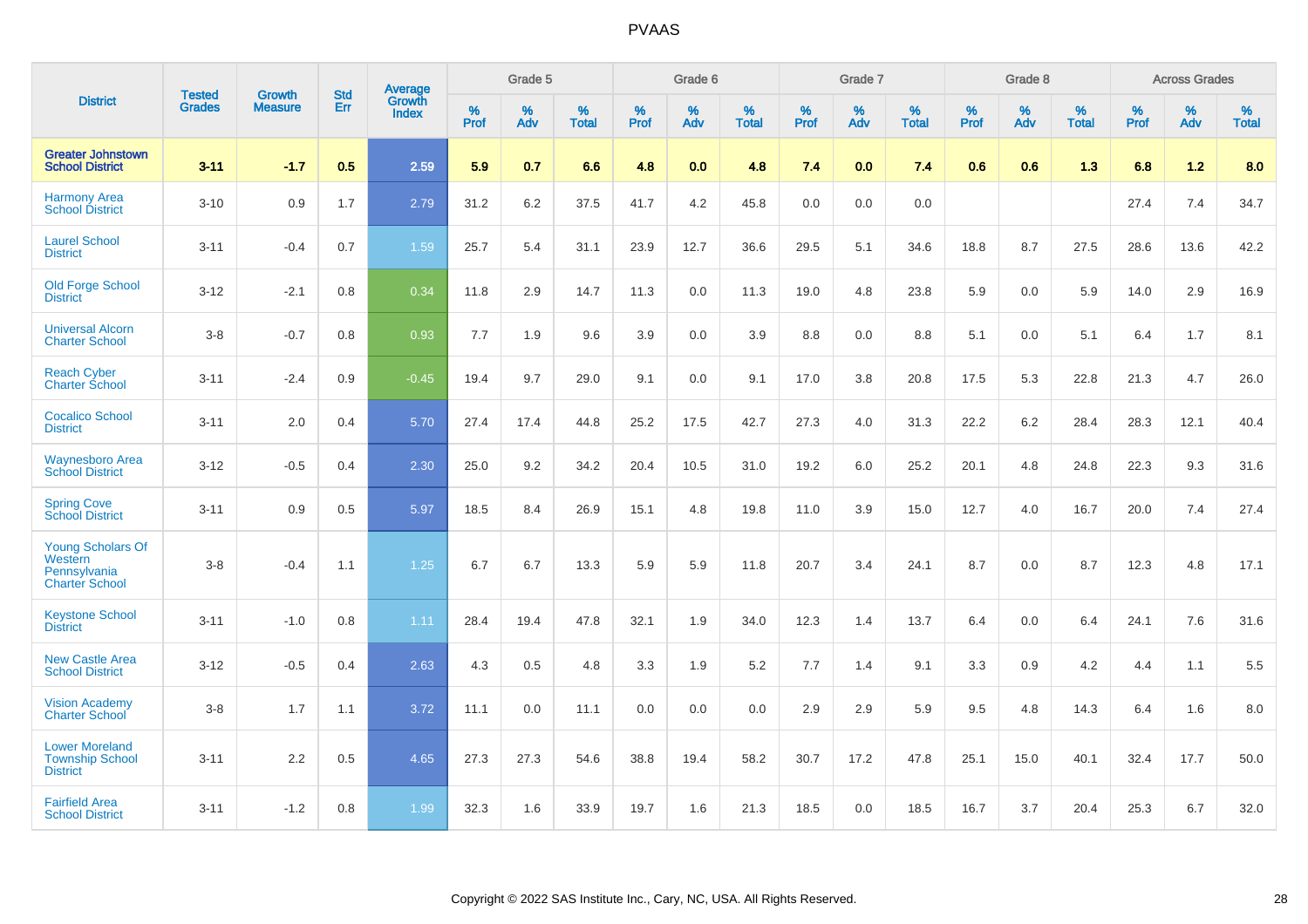|                                                             |                                |                          | <b>Std</b> |                                          |                     | Grade 5  |                      |              | Grade 6     |                      |              | Grade 7  |                      |              | Grade 8     |                      |              | <b>Across Grades</b> |                      |
|-------------------------------------------------------------|--------------------------------|--------------------------|------------|------------------------------------------|---------------------|----------|----------------------|--------------|-------------|----------------------|--------------|----------|----------------------|--------------|-------------|----------------------|--------------|----------------------|----------------------|
| <b>District</b>                                             | <b>Tested</b><br><b>Grades</b> | Growth<br><b>Measure</b> | Err        | <b>Average</b><br>Growth<br><b>Index</b> | $\%$<br><b>Prof</b> | %<br>Adv | $\%$<br><b>Total</b> | $\%$<br>Prof | $\%$<br>Adv | $\%$<br><b>Total</b> | $\%$<br>Prof | %<br>Adv | $\%$<br><b>Total</b> | $\%$<br>Prof | $\%$<br>Adv | $\%$<br><b>Total</b> | $\%$<br>Prof | $\%$<br>Adv          | $\%$<br><b>Total</b> |
| <b>Greater Johnstown</b><br><b>School District</b>          | $3 - 11$                       | $-1.7$                   | 0.5        | 2.59                                     | 5.9                 | 0.7      | 6.6                  | 4.8          | 0.0         | 4.8                  | 7.4          | 0.0      | 7.4                  | 0.6          | 0.6         | 1.3                  | 6.8          | 1.2                  | 8.0                  |
| <b>Grove City Area</b><br><b>School District</b>            | $3 - 12$                       | $-0.0$                   | 0.6        | 1.93                                     | 21.8                | 16.8     | 38.6                 | 29.0         | 12.1        | 41.1                 | 28.1         | 13.2     | 41.2                 | 19.5         | 8.5         | 28.0                 | 27.6         | 16.8                 | 44.3                 |
| <b>Russell Byers</b><br><b>Charter School</b>               | $3 - 8$                        | 1.5                      | 0.8        | 5.07                                     | 3.6                 | 0.0      | 3.6                  | 0.0          | 0.0         | 0.0                  | 0.0          | 0.0      | 0.0                  | 0.0          | 0.0         | 0.0                  | 3.2          | 1.9                  | 5.2                  |
| <b>Upper Dublin</b><br><b>School District</b>               | $3 - 12$                       | 0.6                      | 0.4        | 2.59                                     | 41.8                | 29.3     | 71.1                 | 38.5         | 24.8        | 63.3                 | 30.8         | 29.7     | 60.5                 | 24.1         | 14.8        | 38.9                 | 35.7         | 29.8                 | 65.5                 |
| <b>Everett Area</b><br><b>School District</b>               | $3 - 11$                       | $-1.4$                   | 0.7        | 1.92                                     | 27.6                | 6.9      | 34.5                 | 19.8         | 2.3         | 22.1                 | 13.9         | 1.0      | 14.8                 | 10.7         | 6.7         | 17.3                 | 19.7         | 5.5                  | 25.2                 |
| <b>Dunmore School</b><br><b>District</b>                    | $3 - 11$                       | $-0.4$                   | 0.7        | 1.48                                     | 26.4                | 9.7      | 36.1                 | 20.9         | 2.2         | 23.1                 | 10.4         | 0.9      | 11.3                 | 9.5          | 3.6         | 13.1                 | 18.9         | 6.1                  | 25.0                 |
| <b>Carlynton School</b><br><b>District</b>                  | $3 - 11$                       | $-1.3$                   | 0.7        | 0.95                                     | 16.3                | 10.9     | 27.2                 | 35.7         | 7.1         | 42.9                 | 9.5          | 3.8      | 13.3                 | 11.7         | 0.0         | 11.7                 | 20.9         | 6.7                  | 27.6                 |
| <b>Upper Perkiomen</b><br><b>School District</b>            | $3 - 11$                       | 2.0                      | 0.4        | 6.80                                     | 26.0                | 11.8     | 37.8                 | 23.0         | 6.1         | 29.1                 | 28.0         | 11.6     | 39.6                 | 22.9         | 10.0        | 32.8                 | 24.8         | 10.4                 | 35.1                 |
| <b>Bellwood-Antis</b><br><b>School District</b>             | $3 - 10$                       | 2.2                      | 0.6        | 5.68                                     | 18.9                | 4.4      | 23.3                 | 12.4         | 9.0         | 21.4                 | 29.4         | 15.3     | 44.7                 | 14.1         | 6.5         | 20.6                 | 21.6         | 9.9                  | 31.5                 |
| <b>Mars Area School</b><br><b>District</b>                  | $3 - 10$                       | 0.5                      | 0.4        | 6.45                                     | 31.3                | 20.9     | 52.2                 | 32.6         | 24.5        | 57.1                 | 23.8         | 16.5     | 40.4                 | 24.5         | 6.4         | 30.8                 | 32.3         | 21.1                 | 53.4                 |
| <b>Ephrata Area</b><br><b>School District</b>               | $3 - 11$                       | 0.9                      | 0.4        | 5.20                                     | 34.6                | 12.9     | 47.5                 | 24.8         | 8.0         | 32.8                 | 18.0         | 4.2      | 22.2                 | 18.9         | 4.3         | 23.1                 | 25.6         | 12.5                 | 38.1                 |
| <b>Bethel Park School</b><br><b>District</b>                | $3 - 11$                       | $-0.2$                   | 0.4        | 1.45                                     | 31.6                | 17.7     | 49.3                 | 27.0         | 17.1        | 44.1                 | 29.6         | 13.0     | 42.6                 | 27.1         | 8.9         | 36.0                 | 30.4         | 17.5                 | 48.0                 |
| <b>Stroudsburg Area</b><br><b>School District</b>           | $3 - 11$                       | $-0.2$                   | 0.4        | 3.95                                     | 17.5                | 9.2      | 26.8                 | 18.8         | 4.9         | 23.8                 | 21.6         | 2.7      | 24.3                 | 15.4         | 1.8         | 17.1                 | 20.2         | 6.4                  | 26.6                 |
| Conemaugh<br><b>Township Area</b><br><b>School District</b> | $3 - 12$                       | $-1.5$                   | 0.8        | 2.85                                     | 51.6                | 22.6     | 74.2                 | 23.0         | 16.4        | 39.3                 | 29.2         | 20.8     | 50.0                 | 28.8         | 5.5         | 34.2                 | 34.8         | 23.6                 | 58.4                 |
| <b>Brockway Area</b><br><b>School District</b>              | $3 - 11$                       | 2.7                      | 0.7        | 9.15                                     | 35.4                | 17.7     | 53.2                 | 29.4         | 36.8        | 66.2                 | 22.5         | 7.5      | 30.0                 | 20.8         | 5.6         | 26.4                 | 28.7         | 18.6                 | 47.4                 |
| <b>Clarion Area</b><br><b>School District</b>               | $3 - 11$                       | $-0.1$                   | 0.8        | 2.20                                     | 31.2                | 8.3      | 39.6                 | 32.1         | 7.1         | 39.3                 | 17.9         | 10.4     | 28.4                 | 28.1         | 3.5         | 31.6                 | 26.5         | 10.2                 | 36.8                 |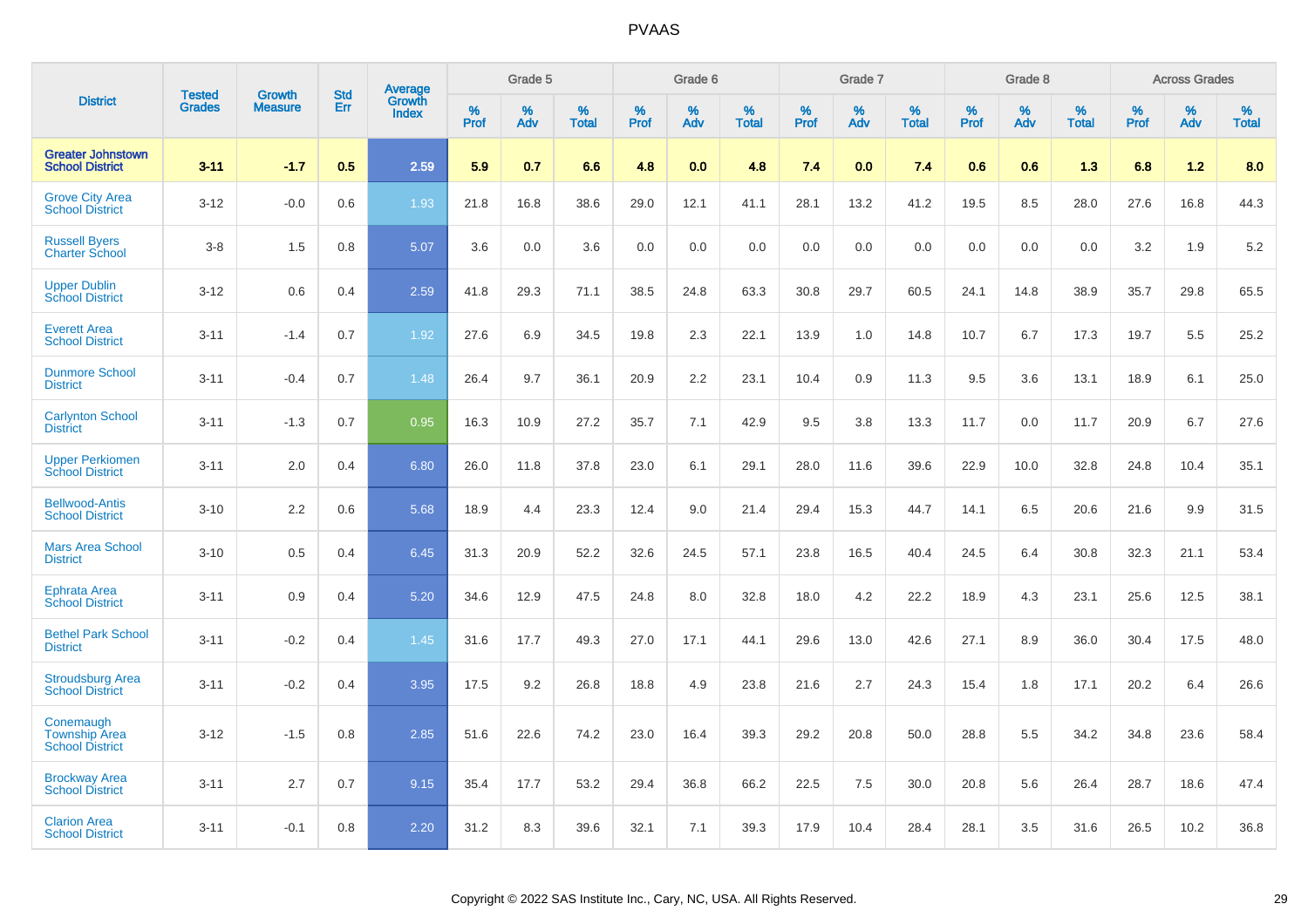|                                                                 | <b>Tested</b> | <b>Growth</b>  | <b>Std</b> | Average                |           | Grade 5  |                   |           | Grade 6  |                   |           | Grade 7  |                   |           | Grade 8  |                   |           | <b>Across Grades</b> |                   |
|-----------------------------------------------------------------|---------------|----------------|------------|------------------------|-----------|----------|-------------------|-----------|----------|-------------------|-----------|----------|-------------------|-----------|----------|-------------------|-----------|----------------------|-------------------|
| <b>District</b>                                                 | <b>Grades</b> | <b>Measure</b> | Err        | Growth<br><b>Index</b> | %<br>Prof | %<br>Adv | %<br><b>Total</b> | %<br>Prof | %<br>Adv | %<br><b>Total</b> | %<br>Prof | %<br>Adv | %<br><b>Total</b> | %<br>Prof | %<br>Adv | %<br><b>Total</b> | %<br>Prof | %<br>Adv             | %<br><b>Total</b> |
| <b>Greater Johnstown</b><br><b>School District</b>              | $3 - 11$      | $-1.7$         | 0.5        | 2.59                   | 5.9       | 0.7      | 6.6               | 4.8       | 0.0      | 4.8               | 7.4       | 0.0      | 7.4               | 0.6       | 0.6      | 1.3               | 6.8       | $1.2$                | 8.0               |
| <b>Ridgway Area</b><br><b>School District</b>                   | $3 - 11$      | 4.4            | 0.8        | 5.42                   | 36.7      | 20.0     | 56.7              | 42.6      | 18.0     | 60.7              | 25.0      | 13.3     | 38.3              | 28.3      | 5.0      | 33.3              | 30.2      | 18.4                 | 48.6              |
| Montessori<br><b>Regional Charter</b><br>School                 | $3-6$         | $-2.6$         | 1.1        | $-1.45$                | 15.0      | 5.0      | 20.0              | 5.1       | 1.7      | 6.8               |           |          |                   |           |          |                   | 11.1      | 6.3                  | 17.3              |
| Greencastle-Antrim<br><b>School District</b>                    | $3 - 11$      | $-0.1$         | 0.4        | 2.26                   | 28.2      | 15.8     | 44.1              | 31.2      | 8.1      | 39.3              | 24.8      | 7.8      | 32.6              | 18.7      | 5.6      | 24.4              | 26.8      | 11.4                 | 38.2              |
| <b>Northwest Area</b><br><b>School District</b>                 | $3 - 10$      | 0.9            | 0.8        | 2.73                   | 17.3      | 1.9      | 19.2              | 19.3      | 3.5      | 22.8              | 7.3       | 1.8      | 9.1               | 5.4       | 0.0      | 5.4               | 13.2      | 1.5                  | 14.8              |
| Aliquippa School<br><b>District</b>                             | $3 - 11$      | 0.1            | 0.8        | 2.83                   | 1.5       | 0.0      | 1.5               | 0.0       | 1.6      | 1.6               | 6.9       | 0.0      | 6.9               | 0.0       | 0.0      | 0.0               | 2.0       | 0.5                  | 2.6               |
| <b>Bethlehem Area</b><br><b>School District</b>                 | $3 - 11$      | 0.4            | 0.4        | 3.53                   | 16.6      | 11.7     | 28.3              | 13.0      | 2.9      | 15.9              | 14.3      | 5.3      | 19.6              | 9.9       | 3.9      | 13.8              | 18.1      | 8.8                  | 26.8              |
| <b>Propel Charter</b><br>School-Hazelwood                       | $3 - 8$       | $-1.6$         | $1.2$      | 1.36                   | 3.4       | 0.0      | 3.4               | 0.0       | 0.0      | 0.0               | 0.0       | 4.8      | 4.8               | 0.0       | 0.0      | 0.0               | 0.6       | 0.6                  | 1.3               |
| <b>Sto-Rox School</b><br><b>District</b>                        | $3 - 10$      | $-0.5$         | 0.9        | 2.11                   | 4.4       | 1.1      | 5.4               | 1.2       | 0.0      | 1.2               | 0.0       | 0.0      | 0.0               | 0.0       | 0.0      | 0.0               | 2.8       | 0.5                  | 3.3               |
| Tamaqua Area<br><b>School District</b>                          | $3 - 12$      | 2.4            | 0.5        | 6.23                   | 28.7      | 9.3      | 38.0              | 18.6      | 1.6      | 20.2              | 19.7      | $7.2\,$  | 27.0              | 11.4      | 2.1      | 13.5              | 22.6      | 5.9                  | 28.4              |
| <b>Susquenita School</b><br><b>District</b>                     | $3 - 11$      | 1.6            | 0.6        | 3.26                   | 23.8      | 15.6     | 39.3              | 15.4      | 5.8      | 21.2              | 19.2      | 5.0      | 24.2              | 12.3      | 5.7      | 17.9              | 23.0      | 9.7                  | 32.7              |
| <b>Northern York</b><br><b>County School</b><br><b>District</b> | $3 - 11$      | 1.3            | 0.4        | 6.31                   | 26.3      | 11.1     | 37.4              | 24.5      | 8.2      | 32.7              | 20.4      | 5.3      | 25.7              | 10.9      | 0.9      | 11.8              | 23.2      | 8.9                  | 32.1              |
| Independence<br><b>Charter School</b><br>West                   | $3 - 7$       | $-1.0$         | 1.7        | 1.35                   | 0.0       | 0.0      | 0.0               | 16.7      | 0.0      | 16.7              | 5.6       | 0.0      | 5.6               |           |          |                   | $6.2\,$   | 1.8                  | $8.0\,$           |
| <b>Sugar Valley Rural</b><br><b>Charter School</b>              | $3 - 11$      | $-0.5$         | 1.0        | 1.21                   | 26.3      | 5.3      | 31.6              | 8.3       | 0.0      | 8.3               | 5.1       | 2.6      | 7.7               | 2.8       | 0.0      | 2.8               | 16.0      | 2.8                  | 18.9              |
| <b>Mahanoy Area</b><br><b>School District</b>                   | $3 - 10$      | $-0.3$         | 0.8        | 3.34                   | 7.3       | 0.0      | 7.3               | 4.0       | 0.0      | 4.0               | 7.7       | 0.0      | 7.7               | 4.6       | 0.0      | 4.6               | 10.4      | 0.8                  | 11.1              |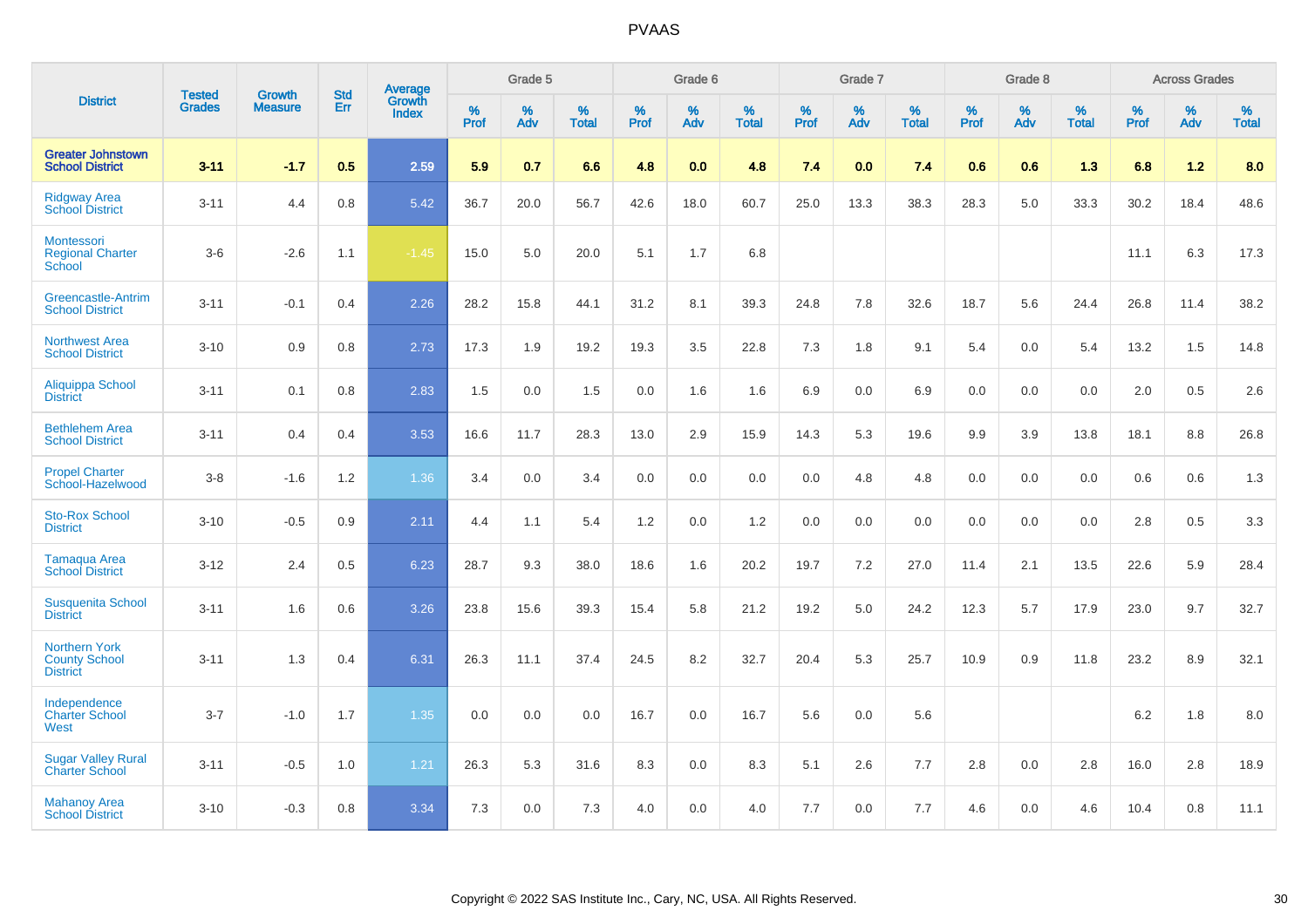|                                                                   | <b>Tested</b> |                                 | <b>Std</b> |                                          |              | Grade 5  |                   |              | Grade 6  |                   |              | Grade 7  |                   |              | Grade 8  |                   |              | <b>Across Grades</b> |                   |
|-------------------------------------------------------------------|---------------|---------------------------------|------------|------------------------------------------|--------------|----------|-------------------|--------------|----------|-------------------|--------------|----------|-------------------|--------------|----------|-------------------|--------------|----------------------|-------------------|
| <b>District</b>                                                   | <b>Grades</b> | <b>Growth</b><br><b>Measure</b> | Err        | <b>Average</b><br>Growth<br><b>Index</b> | $\%$<br>Prof | %<br>Adv | %<br><b>Total</b> | $\%$<br>Prof | %<br>Adv | %<br><b>Total</b> | $\%$<br>Prof | %<br>Adv | %<br><b>Total</b> | $\%$<br>Prof | %<br>Adv | %<br><b>Total</b> | $\%$<br>Prof | %<br>Adv             | %<br><b>Total</b> |
| <b>Greater Johnstown</b><br><b>School District</b>                | $3 - 11$      | $-1.7$                          | 0.5        | 2.59                                     | 5.9          | 0.7      | 6.6               | 4.8          | 0.0      | 4.8               | 7.4          | 0.0      | 7.4               | 0.6          | 0.6      | 1.3               | 6.8          | 1.2                  | 8.0               |
| <b>Turkeyfoot Valley</b><br><b>Area School</b><br><b>District</b> | $3 - 12$      | $-0.8$                          | 1.3        | 1.22                                     | 18.2         | 0.0      | 18.2              | 14.3         | 0.0      | 14.3              | 30.0         | 0.0      | 30.0              | 12.5         | 4.2      | 16.7              | 20.0         | 2.6                  | 22.6              |
| <b>Saint Clair Area</b><br><b>School District</b>                 | $3 - 8$       | 1.1                             | 0.9        | 4.46                                     | 28.3         | 13.2     | 41.5              | 24.0         | 4.0      | 28.0              | 19.2         | 7.7      | 26.9              | 12.5         | 2.5      | 15.0              | 24.2         | 7.2                  | 31.4              |
| <b>Tidioute</b><br>Community<br><b>Charter School</b>             | $3 - 11$      | $-0.3$                          | 1.4        | 2.22                                     | 15.4         | 0.0      | 15.4              | 27.8         | 0.0      | 27.8              | 10.5         | 0.0      | 10.5              | 7.4          | 0.0      | 7.4               | 16.0         | 1.6                  | 17.6              |
| <b>Curwensville Area</b><br><b>School District</b>                | $3 - 11$      | 1.8                             | 0.8        | 4.90                                     | 43.9         | 17.1     | 61.0              | 21.4         | 7.1      | 28.6              | 27.1         | 4.3      | 31.4              | 21.7         | 2.9      | 24.6              | 32.0         | 11.2                 | 43.3              |
| <b>Deer Lakes School</b><br><b>District</b>                       | $3 - 11$      | 1.8                             | 0.6        | 7.57                                     | 21.1         | 6.5      | 27.6              | 24.4         | 10.6     | 35.0              | 25.4         | 19.2     | 44.6              | 24.5         | 3.9      | 28.4              | 26.2         | 10.7                 | 36.9              |
| <b>Mohawk Area</b><br><b>School District</b>                      | $3 - 11$      | 1.9                             | 0.6        | 3.98                                     | 26.2         | 4.8      | 31.1              | 19.2         | 13.8     | 33.0              | 27.4         | 11.8     | 39.2              | 22.8         | 8.7      | 31.5              | 27.0         | 10.4                 | 37.4              |
| <b>East Penn School</b><br><b>District</b>                        | $3 - 11$      | 0.8                             | 0.3        | 4.48                                     | 32.6         | 12.6     | 45.2              | 20.7         | 7.8      | 28.4              | 23.5         | 11.3     | 34.8              | 17.8         | 8.6      | 26.5              | 26.4         | 13.0                 | 39.4              |
| <b>Wellsboro Area</b><br><b>School District</b>                   | $3 - 11$      | 3.0                             | 0.6        | 6.61                                     | 30.4         | 7.0      | 37.4              | 16.2         | 5.0      | 21.2              | 20.5         | 13.7     | 34.2              | 24.5         | 13.3     | 37.8              | 24.3         | 8.8                  | 33.1              |
| <b>California Area</b><br><b>School District</b>                  | $3 - 10$      | $-1.0$                          | 0.8        | 3.04                                     | 27.3         | 5.4      | 32.7              | 13.8         | 0.0      | 13.8              | 24.6         | 1.8      | 26.3              | 20.4         | 5.6      | 25.9              | 22.4         | 4.3                  | 26.6              |
| <b>West Branch Area</b><br><b>School District</b>                 | $3 - 11$      | 0.5                             | 0.8        | 1.82                                     | 16.1         | 3.2      | 19.4              | 7.8          | 4.7      | 12.5              | 19.7         | 14.5     | 34.2              | 18.8         | 6.2      | 25.0              | 18.7         | 7.8                  | 26.5              |
| <b>Union City Area</b><br><b>School District</b>                  | $3 - 12$      | 0.2                             | 0.7        | 1.91                                     | 18.8         | 8.7      | 27.5              | 19.4         | 11.3     | 30.6              | 23.4         | 3.9      | 27.3              | 10.1         | 5.6      | 15.7              | 21.6         | 9.8                  | 31.4              |
| <b>West Oak Lane</b><br><b>Charter School</b>                     | $3 - 8$       | 0.7                             | 0.7        | 1.55                                     | 2.6          | 1.3      | 3.8               | 6.1          | 0.0      | 6.1               | 6.9          | 1.4      | 8.3               | 0.0          | 1.9      | 1.9               | 6.1          | 0.7                  | 6.8               |
| <b>Littlestown Area</b><br><b>School District</b>                 | $3 - 11$      | 1.5                             | 0.6        | 5.61                                     | 18.6         | 2.6      | 21.2              | 16.3         | 1.6      | 17.9              | 14.0         | 4.7      | 18.7              | 21.0         | 4.0      | 25.0              | 23.5         | 4.6                  | 28.1              |
| <b>Corry Area School</b><br><b>District</b>                       | $3 - 11$      | $-1.0$                          | 0.5        | 0.08                                     | 25.4         | 7.9      | 33.3              | 25.2         | 3.6      | 28.8              | 17.4         | 5.1      | 22.5              | 15.8         | 1.4      | 17.1              | 23.2         | 7.5                  | 30.7              |
| <b>Northeast Bradford</b><br><b>School District</b>               | $3 - 10$      | 1.9                             | 0.9        | 4.85                                     | 40.0         | 12.5     | 52.5              | 34.8         | 2.2      | 37.0              | 24.0         | 2.0      | 26.0              | 13.8         | 5.2      | 19.0              | 29.7         | 6.0                  | 35.7              |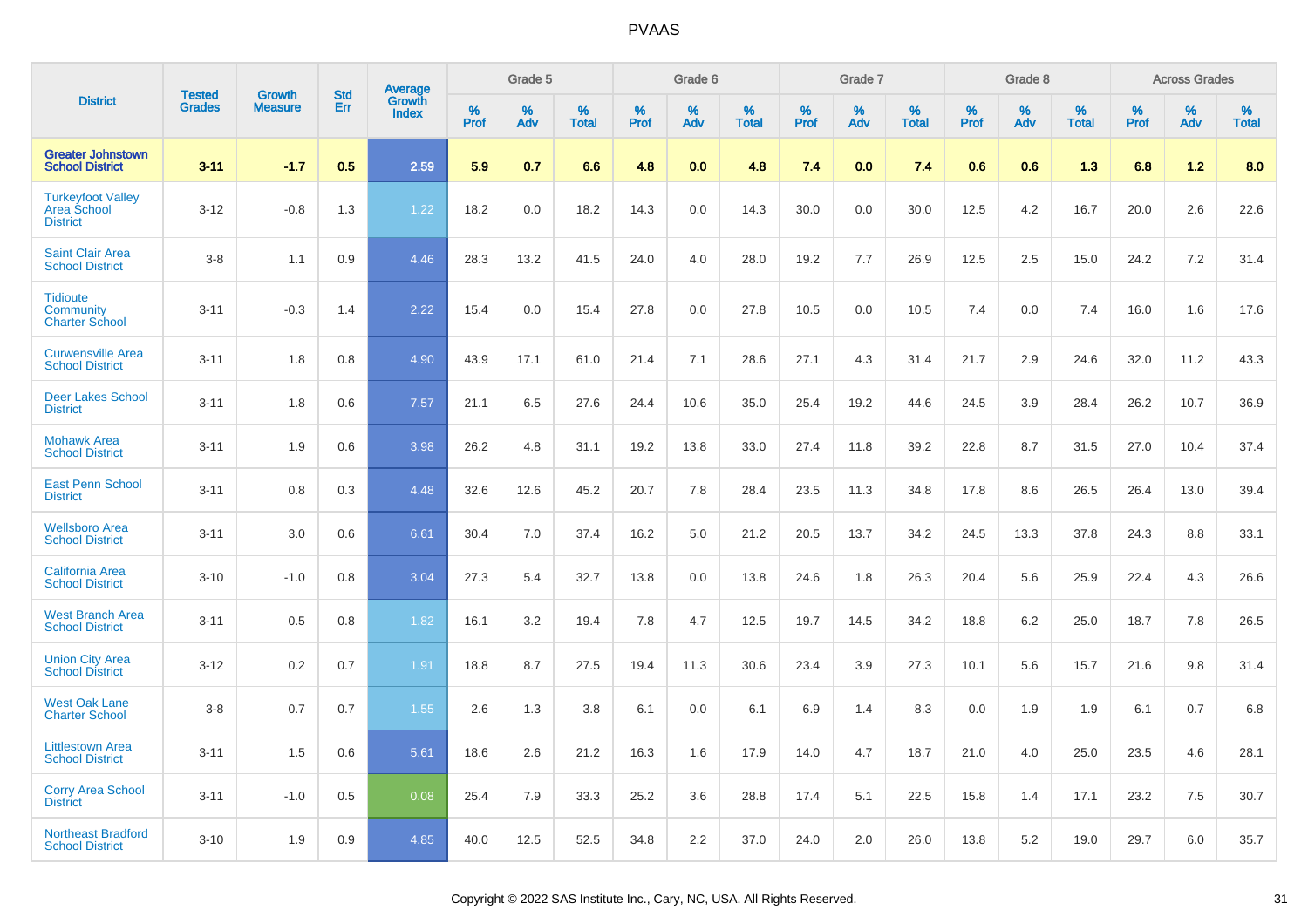|                                                                           | <b>Tested</b> | <b>Growth</b>  | <b>Std</b> | Average         |           | Grade 5  |                   |                  | Grade 6  |                   |           | Grade 7  |                   |                  | Grade 8  |                   |                     | <b>Across Grades</b> |                   |
|---------------------------------------------------------------------------|---------------|----------------|------------|-----------------|-----------|----------|-------------------|------------------|----------|-------------------|-----------|----------|-------------------|------------------|----------|-------------------|---------------------|----------------------|-------------------|
| <b>District</b>                                                           | <b>Grades</b> | <b>Measure</b> | Err        | Growth<br>Index | %<br>Prof | %<br>Adv | %<br><b>Total</b> | %<br><b>Prof</b> | %<br>Adv | %<br><b>Total</b> | %<br>Prof | %<br>Adv | %<br><b>Total</b> | %<br><b>Prof</b> | %<br>Adv | %<br><b>Total</b> | $\%$<br><b>Prof</b> | $\%$<br>Adv          | %<br><b>Total</b> |
| <b>Greater Johnstown</b><br><b>School District</b>                        | $3 - 11$      | $-1.7$         | 0.5        | 2.59            | 5.9       | 0.7      | 6.6               | 4.8              | 0.0      | 4.8               | 7.4       | 0.0      | 7.4               | 0.6              | 0.6      | 1.3               | 6.8                 | 1.2                  | 8.0               |
| <b>Carlisle Area</b><br><b>School District</b>                            | $3 - 11$      | 0.5            | 0.4        | 3.54            | 22.0      | 8.3      | 30.3              | 20.5             | 3.3      | 23.8              | 18.9      | 7.6      | 26.5              | 11.6             | 5.6      | 17.1              | 21.3                | 7.2                  | 28.5              |
| <b>Greenville Area</b><br><b>School District</b>                          | $3 - 11$      | 0.3            | 0.7        | 2.17            | 34.4      | 4.4      | 38.9              | 19.2             | 5.1      | 24.4              | 16.7      | 5.9      | 22.6              | 10.0             | 2.5      | 12.5              | 23.6                | 5.4                  | 29.1              |
| <b>Cranberry Area</b><br><b>School District</b>                           | $3 - 12$      | 0.9            | 0.7        | 2.03            | 27.3      | 10.4     | 37.7              | 26.0             | 2.1      | 28.1              | 14.7      | 3.2      | 17.9              | 18.7             | 2.7      | 21.3              | 22.6                | 3.9                  | 26.5              |
| <b>Avon Grove</b><br><b>Charter School</b>                                | $3 - 11$      | 1.8            | 0.6        | 4.32            | 22.1      | 6.6      | 28.7              | 29.9             | 11.7     | 41.6              | 27.2      | 9.8      | 37.0              | 13.9             | 2.0      | 15.8              | 24.3                | 10.2                 | 34.6              |
| <b>Penns Valley Area</b><br><b>School District</b>                        | $3 - 12$      | 5.2            | 0.6        | 10.29           | 43.9      | 18.4     | 62.2              | 38.8             | 17.5     | 56.3              | 25.7      | 9.5      | 35.2              | 16.0             | 9.4      | 25.5              | 32.5                | 14.3                 | 46.8              |
| <b>Mifflinburg Area</b><br><b>School District</b>                         | $3 - 11$      | 2.1            | 0.6        | 5.49            | 32.0      | 12.0     | 44.0              | 29.7             | 4.5      | 34.2              | 17.4      | 8.3      | 25.6              | 25.2             | 7.8      | 33.0              | 29.9                | 8.8                  | 38.6              |
| <b>Avella Area School</b><br><b>District</b>                              | $3 - 12$      | 1.2            | 1.0        | 2.47            | 17.1      | 2.4      | 19.5              | 36.4             | 6.1      | 42.4              | 17.1      | 2.9      | 20.0              | 21.4             | 10.7     | 32.1              | 22.4                | 9.4                  | 31.8              |
| <b>Jersey Shore Area</b><br><b>School District</b>                        | $3 - 11$      | 1.3            | 0.5        | 4.52            | 24.0      | 10.8     | 34.7              | 32.5             | 7.1      | 39.7              | 22.6      | 6.9      | 29.6              | 18.1             | 1.6      | 19.8              | 27.4                | 10.1                 | 37.6              |
| <b>Chester-Upland</b><br><b>School District</b>                           | $3 - 11$      | 0.1            | 0.7        | 2.70            | 3.7       | 0.0      | 3.7               | 2.6              | 1.3      | 3.9               | 0.0       | 0.0      | 0.0               | 0.0              | 0.0      | 0.0               | 3.1                 | 0.4                  | 3.4               |
| <b>Western Beaver</b><br><b>County School</b><br><b>District</b>          | $3 - 11$      | 3.4            | 1.1        | 5.38            | 12.5      | 12.5     | 25.0              | 32.6             | 11.6     | 44.2              | 29.2      | 4.2      | 33.3              | 27.8             | 2.8      | 30.6              | 26.5                | 9.8                  | 36.3              |
| <b>Mastery Charter</b><br>School-Cleveland<br>Elementary                  | $3 - 8$       | $-1.3$         | 1.2        | 0.25            | 3.8       | 7.7      | 11.5              | 5.9              | 0.0      | 5.9               | 3.6       | 0.0      | 3.6               | 3.8              | 3.8      | 7.7               | 2.4                 | 1.8                  | 4.3               |
| <b>Erie Rise</b><br>Leadership<br><b>Academy Charter</b><br><b>School</b> | $3 - 8$       | $-0.6$         | 1.1        | 2.06            | 6.9       | 0.0      | 6.9               | 0.0              | 0.0      | 0.0               | 0.0       | 0.0      | 0.0               | 0.0              | 0.0      | 0.0               | 1.6                 | 1.0                  | 2.6               |
| <b>KIPP Philadelphia</b><br><b>Charter School</b>                         | $3 - 8$       | 0.0            | 0.9        | 3.74            | 2.0       | 0.0      | 2.0               | 0.0              | 0.0      | 0.0               | 2.6       | 0.0      | 2.6               | 6.8              | 0.0      | 6.8               | 3.6                 | 0.0                  | 3.6               |
| <b>Fox Chapel Area</b><br><b>School District</b>                          | $3 - 11$      | 1.4            | 0.4        | 5.89            | 35.9      | 45.1     | 81.0              | 31.9             | 28.4     | 60.2              | 32.7      | 30.2     | 62.9              | 28.3             | 27.6     | 55.8              | 30.3                | 40.6                 | 70.9              |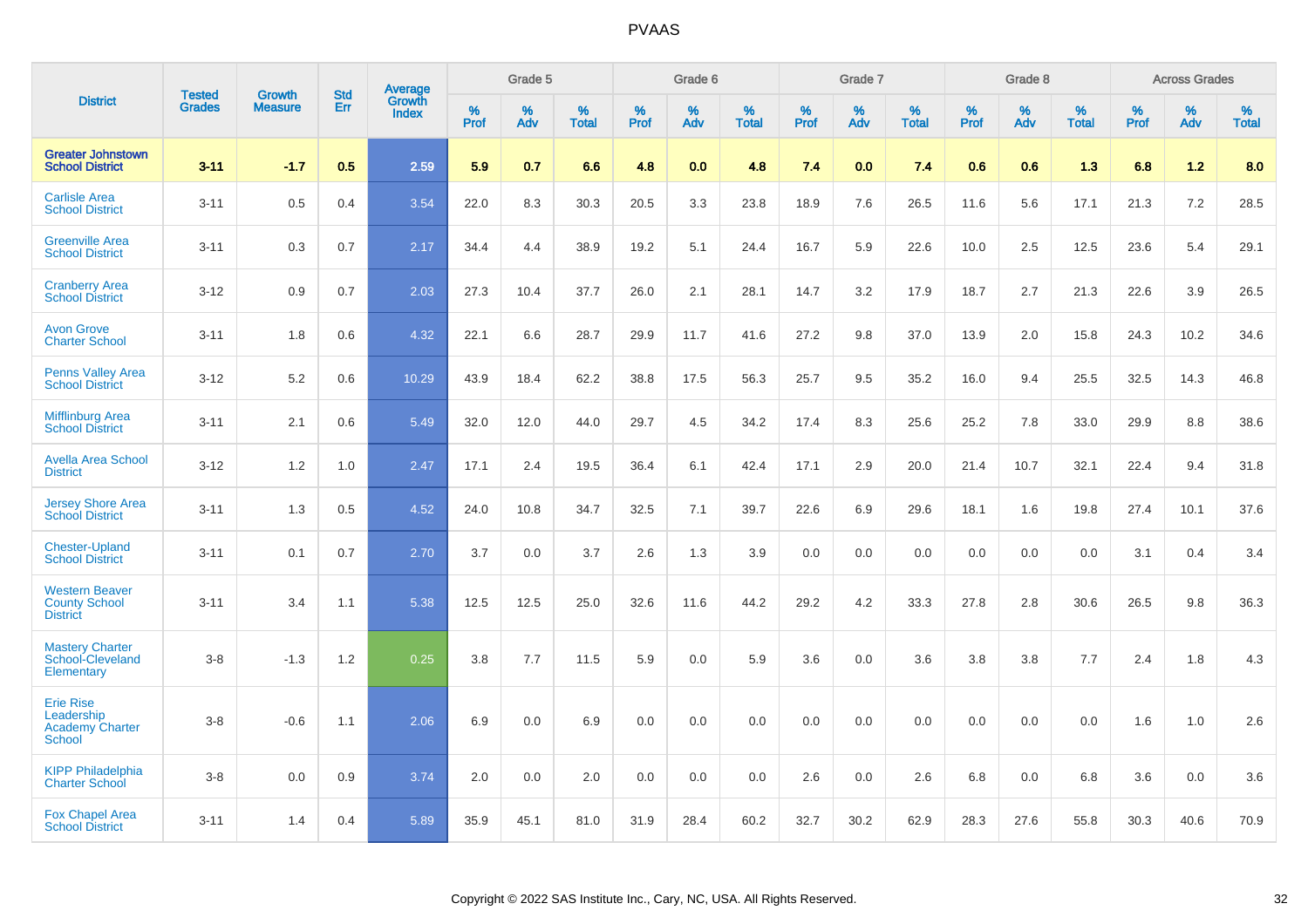|                                                               | <b>Tested</b> | <b>Growth</b>  | <b>Std</b> | Average                       |              | Grade 5  |                   |              | Grade 6  |                   |              | Grade 7  |                   |              | Grade 8  |                   |              | <b>Across Grades</b> |                   |
|---------------------------------------------------------------|---------------|----------------|------------|-------------------------------|--------------|----------|-------------------|--------------|----------|-------------------|--------------|----------|-------------------|--------------|----------|-------------------|--------------|----------------------|-------------------|
| <b>District</b>                                               | <b>Grades</b> | <b>Measure</b> | Err        | <b>Growth</b><br><b>Index</b> | $\%$<br>Prof | %<br>Adv | %<br><b>Total</b> | $\%$<br>Prof | %<br>Adv | %<br><b>Total</b> | $\%$<br>Prof | %<br>Adv | %<br><b>Total</b> | $\%$<br>Prof | %<br>Adv | %<br><b>Total</b> | $\%$<br>Prof | %<br>Adv             | %<br><b>Total</b> |
| <b>Greater Johnstown</b><br><b>School District</b>            | $3 - 11$      | $-1.7$         | 0.5        | 2.59                          | 5.9          | 0.7      | 6.6               | 4.8          | 0.0      | 4.8               | 7.4          | 0.0      | 7.4               | 0.6          | 0.6      | 1.3               | 6.8          | $1.2$                | 8.0               |
| <b>Palmerton Area</b><br><b>School District</b>               | $3 - 11$      | 3.0            | 0.6        | 9.28                          | 27.7         | 15.7     | 43.4              | 30.6         | 9.3      | 39.8              | 20.8         | 6.2      | 26.9              | 17.9         | 4.7      | 22.6              | 24.8         | 8.0                  | 32.8              |
| Eugenio Maria De<br><b>Hostos Charter</b><br><b>School</b>    | $3 - 8$       | $-1.0$         | 1.4        | 0.68                          | 13.0         | 0.0      | 13.0              | 5.6          | 5.6      | 11.1              | 4.4          | 8.7      | 13.0              | 28.6         | 7.1      | 35.7              | 9.3          | 3.4                  | 12.7              |
| <b>Mastery Charter</b><br>School - Gratz<br>Campus            | $7 - 10$      | 1.0            | 1.4        | 3.30                          |              |          |                   |              |          |                   | 6.2          | 0.0      | 6.2               | 2.4          | $0.0\,$  | 2.4               | 4.1          | $0.0\,$              | 4.1               |
| <b>Frederick Douglass</b><br><b>Mastery Charter</b><br>School | $3 - 8$       | $-1.0$         | 1.2        | 2.52                          | 4.8          | 0.0      | 4.8               | 0.0          | 0.0      | 0.0               | 0.0          | 0.0      | 0.0               | 3.4          | 3.4      | 6.9               | 1.5          | 0.8                  | $2.3\,$           |
| <b>Wilmington Area</b><br><b>School District</b>              | $3 - 11$      | $-0.8$         | 0.8        | 1.83                          | 36.8         | 10.5     | 47.4              | 12.7         | 1.6      | 14.3              | 29.4         | 3.9      | 33.3              | 13.6         | 3.4      | 17.0              | 26.8         | 7.9                  | 34.7              |
| <b>Mastery Charter</b><br>School-Mann<br>Campus               | $3-6$         | 1.8            | 1.6        | 4.14                          | 4.0          | 4.0      | 8.0               | 5.4          | 2.7      | 8.1               |              |          |                   |              |          |                   | 2.2          | 1.4                  | 3.6               |
| <b>Allegheny Valley</b><br><b>School District</b>             | $3 - 11$      | $-1.2$         | $0.8\,$    | 1.14                          | 26.3         | 12.3     | 38.6              | 11.1         | 5.6      | 16.7              | 16.2         | 7.4      | 23.5              | 13.1         | 8.2      | 21.3              | 18.0         | 6.9                  | 24.9              |
| <b>Exeter Township</b><br><b>School District</b>              | $3 - 11$      | 2.9            | 0.4        | 7.68                          | 28.6         | 10.1     | 38.7              | 26.9         | 9.0      | 35.9              | 23.5         | 6.7      | 30.2              | 19.9         | 8.5      | 28.4              | 25.7         | 9.5                  | 35.3              |
| <b>Lincoln Charter</b><br><b>School</b>                       | $3-5$         | $-2.5$         | 1.4        | $-1.78$                       | 1.3          | 1.3      | 2.6               |              |          |                   |              |          |                   |              |          |                   | 3.6          | 0.8                  | 4.4               |
| <b>KIPP West</b><br>Philadelphia<br><b>Charter School</b>     | $3 - 8$       | $-2.0$         | 1.2        | 0.29                          | 3.2          | 0.0      | 3.2               | 0.0          | 0.0      | 0.0               | 0.0          | 0.0      | 0.0               | 0.0          | 0.0      | 0.0               | 2.6          | 0.0                  | 2.6               |
| <b>Galeton Area</b><br><b>School District</b>                 | $3 - 11$      | 2.7            | 1.3        | 4.78                          | 29.2         | 20.8     | 50.0              | 23.8         | 4.8      | 28.6              | 16.0         | 0.0      | 16.0              | 0.0          | 0.0      | 0.0               | 19.4         | 7.0                  | 26.4              |
| <b>Muncy School</b><br><b>District</b>                        | $3 - 11$      | 2.4            | 0.7        | 5.81                          | 36.7         | 8.3      | 45.0              | 32.5         | 14.3     | 46.8              | 29.0         | 15.9     | 44.9              | 23.3         | 6.7      | 30.0              | 31.5         | 13.1                 | 44.6              |
| Northwestern<br><b>Lehigh School</b><br><b>District</b>       | $3 - 11$      | 0.6            | 0.5        | 3.03                          | 26.0         | 11.0     | 37.0              | 28.7         | 9.3      | 38.0              | 25.2         | 8.4      | 33.6              | 20.4         | 15.9     | 36.3              | 26.4         | 10.7                 | 37.2              |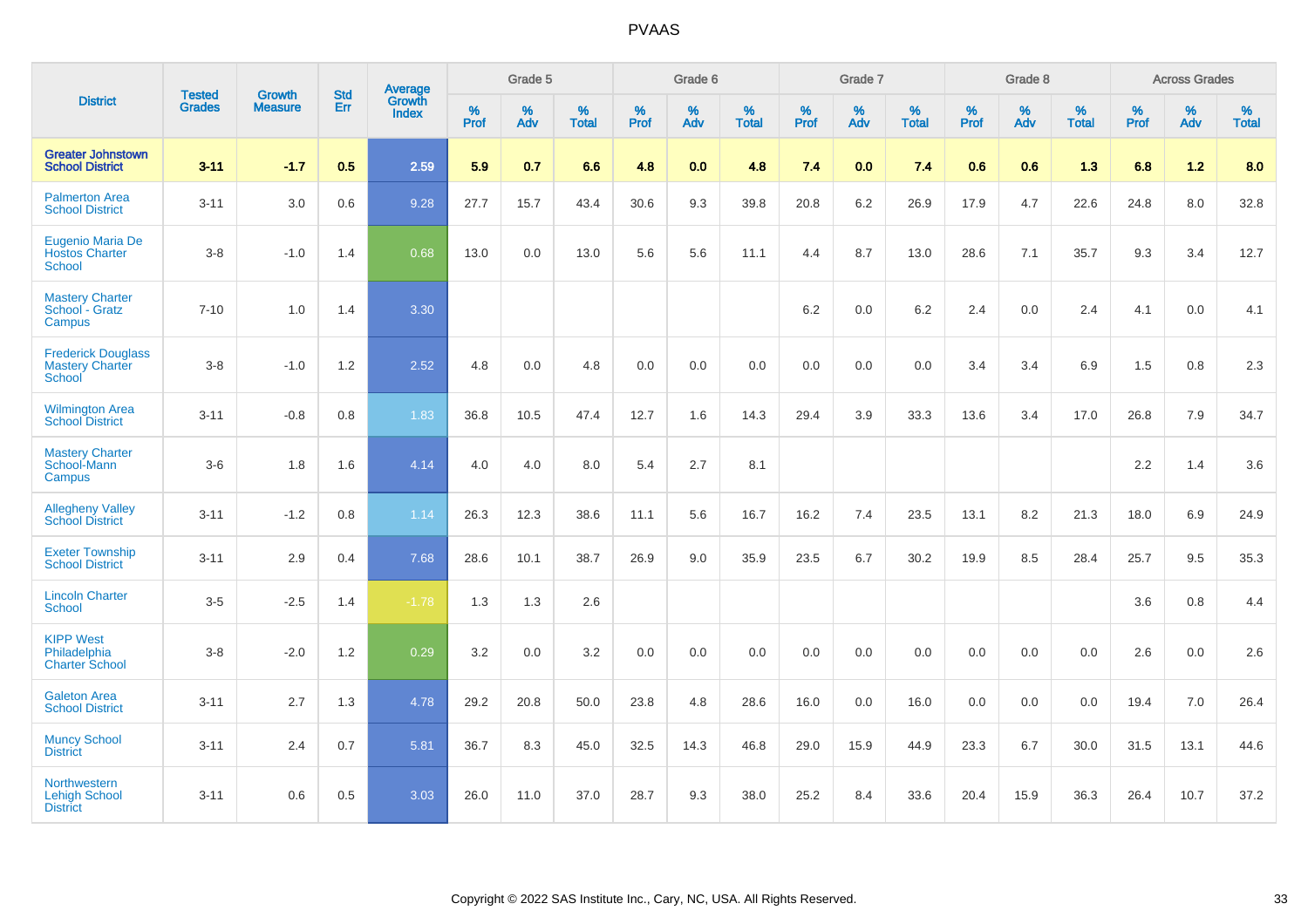|                                                                     | <b>Tested</b> | <b>Growth</b>  | <b>Std</b> |                                   |           | Grade 5  |                   |           | Grade 6  |                   |           | Grade 7  |                   |           | Grade 8  |                   |           | <b>Across Grades</b> |                   |
|---------------------------------------------------------------------|---------------|----------------|------------|-----------------------------------|-----------|----------|-------------------|-----------|----------|-------------------|-----------|----------|-------------------|-----------|----------|-------------------|-----------|----------------------|-------------------|
| <b>District</b>                                                     | <b>Grades</b> | <b>Measure</b> | Err        | <b>Average</b><br>Growth<br>Index | %<br>Prof | %<br>Adv | %<br><b>Total</b> | %<br>Prof | %<br>Adv | %<br><b>Total</b> | %<br>Prof | %<br>Adv | %<br><b>Total</b> | %<br>Prof | %<br>Adv | %<br><b>Total</b> | %<br>Prof | %<br>Adv             | %<br><b>Total</b> |
| <b>Greater Johnstown</b><br><b>School District</b>                  | $3 - 11$      | $-1.7$         | 0.5        | 2.59                              | 5.9       | 0.7      | 6.6               | 4.8       | 0.0      | 4.8               | 7.4       | 0.0      | 7.4               | 0.6       | 0.6      | 1.3               | 6.8       | $1.2$                | 8.0               |
| <b>Twin Valley School</b><br><b>District</b>                        | $3 - 12$      | 1.9            | 0.4        | 5.97                              | 37.8      | 14.0     | 51.9              | 28.6      | 8.2      | 36.9              | 29.5      | 15.0     | 44.5              | 24.9      | 11.2     | 36.1              | 32.2      | 17.8                 | 50.0              |
| <b>Bermudian Springs</b><br><b>School District</b>                  | $3 - 11$      | 0.4            | 0.6        | 2.79                              | 22.1      | 12.4     | 34.5              | 17.5      | 3.9      | 21.4              | 20.5      | 5.1      | 25.6              | 11.1      | 4.3      | 15.4              | 19.0      | 9.1                  | 28.1              |
| <b>Boys Latin Of</b><br>Philadelphia<br><b>Charter School</b>       | $6 - 12$      | 0.1            | 0.8        | 2.29                              |           |          |                   | 0.0       | 0.0      | 0.0               | 3.3       | 0.0      | 3.3               | 1.0       | 0.0      | 1.0               | 1.5       | 0.0                  | 1.5               |
| <b>Halifax Area</b><br><b>School District</b>                       | $3 - 11$      | 0.1            | 0.7        | 3.46                              | 26.8      | 14.1     | 40.8              | 18.5      | 3.7      | 22.2              | 9.1       | 3.9      | 13.0              | 5.3       | 1.3      | 6.6               | 17.3      | 7.4                  | 24.8              |
| <b>Brownsville Area</b><br><b>School District</b>                   | $3 - 12$      | $-0.6$         | 0.7        | 1.53                              | 17.3      | 4.0      | 21.3              | 7.2       | 1.2      | 8.4               | 6.4       | 1.3      | 7.7               | 4.2       | 1.4      | 5.6               | 10.2      | 1.5                  | 11.7              |
| <b>Milton Area School</b><br><b>District</b>                        | $3 - 11$      | 0.2            | 0.5        | 2.24                              | 24.4      | 11.8     | 36.1              | 17.3      | 3.2      | 20.5              | 20.2      | 7.5      | 27.6              | 19.8      | 12.7     | 32.5              | 22.0      | 8.8                  | 30.9              |
| <b>Juniata County</b><br><b>School District</b>                     | $3 - 12$      | $-0.1$         | 0.5        | 1.50                              | 19.4      | 5.3      | 24.7              | 11.1      | 3.7      | 14.8              | 13.1      | 2.2      | 15.3              | 11.9      | 1.8      | 13.7              | 16.9      | 4.3                  | 21.2              |
| <b>Global Leadership</b><br><b>Academy Charter</b><br><b>School</b> | $3 - 8$       | $-3.1$         | 1.9        | $-0.47$                           | 0.0       | 0.0      | 0.0               |           |          |                   | 0.0       | 0.0      | 0.0               | 9.1       | 0.0      | 9.1               | 2.5       | 0.0                  | 2.5               |
| <b>Southern Tioga</b><br><b>School District</b>                     | $3 - 11$      | 0.3            | 0.6        | 3.78                              | 23.7      | 1.0      | 24.7              | 17.9      | 1.9      | 19.8              | 8.0       | 2.2      | 10.2              | 10.8      | 2.5      | 13.3              | 18.0      | 4.1                  | 22.1              |
| <b>Eastern Lancaster</b><br><b>County School</b><br><b>District</b> | $3 - 12$      | 1.1            | 0.4        | 4.40                              | 23.8      | 8.3      | 32.0              | 14.7      | 3.1      | 17.8              | 15.7      | 3.6      | 19.3              | 16.7      | 5.9      | 22.6              | 21.1      | 6.7                  | 27.8              |
| Pennsylvania<br><b>Virtual Charter</b><br><b>School</b>             | $3 - 11$      | 3.5            | 0.6        | 6.19                              | 20.8      | 3.8      | 24.5              | 17.6      | 3.3      | 20.9              | 10.1      | 6.1      | 16.2              | 14.8      | 5.7      | 20.4              | 18.4      | 5.2                  | 23.5              |
| Loyalsock<br><b>Township School</b><br><b>District</b>              | $3 - 12$      | 3.7            | 0.6        | 7.24                              | 33.0      | 18.3     | 51.3              | 32.6      | 10.2     | 42.9              | 23.4      | 9.4      | 32.8              | 27.0      | 9.0      | 36.0              | 31.1      | 13.2                 | 44.4              |
| <b>Northern Cambria</b><br><b>School District</b>                   | $3 - 11$      | $-0.4$         | 0.8        | 3.23                              | 16.4      | 3.6      | 20.0              | 3.8       | 0.0      | 3.8               | 19.6      | 1.8      | 21.4              | 18.2      | 1.5      | 19.7              | 17.9      | 3.6                  | 21.4              |
| <b>Benton Area</b><br><b>School District</b>                        | $3 - 10$      | $-0.9$         | 0.9        | 0.54                              | 24.6      | 11.5     | 36.1              | 17.4      | 4.4      | 21.7              | 13.6      | 3.4      | 17.0              | 10.3      | 2.6      | 12.8              | 21.6      | 7.1                  | 28.7              |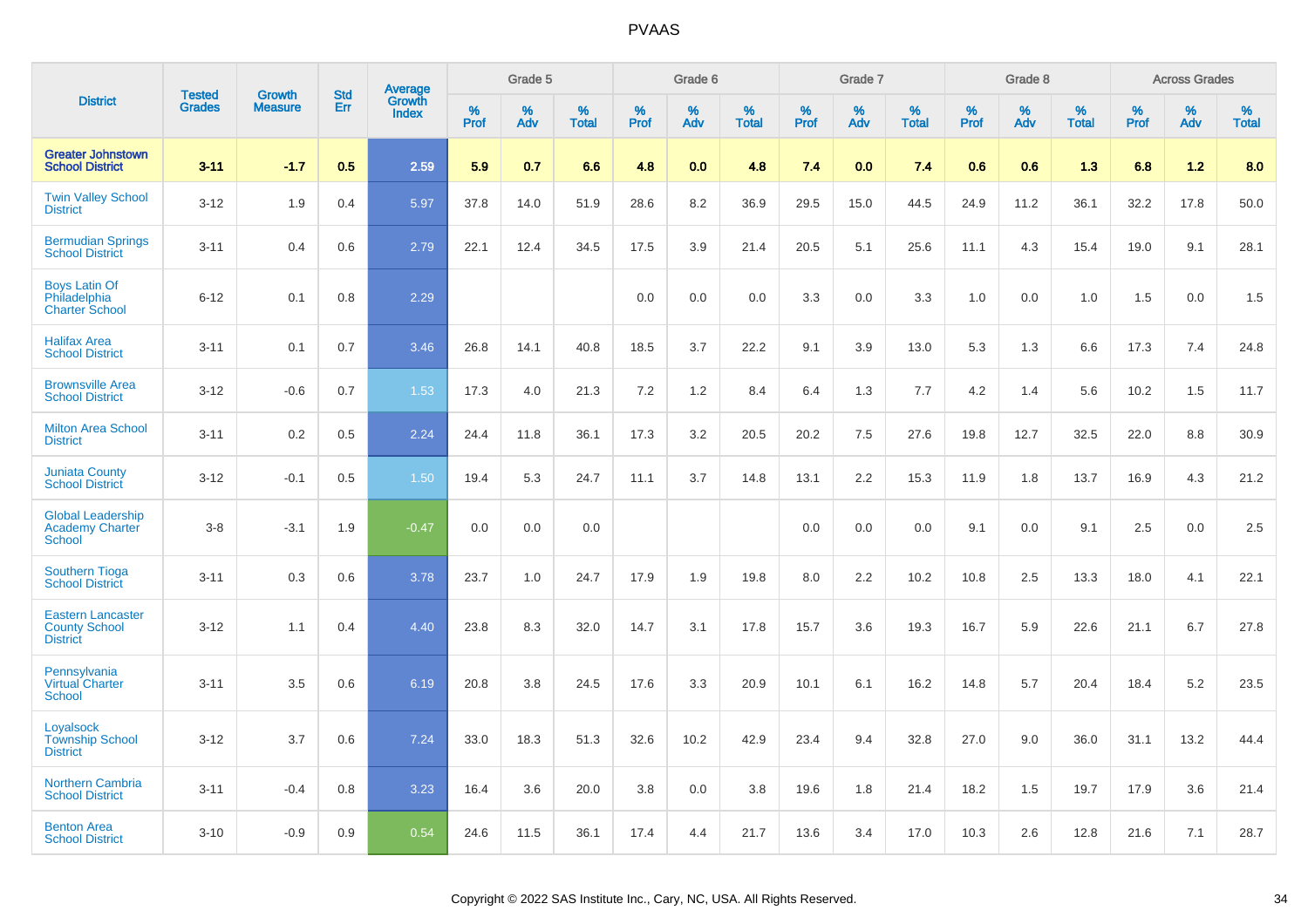|                                                                     |                                |                                 | <b>Std</b> | Average                |              | Grade 5  |                   |           | Grade 6  |                   |           | Grade 7  |                   |           | Grade 8  |                   |              | <b>Across Grades</b> |                   |
|---------------------------------------------------------------------|--------------------------------|---------------------------------|------------|------------------------|--------------|----------|-------------------|-----------|----------|-------------------|-----------|----------|-------------------|-----------|----------|-------------------|--------------|----------------------|-------------------|
| <b>District</b>                                                     | <b>Tested</b><br><b>Grades</b> | <b>Growth</b><br><b>Measure</b> | Err        | Growth<br><b>Index</b> | $\%$<br>Prof | %<br>Adv | %<br><b>Total</b> | %<br>Prof | %<br>Adv | %<br><b>Total</b> | %<br>Prof | %<br>Adv | %<br><b>Total</b> | %<br>Prof | %<br>Adv | %<br><b>Total</b> | $\%$<br>Prof | %<br>Adv             | %<br><b>Total</b> |
| <b>Greater Johnstown</b><br><b>School District</b>                  | $3 - 11$                       | $-1.7$                          | 0.5        | 2.59                   | 5.9          | 0.7      | 6.6               | 4.8       | 0.0      | 4.8               | 7.4       | 0.0      | 7.4               | 0.6       | 0.6      | 1.3               | 6.8          | $1.2$                | 8.0               |
| <b>Riverside Beaver</b><br><b>County School</b><br><b>District</b>  | $3 - 11$                       | 1.0                             | 0.6        | 4.05                   | 21.9         | 12.5     | 34.4              | 23.8      | 4.0      | 27.7              | 22.8      | 10.1     | 32.9              | 25.5      | 3.2      | 28.7              | 28.3         | 10.4                 | 38.7              |
| Claysburg-Kimmel<br><b>School District</b>                          | $3 - 11$                       | 3.0                             | 0.8        | 3.68                   | 29.7         | 6.2      | 35.9              | 30.0      | 2.0      | 32.0              | 21.8      | 1.8      | 23.6              | 10.5      | 1.8      | 12.3              | 24.4         | 5.7                  | 30.1              |
| <b>Union School</b><br><b>District</b>                              | $3 - 12$                       | 3.8                             | 1.0        | 7.42                   | 18.2         | 0.0      | 18.2              | 22.0      | 14.6     | 36.6              | 10.5      | 0.0      | 10.5              | 18.2      | 11.4     | 29.6              | 18.6         | 7.7                  | 26.3              |
| <b>Keystone</b><br><b>Education Center</b><br><b>Charter School</b> | $3 - 12$                       | $-4.8$                          | 3.2        | $-1.50$                |              |          |                   |           |          |                   |           |          |                   | 0.0       | 0.0      | 0.0               | 0.0          | 0.0                  | 0.0               |
| <b>Line Mountain</b><br><b>School District</b>                      | $3 - 11$                       | $-0.5$                          | 0.7        | 0.25                   | 19.7         | 12.1     | 31.8              | 15.3      | 2.8      | 18.1              | 13.3      | 6.1      | 19.4              | 9.9       | 2.8      | 12.7              | 17.8         | 7.7                  | 25.5              |
| <b>Quaker Valley</b><br><b>School District</b>                      | $3 - 11$                       | 0.6                             | 0.5        | 4.37                   | 36.4         | 23.6     | 60.0              | 32.5      | 20.8     | 53.3              | 36.4      | 11.2     | 47.6              | 26.5      | 7.6      | 34.1              | 34.0         | 24.3                 | 58.3              |
| <b>William Penn</b><br><b>School District</b>                       | $3 - 12$                       | 1.5                             | 0.5        | 5.98                   | 7.8          | 1.9      | 9.7               | 2.2       | 0.0      | 2.2               | 3.0       | 0.6      | 3.6               | 5.6       | 1.2      | 6.9               | 6.3          | 1.6                  | 7.9               |
| <b>Monessen City</b><br><b>School District</b>                      | $3 - 10$                       | $-1.5$                          | 1.1        | $-0.31$                | 5.3          | 0.0      | 5.3               | 2.6       | 0.0      | 2.6               | 0.0       | 0.0      | 0.0               | 0.0       | 0.0      | 0.0               | 3.9          | 0.6                  | 4.4               |
| <b>South Butler</b><br><b>County School</b><br><b>District</b>      | $3 - 10$                       | 0.6                             | 0.5        | 3.34                   | 35.1         | 12.8     | 48.0              | 22.9      | 5.0      | 27.9              | 21.2      | 11.4     | 32.6              | 13.3      | 1.6      | 14.8              | 27.0         | 11.2                 | 38.3              |
| <b>Hempfield Area</b><br><b>School District</b>                     | $3 - 12$                       | 2.3                             | 0.3        | 7.58                   | 34.6         | 13.8     | 48.4              | 24.6      | 14.9     | 39.6              | 30.2      | 13.5     | 43.7              | 26.8      | 10.7     | 37.5              | 30.5         | 16.4                 | 46.9              |
| <b>Tunkhannock Area</b><br><b>School District</b>                   | $3 - 11$                       | 1.2                             | 0.5        | 3.18                   | 19.8         | 8.8      | 28.7              | 22.7      | 2.3      | 25.0              | 12.6      | 5.5      | 18.1              | 14.7      | 1.4      | 16.1              | 18.1         | 5.2                  | 23.3              |
| <b>Forest Area School</b><br><b>District</b>                        | $3 - 11$                       | $-0.4$                          | 1.2        | 1.03                   | 43.5         | 4.4      | 47.8              | 19.0      | 0.0      | 19.0              | 13.8      | 0.0      | 13.8              | 3.1       | 0.0      | 3.1               | 23.4         | 5.5                  | 29.0              |
| <b>Franklin Regional</b><br><b>School District</b>                  | $3 - 11$                       | 0.3                             | 0.4        | 1.98                   | 39.6         | 22.0     | 61.7              | 33.2      | 19.3     | 52.5              | 27.9      | 18.3     | 46.2              | 25.8      | 8.1      | 33.9              | 31.7         | 25.0                 | 56.7              |
| Wilkinsburg<br><b>Borough School</b><br><b>District</b>             | $3 - 6$                        | 3.5                             | 1.4        | 5.04                   | 22.5         | 0.0      | 22.5              | 0.0       | 2.4      | 2.4               |           |          |                   |           |          |                   | 12.1         | 2.0                  | 14.1              |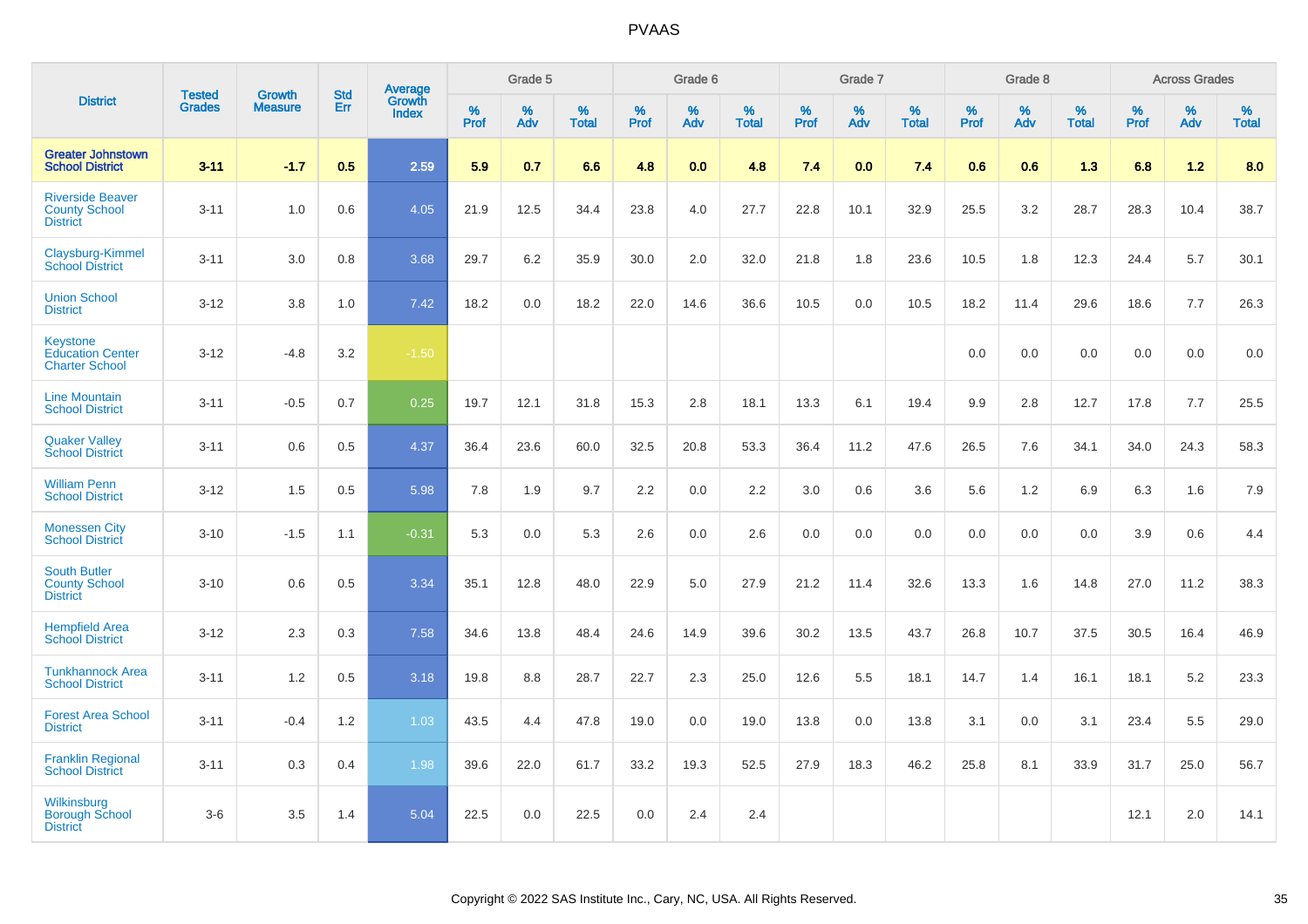|                                                                    | <b>Tested</b> | <b>Growth</b>  | <b>Std</b> | Average                |                     | Grade 5  |                   |                     | Grade 6  |                   |              | Grade 7  |                   |                     | Grade 8  |                   |                     | <b>Across Grades</b> |                   |
|--------------------------------------------------------------------|---------------|----------------|------------|------------------------|---------------------|----------|-------------------|---------------------|----------|-------------------|--------------|----------|-------------------|---------------------|----------|-------------------|---------------------|----------------------|-------------------|
| <b>District</b>                                                    | <b>Grades</b> | <b>Measure</b> | <b>Err</b> | Growth<br><b>Index</b> | $\%$<br><b>Prof</b> | %<br>Adv | %<br><b>Total</b> | $\%$<br><b>Prof</b> | %<br>Adv | %<br><b>Total</b> | $\%$<br>Prof | %<br>Adv | %<br><b>Total</b> | $\%$<br><b>Prof</b> | %<br>Adv | %<br><b>Total</b> | $\%$<br><b>Prof</b> | %<br>Adv             | %<br><b>Total</b> |
| <b>Greater Johnstown</b><br><b>School District</b>                 | $3 - 11$      | $-1.7$         | 0.5        | 2.59                   | 5.9                 | 0.7      | 6.6               | 4.8                 | 0.0      | 4.8               | 7.4          | 0.0      | 7.4               | 0.6                 | 0.6      | 1.3               | 6.8                 | 1.2                  | 8.0               |
| Allegheny-Clarion<br><b>Valley School</b><br><b>District</b>       | $3 - 10$      | 0.1            | 0.9        | 2.43                   | 19.5                | 7.3      | 26.8              | 14.6                | 1.8      | 16.4              | 4.8          | 0.0      | 4.8               | 8.6                 | 0.0      | 8.6               | 14.2                | 8.1                  | 22.3              |
| <b>Brookville Area</b><br><b>School District</b>                   | $3 - 11$      | 4.3            | 0.6        | 11.53                  | 16.8                | 13.9     | 30.7              | 28.1                | 16.8     | 44.9              | 13.8         | 2.4      | 16.3              | 19.4                | 9.3      | 28.7              | 21.6                | 9.4                  | 31.0              |
| <b>Southwest</b><br>Leadership<br><b>Academy Charter</b><br>School | $3 - 8$       | 0.7            | 1.0        | 2.49                   | 2.2                 | 0.0      | 2.2               | 2.9                 | 0.0      | 2.9               | 5.1          | 0.0      | 5.1               | 0.0                 | 0.0      | 0.0               | 5.7                 | 1.5                  | 7.2               |
| <b>Oswayo Valley</b><br><b>School District</b>                     | $3 - 12$      | 0.2            | 1.1        | 2.50                   | 27.6                | 20.7     | 48.3              | 25.9                | 7.4      | 33.3              | 25.9         | 11.1     | 37.0              | 25.8                | 16.1     | 41.9              | 30.6                | 20.6                 | 51.2              |
| <b>South Eastern</b><br><b>School District</b>                     | $3 - 11$      | 1.8            | 0.5        | 5.70                   | 21.6                | 15.9     | 37.5              | 25.4                | 14.4     | 39.9              | 20.8         | 3.9      | 24.7              | 20.4                | 5.2      | 25.6              | 26.2                | 11.6                 | 37.7              |
| <b>Union Area School</b><br><b>District</b>                        | $3 - 11$      | $-0.6$         | 0.9        | 1.34                   | 40.0                | 12.5     | 52.5              | 32.8                | 5.2      | 37.9              | 26.3         | 3.5      | 29.8              | 17.8                | 0.0      | 17.8              | 30.2                | 7.4                  | 37.6              |
| Williamsburg<br><b>Community School</b><br><b>District</b>         | $3 - 11$      | 4.8            | 1.0        | 6.37                   | 25.0                | 12.5     | 37.5              | 34.3                | 8.6      | 42.9              | 26.2         | 4.8      | 31.0              | 40.6                | 0.0      | 40.6              | 28.1                | 8.4                  | 36.4              |
| <b>Slippery Rock Area</b><br><b>School District</b>                | $3 - 11$      | 1.4            | 0.5        | 3.52                   | 37.0                | 20.5     | 57.5              | 28.6                | 26.3     | 54.9              | 26.4         | 13.2     | 39.7              | 26.2                | 10.3     | 36.5              | 32.4                | 20.5                 | 53.0              |
| <b>Jeannette City</b><br><b>School District</b>                    | $3 - 11$      | 3.0            | 0.8        | 3.70                   | 12.5                | 0.0      | 12.5              | 22.6                | 1.9      | 24.5              | 12.9         | 4.8      | 17.7              | 15.4                | 3.8      | 19.2              | 16.1                | 3.6                  | 19.7              |
| <b>Urban Pathways 6-</b><br><b>12 Charter School</b>               | $6 - 11$      | $-1.8$         | 1.6        | 0.00                   |                     |          |                   | $0.0\,$             | $0.0\,$  | 0.0               | $0.0\,$      | $0.0\,$  | 0.0               | 0.0                 | $0.0\,$  | 0.0               | 0.0                 | $0.0\,$              | $0.0\,$           |
| <b>Mastery Charter</b><br>School - Thomas<br>Campus                | $3 - 10$      | 1.5            | 0.9        | 4.14                   | 10.8                | 0.0      | 10.8              | 7.1                 | 2.4      | 9.5               | 7.0          | 0.0      | 7.0               | 2.2                 | 0.0      | 2.2               | 8.6                 | 0.8                  | 9.4               |
| <b>Iroquois School</b><br><b>District</b>                          | $3 - 11$      | 2.5            | 0.7        | 5.99                   | 36.7                | 10.1     | 46.8              | 20.7                | 17.1     | 37.8              | 11.5         | 9.4      | 20.8              | 21.0                | 6.0      | 27.0              | 23.5                | 11.1                 | 34.6              |
| <b>Red Lion Area</b><br><b>School District</b>                     | $3 - 11$      | 1.0            | 0.4        | 5.19                   | 24.8                | 8.9      | 33.7              | 20.6                | 5.3      | 25.9              | 16.7         | 9.1      | 25.8              | 14.5                | 6.6      | 21.0              | 23.3                | 8.6                  | 31.9              |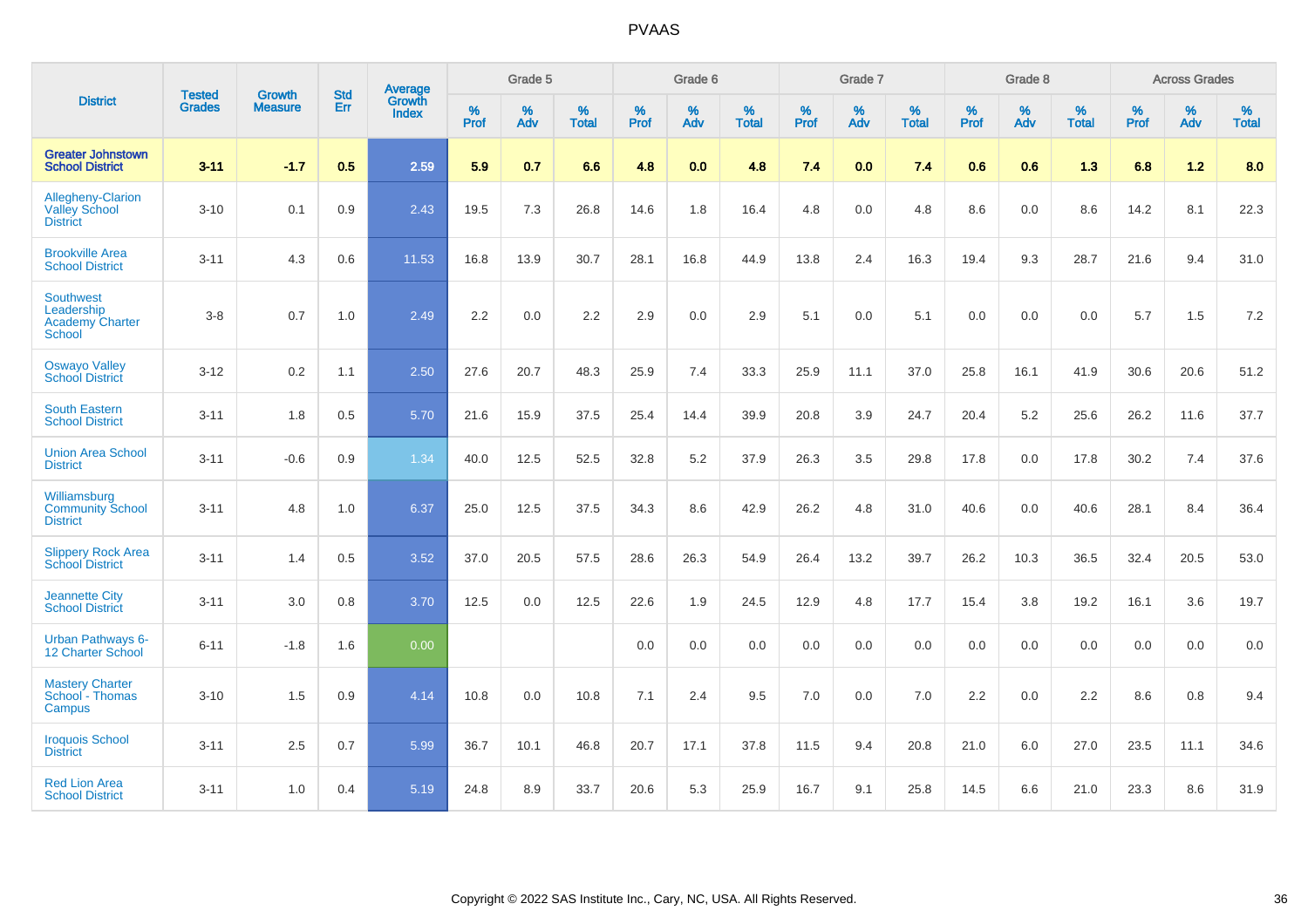|                                                      |                                |                                 | <b>Std</b> | Average                |           | Grade 5  |                      |                  | Grade 6  |                   |           | Grade 7  |                   |           | Grade 8  |                   |           | <b>Across Grades</b> |                   |
|------------------------------------------------------|--------------------------------|---------------------------------|------------|------------------------|-----------|----------|----------------------|------------------|----------|-------------------|-----------|----------|-------------------|-----------|----------|-------------------|-----------|----------------------|-------------------|
| <b>District</b>                                      | <b>Tested</b><br><b>Grades</b> | <b>Growth</b><br><b>Measure</b> | Err        | Growth<br><b>Index</b> | %<br>Prof | %<br>Adv | $\%$<br><b>Total</b> | %<br><b>Prof</b> | %<br>Adv | %<br><b>Total</b> | %<br>Prof | %<br>Adv | %<br><b>Total</b> | %<br>Prof | %<br>Adv | %<br><b>Total</b> | %<br>Prof | %<br>Adv             | %<br><b>Total</b> |
| <b>Greater Johnstown</b><br><b>School District</b>   | $3 - 11$                       | $-1.7$                          | 0.5        | 2.59                   | 5.9       | 0.7      | 6.6                  | 4.8              | 0.0      | 4.8               | 7.4       | 0.0      | 7.4               | 0.6       | 0.6      | 1.3               | 6.8       | 1.2                  | 8.0               |
| Achievement<br><b>House Charter</b><br><b>School</b> | $7 - 11$                       | $-0.3$                          | 1.5        | 0.79                   |           |          |                      |                  |          |                   | 20.0      | 0.0      | 20.0              | 7.1       | 2.4      | 9.5               | 11.9      | 1.5                  | 13.4              |
| <b>Solanco School</b><br><b>District</b>             | $3 - 11$                       | 0.3                             | 0.4        | 2.53                   | 21.5      | 5.0      | 26.5                 | 12.6             | 5.6      | 18.1              | 17.0      | 7.4      | 24.4              | 11.9      | 2.9      | 14.8              | 20.0      | 7.2                  | 27.1              |
| <b>Annville-Cleona</b><br><b>School District</b>     | $3 - 12$                       | 0.4                             | 0.6        | 3.81                   | 33.8      | 12.5     | 46.2                 | 16.7             | 2.1      | 18.8              | 29.1      | 11.8     | 40.9              | 27.8      | 9.3      | 37.0              | 27.5      | 9.4                  | 36.9              |
| <b>Steelton-Highspire</b><br><b>School District</b>  | $3 - 11$                       | 2.5                             | 0.7        | 4.46                   | 2.9       | 0.0      | 2.9                  | 0.0              | 0.0      | 0.0               | 0.0       | 0.0      | 0.0               | 0.0       | 0.0      | 0.0               | 0.8       | 0.4                  | 1.3               |
| <b>Dallastown Area</b><br><b>School District</b>     | $3 - 11$                       | 0.6                             | 0.3        | 3.62                   | 25.8      | 13.0     | 38.8                 | 31.1             | 11.5     | 42.6              | 23.7      | 7.8      | 31.6              | 19.0      | 9.4      | 28.4              | 27.7      | 14.8                 | 42.4              |
| <b>Newport School</b><br><b>District</b>             | $3 - 12$                       | 2.2                             | 0.8        | 4.70                   | 22.2      | 11.1     | 33.3                 | 25.0             | 6.9      | 31.9              | 15.9      | 0.0      | 15.9              | 27.4      | 4.8      | 32.3              | 24.8      | 6.9                  | 31.7              |
| <b>Juniata Valley</b><br><b>School District</b>      | $3 - 11$                       | 2.4                             | 0.9        | 4.64                   | 23.3      | 4.6      | 27.9                 | 5.4              | 3.6      | 8.9               | 21.0      | 5.3      | 26.3              | 12.5      | 2.1      | 14.6              | 18.7      | 5.0                  | 23.8              |
| <b>East Lycoming</b><br><b>School District</b>       | $3 - 11$                       | 2.6                             | 0.6        | 7.47                   | 36.1      | 23.5     | 59.7                 | 26.2             | 26.2     | 52.3              | 26.4      | 20.7     | 47.1              | 27.9      | 14.8     | 42.6              | 31.5      | 19.5                 | 51.0              |
| <b>Penn Manor</b><br><b>School District</b>          | $3 - 11$                       | 3.2                             | 0.3        | 9.54                   | 33.8      | 14.9     | 48.6                 | 28.7             | 15.2     | 43.9              | 25.5      | 13.2     | 38.7              | 30.2      | 11.0     | 41.2              | 31.4      | 16.9                 | 48.2              |
| <b>Baden Academy</b><br><b>Charter School</b>        | $3-6$                          | 0.1                             | 1.1        | 1.04                   | 20.6      | 4.8      | 25.4                 | 22.4             | 8.6      | 31.0              |           |          |                   |           |          |                   | 20.8      | 6.4                  | 27.2              |
| <b>Millcreek Township</b><br><b>School District</b>  | $3 - 11$                       | 1.1                             | 0.3        | 8.82                   | 26.5      | 20.8     | 47.3                 | 23.1             | 9.4      | 32.4              | 22.1      | 14.3     | 36.4              | 21.6      | 13.0     | 34.7              | 25.4      | 15.9                 | 41.3              |
| <b>Jamestown Area</b><br><b>School District</b>      | $3 - 11$                       | 0.7                             | 1.2        | 2.23                   | 18.4      | 10.5     | 29.0                 | 16.7             | 0.0      | 16.7              | 24.1      | 3.4      | 27.6              | 19.0      | 0.0      | 19.0              | 18.3      | 6.1                  | 24.4              |
| <b>Eastern York</b><br><b>School District</b>        | $3 - 11$                       | $-0.5$                          | 0.5        | $-0.16$                | 29.5      | 11.0     | 40.5                 | 23.5             | 6.0      | 29.5              | 23.2      | 14.1     | 37.3              | 17.3      | 9.7      | 27.0              | 24.8      | 10.7                 | 35.4              |
| <b>Upper Adams</b><br><b>School District</b>         | $3 - 11$                       | 1.7                             | 0.6        | 5.68                   | 30.0      | 9.2      | 39.2                 | 18.0             | 7.7      | 25.6              | 18.1      | 1.9      | 20.0              | 11.4      | 3.8      | 15.3              | 22.6      | 6.3                  | 28.9              |
| <b>Discovery Charter</b><br>School                   | $3 - 8$                        | 2.6                             | 0.9        | 2.98                   | 8.5       | 2.1      | 10.6                 | 0.0              | 0.0      | 0.0               | 6.6       | 1.6      | 8.2               | 5.4       | $0.0\,$  | 5.4               | 5.2       | 1.1                  | 6.2               |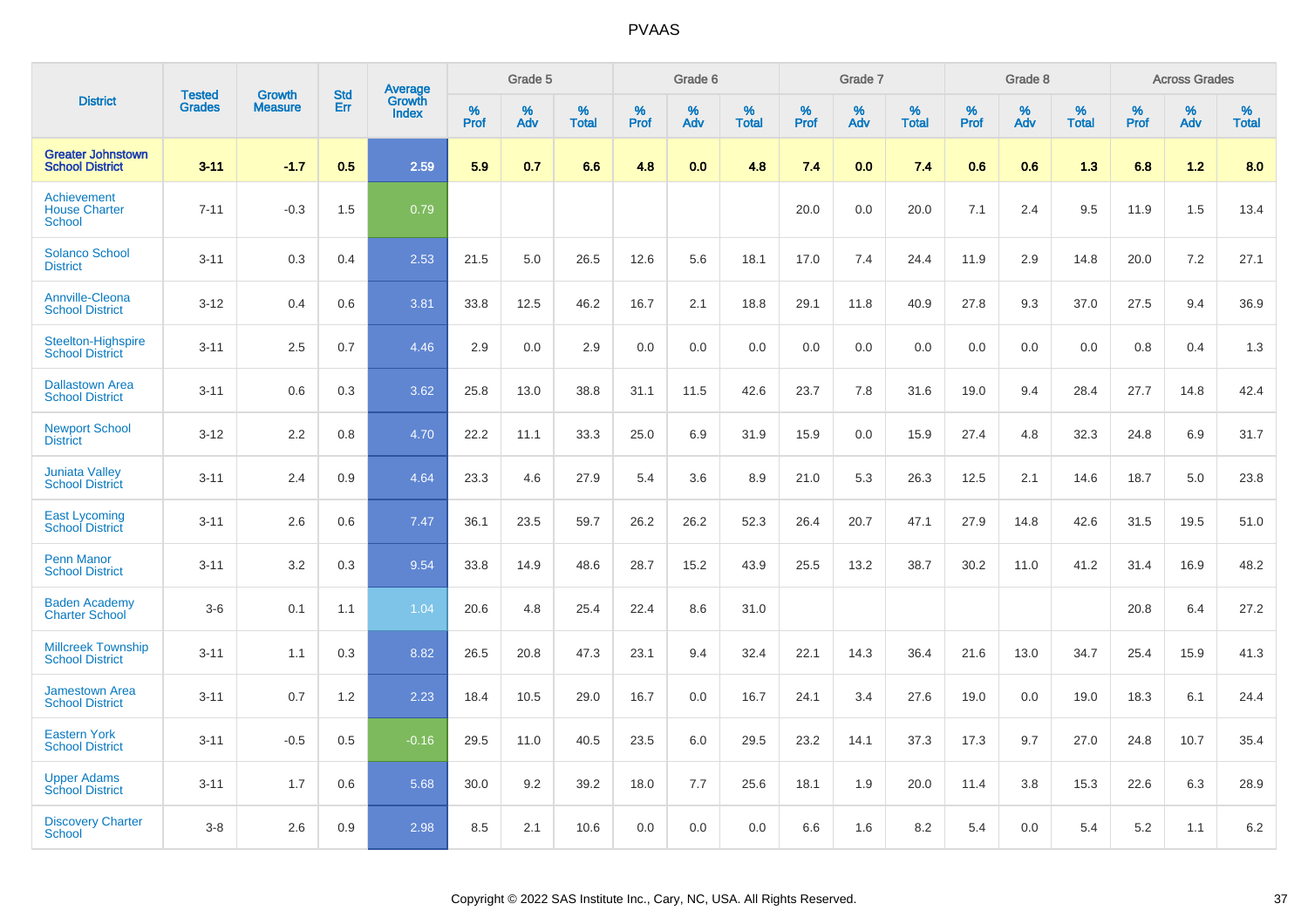|                                                                   | <b>Tested</b> | <b>Growth</b>  | <b>Std</b> | Average                |              | Grade 5  |                   |           | Grade 6  |                   |              | Grade 7  |                   |           | Grade 8  |                   |              | <b>Across Grades</b> |                   |
|-------------------------------------------------------------------|---------------|----------------|------------|------------------------|--------------|----------|-------------------|-----------|----------|-------------------|--------------|----------|-------------------|-----------|----------|-------------------|--------------|----------------------|-------------------|
| <b>District</b>                                                   | <b>Grades</b> | <b>Measure</b> | Err        | Growth<br><b>Index</b> | $\%$<br>Prof | %<br>Adv | %<br><b>Total</b> | %<br>Prof | %<br>Adv | %<br><b>Total</b> | $\%$<br>Prof | %<br>Adv | %<br><b>Total</b> | %<br>Prof | %<br>Adv | %<br><b>Total</b> | $\%$<br>Prof | %<br>Adv             | %<br><b>Total</b> |
| <b>Greater Johnstown</b><br><b>School District</b>                | $3 - 11$      | $-1.7$         | 0.5        | 2.59                   | 5.9          | 0.7      | 6.6               | 4.8       | 0.0      | 4.8               | 7.4          | 0.0      | 7.4               | 0.6       | 0.6      | 1.3               | 6.8          | 1.2                  | 8.0               |
| <b>Bloomsburg Area</b><br><b>School District</b>                  | $3 - 10$      | 1.2            | 0.6        | 3.43                   | 25.0         | 13.0     | 38.0              | 16.7      | 3.3      | 20.0              | 14.7         | 3.9      | 18.6              | 16.8      | 9.9      | 26.7              | 21.5         | 8.7                  | 30.2              |
| <b>Westmont Hilltop</b><br><b>School District</b>                 | $3 - 11$      | 2.7            | 0.6        | 6.24                   | 28.0         | 11.0     | 39.0              | 18.4      | 8.2      | 26.5              | 22.2         | 6.2      | 28.4              | 26.1      | 8.7      | 34.8              | 24.1         | 11.7                 | 35.7              |
| <b>Montrose Area</b><br><b>School District</b>                    | $3 - 10$      | 1.4            | 0.7        | 4.16                   | 19.4         | 19.4     | 38.8              | 27.2      | 4.4      | 31.5              | 25.0         | 4.4      | 29.4              | 14.5      | 2.4      | 16.9              | 24.4         | 7.4                  | 31.8              |
| <b>Universal</b><br><b>Creighton Charter</b><br><b>School</b>     | $3 - 8$       | 1.1            | 0.7        | 2.15                   | 11.9         | 1.2      | 13.1              | 3.5       | 1.2      | 4.7               | 7.7          | 6.2      | 13.8              | 4.7       | 4.7      | 9.4               | 8.6          | 4.4                  | 13.1              |
| <b>Southern Columbia</b><br><b>Area School</b><br><b>District</b> | $3 - 11$      | 1.8            | 0.7        | 7.30                   | 34.7         | 9.7      | 44.4              | 18.8      | 5.2      | 24.0              | 29.0         | 14.0     | 43.0              | 15.4      | 2.2      | 17.6              | 28.0         | 10.6                 | 38.6              |
| <b>Shade-Central City</b><br><b>School District</b>               | $3 - 11$      | 1.4            | 1.4        | 2.94                   | 18.8         | 0.0      | 18.8              | 26.9      | 0.0      | 26.9              | 20.0         | 10.0     | 30.0              | 34.8      | 0.0      | 34.8              | 29.0         | 3.0                  | 32.1              |
| <b>Derry Township</b><br><b>School District</b>                   | $3 - 10$      | 4.3            | 1.3        | 7.27                   | 39.1         | 28.5     | 67.6              | 51.5      | 21.2     | 72.7              | 30.8         | 34.6     | 65.4              | 14.3      | 71.4     | 85.7              | 37.5         | 30.3                 | 67.8              |
| <b>Berlin</b><br><b>Brothersvalley</b><br><b>School District</b>  | $3 - 11$      | 2.2            | 0.8        | 3.87                   | 34.0         | 15.1     | 49.1              | 21.2      | 3.0      | 24.2              | 30.8         | 3.8      | 34.6              | 18.8      | 8.3      | 27.1              | 25.8         | 10.8                 | 36.6              |
| <b>Chestnut Ridge</b><br><b>School District</b>                   | $3 - 12$      | 4.2            | 0.6        | 7.56                   | 30.4         | 6.5      | 37.0              | 22.2      | 3.7      | 25.9              | 36.8         | 4.2      | 41.0              | 18.4      | 10.2     | 28.6              | 26.7         | 9.7                  | 36.4              |
| Springfield<br><b>Township School</b><br><b>District</b>          | $3 - 11$      | 1.7            | 0.5        | 5.78                   | 31.3         | 12.3     | 43.6              | 26.9      | 11.1     | 38.0              | 28.4         | 21.9     | 50.3              | 31.7      | 17.2     | 49.0              | 33.1         | 15.4                 | 48.5              |
| <b>Esperanza Cyber</b><br><b>Charter School</b>                   | $3 - 11$      | 0.4            | 1.3        | 1.00                   | 0.0          | 0.0      | 0.0               | 0.0       | 0.0      | 0.0               | 2.6          | 0.0      | 2.6               | 0.0       | 0.0      | 0.0               | 1.6          | 0.0                  | 1.6               |
| <b>Northern Tioga</b><br><b>School District</b>                   | $3 - 12$      | 3.4            | 0.5        | 10.12                  | 22.7         | 5.2      | 27.9              | 32.2      | 4.2      | 36.4              | 16.8         | 2.6      | 19.4              | 23.8      | 6.2      | 30.0              | 25.9         | 7.0                  | 32.8              |
| Lackawanna Trail<br><b>School District</b>                        | $3 - 10$      | 1.4            | 0.7        | 3.97                   | 21.8         | 9.1      | 30.9              | 34.3      | 10.4     | 44.8              | 12.7         | 11.3     | 23.9              | 11.8      | 6.6      | 18.4              | 24.2         | 11.5                 | 35.8              |
| <b>Pequea Valley</b><br><b>School District</b>                    | $3 - 11$      | 2.4            | 0.6        | 6.27                   | 15.6         | 6.4      | 22.0              | 14.0      | 2.2      | 16.1              | 11.7         | 2.3      | 14.1              | 13.1      | 2.0      | 15.2              | 16.9         | 3.8                  | 20.7              |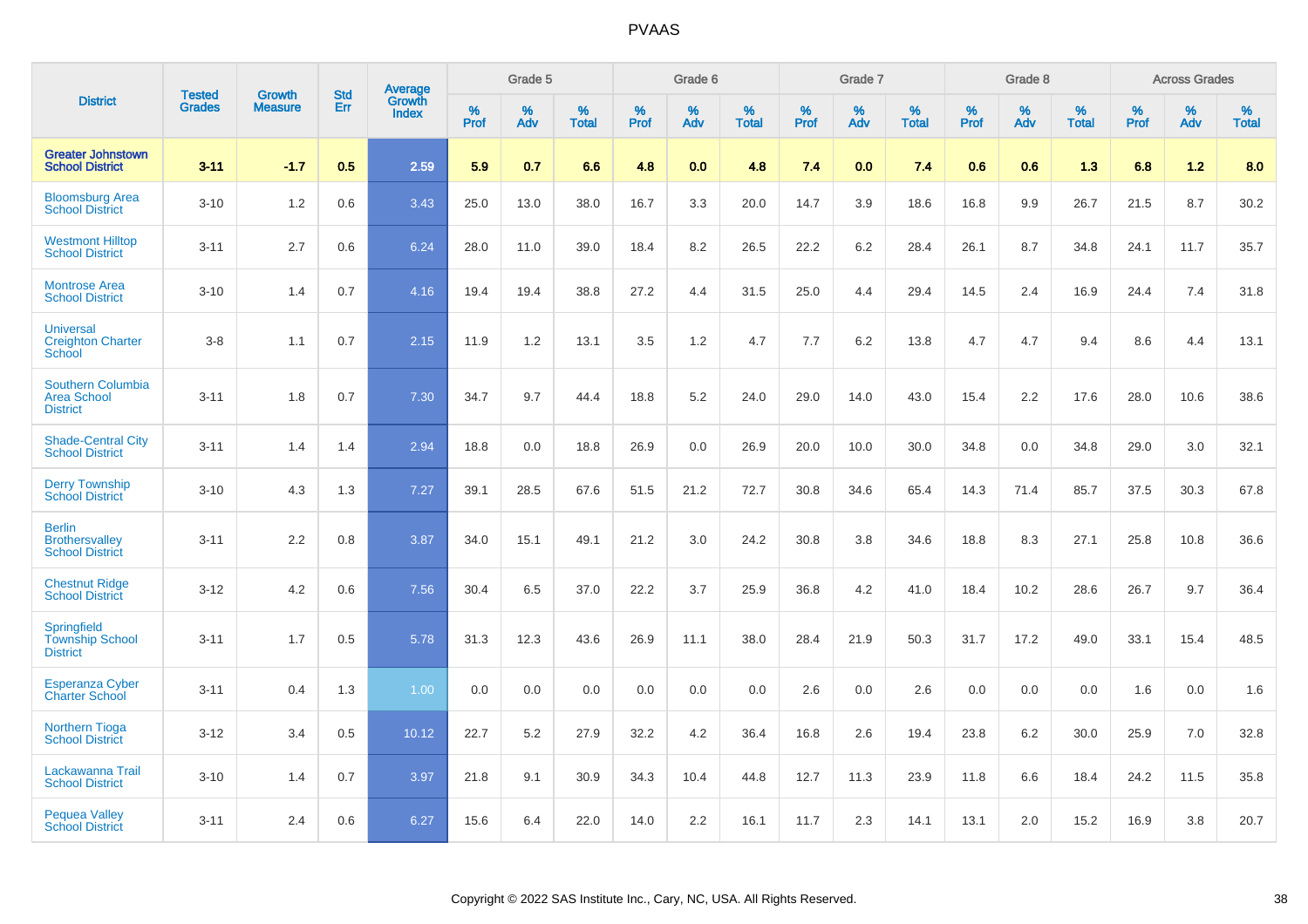|                                                                         | <b>Tested</b> | <b>Growth</b>  | <b>Std</b> | <b>Average</b>         |              | Grade 5  |                   |           | Grade 6  |                   |           | Grade 7  |                   |                  | Grade 8  |                   |                  | <b>Across Grades</b> |                   |
|-------------------------------------------------------------------------|---------------|----------------|------------|------------------------|--------------|----------|-------------------|-----------|----------|-------------------|-----------|----------|-------------------|------------------|----------|-------------------|------------------|----------------------|-------------------|
| <b>District</b>                                                         | <b>Grades</b> | <b>Measure</b> | Err        | Growth<br><b>Index</b> | $\%$<br>Prof | %<br>Adv | %<br><b>Total</b> | %<br>Prof | %<br>Adv | %<br><b>Total</b> | %<br>Prof | %<br>Adv | %<br><b>Total</b> | %<br><b>Prof</b> | %<br>Adv | %<br><b>Total</b> | %<br><b>Prof</b> | %<br>Adv             | %<br><b>Total</b> |
| <b>Greater Johnstown</b><br><b>School District</b>                      | $3 - 11$      | $-1.7$         | 0.5        | 2.59                   | 5.9          | 0.7      | 6.6               | 4.8       | 0.0      | 4.8               | 7.4       | 0.0      | 7.4               | 0.6              | 0.6      | 1.3               | 6.8              | 1.2                  | 8.0               |
| <b>Centennial School</b><br><b>District</b>                             | $3 - 10$      | 1.6            | 0.3        | 5.91                   | 23.7         | 5.4      | 29.1              | 18.3      | 3.0      | 21.3              | 22.2      | 5.1      | 27.4              | 13.0             | 8.2      | 21.2              | 21.7             | 6.7                  | 28.4              |
| <b>Kennett</b><br>Consolidated<br><b>School District</b>                | $3 - 11$      | 1.3            | 0.4        | 6.12                   | 29.8         | 15.1     | 44.9              | 20.2      | 8.3      | 28.5              | 20.2      | 11.6     | 31.7              | 10.9             | 6.9      | 17.8              | 22.4             | 12.3                 | 34.7              |
| <b>Crawford Central</b><br><b>School District</b>                       | $3 - 11$      | 1.9            | 0.4        | 4.77                   | 24.2         | 7.9      | 32.1              | 15.7      | 3.8      | 19.6              | 16.7      | 3.7      | 20.4              | 9.0              | 2.6      | 11.6              | 18.4             | 5.5                  | 23.8              |
| <b>Memphis Street</b><br><b>Academy Charter</b><br>School @ JP<br>Jones | $5 - 8$       | 0.7            | 0.7        | 1.39                   | 0.0          | 3.2      | 3.2               | 0.0       | 0.0      | 0.0               | 0.0       | 0.0      | $0.0\,$           | 0.0              | 0.0      | 0.0               | 0.0              | 0.6                  | 0.6               |
| <b>Universal Vare</b><br><b>Charter School</b>                          | $6-8$         | 1.8            | 1.3        | 3.30                   |              |          |                   | 0.0       | 6.2      | 6.2               | 3.6       | 0.0      | 3.6               | 6.4              | 0.0      | 6.4               | 4.7              | 0.9                  | 5.7               |
| <b>Radnor Township</b><br><b>School District</b>                        | $3 - 12$      | 4.4            | 0.4        | 11.22                  | 34.0         | 41.4     | 75.4              | 41.7      | 25.4     | 67.1              | 34.3      | 31.8     | 66.2              | 35.0             | 21.5     | 56.5              | 36.8             | 31.8                 | 68.6              |
| Catasaugua Area<br><b>School District</b>                               | $3 - 12$      | 1.1            | 0.6        | 2.87                   | 12.0         | 5.4      | 17.4              | 22.7      | 4.0      | 26.7              | 9.8       | 4.9      | 14.7              | 8.9              | 3.3      | 12.2              | 15.4             | 4.4                  | 19.8              |
| Pennsylvania<br><b>Cyber Charter</b><br>School                          | $3 - 11$      | 1.9            | 0.5        | 4.83                   | 14.1         | 4.9      | 19.0              | 10.8      | 3.4      | 14.2              | 11.7      | 3.5      | 15.2              | 6.5              | 1.6      | 8.1               | 12.6             | 4.4                  | 17.1              |
| <b>Northern Potter</b><br><b>School District</b>                        | $3 - 12$      | 2.0            | 1.1        | 2.34                   | 26.7         | 3.3      | 30.0              | 9.3       | 2.3      | 11.6              | 29.0      | 12.9     | 41.9              | 11.1             | 0.0      | 11.1              | 18.7             | 7.4                  | 26.1              |
| <b>Greenwood School</b><br><b>District</b>                              | $3 - 11$      | 3.3            | 0.8        | 4.78                   | 30.3         | 13.6     | 43.9              | 32.1      | 7.6      | 39.6              | 9.1       | 1.8      | 10.9              | 25.9             | 14.8     | 40.7              | 28.8             | 15.4                 | 44.2              |
| <b>Mastery Charter</b><br>School - Smedley<br>Campus                    | $3-6$         | $-0.6$         | 1.2        | $-0.35$                | 1.9          | 0.0      | 1.9               | 3.5       | 0.0      | 3.5               |           |          |                   |                  |          |                   | 3.5              | 0.0                  | 3.5               |
| <b>Millville Area</b><br><b>School District</b>                         | $3 - 12$      | 3.8            | 0.9        | 5.21                   | 34.0         | 0.0      | 34.0              | 18.9      | 1.9      | 20.8              | 15.9      | 9.1      | 25.0              | 18.4             | 2.6      | 21.0              | 24.6             | 4.7                  | 29.3              |
| <b>Fell Charter School</b>                                              | $3 - 8$       | 1.1            | 2.2        | 1.36                   | 25.0         | 0.0      | 25.0              | 6.7       | 0.0      | 6.7               |           |          |                   |                  |          |                   | 17.1             | 4.0                  | 21.0              |
| <b>Midland Borough</b><br><b>School District</b>                        | $3 - 8$       | 2.3            | 1.3        | 2.65                   | 10.3         | 6.9      | 17.2              | 13.6      | 0.0      | 13.6              | 14.3      | 0.0      | 14.3              | 9.5              | 4.8      | 14.3              | 15.7             | 2.9                  | 18.6              |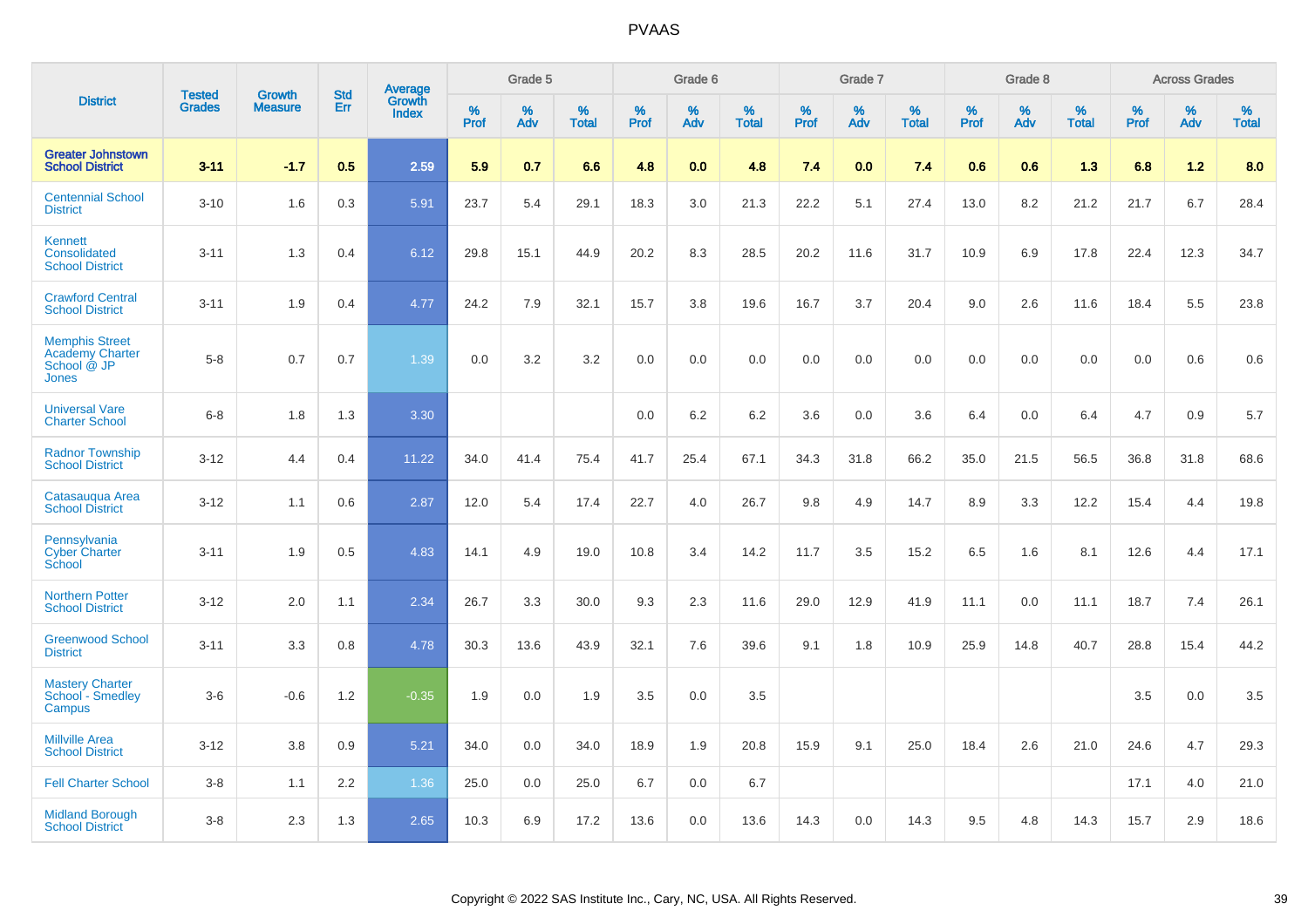|                                                                        |                                |                                 | <b>Std</b> | Average         |              | Grade 5  |                   |           | Grade 6  |                   |              | Grade 7  |                   |              | Grade 8  |                   |              | <b>Across Grades</b> |                   |
|------------------------------------------------------------------------|--------------------------------|---------------------------------|------------|-----------------|--------------|----------|-------------------|-----------|----------|-------------------|--------------|----------|-------------------|--------------|----------|-------------------|--------------|----------------------|-------------------|
| <b>District</b>                                                        | <b>Tested</b><br><b>Grades</b> | <b>Growth</b><br><b>Measure</b> | Err        | Growth<br>Index | $\%$<br>Prof | %<br>Adv | %<br><b>Total</b> | %<br>Prof | %<br>Adv | %<br><b>Total</b> | $\%$<br>Prof | %<br>Adv | %<br><b>Total</b> | $\%$<br>Prof | %<br>Adv | %<br><b>Total</b> | $\%$<br>Prof | %<br>Adv             | %<br><b>Total</b> |
| <b>Greater Johnstown</b><br><b>School District</b>                     | $3 - 11$                       | $-1.7$                          | 0.5        | 2.59            | 5.9          | 0.7      | 6.6               | 4.8       | 0.0      | 4.8               | 7.4          | 0.0      | 7.4               | 0.6          | 0.6      | 1.3               | 6.8          | 1.2                  | 8.0               |
| <b>York City School</b><br><b>District</b>                             | $3 - 12$                       | 1.6                             | 0.3        | 5.64            | 2.5          | 1.0      | 3.5               | 2.0       | 0.2      | 2.2               | 2.6          | 0.5      | 3.1               | 1.4          | 0.2      | 1.6               | 2.8          | 0.6                  | 3.4               |
| <b>Coudersport Area</b><br><b>School District</b>                      | $3 - 11$                       | 1.4                             | 0.9        | 1.96            | 35.7         | 3.6      | 39.3              | 16.7      | 4.8      | 21.4              | 18.9         | 5.7      | 24.5              | 15.1         | 3.8      | 18.9              | 22.0         | 5.7                  | 27.7              |
| <b>Duquesne City</b><br><b>School District</b>                         | $3 - 8$                        | 1.2                             | 1.3        | 1.95            | 6.0          | 2.0      | 8.0               | 5.6       | 0.0      | 5.6               |              |          |                   |              |          |                   | 3.4          | 1.7                  | 5.0               |
| Hatboro-Horsham<br><b>School District</b>                              | $3 - 11$                       | 0.6                             | 0.4        | 1.72            | 26.2         | 8.5      | 34.7              | 30.0      | 11.1     | 41.1              | 20.8         | 5.2      | 26.0              | 19.7         | 5.7      | 25.4              | 25.9         | 8.7                  | 34.6              |
| <b>Keystone</b><br><b>Academy Charter</b><br>School                    | $3 - 8$                        | 0.8                             | 0.8        | 2.54            | 12.3         | 5.3      | 17.5              | 9.7       | 4.8      | 14.5              | 12.3         | 1.8      | 14.0              | 6.8          | 1.7      | 8.5               | 12.4         | 2.8                  | 15.1              |
| <b>Northeastern York</b><br><b>School District</b>                     | $3 - 11$                       | 1.4                             | 0.4        | 3.99            | 32.1         | 13.8     | 46.0              | 21.2      | 8.1      | 29.3              | 21.9         | 6.0      | 27.9              | 29.2         | 15.0     | 44.1              | 27.8         | 13.2                 | 41.0              |
| <b>West Perry School</b><br><b>District</b>                            | $3 - 11$                       | 2.7                             | 0.5        | 6.23            | 22.5         | 15.9     | 38.4              | 20.9      | 5.7      | 26.6              | 14.0         | 6.7      | 20.7              | 15.2         | 8.5      | 23.6              | 21.6         | 10.7                 | 32.3              |
| Punxsutawney<br><b>Area School</b><br><b>District</b>                  | $3 - 11$                       | 4.6                             | 0.6        | 8.24            | 37.0         | 6.5      | 43.5              | 36.3      | 10.6     | 46.9              | 22.4         | 4.8      | 27.2              | 20.5         | 7.1      | 27.6              | 27.8         | 11.1                 | 38.8              |
| <b>General Mclane</b><br><b>School District</b>                        | $3 - 11$                       | 3.9                             | 0.5        | 7.89            | 36.9         | 15.4     | 52.4              | 27.3      | 12.4     | 39.8              | 25.8         | 23.1     | 49.0              | 26.9         | 7.7      | 34.6              | 30.2         | 16.6                 | 46.8              |
| <b>Widener</b><br>Partnership<br><b>Charter School</b>                 | $3 - 7$                        | 2.8                             | 1.0        | 2.67            | 0.0          | 0.0      | 0.0               | 2.5       | 0.0      | 2.5               | 0.0          | 2.3      | 2.3               |              |          |                   | 1.4          | 0.5                  | 1.9               |
| <b>Keystone Central</b><br><b>School District</b>                      | $3 - 11$                       | 1.5                             | 0.4        | 3.98            | 18.6         | 8.5      | 27.1              | 20.9      | 8.6      | 29.5              | 10.9         | 3.3      | 14.1              | 10.5         | 2.2      | 12.6              | 19.2         | 8.0                  | 27.2              |
| Pen Argyl Area<br><b>School District</b>                               | $3 - 12$                       | 0.7                             | 0.6        | 1.46            | 27.3         | 12.5     | 39.8              | 26.8      | 0.0      | 26.8              | 17.1         | 5.4      | 22.5              | 14.8         | 5.9      | 20.8              | 23.5         | 8.4                  | 32.0              |
| <b>Young Scholars Of</b><br><b>Central PA Charter</b><br><b>School</b> | $3-8$                          | 1.7                             | 1.2        | 2.40            | 31.8         | 9.1      | 40.9              | 8.0       | 4.0      | 12.0              | 28.6         | 14.3     | 42.9              | 0.0          | 0.0      | 0.0               | 21.7         | 11.1                 | 32.8              |
| <b>Oley Valley School</b><br><b>District</b>                           | $3 - 11$                       | 0.7                             | 0.6        | 2.38            | 19.8         | 5.0      | 24.8              | 30.8      | 11.2     | 42.1              | 19.0         | 7.8      | 26.7              | 12.8         | 2.3      | 15.1              | 25.2         | 6.6                  | 31.8              |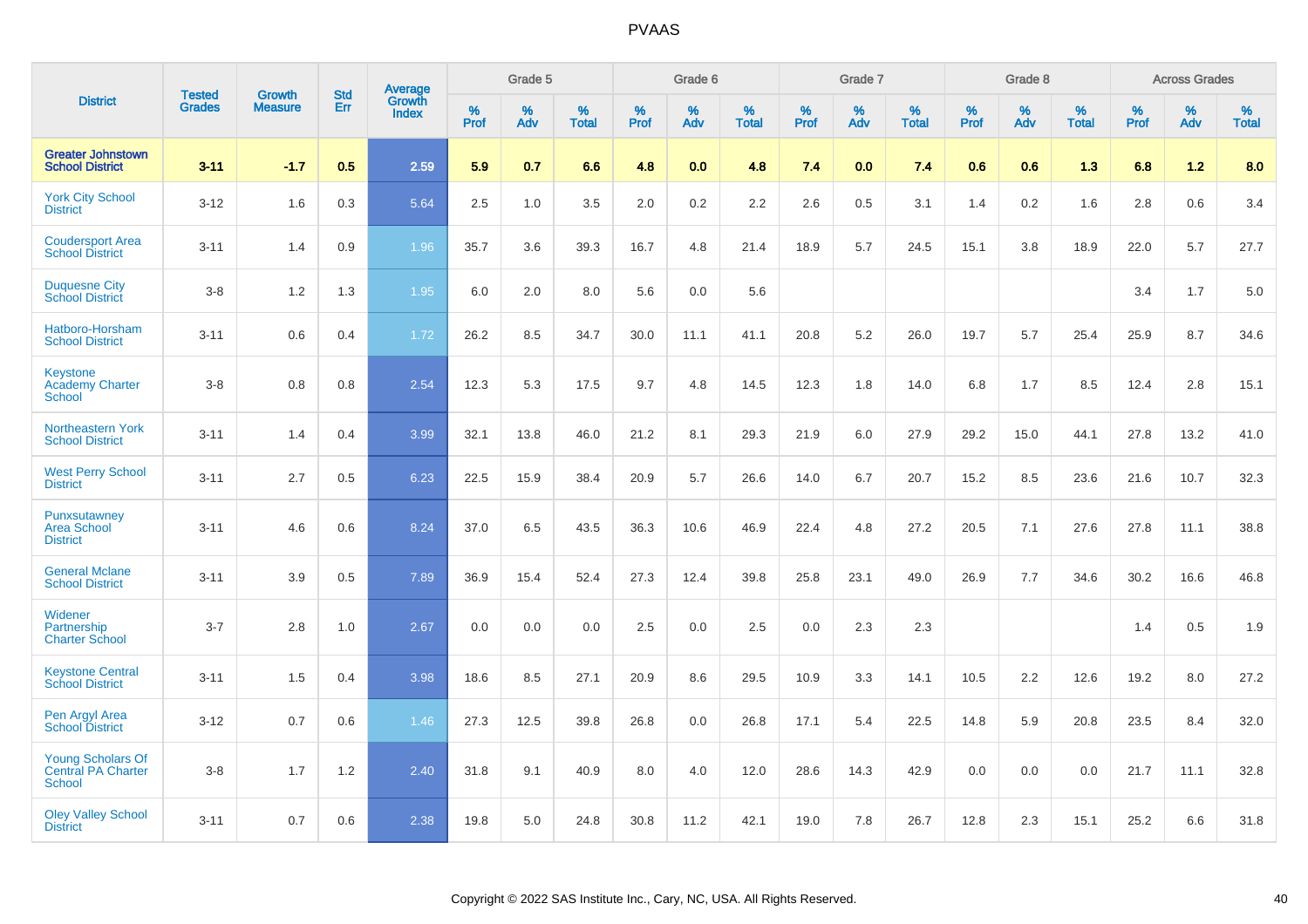|                                                                                          | <b>Tested</b> | <b>Growth</b>  | <b>Std</b> |                                          |              | Grade 5  |                   |              | Grade 6  |                   |              | Grade 7  |                   |              | Grade 8  |                   |              | <b>Across Grades</b> |                   |
|------------------------------------------------------------------------------------------|---------------|----------------|------------|------------------------------------------|--------------|----------|-------------------|--------------|----------|-------------------|--------------|----------|-------------------|--------------|----------|-------------------|--------------|----------------------|-------------------|
| <b>District</b>                                                                          | <b>Grades</b> | <b>Measure</b> | Err        | <b>Average</b><br>Growth<br><b>Index</b> | $\%$<br>Prof | %<br>Adv | %<br><b>Total</b> | $\%$<br>Prof | %<br>Adv | %<br><b>Total</b> | $\%$<br>Prof | %<br>Adv | %<br><b>Total</b> | $\%$<br>Prof | %<br>Adv | %<br><b>Total</b> | $\%$<br>Prof | %<br>Adv             | %<br><b>Total</b> |
| <b>Greater Johnstown</b><br><b>School District</b>                                       | $3 - 11$      | $-1.7$         | 0.5        | 2.59                                     | 5.9          | 0.7      | 6.6               | 4.8          | 0.0      | 4.8               | 7.4          | 0.0      | 7.4               | 0.6          | 0.6      | 1.3               | 6.8          | 1.2                  | 8.0               |
| <b>Mastery Charter</b><br>School-Francis D.<br><b>Pastorius</b><br>Elementary            | $3 - 8$       | 0.3            | 1.3        | 0.60                                     | 3.8          | 0.0      | 3.8               | 3.7          | 0.0      | 3.7               | 0.0          | 0.0      | 0.0               | 0.0          | 0.0      | 0.0               | 3.1          | 0.0                  | 3.1               |
| <b>Mount Union Area</b><br><b>School District</b>                                        | $3 - 10$      | 3.0            | 0.7        | 5.20                                     | 11.7         | 4.3      | 16.0              | 12.4         | 0.0      | 12.4              | 13.4         | 2.4      | 15.8              | 0.0          | 1.2      | 1.2               | 12.2         | 3.3                  | 15.5              |
| <b>Robert Benjamin</b><br><b>Wiley Community</b><br><b>Charter School</b>                | $3 - 8$       | 2.8            | 0.8        | 3.93                                     | 7.0          | 2.3      | 9.3               | 0.0          | 0.0      | 0.0               | 7.3          | 0.0      | 7.3               | 4.4          | 0.0      | 4.4               | 5.7          | 1.7                  | 7.4               |
| <b>Center For Student</b><br><b>Learning Charter</b><br>School At<br>Pennsbury           | $6 - 12$      | $-0.6$         | 3.1        | $-0.20$                                  |              |          |                   |              |          |                   |              |          |                   | 0.0          | 0.0      | 0.0               | 3.4          | 0.0                  | 3.4               |
| <b>North East School</b><br><b>District</b>                                              | $3 - 11$      | 1.4            | 0.5        | 2.92                                     | 33.3         | 9.4      | 42.7              | 23.1         | 9.7      | 32.8              | 26.4         | 9.3      | 35.7              | 31.4         | 13.1     | 44.5              | 29.8         | 12.1                 | 41.8              |
| <b>Global Leadership</b><br><b>Academy Charter</b><br><b>School Southwest</b><br>at Huey | $3 - 8$       | 1.0            | 1.7        | 1.39                                     | 0.0          | 0.0      | 0.0               | 0.0          | 0.0      | 0.0               |              |          |                   | 0.0          | 0.0      | 0.0               | 0.0          | 0.0                  | 0.0               |
| <b>Hope For</b><br><b>Hyndman Charter</b><br>School                                      | $3 - 11$      | 4.1            | 1.8        | 3.10                                     |              |          |                   | 6.2          | 0.0      | 6.2               | 8.3          | 8.3      | 16.7              | 0.0          | 0.0      | 0.0               | 9.9          | $1.2$                | 11.1              |
| <b>Moshannon Valley</b><br><b>School District</b>                                        | $3 - 10$      | 2.3            | 0.8        | 2.85                                     | 19.6         | 13.0     | 32.6              | 14.8         | 18.5     | 33.3              | 21.0         | 4.8      | 25.8              | 16.9         | 6.2      | 23.1              | 19.9         | 8.5                  | 28.4              |
| Lake-Lehman<br><b>School District</b>                                                    | $3 - 11$      | 2.9            | 0.6        | 5.69                                     | 30.6         | 9.9      | 40.5              | 21.0         | 6.7      | 27.6              | 23.7         | 6.1      | 29.8              | 14.2         | 4.4      | 18.6              | 26.3         | 6.7                  | 33.1              |
| <b>Bellefonte Area</b><br><b>School District</b>                                         | $3 - 11$      | 3.1            | 0.5        | 7.49                                     | 32.7         | 22.0     | 54.8              | 31.6         | 7.3      | 39.0              | 23.4         | 5.5      | 29.0              | 14.8         | 9.9      | 24.8              | 28.6         | 15.7                 | 44.3              |
| <b>Premier Arts And</b><br><b>Science Charter</b><br>School                              | $3-5$         | $-0.1$         | 2.0        | $-0.05$                                  | 0.0          | 0.0      | 0.0               |              |          |                   |              |          |                   |              |          |                   | 3.8          | 1.0                  | 4.8               |
| Kane Area School<br><b>District</b>                                                      | $3 - 10$      | 3.7            | 0.7        | 6.38                                     | 21.1         | 19.7     | 40.8              | 14.1         | 3.1      | 17.2              | 29.8         | 17.9     | 47.8              | 6.1          | 1.2      | 7.3               | 21.5         | 9.0                  | 30.4              |
| <b>South Park School</b><br><b>District</b>                                              | $3 - 11$      | 3.3            | 0.6        | 5.37                                     | 33.3         | 11.9     | 45.2              | 27.8         | 11.3     | 39.2              | 21.8         | 16.8     | 38.7              | 24.0         | 8.6      | 32.7              | 28.8         | 10.4                 | 39.2              |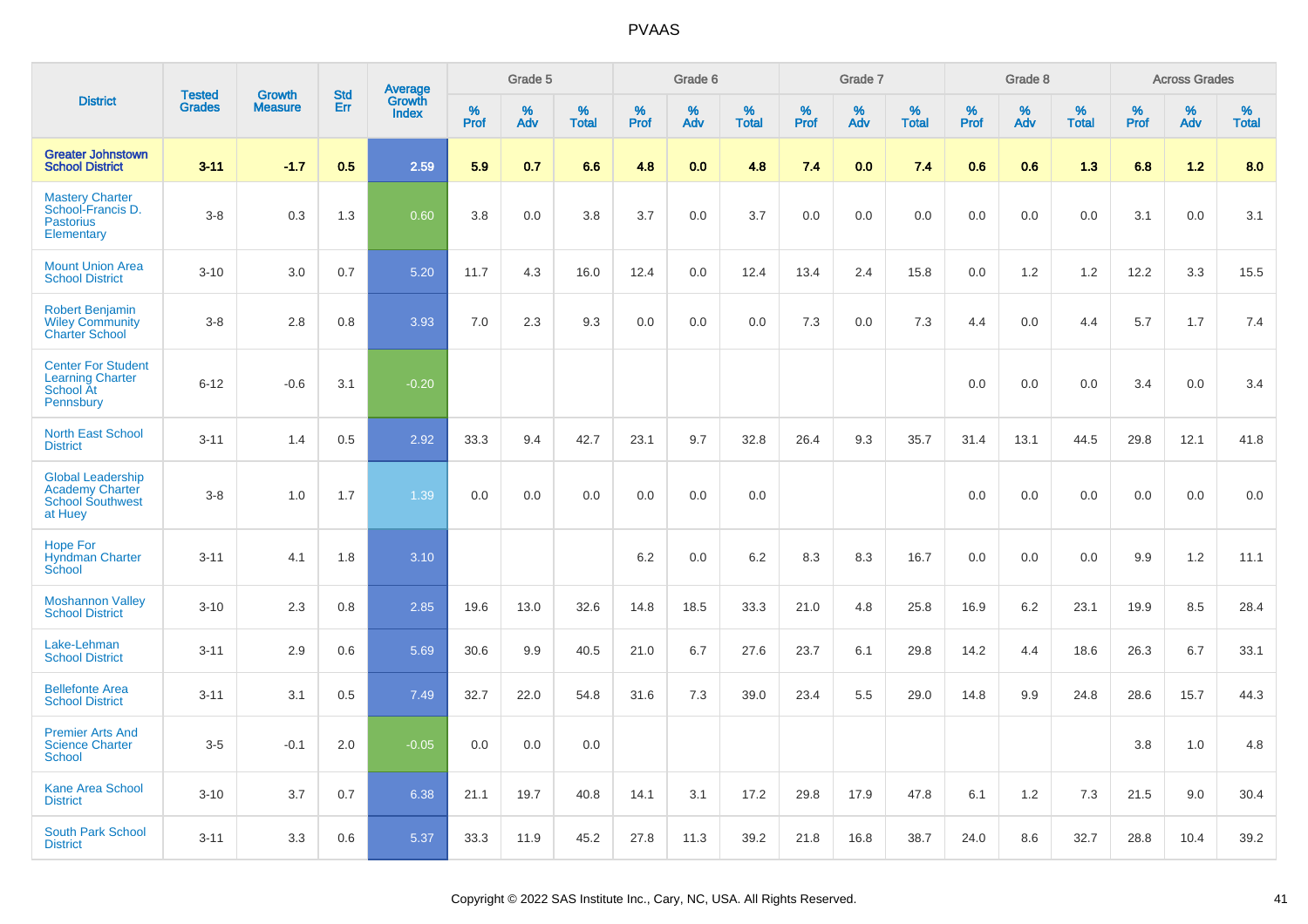|                                                            | <b>Tested</b> |                                 | <b>Std</b> | Average                       |              | Grade 5  |                   |           | Grade 6  |                   |           | Grade 7  |                   |           | Grade 8  |                   |           | <b>Across Grades</b> |                   |
|------------------------------------------------------------|---------------|---------------------------------|------------|-------------------------------|--------------|----------|-------------------|-----------|----------|-------------------|-----------|----------|-------------------|-----------|----------|-------------------|-----------|----------------------|-------------------|
| <b>District</b>                                            | <b>Grades</b> | <b>Growth</b><br><b>Measure</b> | Err        | <b>Growth</b><br><b>Index</b> | $\%$<br>Prof | %<br>Adv | %<br><b>Total</b> | %<br>Prof | %<br>Adv | %<br><b>Total</b> | %<br>Prof | %<br>Adv | %<br><b>Total</b> | %<br>Prof | %<br>Adv | %<br><b>Total</b> | %<br>Prof | %<br>Adv             | %<br><b>Total</b> |
| <b>Greater Johnstown</b><br><b>School District</b>         | $3 - 11$      | $-1.7$                          | 0.5        | 2.59                          | 5.9          | 0.7      | 6.6               | 4.8       | 0.0      | 4.8               | 7.4       | 0.0      | 7.4               | 0.6       | 0.6      | 1.3               | 6.8       | 1.2                  | 8.0               |
| <b>Mastery Charter</b><br>School -<br>Shoemaker<br>Campus  | $7 - 10$      | 1.9                             | 1.6        | 1.76                          |              |          |                   |           |          |                   | 9.4       | 0.0      | 9.4               | 4.2       | 0.0      | 4.2               | 7.1       | 0.0                  | 7.1               |
| <b>Aspira Bilingual</b><br><b>Cyber Charter</b><br>School  | $3 - 11$      | 4.2                             | 1.5        | 3.82                          |              |          |                   | 0.0       | 0.0      | 0.0               | 0.0       | 0.0      | 0.0               | 0.0       | 0.0      | 0.0               | 1.6       | 0.0                  | 1.6               |
| <b>Bear Creek</b><br>Community<br><b>Charter School</b>    | $3 - 8$       | 4.4                             | 0.8        | 5.57                          | 30.8         | 9.6      | 40.4              | 19.6      | 13.7     | 33.3              | 23.1      | 5.8      | 28.8              | 18.4      | 0.0      | 18.4              | 27.2      | 7.9                  | 35.1              |
| <b>Souderton Charter</b><br><b>School</b><br>Collaborative | $3-8$         | 4.0                             | 1.3        | 4.28                          | 51.8         | 22.2     | 74.1              | 44.0      | 24.0     | 68.0              | 28.6      | 38.1     | 66.7              | 41.2      | 11.8     | 52.9              | 40.1      | 26.8                 | 66.9              |
| <b>Central Cambria</b><br><b>School District</b>           | $3 - 11$      | 2.5                             | 0.6        | 4.43                          | 32.5         | 14.5     | 47.0              | 19.5      | 8.0      | 27.4              | 20.2      | 8.8      | 29.0              | 16.5      | 10.2     | 26.8              | 23.8      | 11.4                 | 35.1              |
| <b>Farrell Area School</b><br><b>District</b>              | $3 - 11$      | 5.3                             | 1.0        | 7.64                          | 15.6         | 0.0      | 15.6              | 17.1      | 0.0      | 17.1              | 2.3       | 0.0      | 2.3               | 5.1       | 0.0      | 5.1               | 12.3      | 1.5                  | 13.8              |
| <b>Infinity Charter</b><br>School                          | $3 - 8$       | 5.9                             | 1.2        | 4.84                          | 40.9         | 31.8     | 72.7              | 46.2      | 11.5     | 57.7              | 41.7      | 45.8     | 87.5              | 38.1      | 19.0     | 57.1              | 38.7      | 29.6                 | 68.3              |
| <b>Penncrest School</b><br><b>District</b>                 | $3 - 11$      | 1.8                             | 0.4        | 4.21                          | 19.7         | $6.2\,$  | 25.8              | 21.6      | 1.8      | 23.4              | 17.5      | 5.0      | 22.5              | 17.1      | 3.5      | 20.6              | 22.0      | 5.3                  | 27.3              |
| <b>Lehigh Valley Dual</b><br>Language Charter<br>School    | $3 - 8$       | 3.1                             | 2.3        | 1.36                          | 0.0          | 0.0      | 0.0               | 7.7       | 0.0      | 7.7               |           |          |                   |           |          |                   | 4.2       | 0.0                  | 4.2               |
| <b>Avonworth School</b><br><b>District</b>                 | $3 - 10$      | 2.8                             | 0.5        | 5.25                          | 33.8         | 25.5     | 59.3              | 37.7      | 12.3     | 50.0              | 31.5      | 13.8     | 45.4              | 35.8      | 14.2     | 50.0              | 35.2      | 20.0                 | 55.2              |
| <b>Bald Eagle Area</b><br><b>School District</b>           | $3 - 11$      | 2.6                             | 0.6        | 4.48                          | 35.2         | 14.8     | 50.0              | 25.7      | 8.9      | 34.6              | 17.0      | 6.8      | 23.7              | 15.0      | 10.6     | 25.7              | 25.1      | 13.7                 | 38.8              |
| <b>Young Scholars</b><br><b>Charter School</b>             | $6 - 8$       | 2.6                             | 0.8        | 3.60                          |              |          |                   | 1.8       | 0.0      | 1.8               | 4.6       | 0.0      | 4.6               | 0.0       | 0.0      | 0.0               | 2.0       | 0.0                  | 2.0               |
| <b>Riverside School</b><br><b>District</b>                 | $3 - 11$      | 4.3                             | 0.6        | 7.08                          | 18.6         | 7.8      | 26.5              | 13.1      | 7.1      | 20.2              | 16.5      | 13.6     | 30.1              | 16.4      | 4.6      | 20.9              | 19.2      | 7.7                  | 27.0              |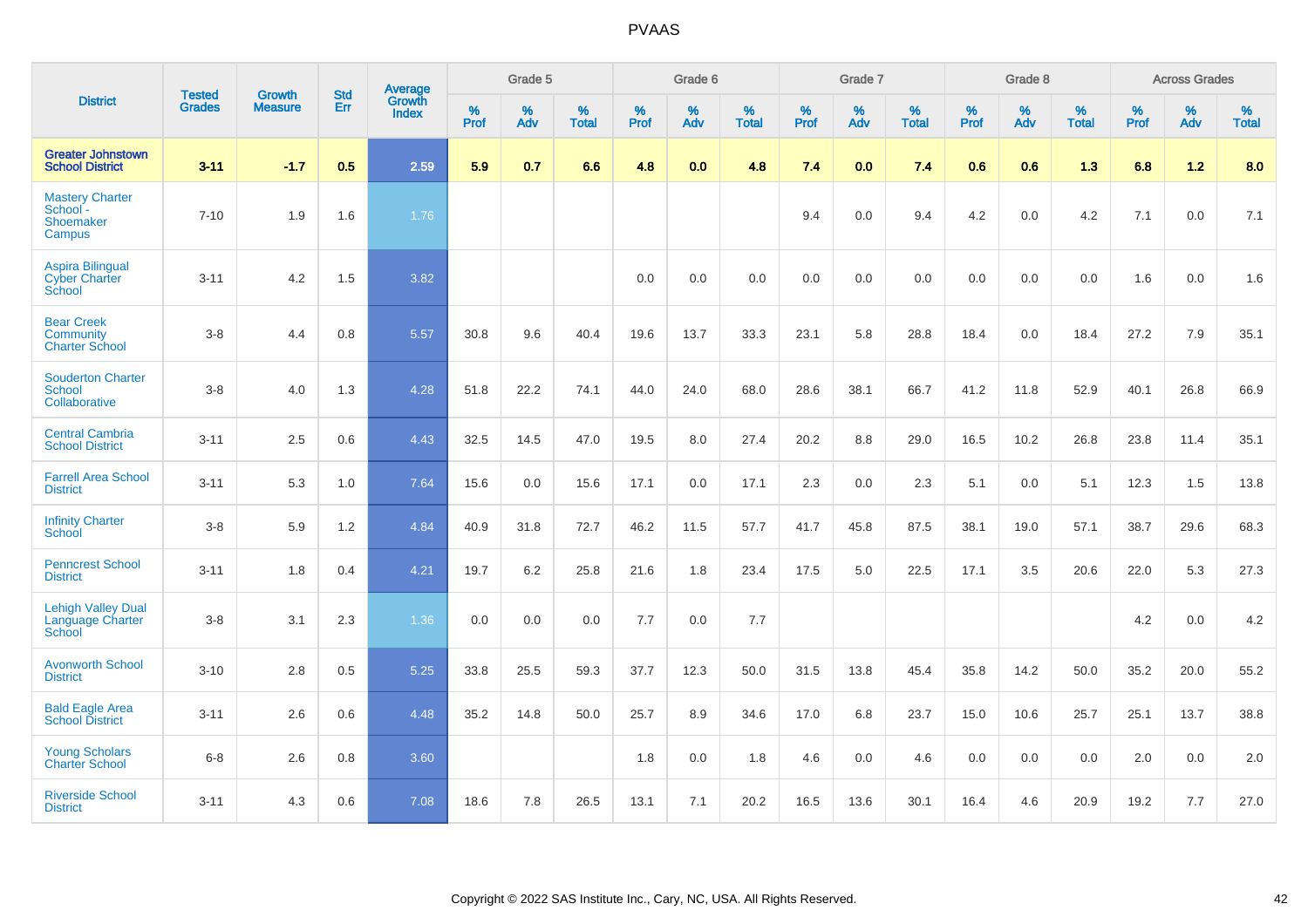|                                                                 |                                | <b>Growth</b>  | <b>Std</b> | <b>Average</b>         |              | Grade 5  |                   |           | Grade 6  |                   |           | Grade 7  |                   |           | Grade 8  |                   |           | <b>Across Grades</b> |                   |
|-----------------------------------------------------------------|--------------------------------|----------------|------------|------------------------|--------------|----------|-------------------|-----------|----------|-------------------|-----------|----------|-------------------|-----------|----------|-------------------|-----------|----------------------|-------------------|
| <b>District</b>                                                 | <b>Tested</b><br><b>Grades</b> | <b>Measure</b> | <b>Err</b> | Growth<br><b>Index</b> | $\%$<br>Prof | %<br>Adv | %<br><b>Total</b> | %<br>Prof | %<br>Adv | %<br><b>Total</b> | %<br>Prof | %<br>Adv | %<br><b>Total</b> | %<br>Prof | %<br>Adv | %<br><b>Total</b> | %<br>Prof | %<br>Adv             | %<br><b>Total</b> |
| <b>Greater Johnstown</b><br><b>School District</b>              | $3 - 11$                       | $-1.7$         | 0.5        | 2.59                   | 5.9          | 0.7      | 6.6               | 4.8       | 0.0      | 4.8               | 7.4       | 0.0      | 7.4               | 0.6       | 0.6      | 1.3               | 6.8       | 1.2                  | 8.0               |
| <b>Wayne Highlands</b><br><b>School District</b>                | $3 - 11$                       | 2.2            | 0.5        | 4.54                   | 36.4         | 14.3     | 50.7              | 31.5      | 11.4     | 43.0              | 25.6      | 14.3     | 39.9              | 27.6      | 4.9      | 32.5              | 29.9      | 16.0                 | 46.0              |
| <b>North Clarion</b><br><b>County School</b><br><b>District</b> | $3 - 12$                       | 5.1            | 0.9        | 5.51                   | 34.1         | 6.8      | 40.9              | 31.7      | 12.2     | 43.9              | 21.4      | 7.1      | 28.6              | 15.9      | 11.4     | 27.3              | 26.5      | 10.6                 | 37.1              |
| <b>Bradford Area</b><br><b>School District</b>                  | $3 - 12$                       | 4.4            | 0.5        | 9.21                   | 33.5         | 10.2     | 43.7              | 23.4      | 8.8      | 32.2              | 18.9      | 13.9     | 32.8              | 27.8      | 7.6      | 35.4              | 26.9      | 11.3                 | 38.3              |
| <b>New Day Charter</b><br><b>School</b>                         | $7 - 11$                       | 2.2            | 3.1        | 0.71                   |              |          |                   |           |          |                   |           |          |                   | 0.0       | 0.0      | 0.0               | 0.0       | 0.0                  | 0.0               |
| <b>Port Allegany</b><br><b>School District</b>                  | $3 - 11$                       | 1.7            | 0.7        | 2.30                   | 20.0         | 5.7      | 25.7              | 7.4       | 1.5      | 8.8               | 17.4      | 2.9      | 20.3              | 13.1      | 9.8      | 23.0              | 16.8      | 5.7                  | 22.5              |
| <b>Athens Area</b><br><b>School District</b>                    | $3 - 11$                       | 3.8            | 0.5        | 7.01                   | 31.2         | 6.2      | 37.5              | 28.2      | 5.9      | 34.1              | 22.2      | 5.2      | 27.4              | 19.3      | 10.7     | 30.0              | 26.5      | 8.2                  | 34.6              |
| <b>Provident Charter</b><br>School                              | $3 - 8$                        | 3.6            | 1.0        | 3.98                   | 4.4          | 2.2      | 6.5               | 10.5      | 0.0      | 10.5              | 9.1       | 0.0      | 9.1               | 0.0       | 3.3      | 3.3               | 9.2       | 2.5                  | 11.7              |
| <b>Mastery Charter</b><br>School - Clymer<br>Elementary         | $3-6$                          | 1.9            | 1.5        | 1.23                   | 0.0          | 0.0      | 0.0               | 3.8       | 0.0      | 3.8               |           |          |                   |           |          |                   | 2.6       | 0.8                  | 3.4               |
| <b>Wattsburg Area</b><br><b>School District</b>                 | $3 - 11$                       | 4.1            | 0.6        | 6.55                   | 25.0         | 18.2     | 43.2              | 27.2      | 17.4     | 44.6              | 19.6      | 7.6      | 27.2              | 31.7      | 12.9     | 44.6              | 26.7      | 12.5                 | 39.2              |
| <b>Arts Academy</b><br>Elementary<br><b>Charter School</b>      | $3-5$                          | 1.7            | 1.9        | 0.91                   | 5.3          | 0.0      | 5.3               |           |          |                   |           |          |                   |           |          |                   | 5.1       | 0.0                  | 5.1               |
| <b>South Western</b><br><b>School District</b>                  | $3 - 12$                       | 2.8            | 0.4        | 7.84                   | 23.7         | 5.4      | 29.2              | 15.7      | 11.7     | 27.4              | 17.8      | 6.0      | 23.8              | 19.1      | 10.1     | 29.2              | 21.6      | 8.9                  | 30.4              |
| <b>Donegal School</b><br><b>District</b>                        | $3 - 12$                       | 3.0            | 0.5        | 6.51                   | 18.1         | 9.9      | 28.0              | 22.5      | 3.2      | 25.7              | 12.4      | 14.8     | 27.2              | 16.6      | 9.5      | 26.0              | 19.7      | 10.6                 | 30.3              |
| New Hope-<br><b>Solebury School</b><br><b>District</b>          | $3 - 11$                       | 4.2            | 0.6        | 6.75                   | 40.4         | 25.5     | 66.0              | 41.2      | 11.8     | 52.9              | 25.5      | 17.0     | 42.6              | 37.6      | 19.3     | 56.9              | 36.8      | 21.0                 | 57.8              |
| <b>West York Area</b><br><b>School District</b>                 | $3 - 12$                       | 2.3            | 0.4        | 5.18                   | 19.9         | 5.6      | 25.5              | 14.8      | 4.8      | 19.6              | 15.0      | 5.8      | 20.9              | 16.3      | 4.2      | 20.5              | 19.8      | 5.9                  | 25.6              |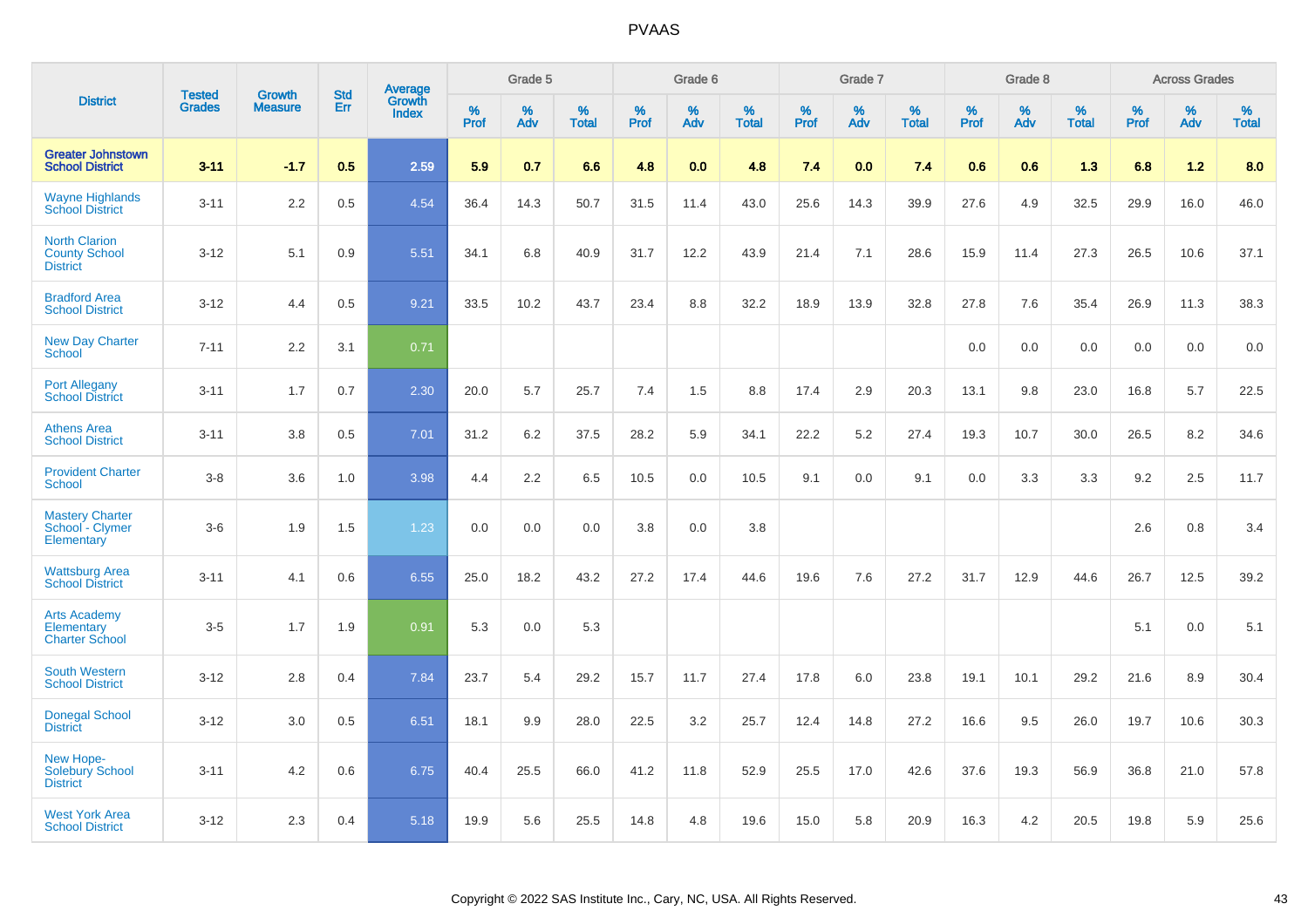|                                                              |                                |                                 |                   |                                   |              | Grade 5  |                   |              | Grade 6  |                   |              | Grade 7  |                   |              | Grade 8  |                   |              | <b>Across Grades</b> |                   |
|--------------------------------------------------------------|--------------------------------|---------------------------------|-------------------|-----------------------------------|--------------|----------|-------------------|--------------|----------|-------------------|--------------|----------|-------------------|--------------|----------|-------------------|--------------|----------------------|-------------------|
| <b>District</b>                                              | <b>Tested</b><br><b>Grades</b> | <b>Growth</b><br><b>Measure</b> | <b>Std</b><br>Err | Average<br>Growth<br><b>Index</b> | $\%$<br>Prof | %<br>Adv | %<br><b>Total</b> | $\%$<br>Prof | %<br>Adv | %<br><b>Total</b> | $\%$<br>Prof | %<br>Adv | %<br><b>Total</b> | $\%$<br>Prof | %<br>Adv | %<br><b>Total</b> | $\%$<br>Prof | %<br>Adv             | %<br><b>Total</b> |
| <b>Greater Johnstown</b><br><b>School District</b>           | $3 - 11$                       | $-1.7$                          | 0.5               | 2.59                              | 5.9          | 0.7      | 6.6               | 4.8          | 0.0      | 4.8               | 7.4          | 0.0      | 7.4               | 0.6          | 0.6      | 1.3               | 6.8          | $1.2$                | 8.0               |
| <b>Mountain View</b><br><b>School District</b>               | $3 - 11$                       | 5.6                             | 0.8               | 7.04                              | 28.3         | 1.7      | 30.0              | 16.3         | 2.0      | 18.4              | 25.9         | 7.4      | 33.3              | 27.1         | 8.5      | 35.6              | 21.4         | 4.2                  | 25.6              |
| <b>Centre Learning</b><br>Community<br><b>Charter School</b> | $5-8$                          | 4.9                             | 2.0               | 2.45                              |              |          |                   |              |          |                   | 25.0         | 12.5     | 37.5              | 0.0          | 17.6     | 17.6              | 24.1         | 18.5                 | 42.6              |
| <b>Bedford Area</b><br><b>School District</b>                | $3 - 11$                       | 3.8                             | 0.6               | 7.33                              | 34.4         | 4.2      | 38.7              | 32.2         | 7.8      | 40.0              | 25.4         | 8.8      | 34.2              | 24.2         | 7.8      | 32.0              | 31.3         | 10.5                 | 41.7              |
| <b>Seven Generations</b><br><b>Charter School</b>            | $3 - 5$                        | 2.5                             | 2.0               | 1.26                              | 24.3         | 5.4      | 29.7              |              |          |                   |              |          |                   |              |          |                   | 25.6         | 5.6                  | 31.2              |
| <b>Richland School</b><br><b>District</b>                    | $3 - 11$                       | 3.8                             | 0.6               | 6.45                              | 40.8         | 21.4     | 62.1              | 40.4         | 10.6     | 51.1              | 39.8         | 10.9     | 50.8              | 25.5         | 13.2     | 38.7              | 36.6         | 16.5                 | 53.1              |
| Tredyffrin-<br><b>Easttown School</b><br><b>District</b>     | $3 - 10$                       | 1.9                             | 0.4               | 4.37                              | 36.2         | 36.2     | 72.4              | 36.8         | 28.2     | 65.0              | 32.6         | 33.0     | 65.7              | 26.4         | 40.3     | 66.7              | 33.6         | 38.6                 | 72.2              |
| <b>Karns City Area</b><br><b>School District</b>             | $3 - 11$                       | 3.6                             | 0.6               | 5.98                              | 23.6         | 9.0      | 32.6              | 29.6         | 1.1      | 30.7              | 22.4         | 3.4      | 25.9              | 16.8         | 3.7      | 20.6              | 24.0         | 3.2                  | 27.2              |
| Shanksville-<br><b>Stonycreek School</b><br><b>District</b>  | $3 - 10$                       | 6.4                             | 1.4               | 4.61                              | 28.6         | 0.0      | 28.6              | 25.0         | 4.2      | 29.2              | 20.0         | 5.0      | 25.0              | 22.2         | 0.0      | 22.2              | 26.3         | 1.7                  | 28.0              |
| <b>Mastery Charter</b><br>School John Wister<br>Elementary   | $3-5$                          | 3.9                             | 2.6               | 1.52                              | 5.0          | 0.0      | 5.0               |              |          |                   |              |          |                   |              |          |                   | 2.9          | 0.0                  | 2.9               |
| <b>Universal Bluford</b><br><b>Charter School</b>            | $3-6$                          | 4.8                             | 1.4               | 4.14                              | 4.4          | 0.0      | 4.4               | 2.7          | 0.0      | 2.7               |              |          |                   |              |          |                   | 4.3          | 0.0                  | 4.3               |
| <b>Dubois Area</b><br><b>School District</b>                 | $3 - 11$                       | 2.1                             | 0.4               | 5.38                              | 22.4         | 11.0     | 33.3              | 21.6         | 8.3      | 29.9              | 18.7         | 5.9      | 24.5              | 14.1         | 5.2      | 19.4              | 22.6         | 11.7                 | 34.2              |
| Gettysburg<br><b>Montessori Charter</b><br><b>School</b>     | $3-6$                          | 5.4                             | 1.9               | 2.75                              | 19.0         | 19.0     | 38.1              | 11.1         | 0.0      | 11.1              |              |          |                   |              |          |                   | 19.2         | 9.6                  | 28.7              |
| <b>Warren County</b><br><b>School District</b>               | $3 - 11$                       | 2.7                             | 0.4               | 7.14                              | 21.0         | 7.4      | 28.4              | 15.7         | 3.7      | 19.3              | 12.0         | 0.7      | 12.6              | 13.8         | 2.9      | 16.7              | 17.7         | 4.3                  | 22.0              |
| <b>Conneaut School</b><br><b>District</b>                    | $3 - 12$                       | 3.7                             | 0.5               | 6.95                              | 21.8         | 7.5      | 29.3              | 23.8         | 9.8      | 33.6              | 19.4         | 6.7      | 26.1              | 17.9         | 3.4      | 21.4              | 24.4         | 10.4                 | 34.8              |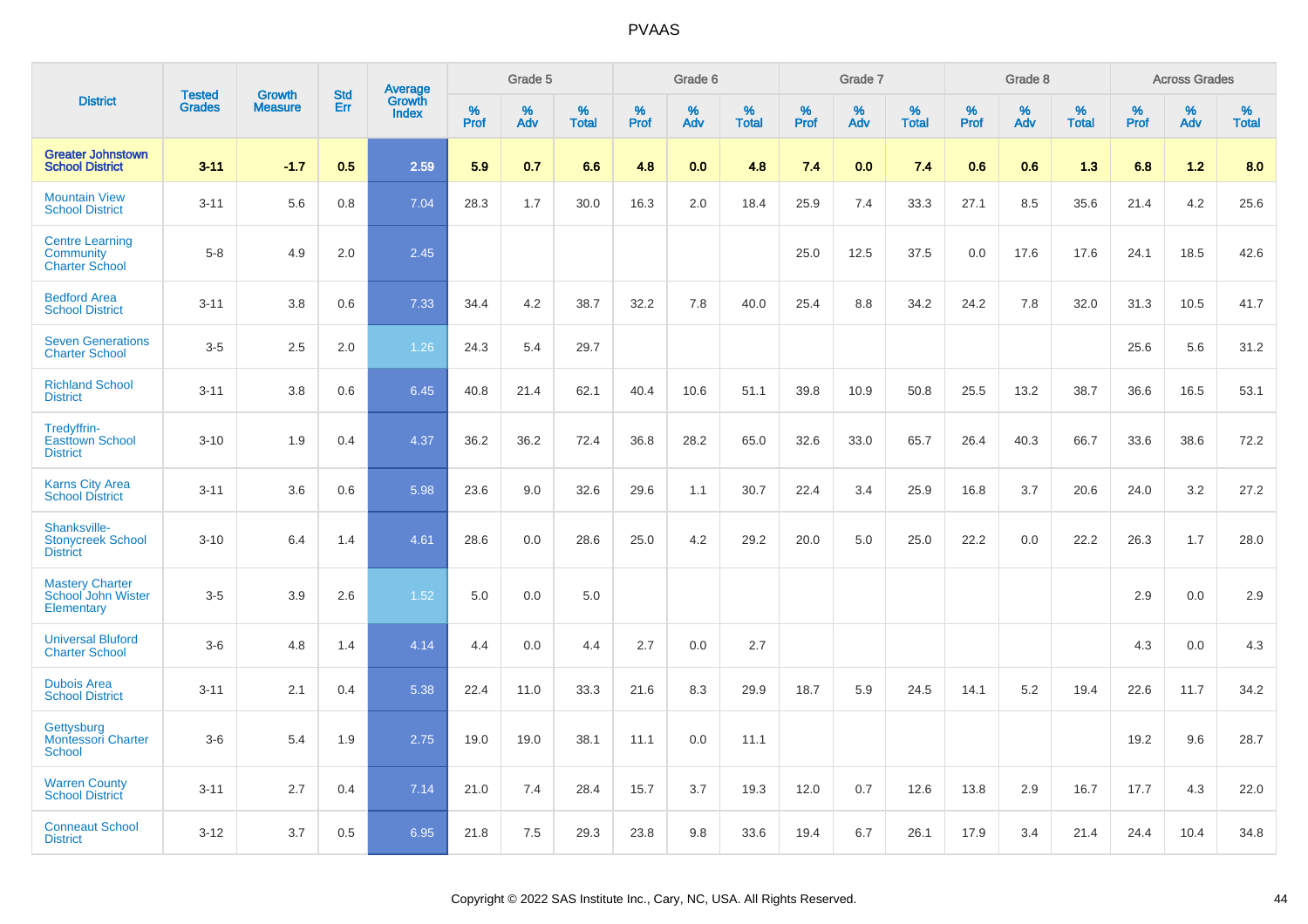|                                                                                              |                                |                                 | <b>Std</b> | Average                |              | Grade 5  |                   |           | Grade 6  |                   |           | Grade 7  |                   |           | Grade 8  |                   |           | <b>Across Grades</b> |                   |
|----------------------------------------------------------------------------------------------|--------------------------------|---------------------------------|------------|------------------------|--------------|----------|-------------------|-----------|----------|-------------------|-----------|----------|-------------------|-----------|----------|-------------------|-----------|----------------------|-------------------|
| <b>District</b>                                                                              | <b>Tested</b><br><b>Grades</b> | <b>Growth</b><br><b>Measure</b> | Err        | Growth<br><b>Index</b> | $\%$<br>Prof | %<br>Adv | %<br><b>Total</b> | %<br>Prof | %<br>Adv | %<br><b>Total</b> | %<br>Prof | %<br>Adv | %<br><b>Total</b> | %<br>Prof | %<br>Adv | %<br><b>Total</b> | %<br>Prof | %<br>Adv             | %<br><b>Total</b> |
| <b>Greater Johnstown</b><br><b>School District</b>                                           | $3 - 11$                       | $-1.7$                          | 0.5        | 2.59                   | 5.9          | 0.7      | 6.6               | 4.8       | 0.0      | 4.8               | 7.4       | 0.0      | 7.4               | 0.6       | 0.6      | 1.3               | 6.8       | 1.2                  | 8.0               |
| <b>Montour School</b><br><b>District</b>                                                     | $3 - 11$                       | 5.0                             | 0.4        | 11.10                  | 31.8         | 25.1     | 57.0              | 30.6      | 24.5     | 55.1              | 26.3      | 30.1     | 56.5              | 26.6      | 30.6     | 57.3              | 31.2      | 26.8                 | 58.1              |
| <b>Hempfield School</b><br><b>District</b>                                                   | $3 - 11$                       | 3.5                             | 0.3        | 11.50                  | 32.6         | 14.9     | 47.5              | 27.8      | 18.0     | 45.8              | 22.6      | 18.5     | 41.1              | 24.4      | 18.7     | 43.1              | 27.9      | 18.3                 | 46.2              |
| <b>Smethport Area</b><br><b>School District</b>                                              | $3 - 12$                       | 7.1                             | 0.8        | 8.76                   | 29.2         | 8.3      | 37.5              | 24.6      | 8.8      | 33.3              | 16.9      | 6.2      | 23.1              | 22.6      | 4.8      | 27.4              | 22.1      | 9.4                  | 31.5              |
| <b>Midd-West School</b><br><b>District</b>                                                   | $3 - 11$                       | 4.5                             | 0.6        | 8.11                   | 29.8         | 11.2     | 41.0              | 35.1      | 9.9      | 45.0              | 18.2      | 14.1     | 32.3              | 21.6      | 8.0      | 29.6              | 27.0      | 9.8                  | 36.8              |
| <b>Austin Area School</b><br><b>District</b>                                                 | $3 - 11$                       | 10.1                            | 1.6        | 6.38                   | 23.1         | 15.4     | 38.5              | 30.8      | 7.7      | 38.5              | 40.0      | 0.0      | 40.0              | 31.2      | 0.0      | 31.2              | 26.0      | 6.8                  | 32.9              |
| <b>Easton Arts</b><br>Academy<br>Elementary<br><b>Charter School</b>                         | $3-5$                          | 4.8                             | 2.4        | 1.94                   | 4.2          | 16.7     | 20.8              |           |          |                   |           |          |                   |           |          |                   | 12.6      | 3.9                  | 16.5              |
| <b>Huntingdon Area</b><br><b>School District</b>                                             | $3 - 11$                       | 9.5                             | 0.5        | 17.36                  | 23.7         | 13.2     | 36.8              | 17.8      | 10.2     | 28.0              | 18.0      | 4.3      | 22.3              | 13.6      | 4.8      | 18.4              | 19.7      | 9.1                  | 28.8              |
| <b>Shikellamy School</b><br><b>District</b>                                                  | $3 - 10$                       | 2.8                             | 0.4        | 6.42                   | 24.3         | 11.4     | 35.7              | 18.3      | 8.4      | 26.7              | 18.0      | 7.7      | 25.8              | 11.5      | 7.8      | 19.3              | 21.2      | 9.8                  | 31.0              |
| <b>Lehighton Area</b><br><b>School District</b>                                              | $3 - 11$                       | 3.8                             | 0.5        | 7.54                   | 23.0         | 5.9      | 29.0              | 26.0      | 4.1      | 30.1              | 12.0      | 5.7      | 17.7              | 14.7      | 1.8      | 16.6              | 23.4      | 5.4                  | 28.8              |
| <b>Central Columbia</b><br><b>School District</b>                                            | $3 - 12$                       | 3.8                             | 0.5        | 7.42                   | 30.5         | 25.2     | 55.6              | 28.2      | 25.2     | 53.3              | 32.6      | 14.9     | 47.5              | 30.6      | 20.1     | 50.7              | 32.6      | 22.1                 | 54.7              |
| <b>Warwick School</b><br><b>District</b>                                                     | $3 - 11$                       | 4.0                             | 0.4        | 10.87                  | 35.6         | 9.6      | 45.2              | 30.7      | 6.4      | 37.0              | 22.5      | 7.2      | 29.7              | 13.2      | 3.6      | 16.8              | 25.6      | 9.8                  | 35.4              |
| <b>Upper Saint Clair</b><br><b>School District</b>                                           | $3 - 11$                       | 3.0                             | 0.4        | 7.98                   | 36.3         | 35.5     | 71.8              | 40.8      | 27.3     | 68.1              | 33.3      | 35.5     | 68.8              | 31.1      | 30.4     | 61.5              | 36.7      | 35.6                 | 72.3              |
| <b>Bangor Area</b><br><b>School District</b>                                                 | $3 - 12$                       | 4.2                             | 0.5        | 8.44                   | 20.3         | 24.8     | 45.1              | 26.7      | 14.0     | 40.7              | 20.4      | 13.6     | 34.0              | 23.2      | 6.0      | 29.1              | 27.2      | 17.9                 | 45.2              |
| <b>West Philadelphia</b><br><b>Achievement</b><br><b>Charter</b><br><b>Elementary School</b> | $3-5$                          | 4.2                             | 1.6        | 2.63                   | 6.7          | 0.0      | 6.7               |           |          |                   |           |          |                   |           |          |                   | 2.8       | 0.5                  | $3.2\,$           |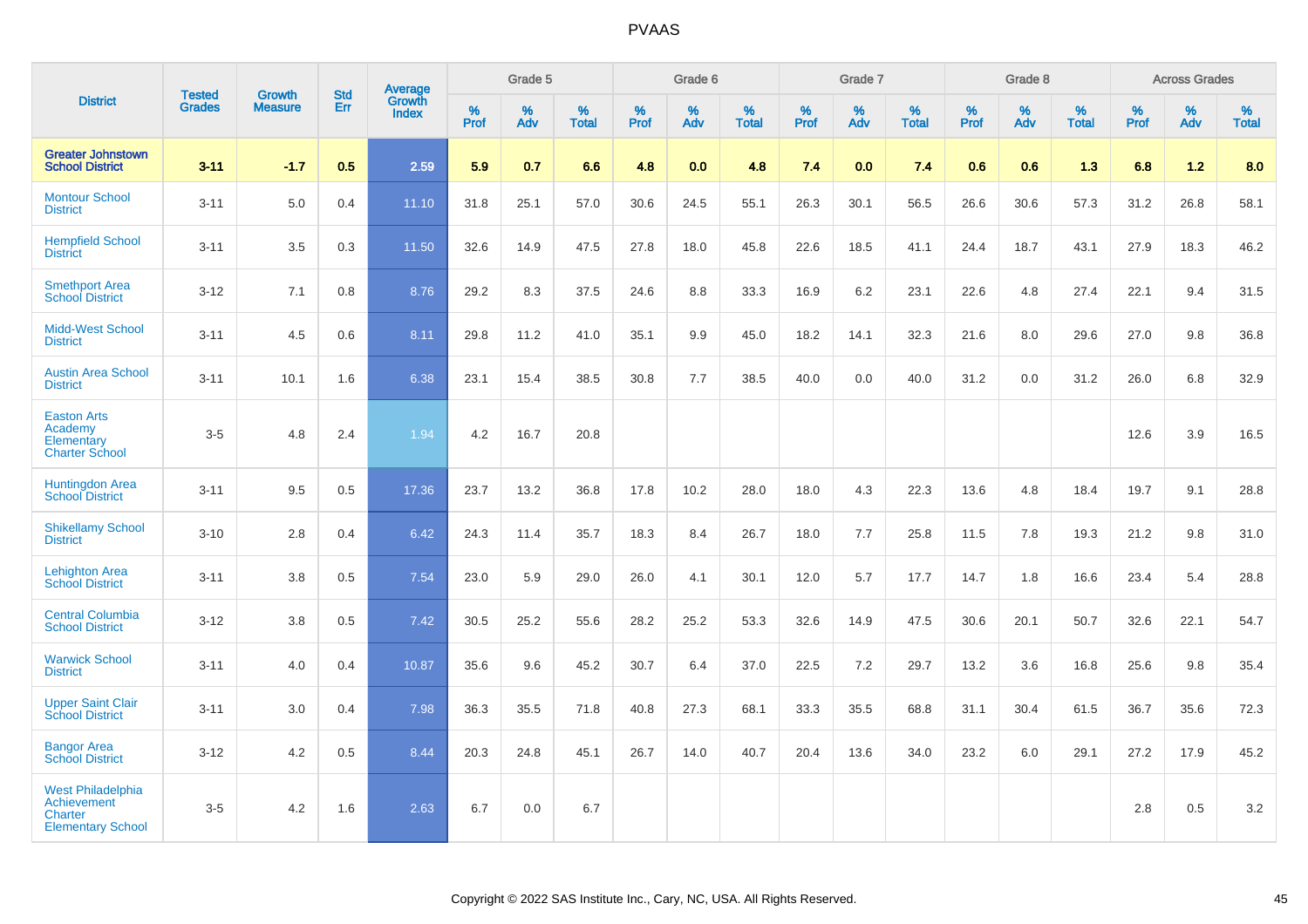|                                                                   | <b>Tested</b> | <b>Growth</b>  | <b>Std</b> | Average                |              | Grade 5  |                   |           | Grade 6  |                   |           | Grade 7  |                   |              | Grade 8  |                   |              | <b>Across Grades</b> |                   |
|-------------------------------------------------------------------|---------------|----------------|------------|------------------------|--------------|----------|-------------------|-----------|----------|-------------------|-----------|----------|-------------------|--------------|----------|-------------------|--------------|----------------------|-------------------|
| <b>District</b>                                                   | <b>Grades</b> | <b>Measure</b> | Err        | Growth<br><b>Index</b> | $\%$<br>Prof | %<br>Adv | %<br><b>Total</b> | %<br>Prof | %<br>Adv | %<br><b>Total</b> | %<br>Prof | %<br>Adv | %<br><b>Total</b> | $\%$<br>Prof | %<br>Adv | %<br><b>Total</b> | $\%$<br>Prof | %<br>Adv             | %<br><b>Total</b> |
| <b>Greater Johnstown</b><br><b>School District</b>                | $3 - 11$      | $-1.7$         | 0.5        | 2.59                   | 5.9          | 0.7      | 6.6               | 4.8       | 0.0      | 4.8               | 7.4       | 0.0      | 7.4               | 0.6          | 0.6      | 1.3               | 6.8          | 1.2                  | 8.0               |
| Esperanza<br><b>Academy Charter</b><br><b>School</b>              | $4 - 11$      | 2.8            | 0.5        | 5.89                   |              |          |                   | 1.5       | 0.0      | 1.5               | 4.2       | 0.0      | 4.2               | 0.5          | 0.0      | 0.5               | 1.8          | 0.0                  | 1.8               |
| <b>Chester</b><br><b>Community</b><br><b>Charter School</b>       | $3 - 8$       | 3.5            | 0.6        | 6.06                   | 0.7          | 0.7      | 1.5               | 3.6       | 0.0      | 3.6               | 3.2       | 1.1      | 4.3               | 2.6          | 0.0      | 2.6               | 2.1          | 0.4                  | 2.5               |
| <b>Blacklick Valley</b><br><b>School District</b>                 | $3 - 11$      | 8.2            | 1.0        | 8.15                   | 24.1         | 6.9      | 31.0              | 34.2      | 10.5     | 44.7              | 16.7      | 0.0      | 16.7              | 14.3         | 4.8      | 19.0              | 22.6         | 9.5                  | 32.1              |
| <b>Saucon Valley</b><br><b>School District</b>                    | $3 - 11$      | 6.7            | 0.5        | 12.55                  | 32.0         | 25.4     | 57.4              | 33.6      | 11.0     | 44.5              | 31.1      | 12.1     | 43.2              | 32.8         | 16.0     | 48.8              | 31.2         | 18.8                 | 50.0              |
| <b>Universal Daroff</b><br><b>Charter School</b>                  | $3 - 8$       | 6.1            | 0.8        | 7.55                   | 1.6          | 1.6      | 3.2               | 0.0       | 0.0      | 0.0               | 2.2       | 0.0      | 2.2               | 3.6          | 0.0      | 3.6               | 2.2          | 0.3                  | 2.5               |
| <b>Bucks County</b><br><b>Montessori Charter</b><br><b>School</b> | $3-6$         | 9.5            | 1.8        | 5.15                   | 16.1         | 25.8     | 41.9              | 42.9      | 28.6     | 71.4              |           |          |                   |              |          |                   | 33.0         | 29.8                 | 62.8              |
| <b>Otto-Eldred School</b><br><b>District</b>                      | $3 - 11$      | 7.8            | 0.9        | 8.33                   | 23.8         | 28.6     | 52.4              | 45.0      | 12.5     | 57.5              | 20.0      | 15.6     | 35.6              | 25.0         | 6.2      | 31.2              | 28.3         | 13.9                 | 42.2              |
| <b>Vida Charter</b><br><b>School</b>                              | $3-6$         | 10.1           | 1.8        | 5.60                   | 23.1         | 19.2     | 42.3              | 16.7      | 11.1     | 27.8              |           |          |                   |              |          |                   | 20.4         | 7.8                  | 28.2              |
| Lewisburg Area<br><b>School District</b>                          | $3 - 11$      | 6.7            | 0.6        | 12.13                  | 33.6         | 28.3     | 62.0              | 40.0      | 24.2     | 64.2              | 33.1      | 29.4     | 62.5              | 17.9         | 31.3     | 49.2              | 31.0         | 30.1                 | 61.1              |
| <b>Conestoga Valley</b><br><b>School District</b>                 | $3 - 11$      | 4.8            | 0.4        | 12.76                  | 21.3         | 12.6     | 33.8              | 24.9      | 7.7      | 32.7              | 20.4      | 14.0     | 34.4              | 23.0         | 13.5     | 36.5              | 24.2         | 13.5                 | 37.8              |
| <b>Homer-Center</b><br><b>School District</b>                     | $3 - 11$      | 10.3           | 0.8        | 13.11                  | 31.8         | 17.5     | 49.2              | 36.4      | 4.6      | 40.9              | 20.3      | 0.0      | 20.3              | 26.9         | 13.4     | 40.3              | 27.6         | 7.4                  | 35.0              |
| <b>Cumberland Valley</b><br><b>School District</b>                | $3 - 12$      | 3.8            | 0.2        | 15.85                  | 33.5         | 27.3     | 60.8              | 31.4      | 13.8     | 45.2              | 29.0      | 18.7     | 47.6              | 26.6         | 12.4     | 39.0              | 30.7         | 22.4                 | 53.2              |
| <b>Lower Merion</b><br><b>School District</b>                     | $3 - 11$      | 3.3            | 0.3        | 12.62                  | 27.6         | 48.2     | 75.8              | 31.4      | 37.3     | 68.6              | 33.9      | 31.3     | 65.2              | 33.0         | 28.3     | 61.3              | 31.2         | 40.9                 | 72.2              |
| <b>Circle Of Seasons</b><br><b>Charter School</b>                 | $3-8$         | 12.3           | 1.2        | 10.35                  | 20.0         | 5.7      | 25.7              | 16.7      | 6.7      | 23.3              | 25.0      | 11.1     | 36.1              |              |          |                   | 20.9         | 7.9                  | 28.8              |